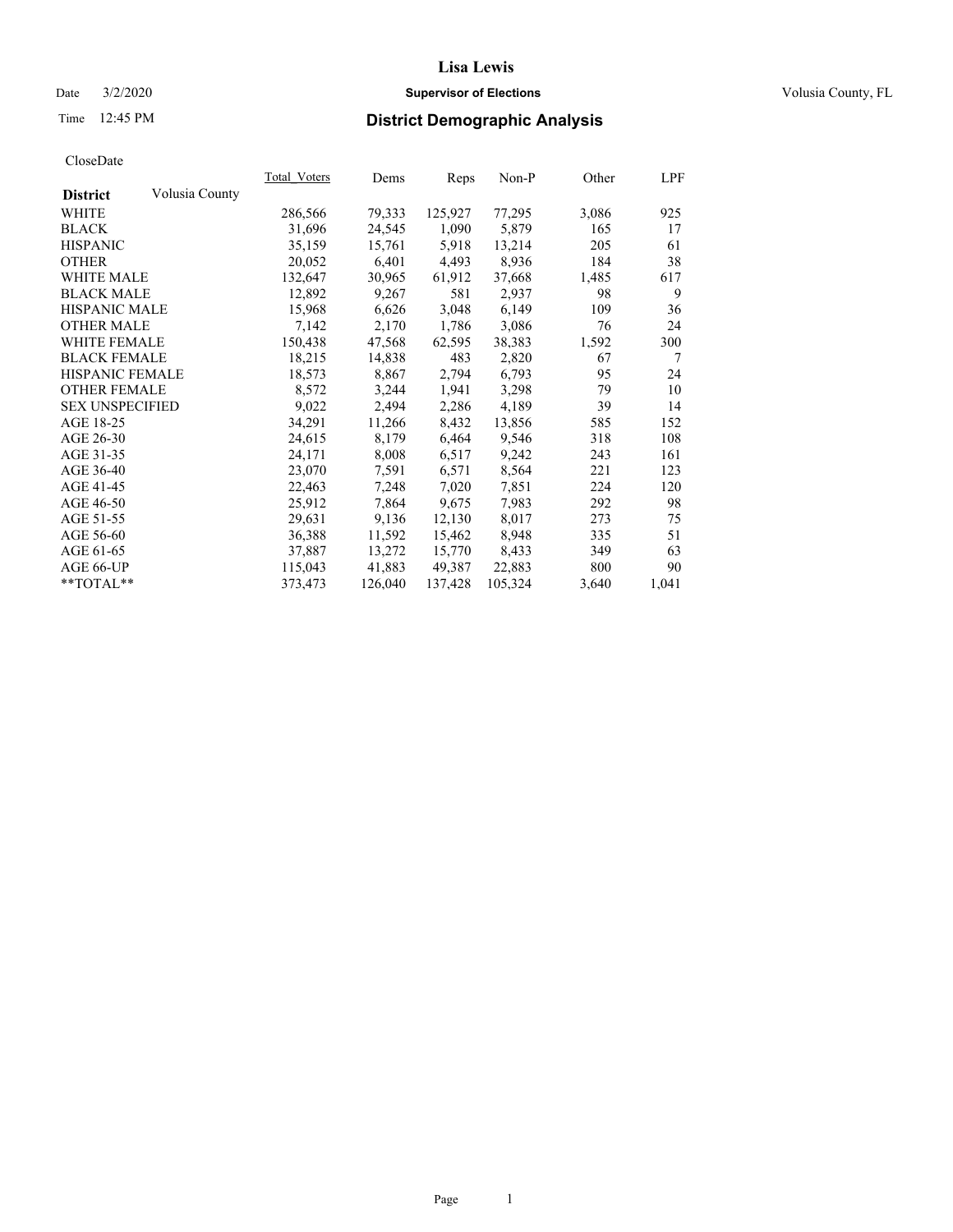## Date  $3/2/2020$  **Supervisor of Elections Supervisor of Elections** Volusia County, FL

|                        | Total Voters              | Dems   | Reps   | Non-P  | Other | LPF            |
|------------------------|---------------------------|--------|--------|--------|-------|----------------|
| <b>District</b>        | County Council District 1 |        |        |        |       |                |
| WHITE                  | 57,890                    | 15,667 | 26,854 | 14,630 | 533   | 206            |
| <b>BLACK</b>           | 5,513                     | 4,333  | 187    | 965    | 24    | 4              |
| <b>HISPANIC</b>        | 7,505                     | 3,244  | 1,325  | 2,872  | 48    | 16             |
| <b>OTHER</b>           | 3,975                     | 1,282  | 918    | 1,735  | 31    | 9              |
| <b>WHITE MALE</b>      | 26,433                    | 5,991  | 13,004 | 7,052  | 246   | 140            |
| <b>BLACK MALE</b>      | 2,212                     | 1,636  | 90     | 471    | 12    | 3              |
| <b>HISPANIC MALE</b>   | 3,240                     | 1,298  | 651    | 1,258  | 22    | 11             |
| <b>OTHER MALE</b>      | 1,409                     | 437    | 367    | 591    | 8     | 6              |
| WHITE FEMALE           | 30,795                    | 9,533  | 13,556 | 7,358  | 284   | 64             |
| <b>BLACK FEMALE</b>    | 3,191                     | 2,619  | 87     | 472    | 12    | 1              |
| <b>HISPANIC FEMALE</b> | 4,124                     | 1,880  | 660    | 1,554  | 25    | 5              |
| <b>OTHER FEMALE</b>    | 1,664                     | 632    | 364    | 650    | 16    | $\overline{2}$ |
| <b>SEX UNSPECIFIED</b> | 1,814                     | 500    | 504    | 796    | 11    | 3              |
| AGE 18-25              | 7,080                     | 2,215  | 1,929  | 2,806  | 90    | 40             |
| AGE 26-30              | 5,042                     | 1,586  | 1,461  | 1,915  | 54    | 26             |
| AGE 31-35              | 4,918                     | 1,486  | 1,458  | 1,898  | 45    | 31             |
| AGE 36-40              | 4,784                     | 1,508  | 1,505  | 1,698  | 44    | 29             |
| AGE 41-45              | 4,631                     | 1,415  | 1,599  | 1,550  | 44    | 23             |
| AGE 46-50              | 5,204                     | 1,520  | 2,069  | 1,549  | 52    | 14             |
| AGE 51-55              | 5,850                     | 1,743  | 2,583  | 1,458  | 45    | 21             |
| AGE 56-60              | 6,888                     | 2,155  | 3,104  | 1,562  | 56    | 11             |
| AGE 61-65              | 7,116                     | 2,419  | 3,150  | 1,482  | 52    | 13             |
| AGE 66-UP              | 23,370                    | 8,479  | 10,426 | 4,284  | 154   | 27             |
| **TOTAL**              | 74,883                    | 24,526 | 29,284 | 20,202 | 636   | 235            |
|                        |                           |        |        |        |       |                |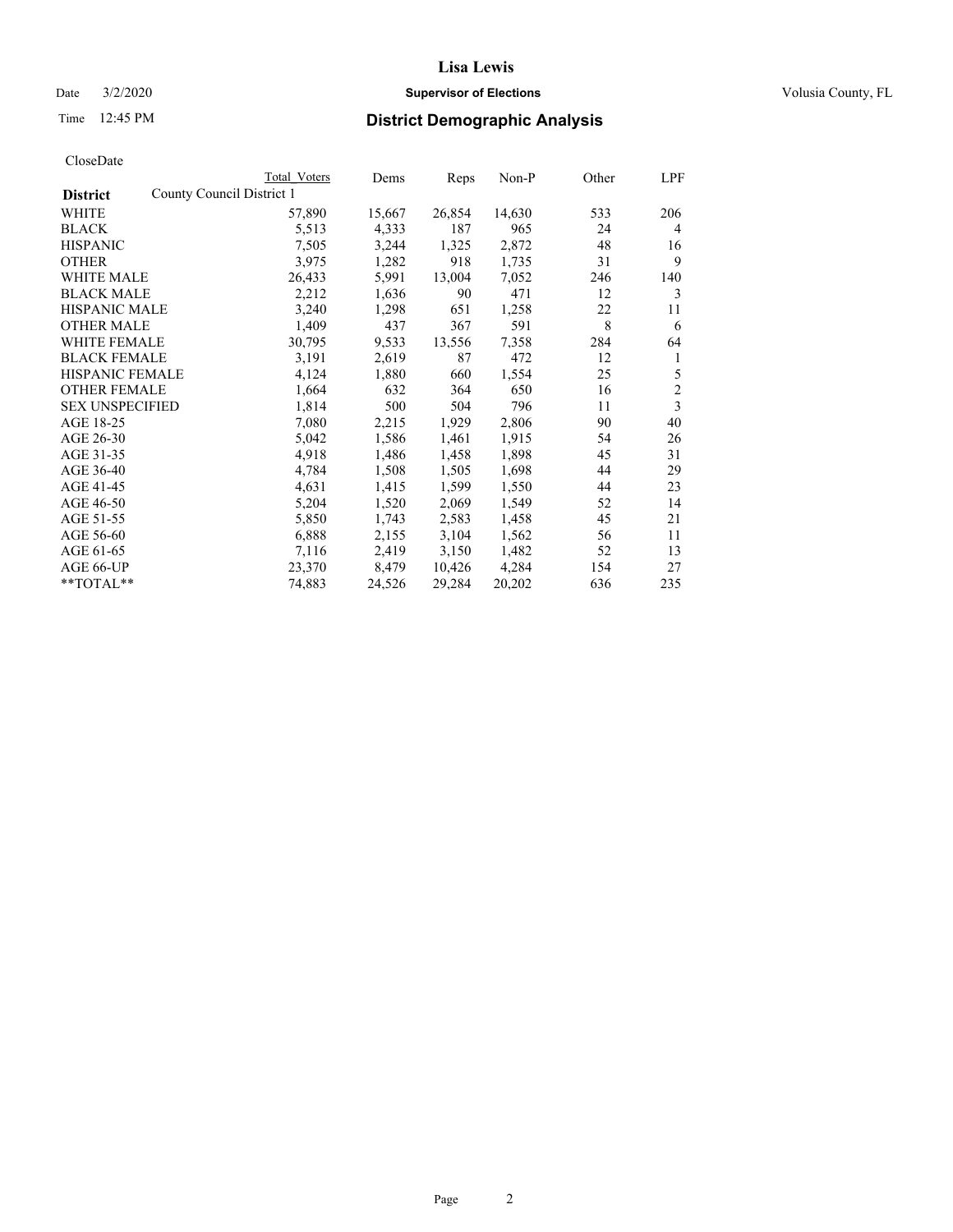## Date  $3/2/2020$  **Supervisor of Elections Supervisor of Elections** Volusia County, FL

|                        |                           | Total Voters | Dems   | Reps   | $Non-P$ | Other | LPF            |
|------------------------|---------------------------|--------------|--------|--------|---------|-------|----------------|
| <b>District</b>        | County Council District 2 |              |        |        |         |       |                |
| WHITE                  |                           | 54,032       | 15,772 | 22,428 | 14,945  | 716   | 171            |
| <b>BLACK</b>           |                           | 10,415       | 8,251  | 294    | 1,814   | 53    | 3              |
| <b>HISPANIC</b>        |                           | 2,856        | 1,225  | 578    | 1,020   | 26    |                |
| <b>OTHER</b>           |                           | 4,182        | 1,413  | 853    | 1,856   | 51    | 9              |
| WHITE MALE             |                           | 25,183       | 6,220  | 11,141 | 7,340   | 368   | 114            |
| <b>BLACK MALE</b>      |                           | 4,044        | 3,005  | 151    | 858     | 30    | $\mathbf{0}$   |
| <b>HISPANIC MALE</b>   |                           | 1,302        | 507    | 308    | 467     | 17    | 3              |
| <b>OTHER MALE</b>      |                           | 1,457        | 478    | 349    | 609     | 17    | $\overline{4}$ |
| WHITE FEMALE           |                           | 28,183       | 9,374  | 11,028 | 7,379   | 347   | 55             |
| <b>BLACK FEMALE</b>    |                           | 6,153        | 5,077  | 140    | 911     | 23    | 2              |
| HISPANIC FEMALE        |                           | 1,495        | 694    | 264    | 524     | 9     | 4              |
| <b>OTHER FEMALE</b>    |                           | 1,806        | 704    | 377    | 694     | 27    | 4              |
| <b>SEX UNSPECIFIED</b> |                           | 1,862        | 602    | 395    | 853     | 8     | $\overline{4}$ |
| AGE 18-25              |                           | 7,152        | 2,927  | 1,338  | 2,707   | 155   | 25             |
| AGE 26-30              |                           | 4,849        | 1,866  | 1,099  | 1,784   | 83    | 17             |
| AGE 31-35              |                           | 4,416        | 1,712  | 1,021  | 1,592   | 55    | 36             |
| AGE 36-40              |                           | 4,000        | 1,530  | 1,025  | 1,379   | 47    | 19             |
| AGE 41-45              |                           | 3,629        | 1,355  | 993    | 1,217   | 41    | 23             |
| AGE 46-50              |                           | 4,262        | 1,506  | 1,410  | 1,275   | 52    | 19             |
| AGE 51-55              |                           | 5,291        | 1,819  | 1,918  | 1,485   | 57    | 12             |
| AGE 56-60              |                           | 6,912        | 2,435  | 2,725  | 1,670   | 73    | 9              |
| AGE 61-65              |                           | 7,366        | 2,758  | 2,893  | 1,623   | 83    | 9              |
| AGE 66-UP              |                           | 23,607       | 8,753  | 9,731  | 4,902   | 200   | 21             |
| $*$ TOTAL $*$          |                           | 71,485       | 26,661 | 24,153 | 19,635  | 846   | 190            |
|                        |                           |              |        |        |         |       |                |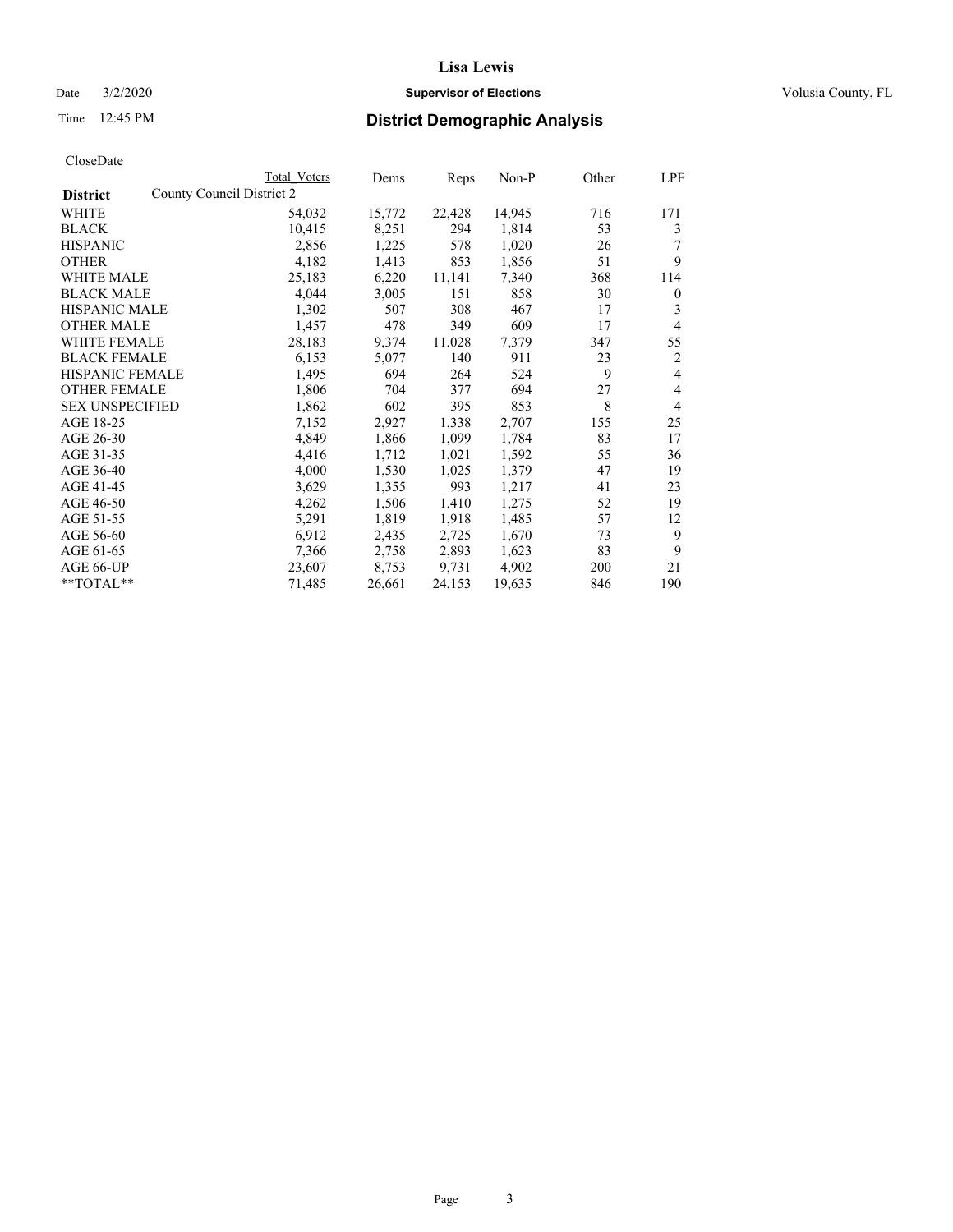## Date  $3/2/2020$  **Supervisor of Elections Supervisor of Elections** Volusia County, FL

| CloseDate |
|-----------|
|-----------|

|                       |                           | Total Voters | Dems   | Reps   | Non-P  | Other | LPF            |
|-----------------------|---------------------------|--------------|--------|--------|--------|-------|----------------|
| <b>District</b>       | County Council District 3 |              |        |        |        |       |                |
| WHITE                 |                           | 72,496       | 19,581 | 32,443 | 19,406 | 853   | 213            |
| BLACK                 |                           | 2,066        | 1,591  | 87     | 375    | 11    | 2              |
| HISPANIC              |                           | 1,977        | 708    | 518    | 723    | 26    | $\overline{2}$ |
| OTHER                 |                           | 3,178        | 903    | 851    | 1,386  | 32    | 6              |
| WHITE MALE            |                           | 33,826       | 7,709  | 16,088 | 9,492  | 400   | 137            |
| BLACK MALE            |                           | 926          | 653    | 47     | 216    | 8     | 2              |
| HISPANIC MALE         |                           | 880          | 278    | 255    | 334    | 12    |                |
| OTHER MALE            |                           | 1,162        | 304    | 349    | 484    | 21    | $\overline{4}$ |
| WHITE FEMALE          |                           | 37,851       | 11,682 | 16,011 | 9,632  | 452   | 74             |
| BLACK FEMALE          |                           | 1,101        | 904    | 39     | 155    | 3     | $\mathbf{0}$   |
| HISPANIC FEMALE       |                           | 1,053        | 412    | 251    | 375    | 14    | 1              |
| OTHER FEMALE          |                           | 1,344        | 476    | 372    | 484    | 10    | $\overline{2}$ |
| SEX UNSPECIFIED       |                           | 1,573        | 365    | 487    | 717    | 2     | $\overline{2}$ |
| AGE 18-25             |                           | 5,947        | 1,568  | 1,878  | 2,327  | 148   | 26             |
| AGE 26-30             |                           | 4,206        | 1,106  | 1,356  | 1,641  | 75    | 28             |
| AGE 31-35             |                           | 4,329        | 1,200  | 1,369  | 1,670  | 56    | 34             |
| AGE 36-40             |                           | 4,348        | 1,164  | 1,488  | 1,630  | 42    | 24             |
| AGE 41-45             |                           | 4,473        | 1,084  | 1,707  | 1,595  | 63    | 24             |
| AGE 46-50             |                           | 5,519        | 1,364  | 2,370  | 1,692  | 71    | 22             |
| AGE 51-55             |                           | 6,251        | 1,499  | 2,976  | 1,681  | 77    | 18             |
| AGE 56-60             |                           | 8,236        | 2,184  | 3,909  | 2,037  | 89    | 17             |
| AGE 61-65             |                           | 8,817        | 2,698  | 3,982  | 2,034  | 89    | 14             |
| AGE 66-UP             |                           | 27,591       | 8,916  | 12,864 | 5,583  | 212   | 16             |
| $*$ $*$ TOTAL $*$ $*$ |                           | 79,717       | 22,783 | 33,899 | 21,890 | 922   | 223            |
|                       |                           |              |        |        |        |       |                |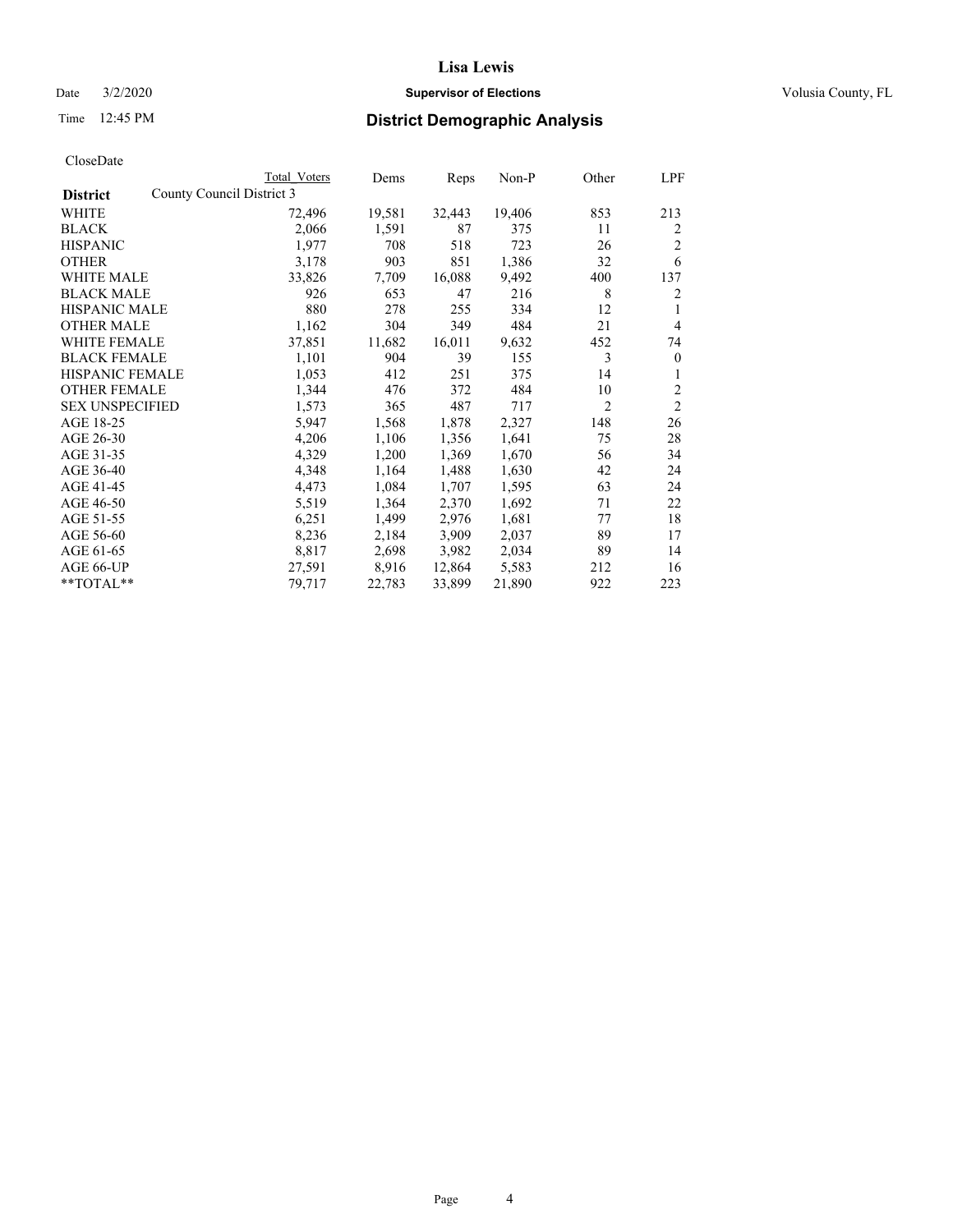### Date  $3/2/2020$  **Supervisor of Elections Supervisor of Elections** Volusia County, FL

| CloseDate |
|-----------|
|-----------|

|                                              | Total Voters | Dems   | Reps   | Non-P  | Other | LPF            |
|----------------------------------------------|--------------|--------|--------|--------|-------|----------------|
| County Council District 4<br><b>District</b> |              |        |        |        |       |                |
| WHITE                                        | 60,332       | 17,348 | 26,282 | 15,883 | 641   | 178            |
| <b>BLACK</b>                                 | 7,087        | 5,514  | 234    | 1,292  | 42    | 5              |
| <b>HISPANIC</b>                              | 2,523        | 1,028  | 552    | 904    | 29    | 10             |
| <b>OTHER</b>                                 | 4,104        | 1,287  | 948    | 1,824  | 39    | 6              |
| <b>WHITE MALE</b>                            | 27,766       | 6,713  | 12,895 | 7,730  | 306   | 122            |
| <b>BLACK MALE</b>                            | 2,786        | 1,991  | 122    | 644    | 26    | 3              |
| <b>HISPANIC MALE</b>                         | 1,112        | 398    | 272    | 418    | 17    | 7              |
| <b>OTHER MALE</b>                            | 1,498        | 440    | 366    | 670    | 19    | 3              |
| <b>WHITE FEMALE</b>                          | 31,860       | 10,488 | 13,113 | 7,869  | 334   | 56             |
| <b>BLACK FEMALE</b>                          | 4,173        | 3,425  | 107    | 623    | 16    | 2              |
| <b>HISPANIC FEMALE</b>                       | 1,351        | 611    | 267    | 458    | 12    | 3              |
| <b>OTHER FEMALE</b>                          | 1,717        | 641    | 418    | 642    | 15    | 1              |
| <b>SEX UNSPECIFIED</b>                       | 1,782        | 470    | 455    | 849    | 6     | $\overline{2}$ |
| AGE 18-25                                    | 6,479        | 2,117  | 1,765  | 2,464  | 103   | 30             |
| AGE 26-30                                    | 4,538        | 1,577  | 1,223  | 1,666  | 61    | 11             |
| AGE 31-35                                    | 4,369        | 1,550  | 1,187  | 1,561  | 42    | 29             |
| AGE 36-40                                    | 3,997        | 1,352  | 1,131  | 1,453  | 37    | 24             |
| AGE 41-45                                    | 3,998        | 1,302  | 1,261  | 1,366  | 39    | 30             |
| AGE 46-50                                    | 4,813        | 1,416  | 1,889  | 1,424  | 63    | 21             |
| AGE 51-55                                    | 5,894        | 1,826  | 2,430  | 1,566  | 60    | 12             |
| AGE 56-60                                    | 7,296        | 2,300  | 3,101  | 1,805  | 84    | 6              |
| AGE 61-65                                    | 7,972        | 2,824  | 3,321  | 1,715  | 94    | 18             |
| AGE 66-UP                                    | 24,690       | 8,913  | 10,708 | 4,883  | 168   | 18             |
| **TOTAL**                                    | 74,046       | 25,177 | 28,016 | 19,903 | 751   | 199            |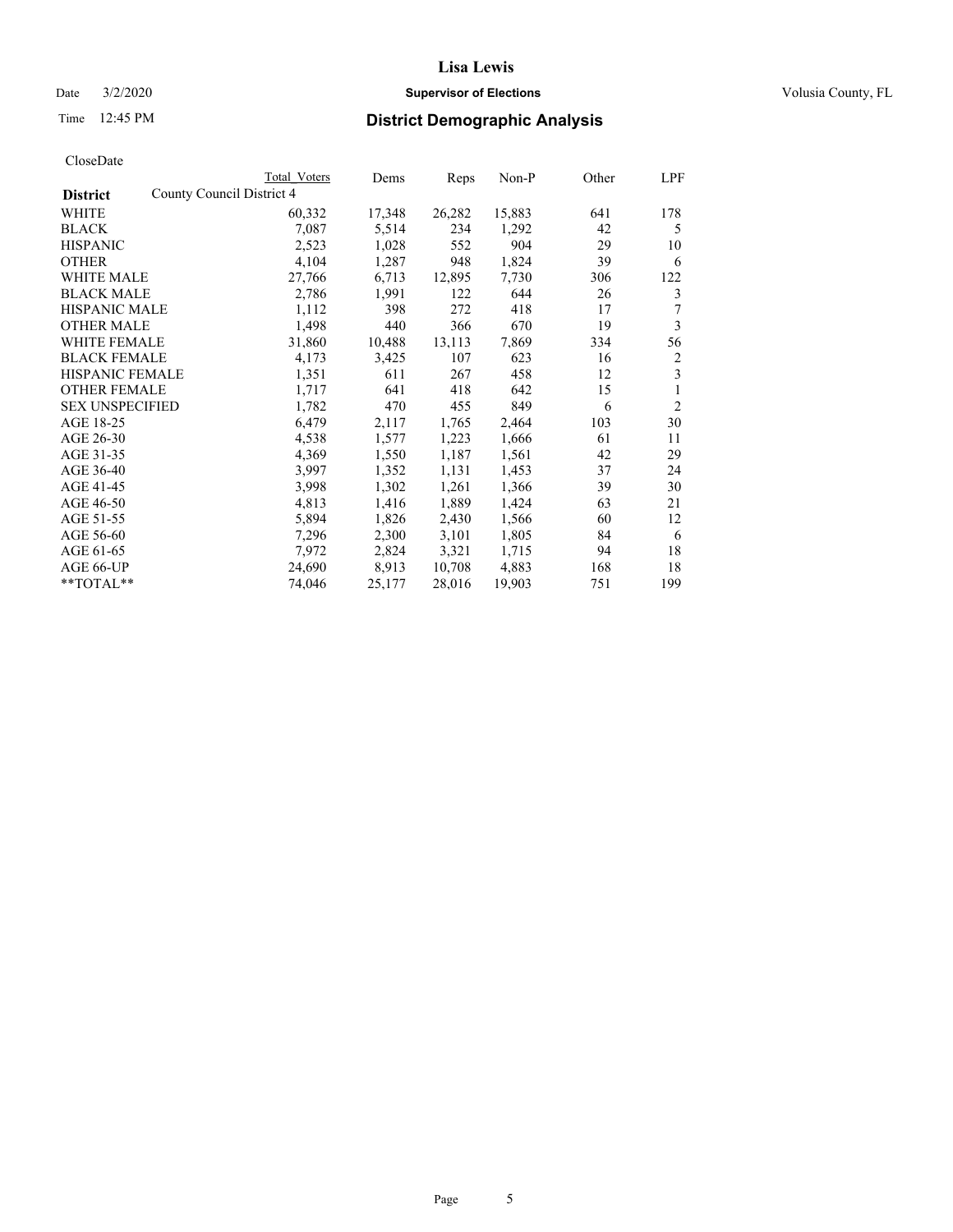## Date  $3/2/2020$  **Supervisor of Elections Supervisor of Elections** Volusia County, FL

| CloseDate |
|-----------|
|-----------|

|                     | Total Voters              | Dems   | Reps   | Non-P  | Other | LPF            |
|---------------------|---------------------------|--------|--------|--------|-------|----------------|
| <b>District</b>     | County Council District 5 |        |        |        |       |                |
| WHITE               | 41,816                    | 10,965 | 17,920 | 12,431 | 343   | 157            |
| BLACK               | 6,615                     | 4,856  | 288    | 1,433  | 35    | 3              |
| HISPANIC            | 20,298                    | 9,556  | 2,945  | 7,695  | 76    | 26             |
| OTHER               | 4,613                     | 1,516  | 923    | 2,135  | 31    | 8              |
| WHITE MALE          | 19,439                    | 4,332  | 8,784  | 6,054  | 165   | 104            |
| BLACK MALE          | 2,924                     | 1,982  | 171    | 748    | 22    | 1              |
| HISPANIC MALE       | 9,434                     | 4,145  | 1,562  | 3,672  | 41    | 14             |
| OTHER MALE          | 1,616                     | 511    | 355    | 732    | 11    | 7              |
| WHITE FEMALE        | 21,749                    | 6,491  | 8,887  | 6,145  | 175   | 51             |
| <b>BLACK FEMALE</b> | 3,597                     | 2,813  | 110    | 659    | 13    | $\overline{2}$ |
| HISPANIC FEMALE     | 10,550                    | 5,270  | 1,352  | 3,882  | 35    | 11             |
| OTHER FEMALE        | 2,041                     | 791    | 410    | 828    | 11    | 1              |
| SEX UNSPECIFIED     | 1,991                     | 557    | 445    | 974    | 12    | 3              |
| AGE 18-25           | 7,633                     | 2,439  | 1,522  | 3,552  | 89    | 31             |
| AGE 26-30           | 5,980                     | 2,044  | 1,325  | 2,540  | 45    | 26             |
| AGE 31-35           | 6,139                     | 2,060  | 1,482  | 2,521  | 45    | 31             |
| AGE 36-40           | 5,941                     | 2,037  | 1,422  | 2,404  | 51    | 27             |
| AGE 41-45           | 5,732                     | 2,092  | 1,460  | 2,123  | 37    | 20             |
| AGE 46-50           | 6,114                     | 2,058  | 1,937  | 2,043  | 54    | 22             |
| AGE 51-55           | 6,345                     | 2,249  | 2,223  | 1,827  | 34    | 12             |
| AGE 56-60           | 7,056                     | 2,518  | 2,623  | 1,874  | 33    | 8              |
| AGE 61-65           | 6,616                     | 2,573  | 2,424  | 1,579  | 31    | 9              |
| AGE 66-UP           | 15,785                    | 6,822  | 5,658  | 3,231  | 66    | 8              |
| **TOTAL**           | 73,342                    | 26,893 | 22,076 | 23,694 | 485   | 194            |
|                     |                           |        |        |        |       |                |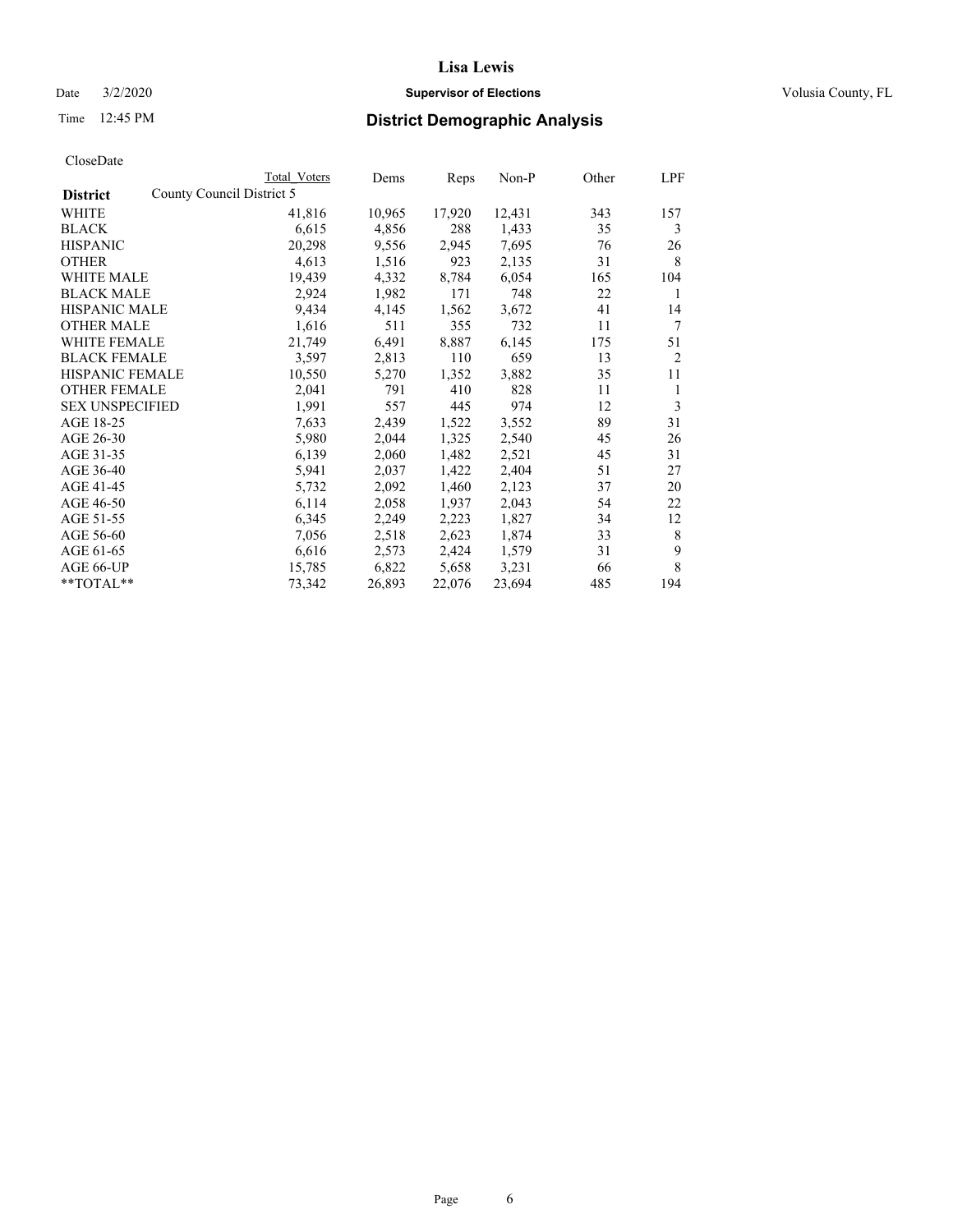## Date  $3/2/2020$  **Supervisor of Elections Supervisor of Elections** Volusia County, FL

## Time 12:45 PM **District Demographic Analysis**

|                                                 | Total Voters | Dems | Reps | Non-P | Other          | LPF            |
|-------------------------------------------------|--------------|------|------|-------|----------------|----------------|
| Indigo Community Development<br><b>District</b> |              |      |      |       |                |                |
| WHITE                                           | 1,386        | 311  | 695  | 351   | 22             |                |
| <b>BLACK</b>                                    | 180          | 120  | 14   | 43    | 3              | $\theta$       |
| <b>HISPANIC</b>                                 | 86           | 28   | 21   | 35    | 2              | $\mathbf{0}$   |
| <b>OTHER</b>                                    | 131          | 35   | 34   | 61    |                | $\Omega$       |
| <b>WHITE MALE</b>                               | 687          | 119  | 353  | 194   | 14             | 7              |
| <b>BLACK MALE</b>                               | 91           | 48   | 11   | 29    | 3              | $\Omega$       |
| <b>HISPANIC MALE</b>                            | 33           | 10   | 10   | 13    | $\theta$       | $\mathbf{0}$   |
| <b>OTHER MALE</b>                               | 52           | 11   | 12   | 29    | $\mathbf{0}$   | $\theta$       |
| <b>WHITE FEMALE</b>                             | 689          | 191  | 335  | 155   | 8              | $\Omega$       |
| <b>BLACK FEMALE</b>                             | 84           | 67   | 3    | 14    | $\theta$       | $\Omega$       |
| <b>HISPANIC FEMALE</b>                          | 52           | 17   | 11   | 22    | 2              | $\Omega$       |
| <b>OTHER FEMALE</b>                             | 62           | 21   | 16   | 24    |                | $\theta$       |
| <b>SEX UNSPECIFIED</b>                          | 32           | 10   | 12   | 10    | $\theta$       | $\mathbf{0}$   |
| AGE 18-25                                       | 146          | 46   | 48   | 49    |                | 2              |
| AGE 26-30                                       | 124          | 34   | 48   | 40    | $\overline{c}$ | $\theta$       |
| AGE 31-35                                       | 145          | 40   | 45   | 56    | 3              |                |
| AGE 36-40                                       | 104          | 37   | 32   | 34    |                | $\theta$       |
| AGE 41-45                                       | 120          | 42   | 34   | 42    |                |                |
| AGE 46-50                                       | 138          | 29   | 65   | 40    | 2              | $\overline{c}$ |
| AGE 51-55                                       | 130          | 35   | 56   | 38    | 1              | $\overline{0}$ |
| AGE 56-60                                       | 172          | 40   | 83   | 44    | 5              | $\theta$       |
| AGE 61-65                                       | 190          | 60   | 93   | 34    | $\overline{2}$ |                |
| AGE 66-UP                                       | 514          | 131  | 260  | 113   | 10             | $\theta$       |
| **TOTAL**                                       | 1,783        | 494  | 764  | 490   | 28             | 7              |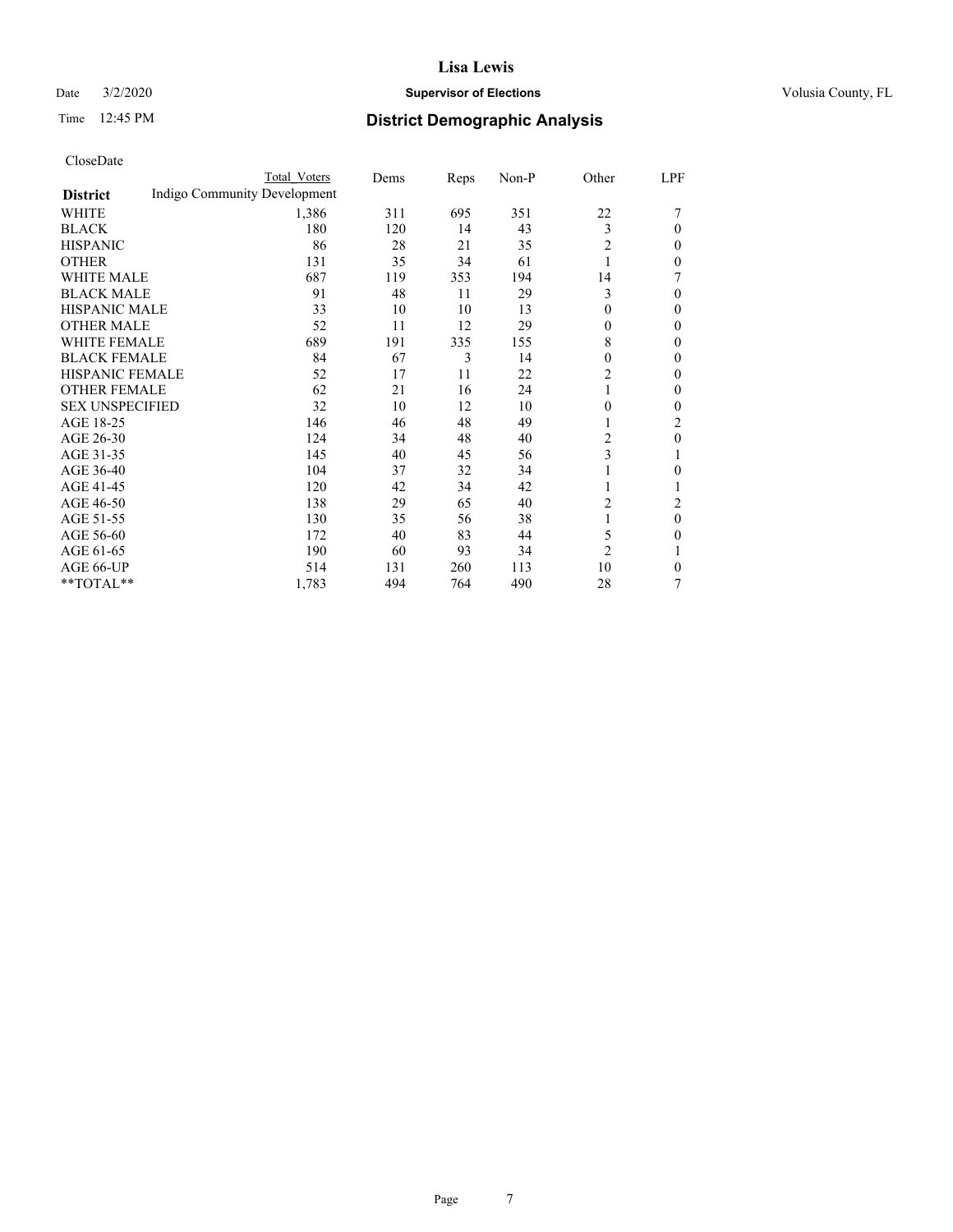### Date  $3/2/2020$  **Supervisor of Elections Supervisor of Elections** Volusia County, FL

## Time 12:45 PM **District Demographic Analysis**

|                        |                  | Total Voters | Dems | Reps | Non-P | Other    | LPF    |
|------------------------|------------------|--------------|------|------|-------|----------|--------|
| <b>District</b>        | Orlandia Heights |              |      |      |       |          |        |
| WHITE                  |                  | 677          | 173  | 319  | 184   |          | $_{0}$ |
| <b>BLACK</b>           |                  | 15           | 7    | 3    | 5     | 0        | 0      |
| <b>HISPANIC</b>        |                  | 35           | 6    | 12   | 17    | $_{0}$   | 0      |
| <b>OTHER</b>           |                  | 42           | 11   | 10   | 21    |          | 0      |
| <b>WHITE MALE</b>      |                  | 345          | 83   | 160  | 101   |          | 0      |
| <b>BLACK MALE</b>      |                  | 7            | 4    | 1    | 2     |          | 0      |
| <b>HISPANIC MALE</b>   |                  | 15           |      | 6    | 8     |          | 0      |
| <b>OTHER MALE</b>      |                  | 12           | 2    | 5    | 5     | $_{0}$   | 0      |
| <b>WHITE FEMALE</b>    |                  | 321          | 88   | 156  | 77    |          | 0      |
| <b>BLACK FEMALE</b>    |                  | 7            | 3    | 2    | 2     | $_{0}$   | 0      |
| HISPANIC FEMALE        |                  | 18           | 5    | 5    | 8     | $_{0}$   | 0      |
| <b>OTHER FEMALE</b>    |                  | 20           | 8    | 4    | 8     | $_{0}$   | 0      |
| <b>SEX UNSPECIFIED</b> |                  | 24           | 3    | 5    | 16    | 0        | 0      |
| AGE 18-25              |                  | 75           | 13   | 21   | 40    |          | 0      |
| AGE 26-30              |                  | 43           | 12   | 15   | 16    | 0        | 0      |
| AGE 31-35              |                  | 63           | 16   | 27   | 20    |          | 0      |
| AGE 36-40              |                  | 48           | 6    | 19   | 23    | 0        | 0      |
| AGE 41-45              |                  | 45           | 6    | 20   | 19    |          | 0      |
| AGE 46-50              |                  | 61           | 13   | 26   | 22    | $_{0}$   | 0      |
| AGE 51-55              |                  | 69           | 13   | 42   | 14    | $^{(1)}$ | 0      |
| AGE 56-60              |                  | 106          | 21   | 57   | 28    | $_{0}$   | 0      |
| AGE 61-65              |                  | 89           | 28   | 46   | 15    | $_{0}$   | 0      |
| AGE 66-UP              |                  | 170          | 69   | 71   | 30    |          | 0      |
| **TOTAL**              |                  | 769          | 197  | 344  | 227   |          | 0      |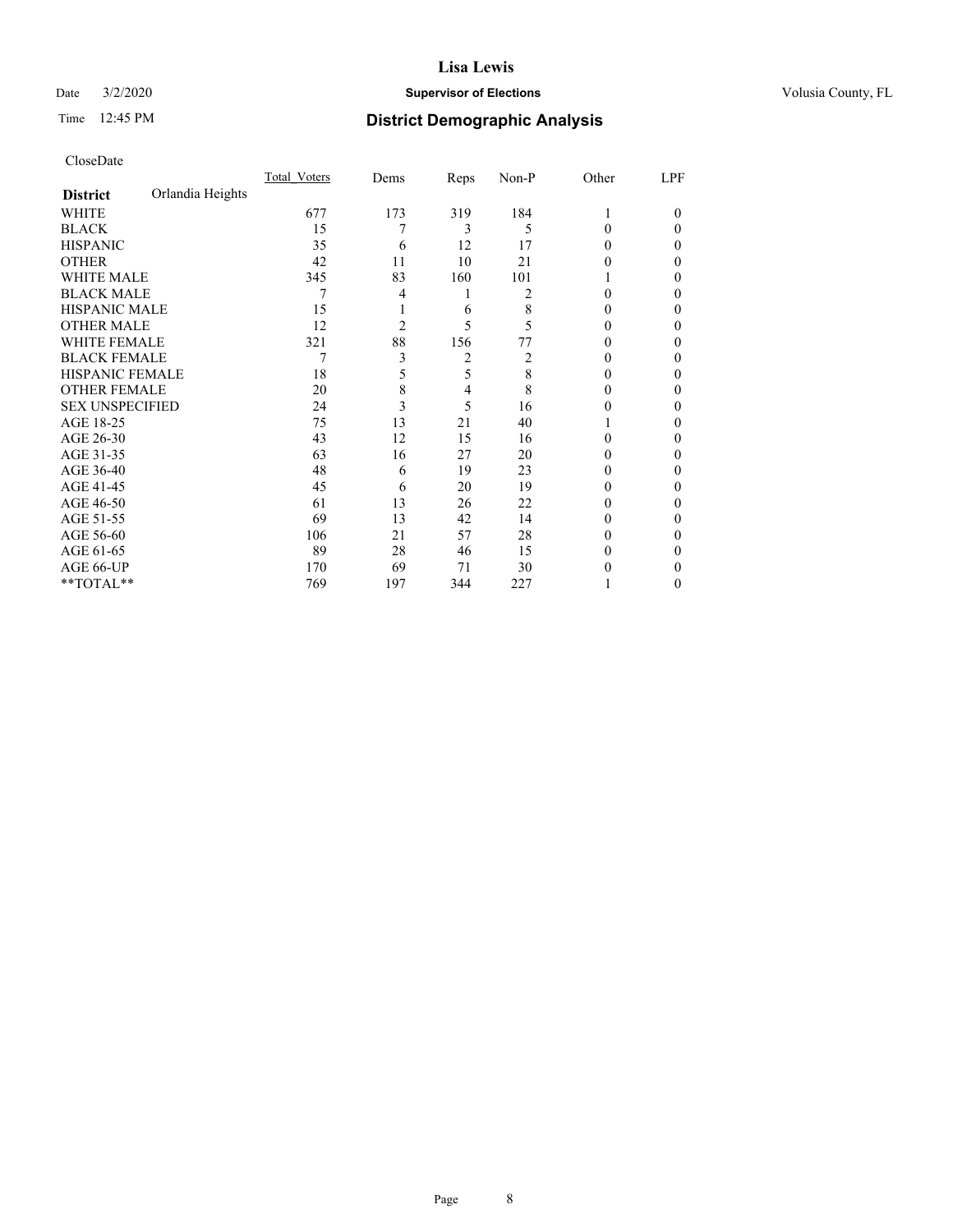### Date  $3/2/2020$  **Supervisor of Elections Supervisor of Elections** Volusia County, FL

| CloseDate |
|-----------|
|-----------|

|                                             | Total Voters | Dems    | Reps    | Non-P   | Other | LPF   |
|---------------------------------------------|--------------|---------|---------|---------|-------|-------|
| Congressional District 6<br><b>District</b> |              |         |         |         |       |       |
| WHITE                                       | 286,566      | 79,333  | 125,927 | 77,295  | 3,086 | 925   |
| <b>BLACK</b>                                | 31,696       | 24,545  | 1,090   | 5,879   | 165   | 17    |
| <b>HISPANIC</b>                             | 35,159       | 15,761  | 5,918   | 13,214  | 205   | 61    |
| <b>OTHER</b>                                | 20,052       | 6,401   | 4,493   | 8,936   | 184   | 38    |
| <b>WHITE MALE</b>                           | 132,647      | 30,965  | 61,912  | 37,668  | 1,485 | 617   |
| <b>BLACK MALE</b>                           | 12,892       | 9,267   | 581     | 2,937   | 98    | 9     |
| <b>HISPANIC MALE</b>                        | 15,968       | 6,626   | 3,048   | 6,149   | 109   | 36    |
| <b>OTHER MALE</b>                           | 7,142        | 2,170   | 1,786   | 3,086   | 76    | 24    |
| <b>WHITE FEMALE</b>                         | 150,438      | 47,568  | 62,595  | 38,383  | 1,592 | 300   |
| <b>BLACK FEMALE</b>                         | 18,215       | 14,838  | 483     | 2,820   | 67    | 7     |
| HISPANIC FEMALE                             | 18,573       | 8,867   | 2,794   | 6,793   | 95    | 24    |
| <b>OTHER FEMALE</b>                         | 8,572        | 3,244   | 1,941   | 3,298   | 79    | 10    |
| <b>SEX UNSPECIFIED</b>                      | 9,022        | 2,494   | 2,286   | 4,189   | 39    | 14    |
| AGE 18-25                                   | 34,291       | 11,266  | 8,432   | 13,856  | 585   | 152   |
| AGE 26-30                                   | 24,615       | 8,179   | 6,464   | 9,546   | 318   | 108   |
| AGE 31-35                                   | 24,171       | 8,008   | 6,517   | 9,242   | 243   | 161   |
| AGE 36-40                                   | 23,070       | 7,591   | 6,571   | 8,564   | 221   | 123   |
| AGE 41-45                                   | 22,463       | 7,248   | 7,020   | 7,851   | 224   | 120   |
| AGE 46-50                                   | 25,912       | 7,864   | 9,675   | 7,983   | 292   | 98    |
| AGE 51-55                                   | 29,631       | 9,136   | 12,130  | 8,017   | 273   | 75    |
| AGE 56-60                                   | 36,388       | 11,592  | 15,462  | 8,948   | 335   | 51    |
| AGE 61-65                                   | 37,887       | 13,272  | 15,770  | 8,433   | 349   | 63    |
| AGE 66-UP                                   | 115,043      | 41,883  | 49,387  | 22,883  | 800   | 90    |
| $*$ $TOTAL**$                               | 373,473      | 126,040 | 137,428 | 105,324 | 3,640 | 1,041 |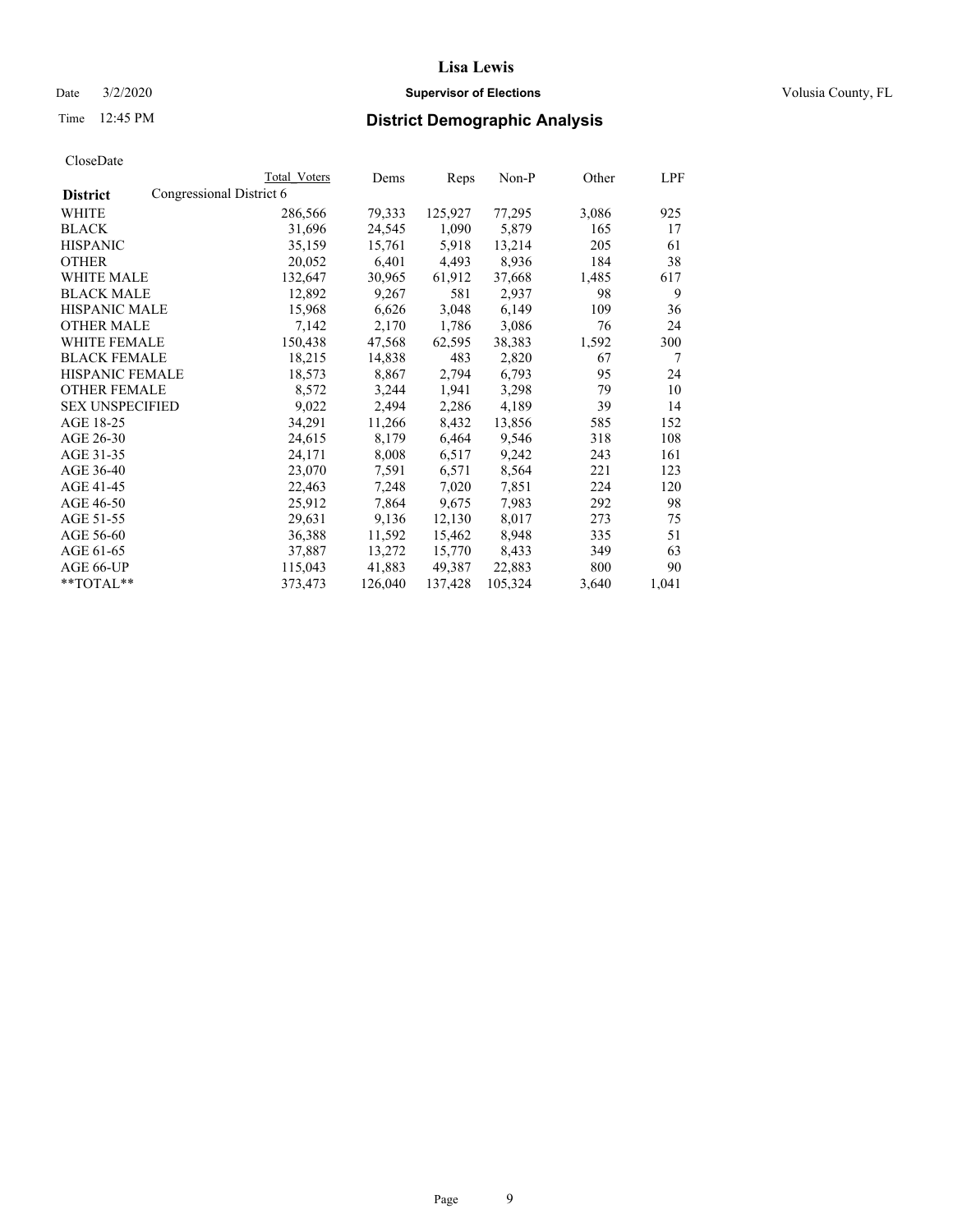### Date  $3/2/2020$  **Supervisor of Elections Supervisor of Elections** Volusia County, FL

## Time 12:45 PM **District Demographic Analysis**

|                                        | Total Voters | Dems   | Reps   | Non-P  | Other | LPF          |
|----------------------------------------|--------------|--------|--------|--------|-------|--------------|
| Unincorporated Area<br><b>District</b> |              |        |        |        |       |              |
| WHITE                                  | 69,892       | 18,189 | 32,537 | 18,291 | 647   | 228          |
| <b>BLACK</b>                           | 2,936        | 2,240  | 107    | 565    | 23    | 1            |
| <b>HISPANIC</b>                        | 4,393        | 1,787  | 895    | 1,669  | 32    | 10           |
| <b>OTHER</b>                           | 3,618        | 987    | 1,008  | 1,588  | 28    | 7            |
| WHITE MALE                             | 33,085       | 7,270  | 16,354 | 9,006  | 312   | 143          |
| <b>BLACK MALE</b>                      | 1,263        | 893    | 53     | 304    | 12    | 1            |
| <b>HISPANIC MALE</b>                   | 1,976        | 726    | 442    | 786    | 15    | 7            |
| <b>OTHER MALE</b>                      | 1,272        | 327    | 399    | 530    | 10    | 6            |
| <b>WHITE FEMALE</b>                    | 35,929       | 10,754 | 15,785 | 8,971  | 335   | 84           |
| <b>BLACK FEMALE</b>                    | 1,611        | 1,300  | 49     | 251    | 11    | $\mathbf{0}$ |
| <b>HISPANIC FEMALE</b>                 | 2,312        | 1,014  | 437    | 841    | 17    | 3            |
| <b>OTHER FEMALE</b>                    | 1,474        | 501    | 407    | 553    | 12    | 1            |
| <b>SEX UNSPECIFIED</b>                 | 1,916        | 418    | 621    | 870    | 6     | 1            |
| AGE 18-25                              | 6,772        | 1,730  | 2,209  | 2,689  | 117   | 27           |
| AGE 26-30                              | 4,842        | 1,263  | 1,585  | 1,914  | 56    | 24           |
| AGE 31-35                              | 4,822        | 1,310  | 1,541  | 1,886  | 44    | 41           |
| AGE 36-40                              | 4,449        | 1,190  | 1,513  | 1,685  | 39    | 22           |
| AGE 41-45                              | 4,438        | 1,123  | 1,671  | 1,579  | 36    | 29           |
| AGE 46-50                              | 5,582        | 1,329  | 2,480  | 1,696  | 60    | 17           |
| AGE 51-55                              | 6,752        | 1,663  | 3,223  | 1,793  | 56    | 17           |
| AGE 56-60                              | 8,608        | 2,277  | 4,176  | 2,057  | 82    | 16           |
| AGE 61-65                              | 8,813        | 2,730  | 4,068  | 1,916  | 80    | 19           |
| AGE 66-UP                              | 25,761       | 8,588  | 12,081 | 4,898  | 160   | 34           |
| $*$ $TOTAL**$                          | 80,839       | 23,203 | 34,547 | 22,113 | 730   | 246          |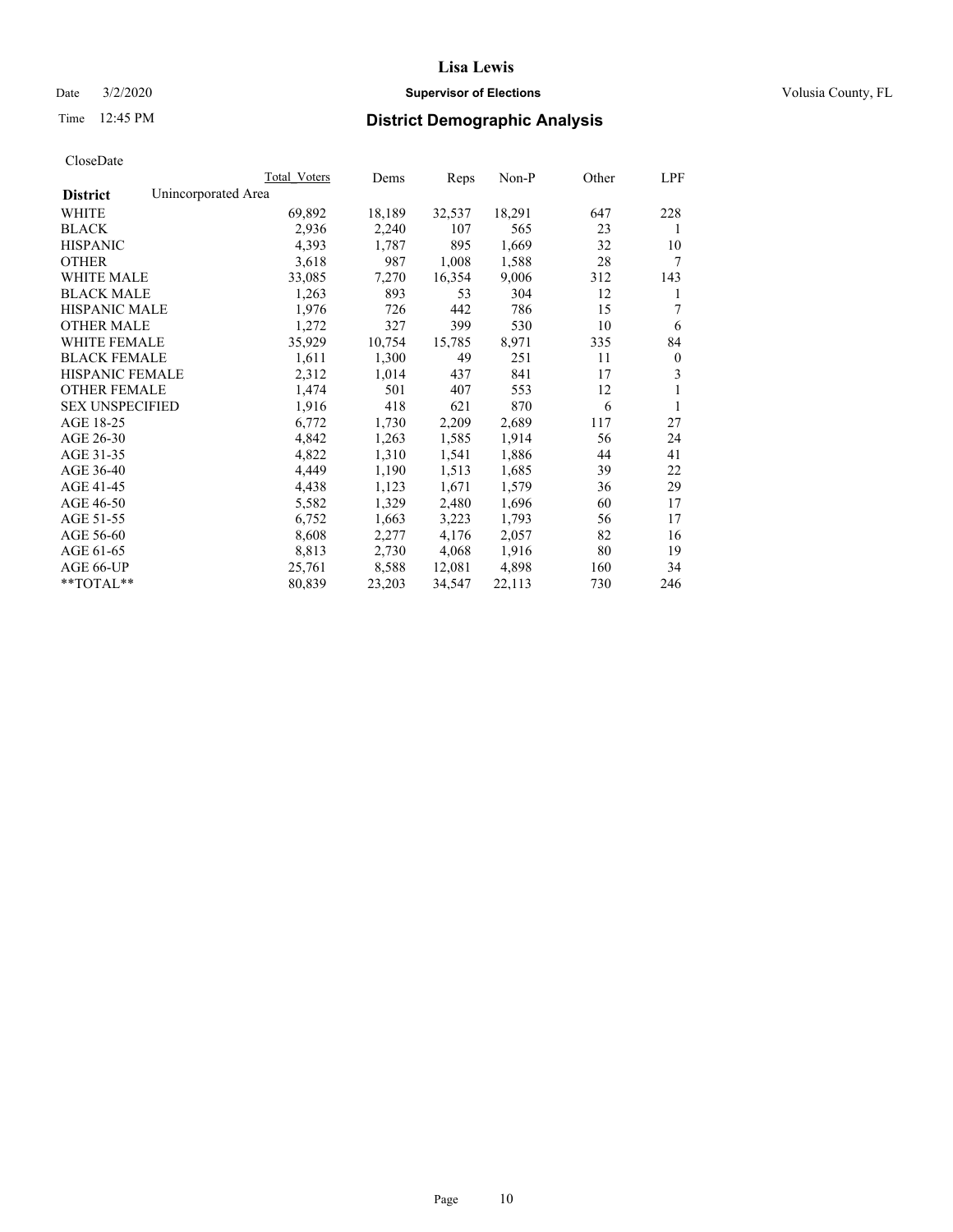## Date  $3/2/2020$  **Supervisor of Elections Supervisor of Elections** Volusia County, FL

## Time 12:45 PM **District Demographic Analysis**

| Total Voters | Dems   |        | Non-P  | Other | LPF            |
|--------------|--------|--------|--------|-------|----------------|
|              |        |        |        |       |                |
| 24,362       | 7,231  | 9,812  | 6,860  | 372   | 87             |
| 12,842       | 10,331 | 323    | 2,130  | 55    | 3              |
| 1,954        | 899    | 314    | 716    | 23    | $\overline{c}$ |
| 2,941        | 1,061  | 476    | 1,362  | 37    | 5              |
| 11,665       | 2,917  | 5,017  | 3,490  | 182   | 59             |
| 4,953        | 3,721  | 172    | 1,025  | 34    | 1              |
| 891          | 370    | 164    | 342    | 14    | 1              |
| 999          | 350    | 196    | 437    | 14    | $\overline{c}$ |
| 12,388       | 4,232  | 4,687  | 3,251  | 190   | 28             |
| 7,617        | 6,395  | 147    | 1,052  | 21    | $\overline{c}$ |
| 1,017        | 509    | 145    | 353    | 9     | 1              |
| 1,205        | 514    | 190    | 480    | 19    | $\overline{2}$ |
| 1,363        | 514    | 206    | 638    | 4     | 1              |
| 5,721        | 2,797  | 796    | 2,027  | 87    | 14             |
| 3,399        | 1,621  | 575    | 1,140  | 55    | 8              |
| 2,931        | 1,394  | 486    | 998    | 34    | 19             |
| 2,515        | 1,248  | 457    | 778    | 25    | 7              |
| 2,344        | 1,130  | 457    | 727    | 19    | 11             |
| 2,628        | 1,157  | 683    | 733    | 45    | 10             |
| 3,150        | 1,410  | 882    | 813    | 40    | 5              |
| 3,833        | 1,648  | 1,259  | 882    | 40    | 4              |
| 4,148        | 1,921  | 1,339  | 839    | 40    | 9              |
| 11,429       | 5,196  | 3,991  | 2,130  | 102   | 10             |
| 42,099       | 19,522 | 10,925 | 11,068 | 487   | 97             |
|              |        |        | Reps   |       |                |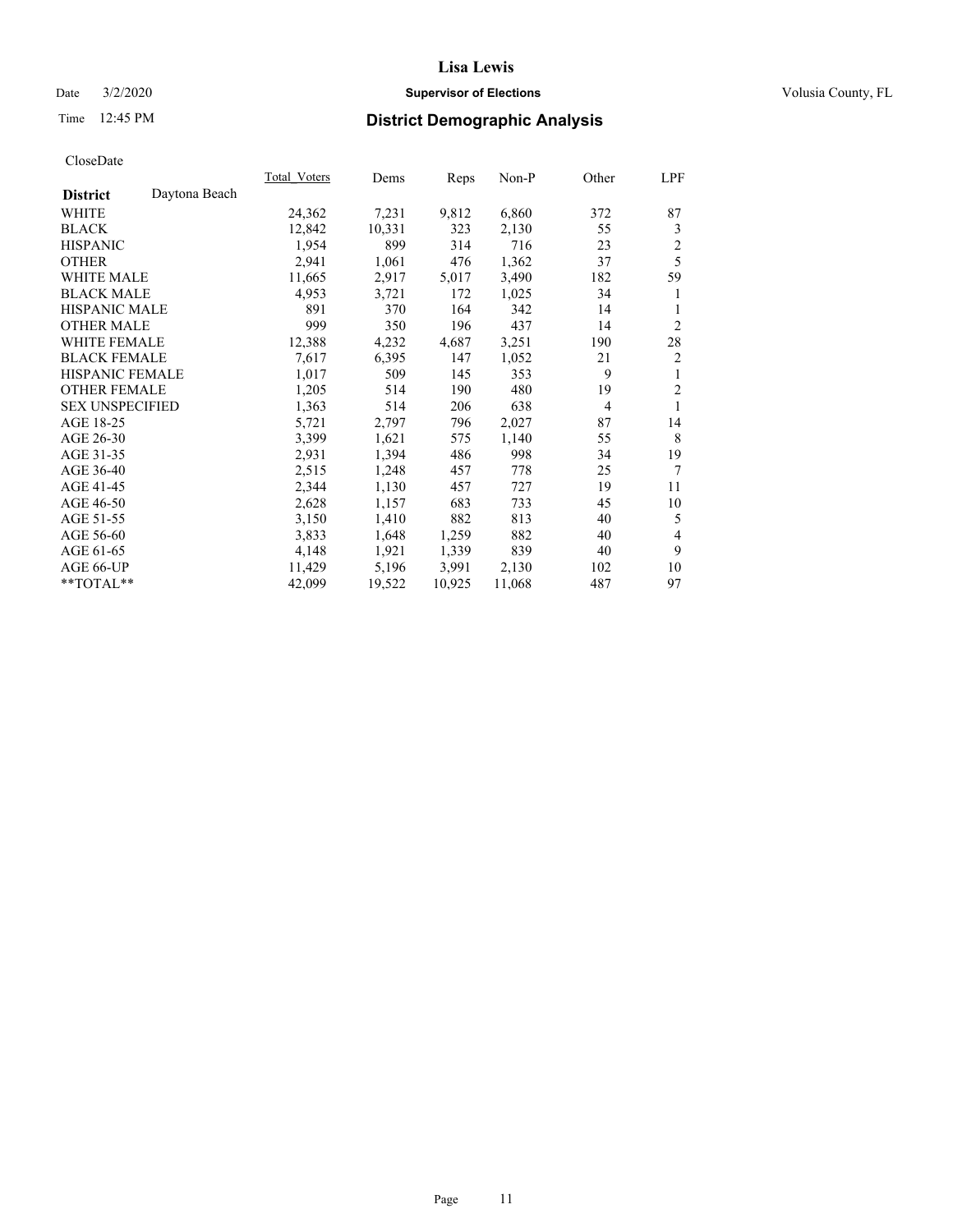## Date  $3/2/2020$  **Supervisor of Elections Supervisor of Elections** Volusia County, FL

## Time 12:45 PM **District Demographic Analysis**

|                        |                      | Total Voters | Dems  | Reps             | Non-P | Other    | LPF |
|------------------------|----------------------|--------------|-------|------------------|-------|----------|-----|
| <b>District</b>        | Daytona Beach Shores |              |       |                  |       |          |     |
| WHITE                  |                      | 4,002        | 972   | 2,018            | 954   | 49       | 9   |
| <b>BLACK</b>           |                      | 61           | 42    | 2                | 16    |          | 0   |
| <b>HISPANIC</b>        |                      | 117          | 40    | 40               | 36    |          | 0   |
| <b>OTHER</b>           |                      | 256          | 76    | 80               | 98    |          |     |
| WHITE MALE             |                      | 1,890        | 401   | 970              | 483   | 30       | 6   |
| <b>BLACK MALE</b>      |                      | 26           | 16    | $\boldsymbol{0}$ | 9     |          | 0   |
| <b>HISPANIC MALE</b>   |                      | 52           | 12    | 20               | 19    |          | 0   |
| <b>OTHER MALE</b>      |                      | 99           | 30    | 31               | 38    | $\Omega$ | 0   |
| WHITE FEMALE           |                      | 2,068        | 560   | 1,026            | 461   | 18       | 3   |
| <b>BLACK FEMALE</b>    |                      | 34           | 26    | 2                | 6     | $\Omega$ | 0   |
| <b>HISPANIC FEMALE</b> |                      | 64           | 28    | 19               | 17    | 0        | 0   |
| <b>OTHER FEMALE</b>    |                      | 122          | 38    | 36               | 46    |          |     |
| <b>SEX UNSPECIFIED</b> |                      | 81           | 19    | 36               | 25    |          | 0   |
| AGE 18-25              |                      | 140          | 43    | 43               | 49    | 5        | 0   |
| AGE 26-30              |                      | 85           | 23    | 28               | 32    |          |     |
| AGE 31-35              |                      | 99           | 24    | 35               | 34    |          | 5   |
| AGE 36-40              |                      | 105          | 27    | 36               | 42    | 0        | 0   |
| AGE 41-45              |                      | 103          | 33    | 39               | 28    | 2        |     |
| AGE 46-50              |                      | 151          | 33    | 62               | 55    | 1        | 0   |
| AGE 51-55              |                      | 265          | 61    | 118              | 83    | 2        |     |
| AGE 56-60              |                      | 418          | 96    | 220              | 96    | 6        | 0   |
| AGE 61-65              |                      | 561          | 130   | 285              | 134   | 11       |     |
| AGE 66-UP              |                      | 2,509        | 660   | 1,274            | 551   | 23       |     |
| $*$ TOTAL $**$         |                      | 4,436        | 1,130 | 2,140            | 1,104 | 52       | 10  |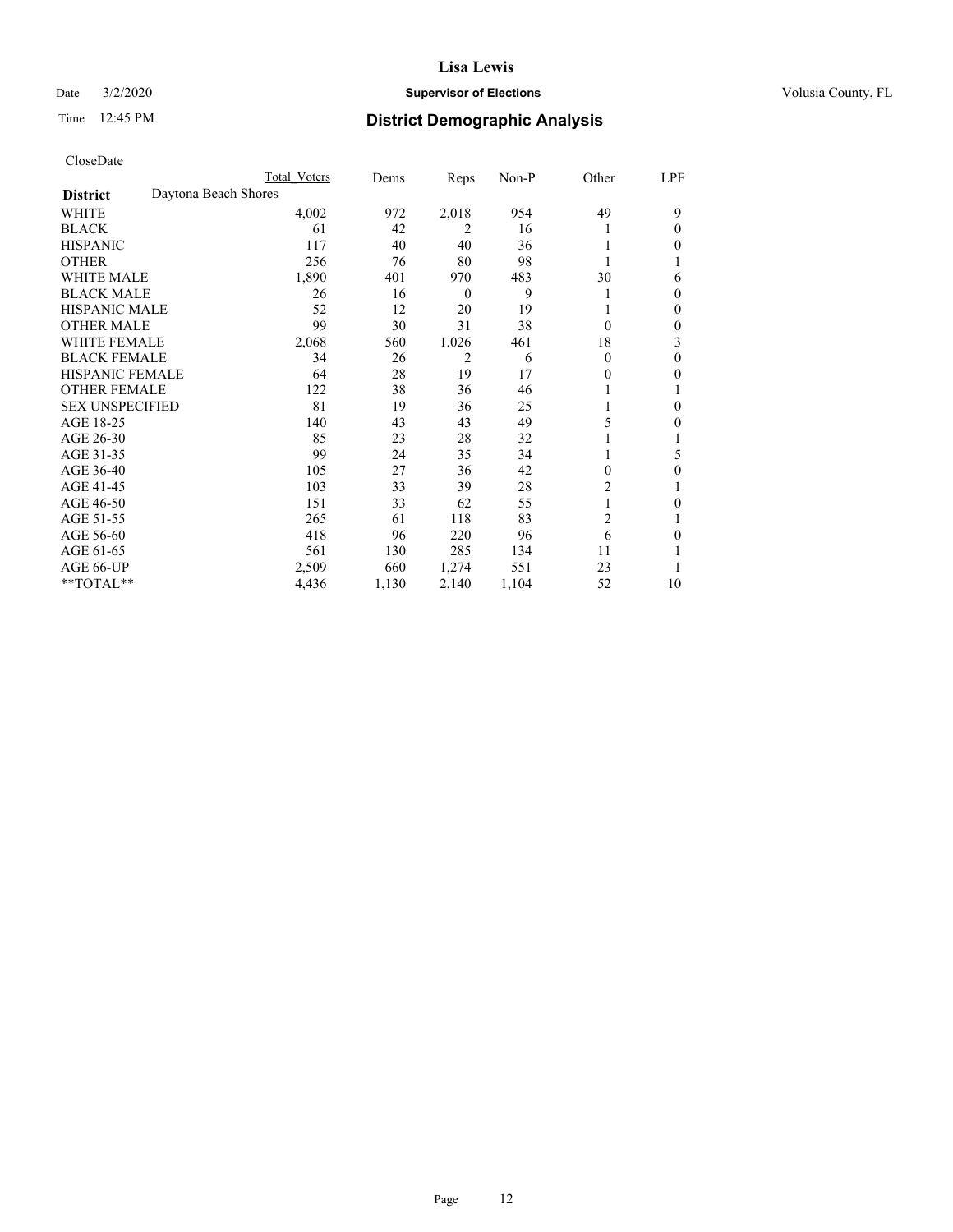## Date  $3/2/2020$  **Supervisor of Elections Supervisor of Elections** Volusia County, FL

## Time 12:45 PM **District Demographic Analysis**

|                        |        | Total Voters | Dems  | Reps  | Non-P | Other          | LPF          |
|------------------------|--------|--------------|-------|-------|-------|----------------|--------------|
| <b>District</b>        | DeBary |              |       |       |       |                |              |
| WHITE                  |        | 12,754       | 2,951 | 6,331 | 3,321 | 104            | 47           |
| <b>BLACK</b>           |        | 713          | 515   | 35    | 160   | 3              | $\mathbf{0}$ |
| <b>HISPANIC</b>        |        | 1,555        | 646   | 361   | 531   | 13             | 4            |
| <b>OTHER</b>           |        | 920          | 247   | 236   | 430   | 6              | 1            |
| WHITE MALE             |        | 5,935        | 1,156 | 3,103 | 1,597 | 47             | 32           |
| <b>BLACK MALE</b>      |        | 333          | 216   | 17    | 97    | 3              | $\mathbf{0}$ |
| <b>HISPANIC MALE</b>   |        | 704          | 269   | 184   | 243   | 6              | 2            |
| <b>OTHER MALE</b>      |        | 315          | 76    | 90    | 145   | 3              | 1            |
| <b>WHITE FEMALE</b>    |        | 6,646        | 1,764 | 3,157 | 1,657 | 54             | 14           |
| <b>BLACK FEMALE</b>    |        | 369          | 290   | 18    | 61    | $\overline{0}$ | $\mathbf{0}$ |
| <b>HISPANIC FEMALE</b> |        | 827          | 369   | 172   | 277   | 7              | 2            |
| <b>OTHER FEMALE</b>    |        | 421          | 138   | 105   | 176   | $\overline{2}$ | $\mathbf{0}$ |
| <b>SEX UNSPECIFIED</b> |        | 392          | 81    | 117   | 189   | $\overline{4}$ | 1            |
| AGE 18-25              |        | 1,283        | 320   | 370   | 559   | 21             | 13           |
| AGE 26-30              |        | 934          | 236   | 337   | 349   | 10             | 2            |
| AGE 31-35              |        | 1,055        | 286   | 385   | 373   | 7              | 4            |
| AGE 36-40              |        | 1,048        | 255   | 379   | 393   | 6              | 15           |
| AGE 41-45              |        | 1,042        | 290   | 393   | 345   | 9              | 5            |
| AGE 46-50              |        | 1,202        | 283   | 515   | 388   | 9              | 7            |
| AGE 51-55              |        | 1,342        | 345   | 649   | 335   | 11             | 2            |
| AGE 56-60              |        | 1,559        | 399   | 771   | 374   | 12             | 3            |
| AGE 61-65              |        | 1,638        | 459   | 793   | 370   | 16             | $\mathbf{0}$ |
| AGE 66-UP              |        | 4,838        | 1,485 | 2,371 | 956   | 25             | 1            |
| **TOTAL**              |        | 15,942       | 4,359 | 6,963 | 4,442 | 126            | 52           |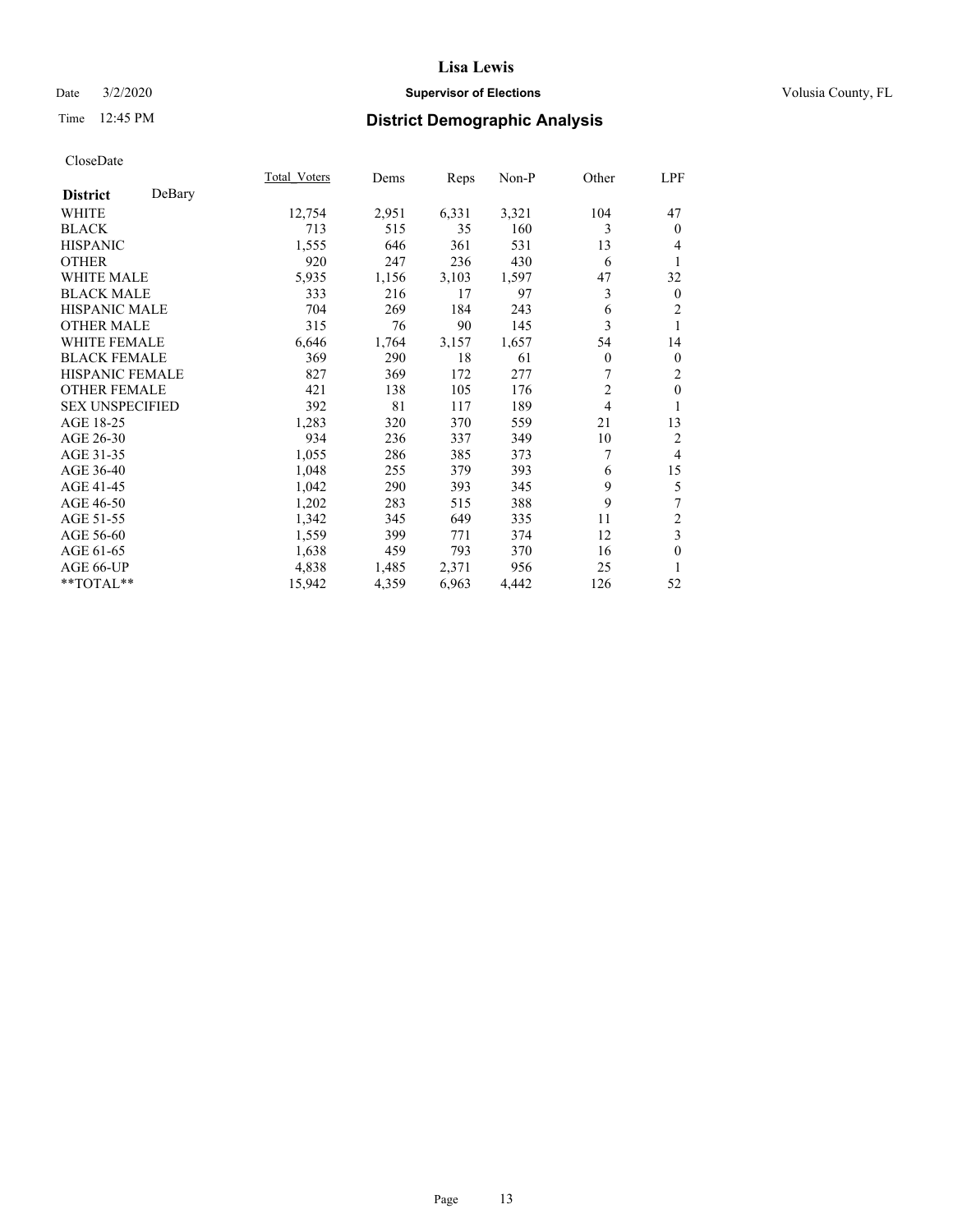## Date  $3/2/2020$  **Supervisor of Elections Supervisor of Elections** Volusia County, FL

## Time 12:45 PM **District Demographic Analysis**

|                        |        | Total Voters | Dems  | Reps  | Non-P | Other | LPF            |
|------------------------|--------|--------------|-------|-------|-------|-------|----------------|
| <b>District</b>        | DeLand |              |       |       |       |       |                |
| WHITE                  |        | 15,620       | 4,760 | 6,789 | 3,839 | 172   | 60             |
| <b>BLACK</b>           |        | 2,894        | 2,283 | 101   | 496   | 11    | 3              |
| <b>HISPANIC</b>        |        | 2,321        | 1,030 | 424   | 842   | 18    | 7              |
| <b>OTHER</b>           |        | 1,363        | 516   | 245   | 591   | 8     | 3              |
| WHITE MALE             |        | 6,871        | 1,757 | 3,162 | 1,829 | 81    | 42             |
| <b>BLACK MALE</b>      |        | 1,113        | 827   | 49    | 230   | 5     | 2              |
| <b>HISPANIC MALE</b>   |        | 964          | 388   | 200   | 364   | 8     | 4              |
| <b>OTHER MALE</b>      |        | 503          | 183   | 108   | 208   | 4     | $\theta$       |
| WHITE FEMALE           |        | 8,595        | 2,952 | 3,575 | 1,960 | 91    | 17             |
| <b>BLACK FEMALE</b>    |        | 1,719        | 1,410 | 46    | 256   | 6     | 1              |
| <b>HISPANIC FEMALE</b> |        | 1,326        | 625   | 222   | 467   | 9     | 3              |
| <b>OTHER FEMALE</b>    |        | 584          | 244   | 97    | 237   | 4     | $\overline{2}$ |
| <b>SEX UNSPECIFIED</b> |        | 523          | 203   | 100   | 217   | 1     | $\overline{2}$ |
| AGE 18-25              |        | 2,253        | 915   | 476   | 819   | 28    | 15             |
| AGE 26-30              |        | 1,559        | 598   | 379   | 561   | 11    | 10             |
| AGE 31-35              |        | 1,560        | 558   | 399   | 576   | 18    | 9              |
| AGE 36-40              |        | 1,551        | 612   | 416   | 498   | 18    | 7              |
| AGE 41-45              |        | 1,496        | 541   | 448   | 484   | 18    | 5              |
| AGE 46-50              |        | 1,515        | 570   | 495   | 428   | 18    | 4              |
| AGE 51-55              |        | 1,583        | 560   | 628   | 375   | 12    | $\,$ 8 $\,$    |
| AGE 56-60              |        | 1,775        | 687   | 702   | 372   | 12    | $\overline{c}$ |
| AGE 61-65              |        | 1,888        | 765   | 723   | 381   | 15    | 4              |
| AGE 66-UP              |        | 7,018        | 2,783 | 2,893 | 1,274 | 59    | 9              |
| **TOTAL**              |        | 22,198       | 8,589 | 7,559 | 5,768 | 209   | 73             |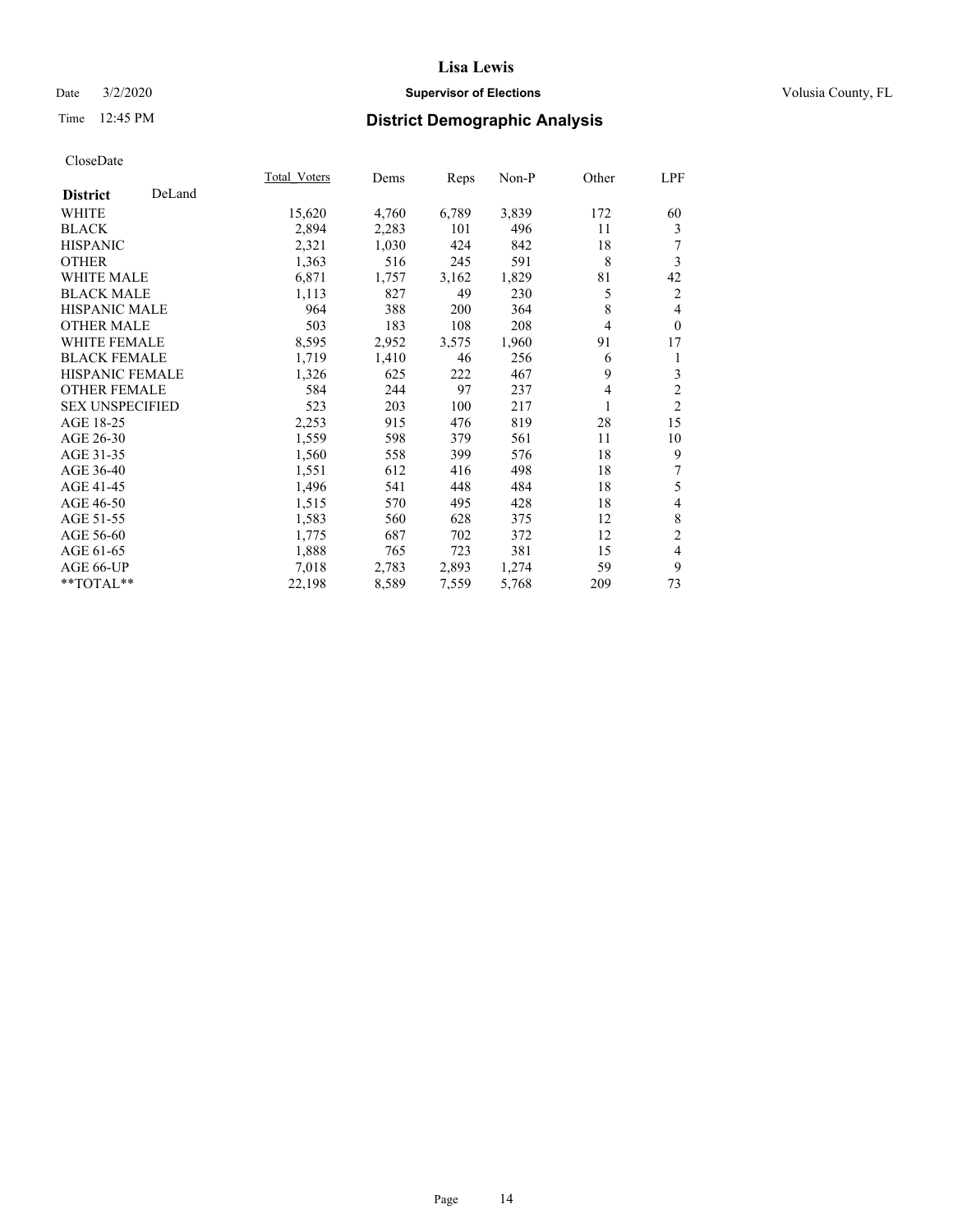## Date  $3/2/2020$  **Supervisor of Elections Supervisor of Elections** Volusia County, FL

## Time 12:45 PM **District Demographic Analysis**

|                        |         | Total Voters | Dems   | Reps   | Non-P  | Other | LPF            |
|------------------------|---------|--------------|--------|--------|--------|-------|----------------|
| <b>District</b>        | Deltona |              |        |        |        |       |                |
| WHITE                  |         | 32,362       | 8,811  | 13,304 | 9,858  | 272   | 117            |
| <b>BLACK</b>           |         | 6,082        | 4,481  | 260    | 1,307  | 31    | 3              |
| <b>HISPANIC</b>        |         | 19,114       | 9,074  | 2,665  | 7,283  | 68    | 24             |
| <b>OTHER</b>           |         | 3,955        | 1,337  | 746    | 1,837  | 29    | 6              |
| WHITE MALE             |         | 14,958       | 3,477  | 6,483  | 4,788  | 131   | 79             |
| <b>BLACK MALE</b>      |         | 2,683        | 1,829  | 155    | 679    | 19    | 1              |
| <b>HISPANIC MALE</b>   |         | 8,867        | 3,927  | 1,417  | 3,472  | 37    | 14             |
| <b>OTHER MALE</b>      |         | 1,402        | 455    | 293    | 640    | 9     | 5              |
| <b>WHITE FEMALE</b>    |         | 16,936       | 5,225  | 6,634  | 4,901  | 139   | 37             |
| <b>BLACK FEMALE</b>    |         | 3,309        | 2,594  | 98     | 603    | 12    | 2              |
| <b>HISPANIC FEMALE</b> |         | 9,948        | 5,010  | 1,222  | 3,676  | 31    | 9              |
| <b>OTHER FEMALE</b>    |         | 1,737        | 689    | 325    | 711    | 11    | 1              |
| <b>SEX UNSPECIFIED</b> |         | 1,672        | 496    | 348    | 815    | 11    | $\overline{2}$ |
| AGE 18-25              |         | 6,587        | 2,189  | 1,220  | 3,082  | 76    | 20             |
| AGE 26-30              |         | 5,181        | 1,859  | 1,027  | 2,233  | 39    | 23             |
| AGE 31-35              |         | 5,218        | 1,811  | 1,141  | 2,200  | 41    | 25             |
| AGE 36-40              |         | 5,052        | 1,808  | 1,125  | 2,056  | 46    | 17             |
| AGE 41-45              |         | 4,888        | 1,866  | 1,130  | 1,847  | 29    | 16             |
| AGE 46-50              |         | 5,115        | 1,827  | 1,511  | 1,716  | 45    | 16             |
| AGE 51-55              |         | 5,317        | 2,008  | 1,701  | 1,570  | 26    | 12             |
| AGE 56-60              |         | 5,805        | 2,210  | 1,995  | 1,568  | 26    | 6              |
| AGE 61-65              |         | 5,406        | 2,200  | 1,847  | 1,325  | 25    | 9              |
| AGE 66-UP              |         | 12,944       | 5,925  | 4,278  | 2,688  | 47    | 6              |
| $*$ TOTAL $*$          |         | 61,513       | 23,703 | 16,975 | 20,285 | 400   | 150            |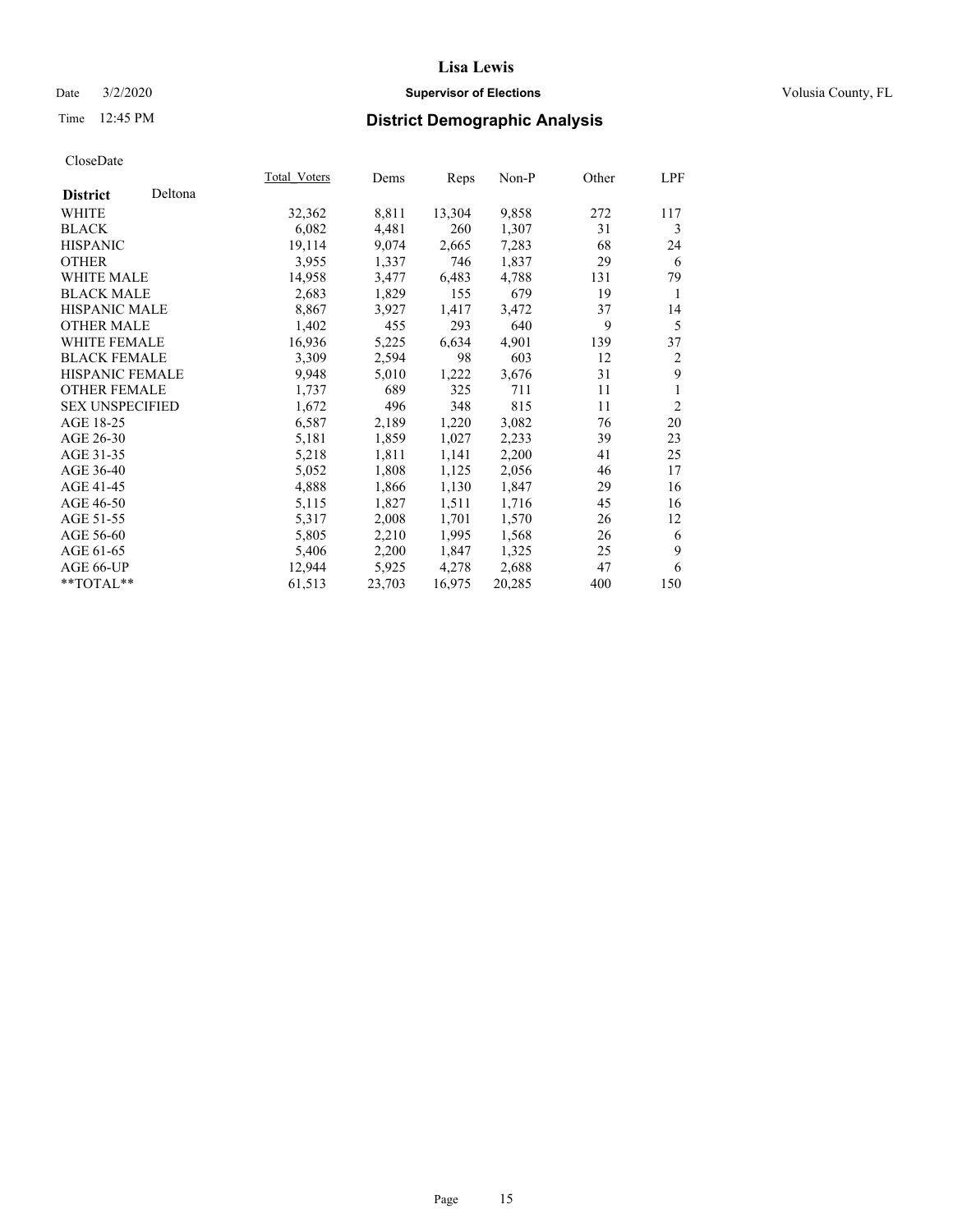## Date  $3/2/2020$  **Supervisor of Elections Supervisor of Elections** Volusia County, FL

## Time 12:45 PM **District Demographic Analysis**

|                        |           | Total Voters | Dems  | Reps  | Non-P | Other          | LPF            |
|------------------------|-----------|--------------|-------|-------|-------|----------------|----------------|
| <b>District</b>        | Edgewater |              |       |       |       |                |                |
| WHITE                  |           | 15,087       | 4,321 | 6,152 | 4,405 | 164            | 45             |
| <b>BLACK</b>           |           | 364          | 271   | 17    | 70    | 6              | $\mathbf{0}$   |
| <b>HISPANIC</b>        |           | 327          | 126   | 67    | 127   | 7              | $\mathbf{0}$   |
| <b>OTHER</b>           |           | 553          | 162   | 135   | 250   | 6              | $\theta$       |
| WHITE MALE             |           | 6,883        | 1,649 | 3,043 | 2,093 | 69             | 29             |
| <b>BLACK MALE</b>      |           | 173          | 116   | 10    | 42    | 5              | $\mathbf{0}$   |
| <b>HISPANIC MALE</b>   |           | 148          | 44    | 34    | 66    | 4              | $\theta$       |
| <b>OTHER MALE</b>      |           | 200          | 59    | 55    | 83    | 3              | $\theta$       |
| <b>WHITE FEMALE</b>    |           | 8,036        | 2,635 | 3,037 | 2,253 | 95             | 16             |
| <b>BLACK FEMALE</b>    |           | 184          | 149   | 7     | 27    | 1              | $\mathbf{0}$   |
| <b>HISPANIC FEMALE</b> |           | 172          | 77    | 32    | 60    | 3              | $\mathbf{0}$   |
| <b>OTHER FEMALE</b>    |           | 213          | 74    | 58    | 79    | $\overline{2}$ | $\theta$       |
| <b>SEX UNSPECIFIED</b> |           | 322          | 77    | 95    | 149   | 1              | $\mathbf{0}$   |
| AGE 18-25              |           | 1,182        | 313   | 329   | 504   | 28             | 8              |
| AGE 26-30              |           | 970          | 254   | 299   | 395   | 17             | 5              |
| AGE 31-35              |           | 975          | 269   | 299   | 387   | 8              | 12             |
| AGE 36-40              |           | 902          | 246   | 289   | 357   | 7              | 3              |
| AGE 41-45              |           | 959          | 255   | 347   | 342   | 12             | 3              |
| AGE 46-50              |           | 1,096        | 267   | 437   | 374   | 12             | 6              |
| AGE 51-55              |           | 1,184        | 320   | 511   | 337   | 14             | $\overline{c}$ |
| AGE 56-60              |           | 1,621        | 480   | 695   | 422   | 22             | $\overline{c}$ |
| AGE 61-65              |           | 1,758        | 526   | 745   | 468   | 18             | 1              |
| AGE 66-UP              |           | 5,684        | 1,950 | 2,420 | 1,266 | 45             | 3              |
| **TOTAL**              |           | 16,331       | 4,880 | 6,371 | 4,852 | 183            | 45             |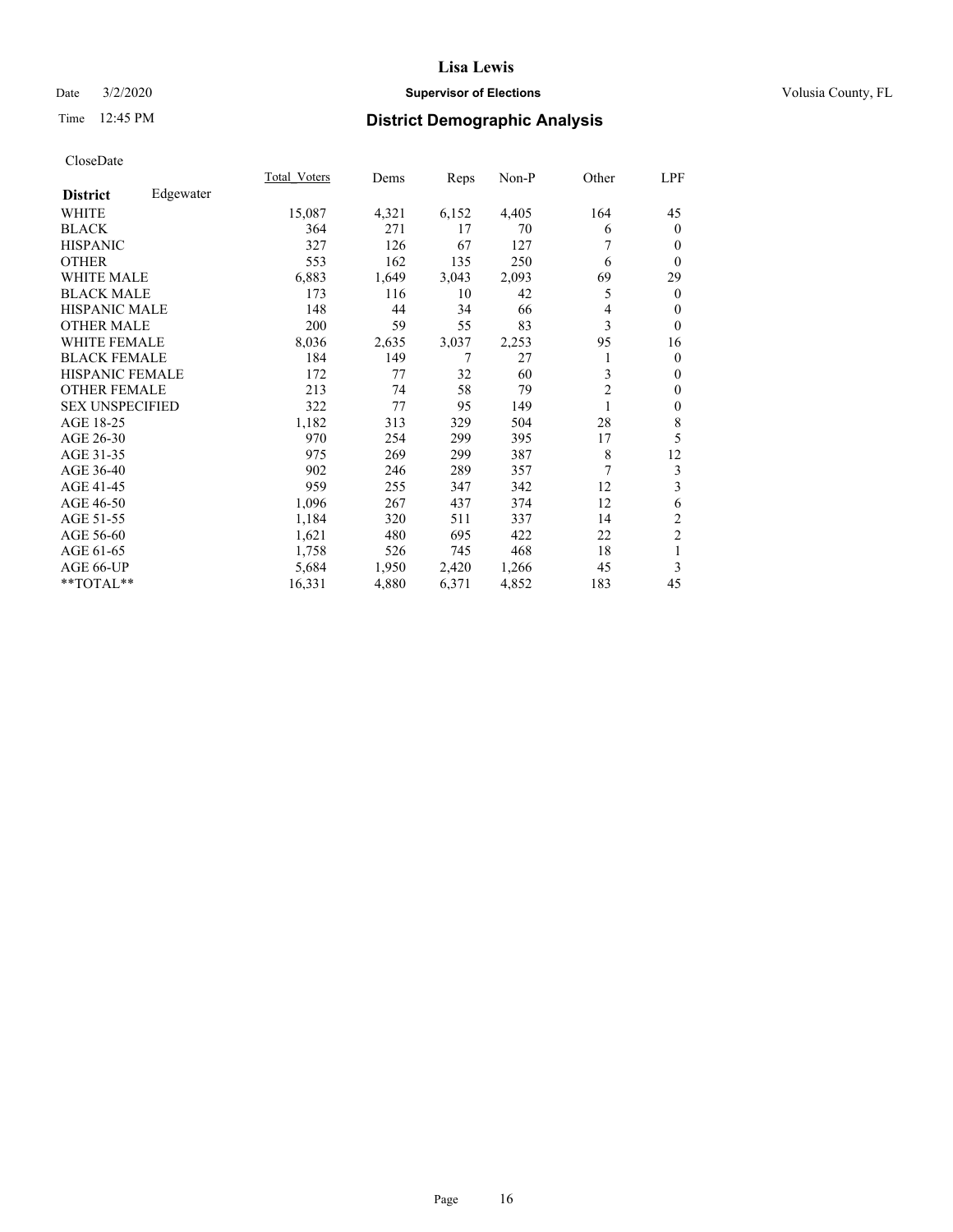## Date  $3/2/2020$  **Supervisor of Elections Supervisor of Elections** Volusia County, FL

## Time 12:45 PM **District Demographic Analysis**

|                        |            | Total Voters | Dems  | Reps  | Non-P | Other          | LPF              |
|------------------------|------------|--------------|-------|-------|-------|----------------|------------------|
| <b>District</b>        | Holly Hill |              |       |       |       |                |                  |
| WHITE                  |            | 6,034        | 1,932 | 2,198 | 1,807 | 65             | 32               |
| <b>BLACK</b>           |            | 1,069        | 785   | 34    | 243   | 5              | $\overline{c}$   |
| <b>HISPANIC</b>        |            | 317          | 148   | 48    | 118   | 2              |                  |
| <b>OTHER</b>           |            | 435          | 150   | 84    | 199   | $\overline{2}$ | $\theta$         |
| <b>WHITE MALE</b>      |            | 2,778        | 747   | 1,088 | 891   | 29             | 23               |
| <b>BLACK MALE</b>      |            | 390          | 255   | 16    | 115   | 3              | 1                |
| <b>HISPANIC MALE</b>   |            | 160          | 67    | 27    | 63    | $\overline{c}$ | 1                |
| <b>OTHER MALE</b>      |            | 144          | 47    | 36    | 61    | $\mathbf{0}$   | $\boldsymbol{0}$ |
| <b>WHITE FEMALE</b>    |            | 3,191        | 1,172 | 1,088 | 886   | 36             | 9                |
| <b>BLACK FEMALE</b>    |            | 665          | 520   | 18    | 124   | 2              |                  |
| HISPANIC FEMALE        |            | 151          | 79    | 20    | 52    | $\theta$       | $\mathbf{0}$     |
| <b>OTHER FEMALE</b>    |            | 181          | 83    | 35    | 63    | $\theta$       | $\mathbf{0}$     |
| <b>SEX UNSPECIFIED</b> |            | 195          | 45    | 36    | 112   | 2              | $\mathbf{0}$     |
| AGE 18-25              |            | 679          | 230   | 126   | 310   | 6              | 7                |
| AGE 26-30              |            | 574          | 238   | 116   | 211   | 8              | 1                |
| AGE 31-35              |            | 578          | 223   | 123   | 221   | 4              | 7                |
| AGE 36-40              |            | 463          | 177   | 99    | 179   | 4              | $\overline{4}$   |
| AGE 41-45              |            | 465          | 171   | 112   | 173   | 8              | 1                |
| AGE 46-50              |            | 530          | 178   | 152   | 191   | 6              | 3                |
| AGE 51-55              |            | 661          | 248   | 208   | 196   | 4              | 5                |
| AGE 56-60              |            | 835          | 309   | 286   | 231   | 6              | 3                |
| AGE 61-65              |            | 811          | 328   | 268   | 200   | 11             | 4                |
| AGE 66-UP              |            | 2,259        | 913   | 874   | 455   | 17             | $\mathbf{0}$     |
| **TOTAL**              |            | 7,855        | 3,015 | 2,364 | 2,367 | 74             | 35               |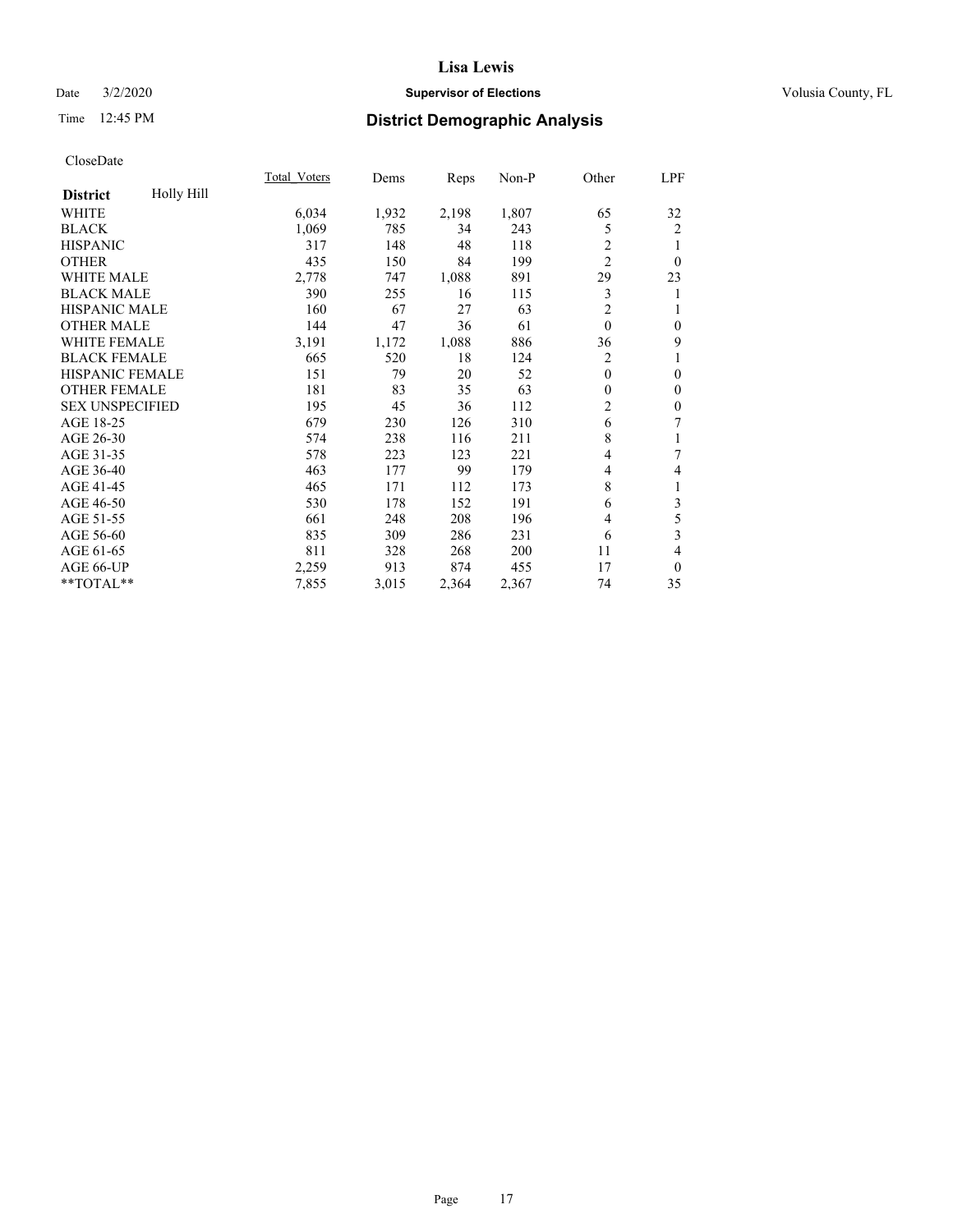## Date  $3/2/2020$  **Supervisor of Elections Supervisor of Elections** Volusia County, FL

## Time 12:45 PM **District Demographic Analysis**

|                        |            | Total Voters | Dems | Reps | Non-P | Other          | LPF          |
|------------------------|------------|--------------|------|------|-------|----------------|--------------|
| <b>District</b>        | Lake Helen |              |      |      |       |                |              |
| WHITE                  |            | 1,818        | 510  | 791  | 498   | 16             | 3            |
| <b>BLACK</b>           |            | 163          | 137  | 6    | 19    |                | $\Omega$     |
| <b>HISPANIC</b>        |            | 80           | 30   | 21   | 27    |                | 1            |
| <b>OTHER</b>           |            | 70           | 28   | 17   | 24    | $\theta$       |              |
| <b>WHITE MALE</b>      |            | 834          | 206  | 384  | 237   | 4              | 3            |
| <b>BLACK MALE</b>      |            | 71           | 62   | 4    | 5     | $\Omega$       | 0            |
| <b>HISPANIC MALE</b>   |            | 33           | 15   | 8    | 9     | 0              |              |
| <b>OTHER MALE</b>      |            | 21           | 11   | 4    | 5     | $\theta$       |              |
| <b>WHITE FEMALE</b>    |            | 965          | 302  | 397  | 254   | 12             | 0            |
| <b>BLACK FEMALE</b>    |            | 88           | 74   | 1    | 12    |                | $\theta$     |
| <b>HISPANIC FEMALE</b> |            | 46           | 14   | 13   | 18    |                | $\Omega$     |
| <b>OTHER FEMALE</b>    |            | 31           | 15   | 5    | 11    | $\Omega$       | $\mathbf{0}$ |
| <b>SEX UNSPECIFIED</b> |            | 42           | 6    | 19   | 17    | $\Omega$       | $\mathbf{0}$ |
| AGE 18-25              |            | 170          | 41   | 58   | 69    | 2              | 0            |
| AGE 26-30              |            | 143          | 28   | 56   | 56    | $\overline{c}$ |              |
| AGE 31-35              |            | 131          | 40   | 39   | 48    | $\overline{4}$ | 0            |
| AGE 36-40              |            | 137          | 41   | 41   | 54    |                | 0            |
| AGE 41-45              |            | 138          | 35   | 43   | 59    | 0              | 1            |
| AGE 46-50              |            | 146          | 40   | 52   | 48    | 3              | 3            |
| AGE 51-55              |            | 172          | 48   | 84   | 38    | 2              | $\theta$     |
| AGE 56-60              |            | 229          | 77   | 99   | 50    | 3              | $\mathbf{0}$ |
| AGE 61-65              |            | 242          | 91   | 106  | 45    | 0              | $\mathbf{0}$ |
| AGE 66-UP              |            | 623          | 264  | 257  | 101   |                | $\Omega$     |
| **TOTAL**              |            | 2,131        | 705  | 835  | 568   | 18             | 5            |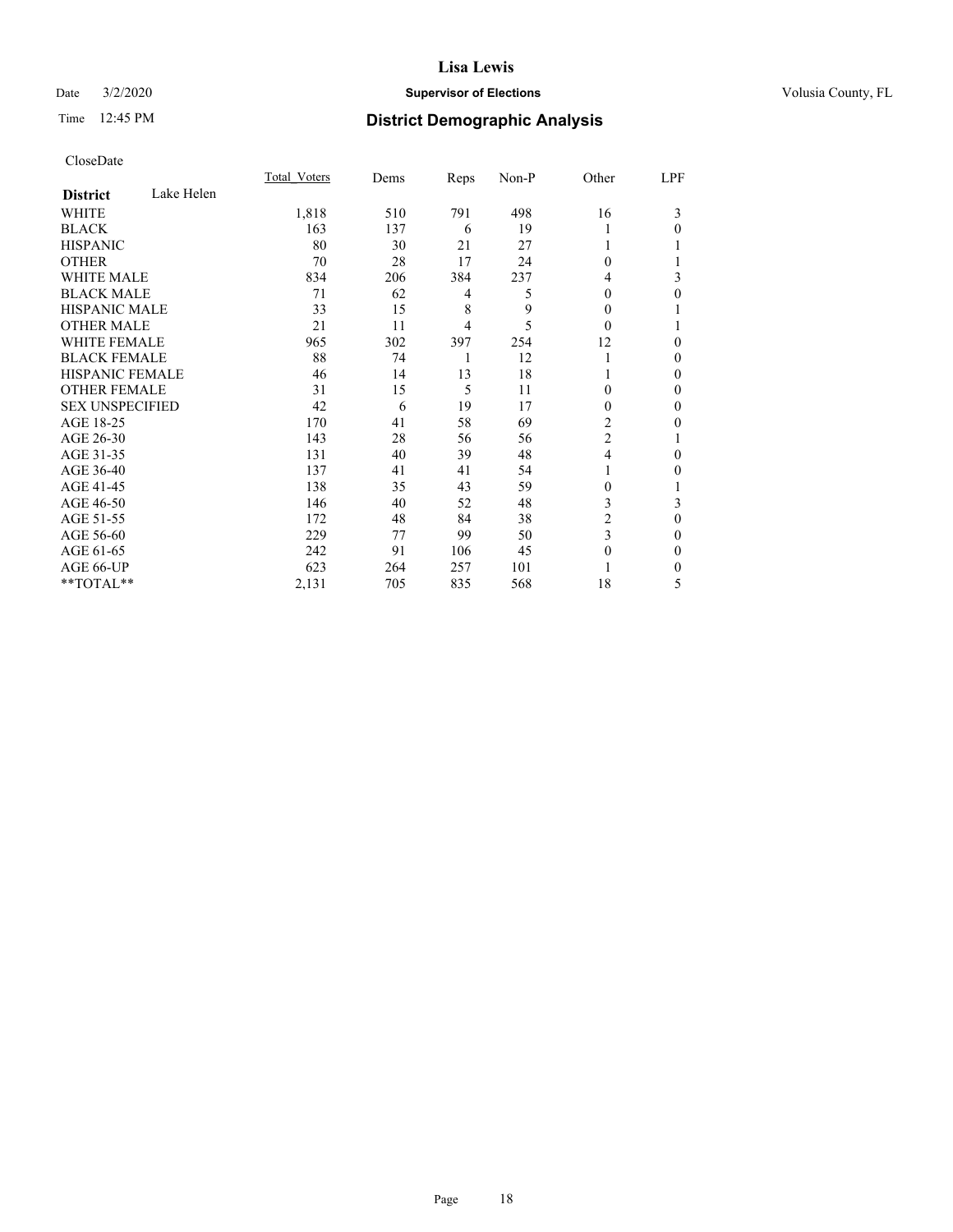## Date  $3/2/2020$  **Supervisor of Elections Supervisor of Elections** Volusia County, FL

## Time 12:45 PM **District Demographic Analysis**

|                                     | Total Voters | Dems  | Reps  | $Non-P$ | Other    | LPF            |
|-------------------------------------|--------------|-------|-------|---------|----------|----------------|
| New Smyrna Beach<br><b>District</b> |              |       |       |         |          |                |
| WHITE                               | 20,525       | 5,708 | 9,394 | 5,052   | 312      | 59             |
| <b>BLACK</b>                        | 739          | 599   | 23    | 113     | 2        | 2              |
| <b>HISPANIC</b>                     | 430          | 153   | 143   | 129     | 5        | $\theta$       |
| <b>OTHER</b>                        | 744          | 204   | 212   | 321     | 5        | $\overline{2}$ |
| <b>WHITE MALE</b>                   | 9,421        | 2,192 | 4,558 | 2,476   | 158      | 37             |
| <b>BLACK MALE</b>                   | 300          | 226   | 10    | 61      | 1        | $\overline{2}$ |
| <b>HISPANIC MALE</b>                | 204          | 68    | 69    | 64      | 3        | $\theta$       |
| <b>OTHER MALE</b>                   | 269          | 67    | 86    | 111     | 4        | 1              |
| <b>WHITE FEMALE</b>                 | 10,924       | 3,466 | 4,758 | 2,525   | 154      | 21             |
| <b>BLACK FEMALE</b>                 | 423          | 359   | 12    | 51      | 1        | $\mathbf{0}$   |
| <b>HISPANIC FEMALE</b>              | 216          | 84    | 70    | 60      | 2        | $\overline{0}$ |
| <b>OTHER FEMALE</b>                 | 313          | 108   | 96    | 107     | 1        | 1              |
| <b>SEX UNSPECIFIED</b>              | 368          | 94    | 113   | 160     | $\theta$ |                |
| AGE 18-25                           | 1,296        | 362   | 415   | 477     | 36       | 6              |
| AGE 26-30                           | 967          | 265   | 296   | 378     | 20       | 8              |
| AGE 31-35                           | 1,057        | 298   | 341   | 392     | 19       | 7              |
| AGE 36-40                           | 1,069        | 315   | 358   | 371     | 16       | 9              |
| AGE 41-45                           | 1,037        | 268   | 383   | 359     | 19       | 8              |
| AGE 46-50                           | 1,321        | 354   | 559   | 375     | 29       | $\overline{4}$ |
| AGE 51-55                           | 1,641        | 400   | 788   | 416     | 33       | $\overline{4}$ |
| AGE 56-60                           | 2,338        | 605   | 1,156 | 539     | 34       | 4              |
| AGE 61-65                           | 2,697        | 837   | 1,226 | 596     | 31       | 7              |
| AGE 66-UP                           | 9,015        | 2,960 | 4,250 | 1,712   | 87       | 6              |
| **TOTAL**                           | 22,438       | 6,664 | 9,772 | 5,615   | 324      | 63             |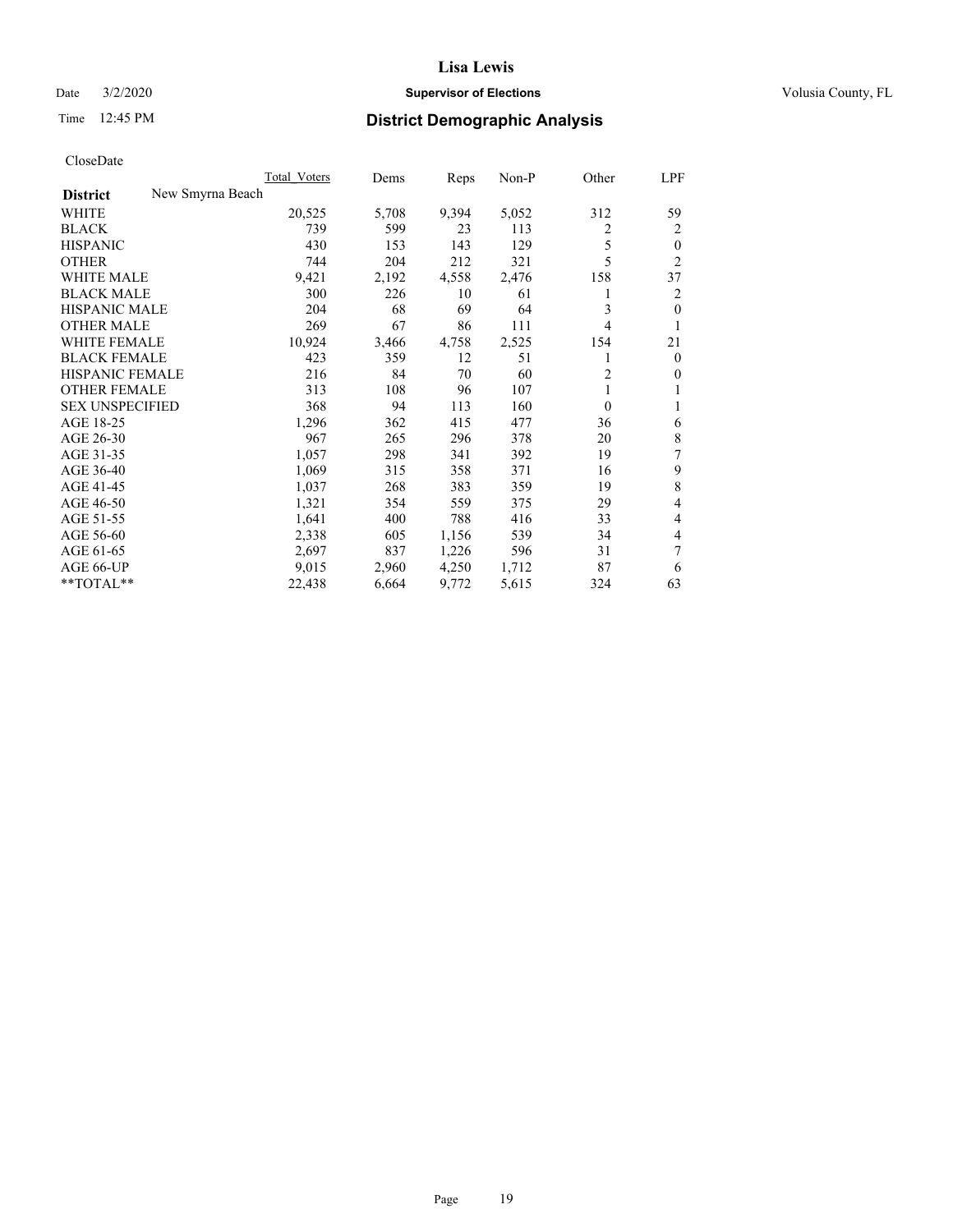## Date  $3/2/2020$  **Supervisor of Elections Supervisor of Elections** Volusia County, FL

## Time 12:45 PM **District Demographic Analysis**

|                             | Total Voters | Dems | Reps         | Non-P          | Other    | LPF          |
|-----------------------------|--------------|------|--------------|----------------|----------|--------------|
| Oak Hill<br><b>District</b> |              |      |              |                |          |              |
| WHITE                       | 1,347        | 326  | 640          | 357            | 21       | 3            |
| <b>BLACK</b>                | 146          | 122  | 5            | 19             | $\Omega$ | $\theta$     |
| <b>HISPANIC</b>             | 12           | 6    |              | 5              | $\Omega$ | 0            |
| <b>OTHER</b>                | 43           | 13   | 16           | 14             | 0        | 0            |
| WHITE MALE                  | 671          | 147  | 327          | 189            | 6        | 2            |
| <b>BLACK MALE</b>           | 65           | 49   | 3            | 13             | 0        | $\theta$     |
| <b>HISPANIC MALE</b>        | 5            | 1    | 1            | 3              | 0        | 0            |
| <b>OTHER MALE</b>           | 17           | 4    | 7            | 6              | $\theta$ | 0            |
| <b>WHITE FEMALE</b>         | 658          | 176  | 303          | 163            | 15       |              |
| <b>BLACK FEMALE</b>         | 81           | 73   | 2            | 6              | $\Omega$ | 0            |
| <b>HISPANIC FEMALE</b>      | 7            | 5    | $\mathbf{0}$ | 2              | 0        | 0            |
| <b>OTHER FEMALE</b>         | 16           | 8    | 6            | $\overline{2}$ | 0        | 0            |
| <b>SEX UNSPECIFIED</b>      | 28           | 4    | 13           | 11             | $\Omega$ | 0            |
| AGE 18-25                   | 101          | 34   | 26           | 37             | 4        | 0            |
| AGE 26-30                   | 68           | 23   | 22           | 20             | 3        | 0            |
| AGE 31-35                   | 62           | 20   | 22           | 19             |          | 0            |
| AGE 36-40                   | 78           | 28   | 26           | 23             | 0        |              |
| AGE 41-45                   | 73           | 25   | 21           | 27             | 0        | 0            |
| AGE 46-50                   | 89           | 23   | 37           | 28             |          | 0            |
| AGE 51-55                   | 116          | 33   | 52           | 31             | 0        | $\mathbf{0}$ |
| AGE 56-60                   | 173          | 51   | 78           | 39             | 5        | 0            |
| AGE 61-65                   | 192          | 57   | 93           | 40             | $\Omega$ | 2            |
| AGE 66-UP                   | 596          | 173  | 285          | 131            |          | $\theta$     |
| **TOTAL**                   | 1,548        | 467  | 662          | 395            | 21       | 3            |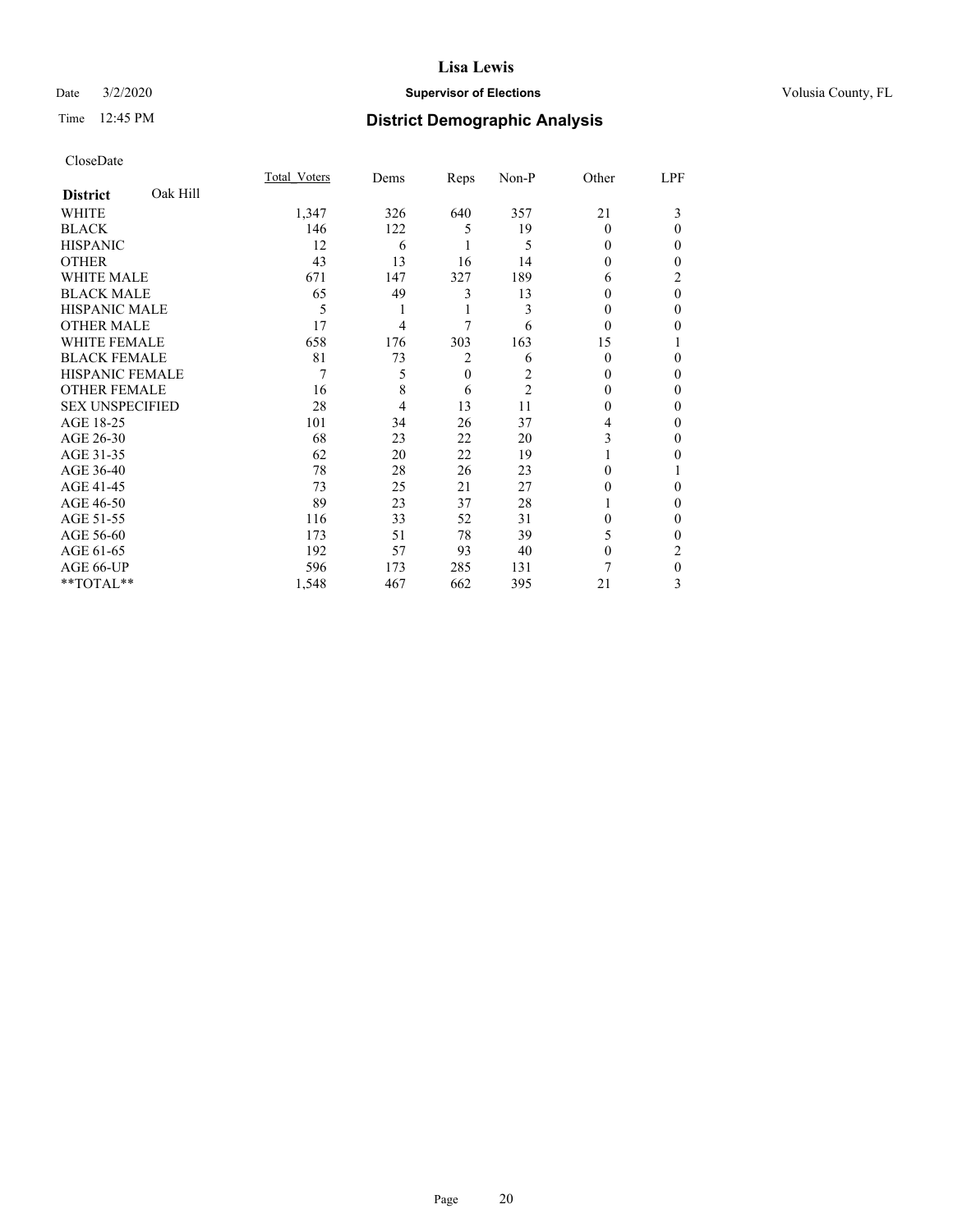## Date  $3/2/2020$  **Supervisor of Elections Supervisor of Elections** Volusia County, FL

## Time 12:45 PM **District Demographic Analysis**

|                                | Total Voters | Dems  | Reps  | $Non-P$ | Other          | LPF            |
|--------------------------------|--------------|-------|-------|---------|----------------|----------------|
| Orange City<br><b>District</b> |              |       |       |         |                |                |
| WHITE                          | 5,748        | 1,595 | 2,552 | 1,528   | 53             | 20             |
| <b>BLACK</b>                   | 467          | 359   | 21    | 86      |                | $\theta$       |
| <b>HISPANIC</b>                | 1,355        | 615   | 206   | 528     | 6              | $\theta$       |
| <b>OTHER</b>                   | 399          | 121   | 88    | 182     | 7              | 1              |
| WHITE MALE                     | 2,477        | 567   | 1,157 | 712     | 27             | 14             |
| <b>BLACK MALE</b>              | 181          | 129   | 12    | 40      | $\mathbf{0}$   | $\overline{0}$ |
| <b>HISPANIC MALE</b>           | 567          | 244   | 109   | 209     | 5              | $\overline{0}$ |
| <b>OTHER MALE</b>              | 136          | 35    | 36    | 63      | 1              |                |
| <b>WHITE FEMALE</b>            | 3,223        | 1,021 | 1,374 | 797     | 25             | 6              |
| <b>BLACK FEMALE</b>            | 280          | 226   | 9     | 44      | 1              | $\mathbf{0}$   |
| <b>HISPANIC FEMALE</b>         | 765          | 362   | 95    | 307     |                | $\theta$       |
| <b>OTHER FEMALE</b>            | 181          | 72    | 41    | 63      | 5              | $\mathbf{0}$   |
| <b>SEX UNSPECIFIED</b>         | 158          | 34    | 33    | 89      | $\overline{c}$ | $\mathbf{0}$   |
| AGE 18-25                      | 661          | 205   | 158   | 286     | 8              | 4              |
| AGE 26-30                      | 491          | 159   | 112   | 206     | 10             | 4              |
| AGE 31-35                      | 468          | 164   | 123   | 177     | 3              | 1              |
| AGE 36-40                      | 477          | 161   | 132   | 178     | $\overline{2}$ | 4              |
| AGE 41-45                      | 477          | 168   | 139   | 161     | 7              | 2              |
| AGE 46-50                      | 547          | 156   | 210   | 177     | 4              | $\mathbf{0}$   |
| AGE 51-55                      | 550          | 180   | 197   | 167     | 5              | 1              |
| AGE 56-60                      | 653          | 217   | 240   | 187     | 8              | 1              |
| AGE 61-65                      | 712          | 250   | 280   | 175     | 5              | 2              |
| AGE 66-UP                      | 2,933        | 1,030 | 1,276 | 610     | 15             | $\overline{2}$ |
| **TOTAL**                      | 7,969        | 2,690 | 2,867 | 2,324   | 67             | 21             |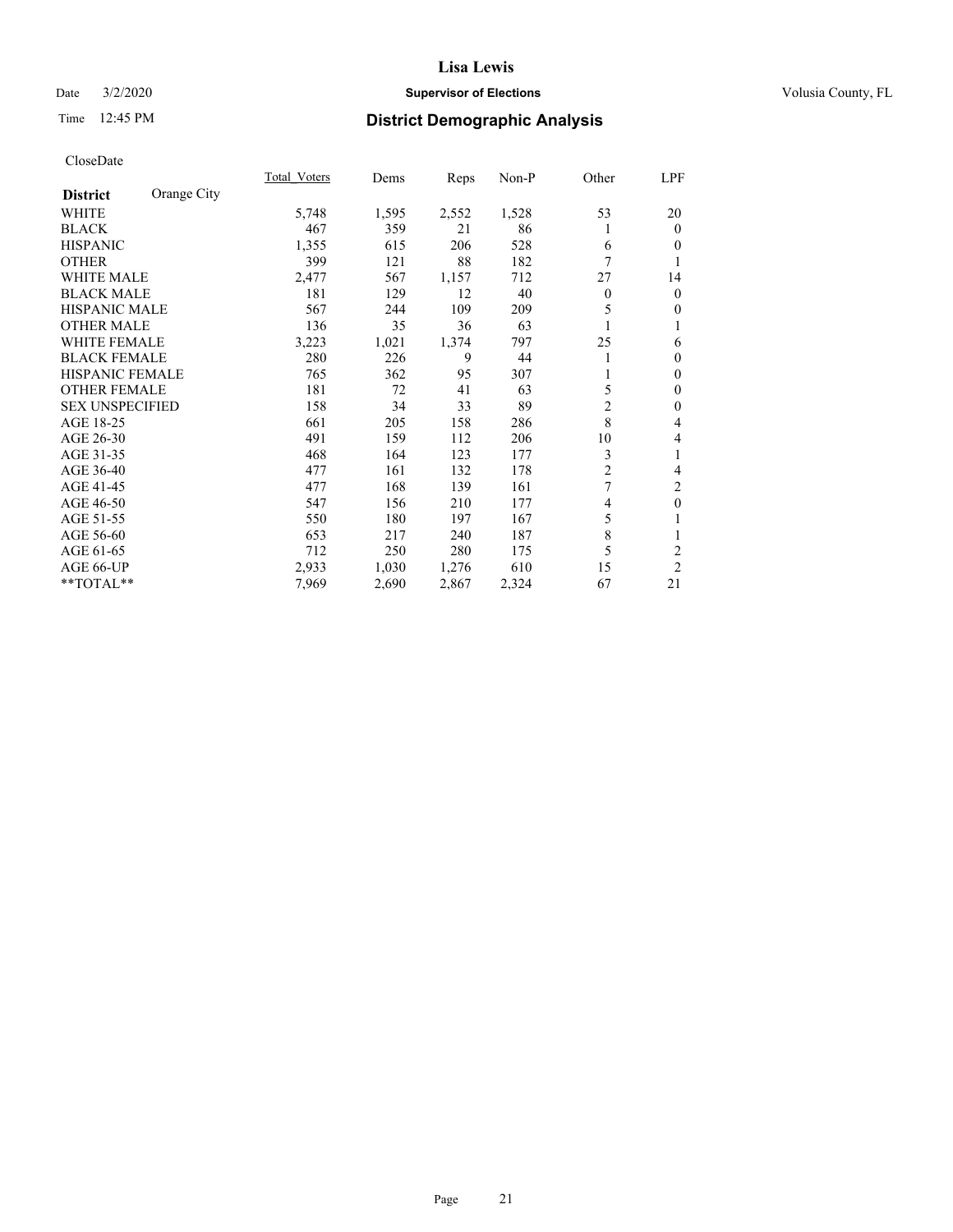## Date  $3/2/2020$  **Supervisor of Elections Supervisor of Elections** Volusia County, FL

## Time 12:45 PM **District Demographic Analysis**

|                        |              | <b>Total Voters</b> | Dems  | Reps   | $Non-P$ | Other | LPF            |
|------------------------|--------------|---------------------|-------|--------|---------|-------|----------------|
| <b>District</b>        | Ormond Beach |                     |       |        |         |       |                |
| WHITE                  |              | 28,355              | 8,207 | 12,719 | 7,110   | 253   | 66             |
| <b>BLACK</b>           |              | 1,089               | 817   | 54     | 208     | 9     | 1              |
| <b>HISPANIC</b>        |              | 934                 | 367   | 226    | 327     | 10    | 4              |
| <b>OTHER</b>           |              | 1,831               | 574   | 444    | 790     | 19    | $\overline{4}$ |
| <b>WHITE MALE</b>      |              | 12,857              | 3,136 | 6,147  | 3,412   | 112   | 50             |
| <b>BLACK MALE</b>      |              | 469                 | 329   | 21     | 113     | 5     | 1              |
| <b>HISPANIC MALE</b>   |              | 382                 | 137   | 108    | 131     | 4     | 2              |
| <b>OTHER MALE</b>      |              | 683                 | 200   | 158    | 311     | 12    | $\overline{2}$ |
| WHITE FEMALE           |              | 15,183              | 4,989 | 6,462  | 3,576   | 140   | 16             |
| <b>BLACK FEMALE</b>    |              | 603                 | 475   | 32     | 92      | 4     | $\mathbf{0}$   |
| <b>HISPANIC FEMALE</b> |              | 534                 | 227   | 114    | 185     | 6     | $\overline{c}$ |
| <b>OTHER FEMALE</b>    |              | 809                 | 285   | 218    | 301     | 5     | $\mathbf{0}$   |
| <b>SEX UNSPECIFIED</b> |              | 689                 | 187   | 183    | 314     | 3     | $\overline{2}$ |
| AGE 18-25              |              | 2,595               | 714   | 854    | 969     | 46    | 12             |
| AGE 26-30              |              | 1,766               | 515   | 585    | 641     | 22    | 3              |
| AGE 31-35              |              | 1,812               | 554   | 587    | 649     | 14    | 8              |
| AGE 36-40              |              | 1,774               | 470   | 610    | 665     | 17    | 12             |
| AGE 41-45              |              | 1,753               | 476   | 666    | 575     | 19    | 17             |
| AGE 46-50              |              | 2,164               | 562   | 939    | 630     | 23    | 10             |
| AGE 51-55              |              | 2,618               | 705   | 1,219  | 664     | 26    | $\overline{4}$ |
| AGE 56-60              |              | 3,015               | 887   | 1,365  | 735     | 27    | 1              |
| AGE 61-65              |              | 3,329               | 1,102 | 1,502  | 686     | 37    | $\overline{c}$ |
| AGE 66-UP              |              | 11,383              | 3,980 | 5,116  | 2,221   | 60    | 6              |
| **TOTAL**              |              | 32,209              | 9,965 | 13,443 | 8,435   | 291   | 75             |
|                        |              |                     |       |        |         |       |                |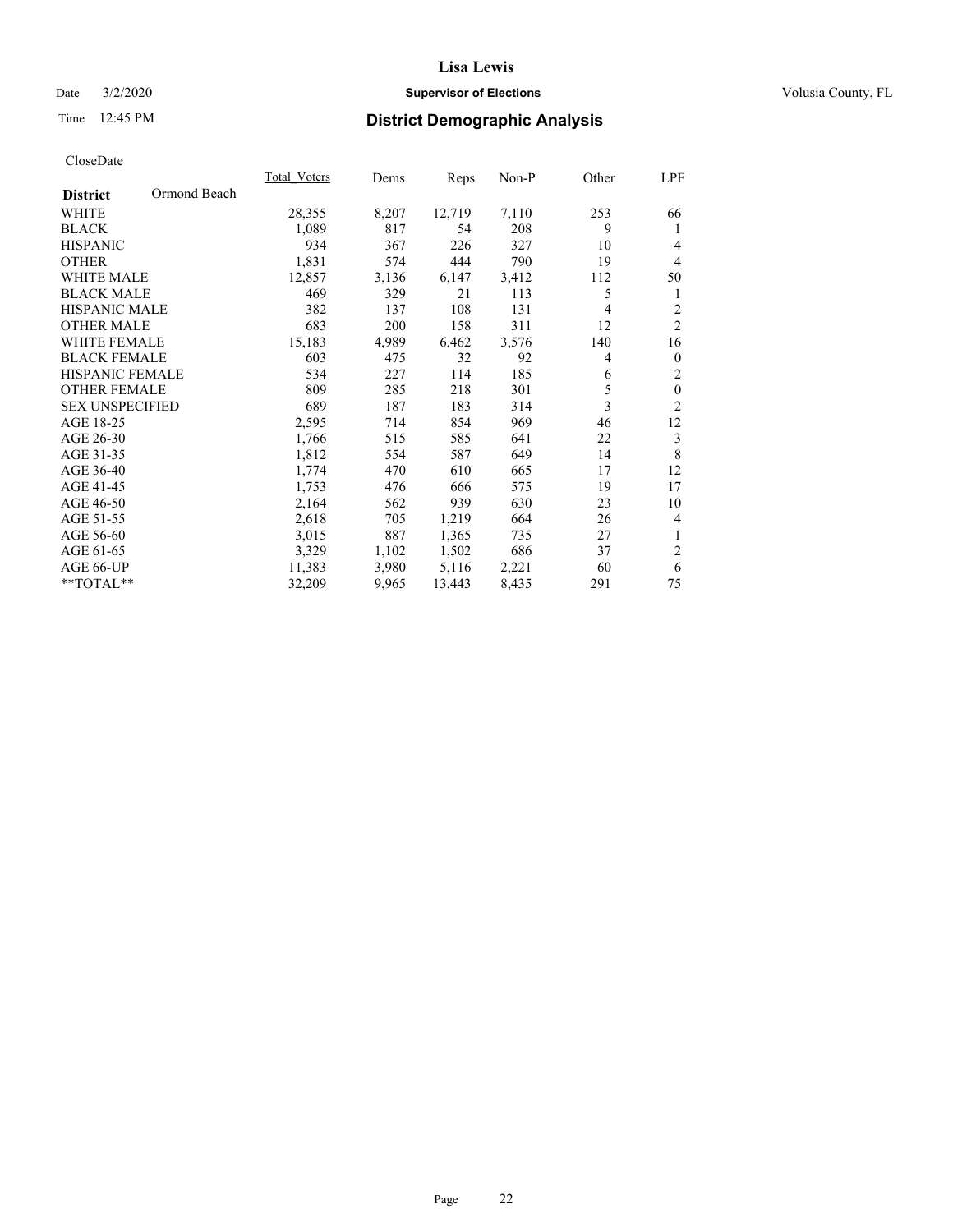## Date  $3/2/2020$  **Supervisor of Elections Supervisor of Elections** Volusia County, FL

| CloseDate |
|-----------|
|-----------|

|                        |         | Total Voters | Dems | Reps             | Non-P          | Other    | LPF      |
|------------------------|---------|--------------|------|------------------|----------------|----------|----------|
| <b>District</b>        | Pierson |              |      |                  |                |          |          |
| WHITE                  |         | 561          | 149  | 289              | 111            | 6        | 6        |
| <b>BLACK</b>           |         | 36           | 29   |                  | 6              | $\Omega$ | $\Omega$ |
| <b>HISPANIC</b>        |         | 178          | 83   | 11               | 84             | $\Omega$ | $\Omega$ |
| <b>OTHER</b>           |         | 33           | 7    | 6                | 20             | 0        | 0        |
| <b>WHITE MALE</b>      |         | 278          | 70   | 143              | 56             | 4        | 5        |
| <b>BLACK MALE</b>      |         | 17           | 14   | 1                | $\overline{2}$ | 0        | $\Omega$ |
| <b>HISPANIC MALE</b>   |         | 95           | 47   | 7                | 41             | 0        | 0        |
| <b>OTHER MALE</b>      |         | 15           | 2    | 5                | 8              | 0        | 0        |
| <b>WHITE FEMALE</b>    |         | 277          | 78   | 142              | 54             | 2        |          |
| <b>BLACK FEMALE</b>    |         | 19           | 15   | $\boldsymbol{0}$ | 4              | $\theta$ | 0        |
| <b>HISPANIC FEMALE</b> |         | 80           | 34   | 4                | 42             | 0        | 0        |
| <b>OTHER FEMALE</b>    |         | 11           | 4    | 1                | 6              | 0        | $\Omega$ |
| <b>SEX UNSPECIFIED</b> |         | 16           | 4    | 4                | 8              | 0        | 0        |
| AGE 18-25              |         | 114          | 36   | 20               | 57             | 0        |          |
| AGE 26-30              |         | 75           | 29   | 16               | 28             | 0        | 2        |
| AGE 31-35              |         | 51           | 16   | 19               | 16             | $_{0}$   | 0        |
| AGE 36-40              |         | 61           | 13   | 22               | 25             | 0        |          |
| AGE 41-45              |         | 48           | 9    | 19               | 18             | 0        | 2        |
| AGE 46-50              |         | 53           | 14   | 22               | 17             | 0        | $\theta$ |
| AGE 51-55              |         | 46           | 16   | 19               | 10             |          | 0        |
| AGE 56-60              |         | 77           | 29   | 32               | 15             |          | 0        |
| AGE 61-65              |         | 94           | 28   | 48               | 18             | 0        | 0        |
| AGE 66-UP              |         | 189          | 78   | 90               | 17             |          | 0        |
| **TOTAL**              |         | 808          | 268  | 307              | 221            | 6        | 6        |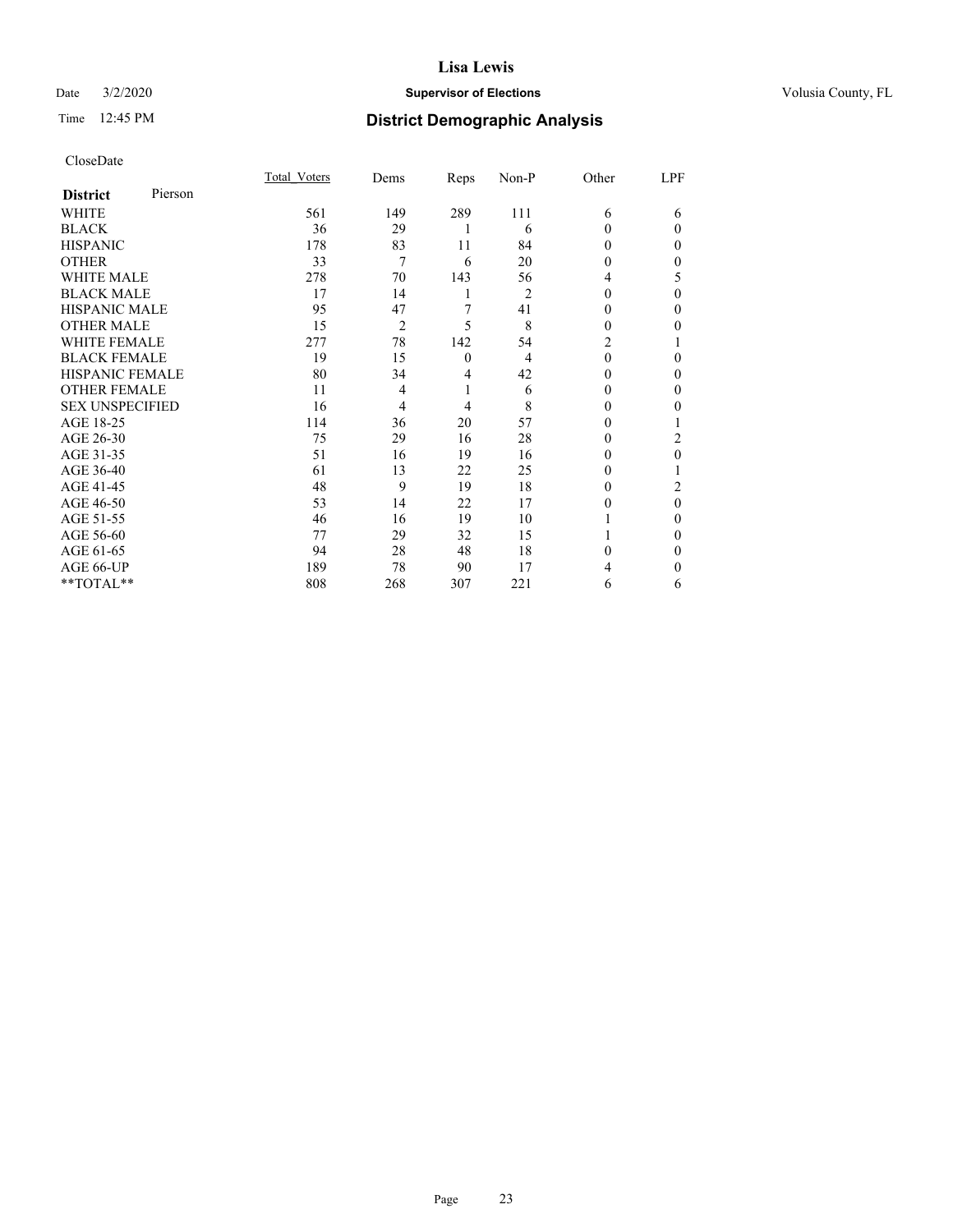## Date  $3/2/2020$  **Supervisor of Elections Supervisor of Elections** Volusia County, FL

## Time 12:45 PM **District Demographic Analysis**

|                        |             | Total Voters | Dems           | Reps           | Non-P | Other          | LPF            |
|------------------------|-------------|--------------|----------------|----------------|-------|----------------|----------------|
| <b>District</b>        | Ponce Inlet |              |                |                |       |                |                |
| WHITE                  |             | 2,950        | 687            | 1,547          | 671   | 39             | 6              |
| <b>BLACK</b>           |             | 13           | 3              | 4              | 6     | 0              | $\theta$       |
| <b>HISPANIC</b>        |             | 58           | 12             | 24             | 21    | 0              | 1              |
| <b>OTHER</b>           |             | 111          | 31             | 43             | 37    | 0              | $\theta$       |
| <b>WHITE MALE</b>      |             | 1,411        | 275            | 764            | 349   | 19             | 4              |
| <b>BLACK MALE</b>      |             | 7            | 1              | 2              | 4     | 0              | $\mathbf{0}$   |
| <b>HISPANIC MALE</b>   |             | 21           | 3              | 10             | 8     | 0              | $\theta$       |
| <b>OTHER MALE</b>      |             | 41           | 12             | 16             | 13    | 0              | $\theta$       |
| <b>WHITE FEMALE</b>    |             | 1,513        | 405            | 774            | 312   | 20             | 2              |
| <b>BLACK FEMALE</b>    |             | 6            | $\overline{2}$ | $\overline{2}$ | 2     | 0              | $\theta$       |
| <b>HISPANIC FEMALE</b> |             | 37           | 9              | 14             | 13    | 0              | 1              |
| <b>OTHER FEMALE</b>    |             | 45           | 12             | 18             | 15    | 0              | $\theta$       |
| <b>SEX UNSPECIFIED</b> |             | 51           | 14             | 18             | 19    | $\mathbf{0}$   | $\mathbf{0}$   |
| AGE 18-25              |             | 150          | 31             | 56             | 55    | 6              | $\overline{2}$ |
| AGE 26-30              |             | 97           | 23             | 35             | 36    | 2              |                |
| AGE 31-35              |             | 67           | 18             | 21             | 27    | $\theta$       | 1              |
| AGE 36-40              |             | 74           | 20             | 30             | 24    | 0              | $\theta$       |
| AGE 41-45              |             | 92           | 13             | 44             | 34    |                | $\theta$       |
| AGE 46-50              |             | 146          | 34             | 73             | 36    | $\overline{c}$ |                |
| AGE 51-55              |             | 209          | 32             | 115            | 61    | $\mathbf{0}$   | 1              |
| AGE 56-60              |             | 360          | 87             | 196            | 75    | $\overline{c}$ | $\theta$       |
| AGE 61-65              |             | 430          | 92             | 240            | 87    | 11             | $\theta$       |
| AGE 66-UP              |             | 1,507        | 383            | 808            | 300   | 15             |                |
| **TOTAL**              |             | 3,132        | 733            | 1,618          | 735   | 39             | 7              |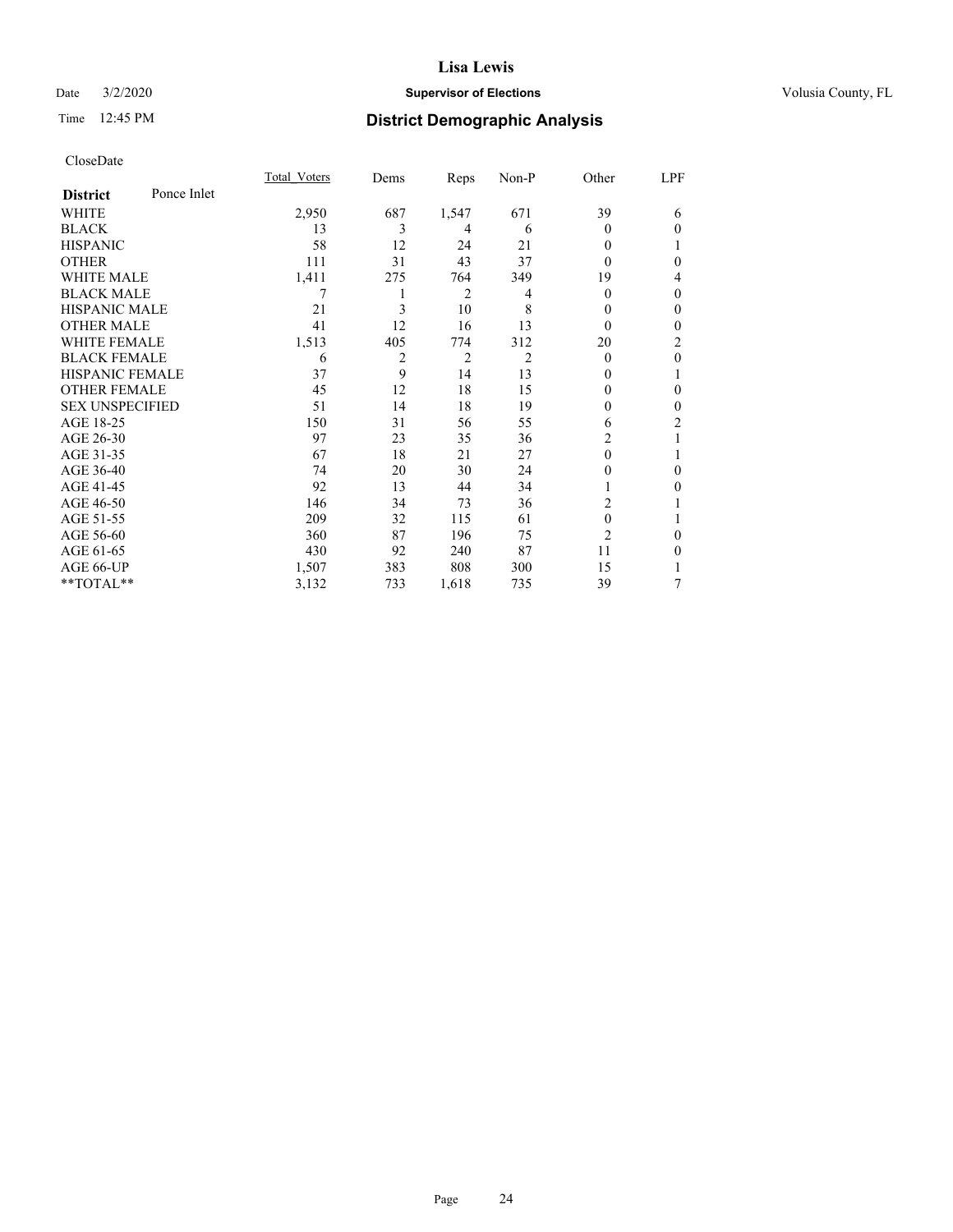## Date  $3/2/2020$  **Supervisor of Elections Supervisor of Elections** Volusia County, FL

## Time 12:45 PM **District Demographic Analysis**

| Total Voters | Dems   |        | Non-P  | Other | LPF              |
|--------------|--------|--------|--------|-------|------------------|
|              |        |        |        |       |                  |
| 38,131       | 10,795 | 16,100 | 10,681 | 439   | 116              |
| 1,410        | 1,017  | 77     | 304    | 10    | 2                |
| 1,707        | 613    | 404    | 669    | 15    | 6                |
| 2,365        | 744    | 563    | 1,019  | 34    | 5                |
| 17,431       | 4,166  | 7,848  | 5,118  | 222   | 77               |
| 601          | 402    | 46     | 147    | 6     | $\boldsymbol{0}$ |
| 765          | 262    | 212    | 280    | 8     | 3                |
| 888          | 263    | 230    | 375    | 15    | 5                |
| 20,173       | 6,497  | 8,036  | 5,387  | 216   | 37               |
| 788          | 600    | 31     | 152    | 4     | 1                |
| 907          | 341    | 183    | 373    | 7     | 3                |
| 1,036        | 383    | 253    | 384    | 16    | $\boldsymbol{0}$ |
| 1,024        | 255    | 305    | 457    | 4     | 3                |
| 3,872        | 1,083  | 1,096  | 1,581  | 94    | 18               |
| 2,864        | 845    | 857    | 1,102  | 48    | 12               |
| 2,693        | 810    | 808    | 1,019  | 36    | 20               |
| 2,783        | 790    | 899    | 1,044  | 33    | 17               |
| 2,648        | 703    | 976    | 917    | 35    | 17               |
| 3,079        | 858    | 1,244  | 932    | 31    | 14               |
| 3,343        | 877    | 1,460  | 958    | 37    | 11               |
| 4,179        | 1,223  | 1,822  | 1,084  | 42    | 8                |
| 4,265        | 1,430  | 1,852  | 945    | 35    | 3                |
| 13,887       | 4,550  | 6,130  | 3,091  | 107   | 9                |
| 43,613       | 13,169 | 17,144 | 12,673 | 498   | 129              |
|              |        |        | Reps   |       |                  |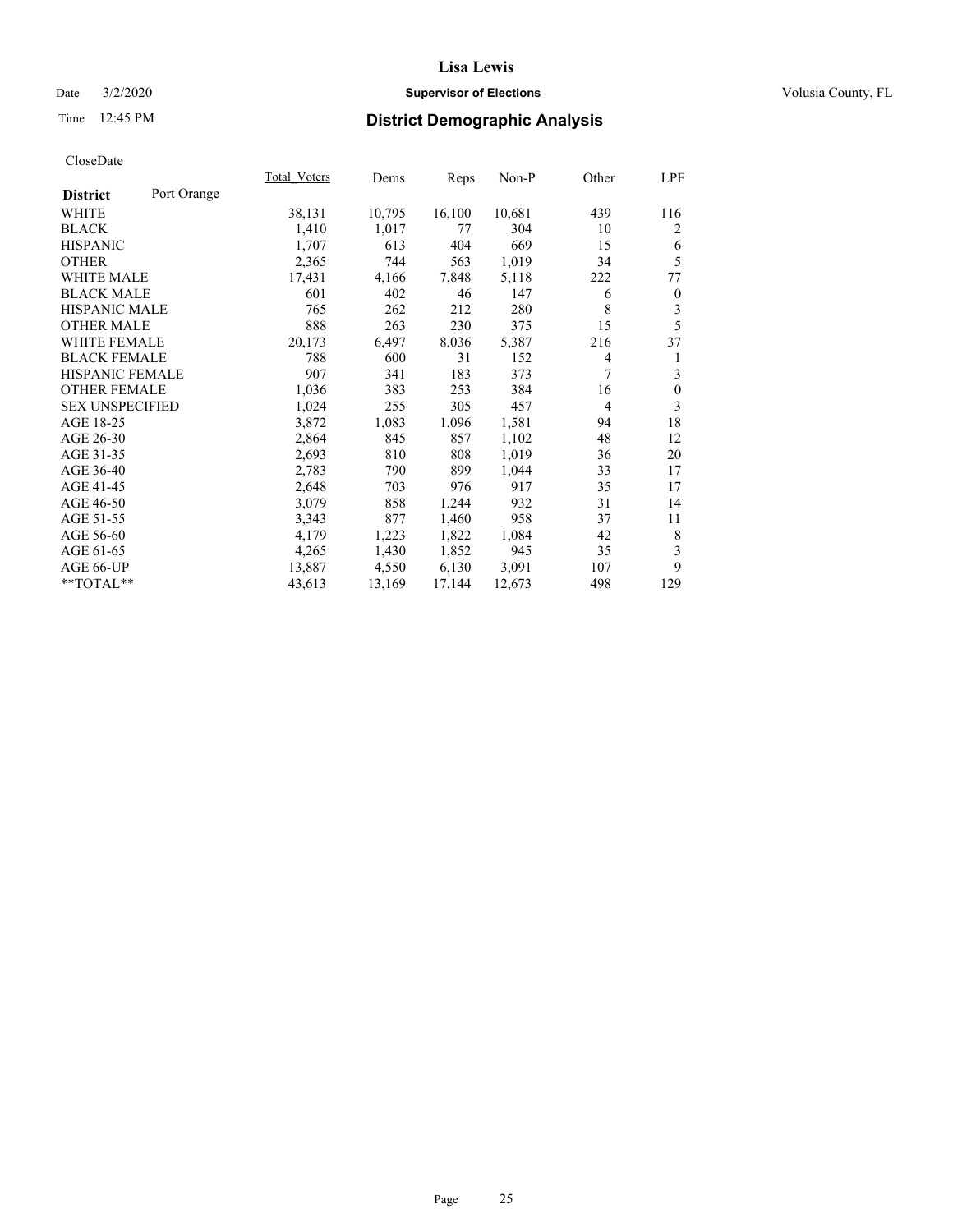## Date  $3/2/2020$  **Supervisor of Elections Supervisor of Elections** Volusia County, FL

## Time 12:45 PM **District Demographic Analysis**

|                                  | <b>Total Voters</b> | Dems  | Reps  | $Non-P$ | Other          | <u>LPF</u>     |
|----------------------------------|---------------------|-------|-------|---------|----------------|----------------|
| South Daytona<br><b>District</b> |                     |       |       |         |                |                |
| WHITE                            | 6,961               | 2,164 | 2,733 | 1,942   | 101            | 21             |
| <b>BLACK</b>                     | 672                 | 514   | 20    | 131     |                | $\theta$       |
| <b>HISPANIC</b>                  | 307                 | 132   | 68    | 102     | 4              | 1              |
| <b>OTHER</b>                     | 414                 | 142   | 94    | 174     | $\overline{c}$ | $\overline{c}$ |
| <b>WHITE MALE</b>                | 3,180               | 825   | 1,354 | 938     | 51             | 12             |
| <b>BLACK MALE</b>                | 247                 | 182   | 10    | 51      | 4              | $\mathbf{0}$   |
| <b>HISPANIC MALE</b>             | 134                 | 46    | 36    | 49      | $\overline{c}$ | 1              |
| <b>OTHER MALE</b>                | 137                 | 48    | 36    | 52      | 1              | $\mathbf{0}$   |
| WHITE FEMALE                     | 3,699               | 1,322 | 1,349 | 970     | 50             | 8              |
| <b>BLACK FEMALE</b>              | 419                 | 330   | 9     | 77      | 3              | $\mathbf{0}$   |
| <b>HISPANIC FEMALE</b>           | 164                 | 80    | 32    | 50      | $\overline{2}$ | $\mathbf{0}$   |
| <b>OTHER FEMALE</b>              | 193                 | 76    | 50    | 64      | 1              | $\overline{c}$ |
| <b>SEX UNSPECIFIED</b>           | 181                 | 43    | 39    | 98      | $\theta$       | 1              |
| AGE 18-25                        | 714                 | 223   | 180   | 286     | 20             | 5              |
| AGE 26-30                        | 600                 | 200   | 139   | 244     | 14             | 3              |
| AGE 31-35                        | 592                 | 213   | 148   | 220     | 9              | $\overline{c}$ |
| AGE 36-40                        | 532                 | 190   | 139   | 192     | 7              | 4              |
| AGE 41-45                        | 462                 | 142   | 132   | 176     | 10             | $\overline{c}$ |
| AGE 46-50                        | 548                 | 179   | 204   | 159     | 3              | 3              |
| AGE 51-55                        | 679                 | 230   | 274   | 169     | $\overline{4}$ | $\overline{2}$ |
| AGE 56-60                        | 903                 | 306   | 369   | 220     | 7              | 1              |
| AGE 61-65                        | 900                 | 326   | 353   | 207     | 14             | $\theta$       |
| AGE 66-UP                        | 2,424               | 943   | 977   | 476     | 26             | 2              |
| **TOTAL**                        | 8,354               | 2,952 | 2,915 | 2,349   | 114            | 24             |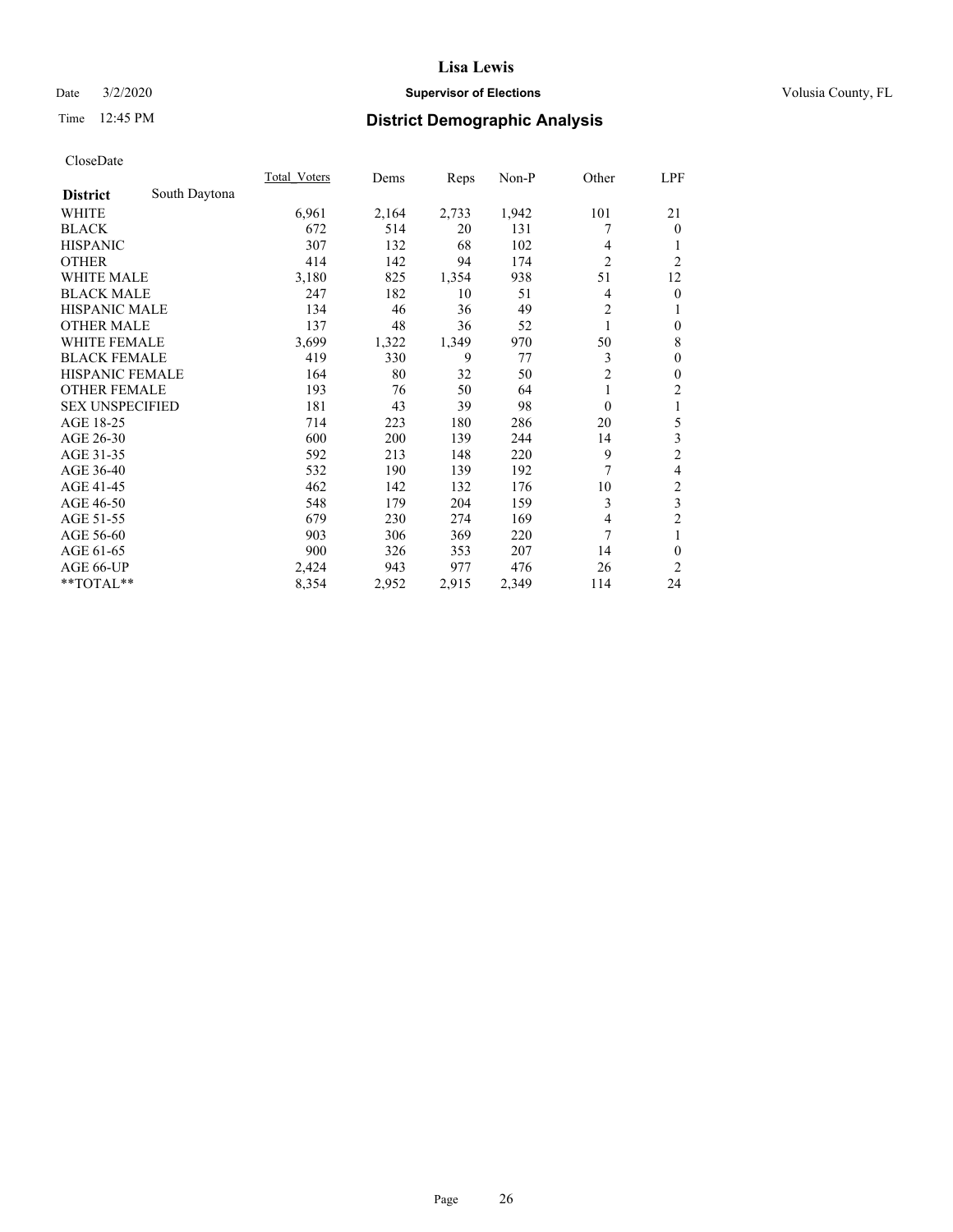## Date  $3/2/2020$  **Supervisor of Elections Supervisor of Elections** Volusia County, FL

## Time 12:45 PM **District Demographic Analysis**

|                        |               | Total Voters | Dems     | Reps     | Non-P | Other | LPF |
|------------------------|---------------|--------------|----------|----------|-------|-------|-----|
| <b>District</b>        | Flagler Beach |              |          |          |       |       |     |
| WHITE                  |               | 57           | 25       | 21       | 10    |       | 0   |
| <b>BLACK</b>           |               | $\mathbf{0}$ | $\theta$ | $\Omega$ | 0     |       |     |
| <b>HISPANIC</b>        |               |              |          | 0        | 0     |       |     |
| <b>OTHER</b>           |               |              |          | 0        | 0     |       |     |
| WHITE MALE             |               | 22           |          | 10       | 4     |       |     |
| <b>BLACK MALE</b>      |               | 0            |          | 0        | 0     |       |     |
| <b>HISPANIC MALE</b>   |               |              |          | $\theta$ |       |       |     |
| <b>OTHER MALE</b>      |               |              |          | 0        |       |       | 0   |
| <b>WHITE FEMALE</b>    |               | 34           | 18       | 11       |       |       |     |
| <b>BLACK FEMALE</b>    |               | $\mathbf{0}$ | 0        | $\Omega$ |       |       |     |
| <b>HISPANIC FEMALE</b> |               |              |          |          |       |       |     |
| <b>OTHER FEMALE</b>    |               |              |          | $\theta$ |       |       |     |
| <b>SEX UNSPECIFIED</b> |               |              |          |          |       |       |     |
| AGE 18-25              |               |              |          |          |       |       |     |
| AGE 26-30              |               |              |          |          |       |       |     |
| AGE 31-35              |               |              |          |          |       |       |     |
| AGE 36-40              |               |              |          | 0        |       |       | 0   |
| AGE 41-45              |               |              |          | 0        |       |       |     |
| AGE 46-50              |               |              |          | 0        |       |       |     |
| AGE 51-55              |               |              |          |          |       |       |     |
| AGE 56-60              |               |              |          |          |       |       |     |
| AGE 61-65              |               |              |          |          |       |       |     |
| AGE 66-UP              |               | 44           | 22       | 16       | 6     |       |     |
| **TOTAL**              |               | 58           | 26       | 21       | 10    |       | 0   |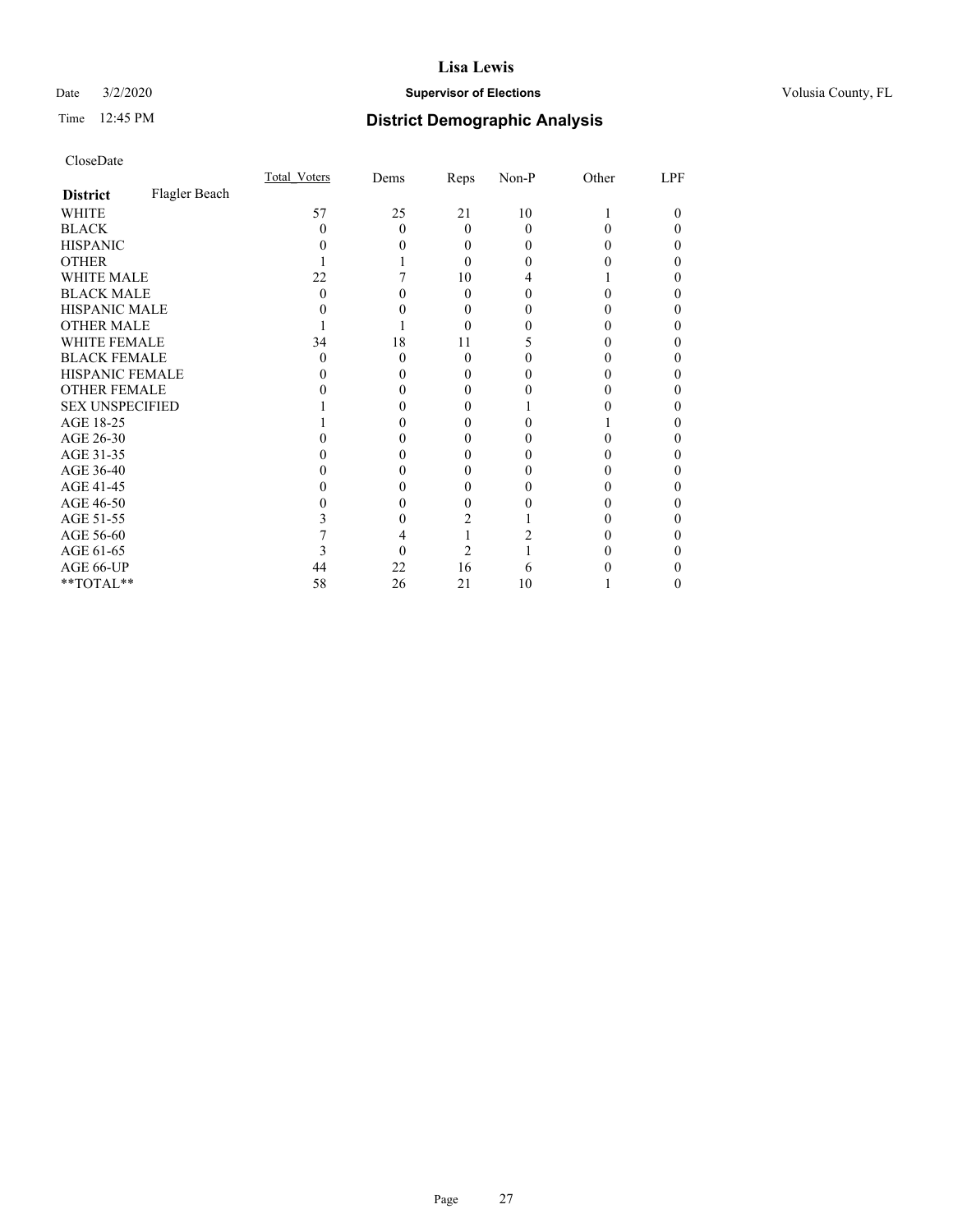### Date  $3/2/2020$  **Supervisor of Elections Supervisor of Elections** Volusia County, FL

## Time 12:45 PM **District Demographic Analysis**

|                        |                           | Total Voters | Dems   | Reps   | Non-P  | Other | LPF |
|------------------------|---------------------------|--------------|--------|--------|--------|-------|-----|
| <b>District</b>        | <b>Hospital Authority</b> |              |        |        |        |       |     |
| WHITE                  |                           | 104,964      | 27,782 | 47,362 | 28,522 | 914   | 384 |
| <b>BLACK</b>           |                           | 12,276       | 9,296  | 478    | 2,436  | 59    | 7   |
| <b>HISPANIC</b>        |                           | 28,138       | 12,948 | 4,327  | 10,693 | 127   | 43  |
| <b>OTHER</b>           |                           | 8,890        | 2,866  | 1,930  | 4,014  | 63    | 17  |
| WHITE MALE             |                           | 48,395       | 10,798 | 23,118 | 13,797 | 426   | 256 |
| <b>BLACK MALE</b>      |                           | 5,197        | 3,658  | 263    | 1,238  | 34    | 4   |
| <b>HISPANIC MALE</b>   |                           | 12,827       | 5,505  | 2,245  | 4,987  | 65    | 25  |
| <b>OTHER MALE</b>      |                           | 3,128        | 969    | 760    | 1,366  | 20    | 13  |
| <b>WHITE FEMALE</b>    |                           | 55,213       | 16,693 | 23,665 | 14,249 | 482   | 124 |
| <b>BLACK FEMALE</b>    |                           | 6,872        | 5,496  | 198    | 1,150  | 25    | 3   |
| <b>HISPANIC FEMALE</b> |                           | 14,848       | 7,232  | 2,036  | 5,502  | 61    | 17  |
| <b>OTHER FEMALE</b>    |                           | 3,841        | 1,465  | 809    | 1,537  | 27    | 3   |
| <b>SEX UNSPECIFIED</b> |                           | 3,945        | 1,075  | 1,002  | 1,839  | 23    | 6   |
| AGE 18-25              |                           | 15,311       | 4,773  | 3,688  | 6,588  | 190   | 72  |
| AGE 26-30              |                           | 11,514       | 3,731  | 2,968  | 4,649  | 108   | 58  |
| AGE 31-35              |                           | 11,516       | 3,666  | 3,092  | 4,597  | 95    | 66  |
| AGE 36-40              |                           | 11,132       | 3,634  | 3,091  | 4,254  | 95    | 58  |
| AGE 41-45              |                           | 10,787       | 3,596  | 3,214  | 3,848  | 83    | 46  |
| AGE 46-50              |                           | 11,814       | 3,670  | 4,264  | 3,735  | 108   | 37  |
| AGE 51-55              |                           | 12,782       | 4,121  | 5,136  | 3,411  | 79    | 35  |
| AGE 56-60              |                           | 14,671       | 4,848  | 6,082  | 3,627  | 94    | 20  |
| AGE 61-65              |                           | 14,338       | 5,157  | 5,873  | 3,199  | 86    | 23  |
| AGE 66-UP              |                           | 40,402       | 15,695 | 16,689 | 7,757  | 225   | 36  |
| $*$ TOTAL $*$          |                           | 154,268      | 52,892 | 54,097 | 45,665 | 1,163 | 451 |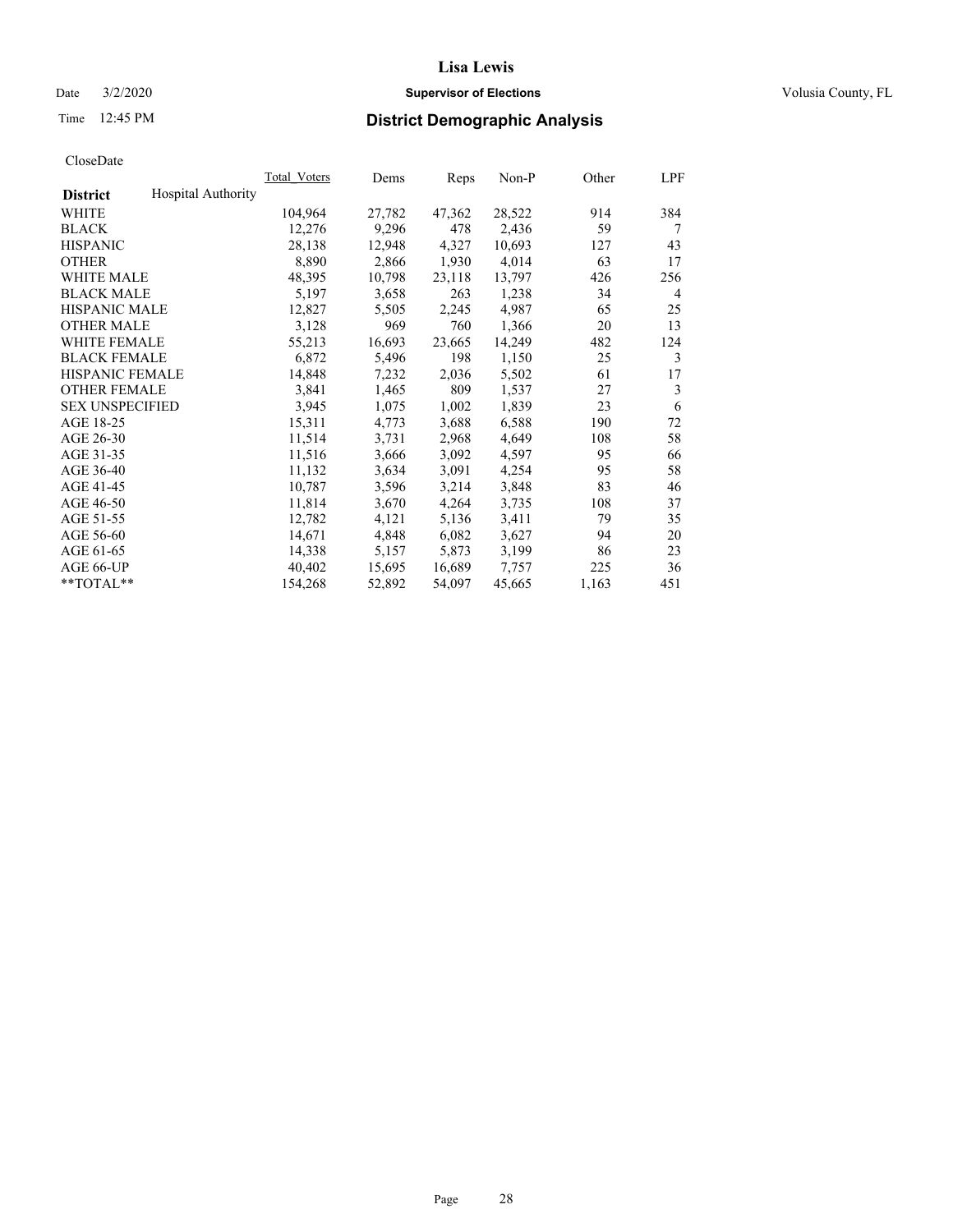## Date  $3/2/2020$  **Supervisor of Elections Supervisor of Elections** Volusia County, FL

| CloseDate |
|-----------|
|-----------|

|                                              | Total Voters | Dems  | Reps   | Non-P | Other | LPF          |
|----------------------------------------------|--------------|-------|--------|-------|-------|--------------|
| Florida House District 24<br><b>District</b> |              |       |        |       |       |              |
| WHITE                                        | 19,731       | 5,105 | 9,585  | 4,806 | 177   | 58           |
| <b>BLACK</b>                                 | 513          | 397   | 16     | 94    | 5     | 1            |
| <b>HISPANIC</b>                              | 1,487        | 593   | 276    | 610   | 8     | 0            |
| <b>OTHER</b>                                 | 964          | 251   | 296    | 403   | 12    | 2            |
| <b>WHITE MALE</b>                            | 9,197        | 2,006 | 4,693  | 2,368 | 90    | 40           |
| <b>BLACK MALE</b>                            | 222          | 158   | 10     | 50    | 3     | 1            |
| <b>HISPANIC MALE</b>                         | 670          | 254   | 130    | 282   | 4     | $\mathbf{0}$ |
| <b>OTHER MALE</b>                            | 321          | 72    | 109    | 135   | 3     | 2            |
| <b>WHITE FEMALE</b>                          | 10,335       | 3,073 | 4,791  | 2,366 | 87    | 18           |
| <b>BLACK FEMALE</b>                          | 283          | 232   | 5      | 44    | 2     | $\mathbf{0}$ |
| <b>HISPANIC FEMALE</b>                       | 784          | 326   | 142    | 312   | 4     | $\Omega$     |
| <b>OTHER FEMALE</b>                          | 394          | 122   | 129    | 137   | 6     | $\theta$     |
| <b>SEX UNSPECIFIED</b>                       | 489          | 103   | 164    | 219   | 3     | $\theta$     |
| AGE 18-25                                    | 1,737        | 434   | 591    | 682   | 24    | 6            |
| AGE 26-30                                    | 1,128        | 311   | 375    | 422   | 14    | 6            |
| AGE 31-35                                    | 1,055        | 273   | 359    | 408   | 9     | 6            |
| AGE 36-40                                    | 985          | 264   | 362    | 345   | 9     | 5            |
| AGE 41-45                                    | 1,040        | 245   | 415    | 365   | 7     | 8            |
| AGE 46-50                                    | 1,226        | 255   | 591    | 366   | 11    | 3            |
| AGE 51-55                                    | 1,639        | 358   | 825    | 436   | 15    | 5            |
| AGE 56-60                                    | 2,357        | 610   | 1,197  | 517   | 30    | 3            |
| AGE 61-65                                    | 2,653        | 773   | 1,267  | 580   | 26    | 7            |
| AGE 66-UP                                    | 8,875        | 2,823 | 4,191  | 1,792 | 57    | 12           |
| **TOTAL**                                    | 22,695       | 6,346 | 10,173 | 5,913 | 202   | 61           |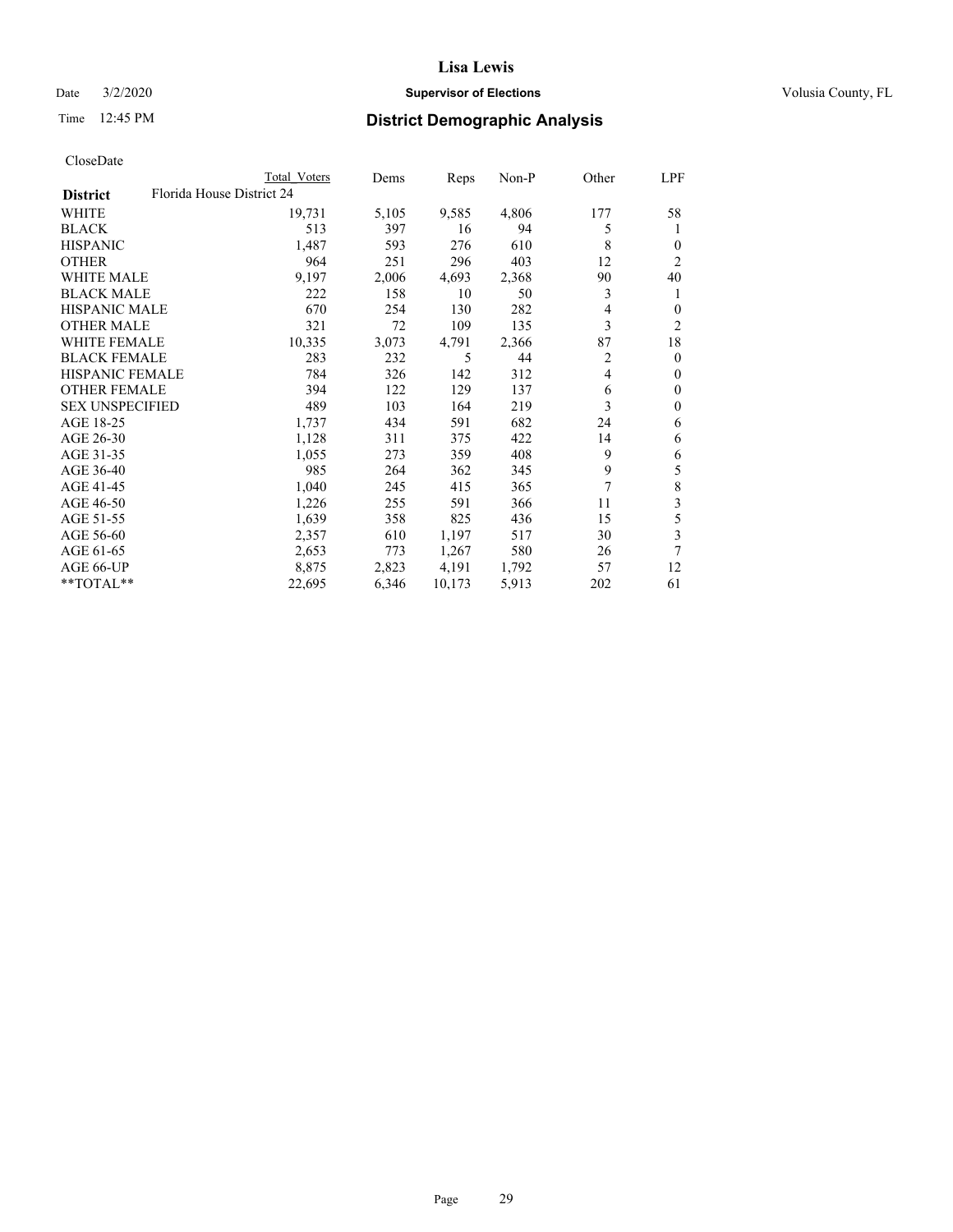### Date  $3/2/2020$  **Supervisor of Elections Supervisor of Elections** Volusia County, FL

## Time 12:45 PM **District Demographic Analysis**

|                        | Total Voters              | Dems   | Reps   | Non-P  | Other | LPF            |
|------------------------|---------------------------|--------|--------|--------|-------|----------------|
| <b>District</b>        | Florida House District 25 |        |        |        |       |                |
| WHITE                  | 113,795                   | 31,945 | 50,632 | 29,555 | 1,332 | 331            |
| <b>BLACK</b>           | 3,550                     | 2,621  | 179    | 715    | 30    | 5              |
| <b>HISPANIC</b>        | 3,760                     | 1,382  | 970    | 1,354  | 41    | 13             |
| <b>OTHER</b>           | 6,223                     | 1,869  | 1,586  | 2,683  | 72    | 13             |
| <b>WHITE MALE</b>      | 52,706                    | 12,559 | 24,807 | 14,461 | 659   | 220            |
| <b>BLACK MALE</b>      | 1,552                     | 1,053  | 90     | 387    | 19    | 3              |
| <b>HISPANIC MALE</b>   | 1,667                     | 570    | 482    | 587    | 22    | 6              |
| <b>OTHER MALE</b>      | 2,337                     | 660    | 633    | 1,001  | 34    | 9              |
| <b>WHITE FEMALE</b>    | 59,766                    | 19,047 | 25,295 | 14,646 | 670   | 108            |
| <b>BLACK FEMALE</b>    | 1,939                     | 1,522  | 86     | 319    | 11    | 1              |
| <b>HISPANIC FEMALE</b> | 2,018                     | 790    | 467    | 735    | 19    | 7              |
| <b>OTHER FEMALE</b>    | 2,706                     | 956    | 713    | 1,004  | 31    | $\overline{2}$ |
| <b>SEX UNSPECIFIED</b> | 2,637                     | 660    | 794    | 1,167  | 10    | 6              |
| AGE 18-25              | 9,502                     | 2,595  | 2,947  | 3,691  | 225   | 44             |
| AGE 26-30              | 6,844                     | 1,933  | 2,163  | 2,596  | 117   | 35             |
| AGE 31-35              | 6,851                     | 2,011  | 2,149  | 2,547  | 88    | 56             |
| AGE 36-40              | 6,821                     | 1,884  | 2,272  | 2,533  | 86    | 46             |
| AGE 41-45              | 6,685                     | 1,775  | 2,483  | 2,283  | 90    | 54             |
| AGE 46-50              | 8,328                     | 2,196  | 3,488  | 2,486  | 121   | 37             |
| AGE 51-55              | 9,991                     | 2,517  | 4,571  | 2,755  | 125   | 23             |
| AGE 56-60              | 12,737                    | 3,505  | 5,962  | 3,123  | 130   | 17             |
| AGE 61-65              | 13,843                    | 4,381  | 6,258  | 3,033  | 153   | 18             |
| AGE 66-UP              | 45,726                    | 15,020 | 21,074 | 9,260  | 340   | 32             |
| $*$ TOTAL $*$          | 127,328                   | 37,817 | 53,367 | 34,307 | 1,475 | 362            |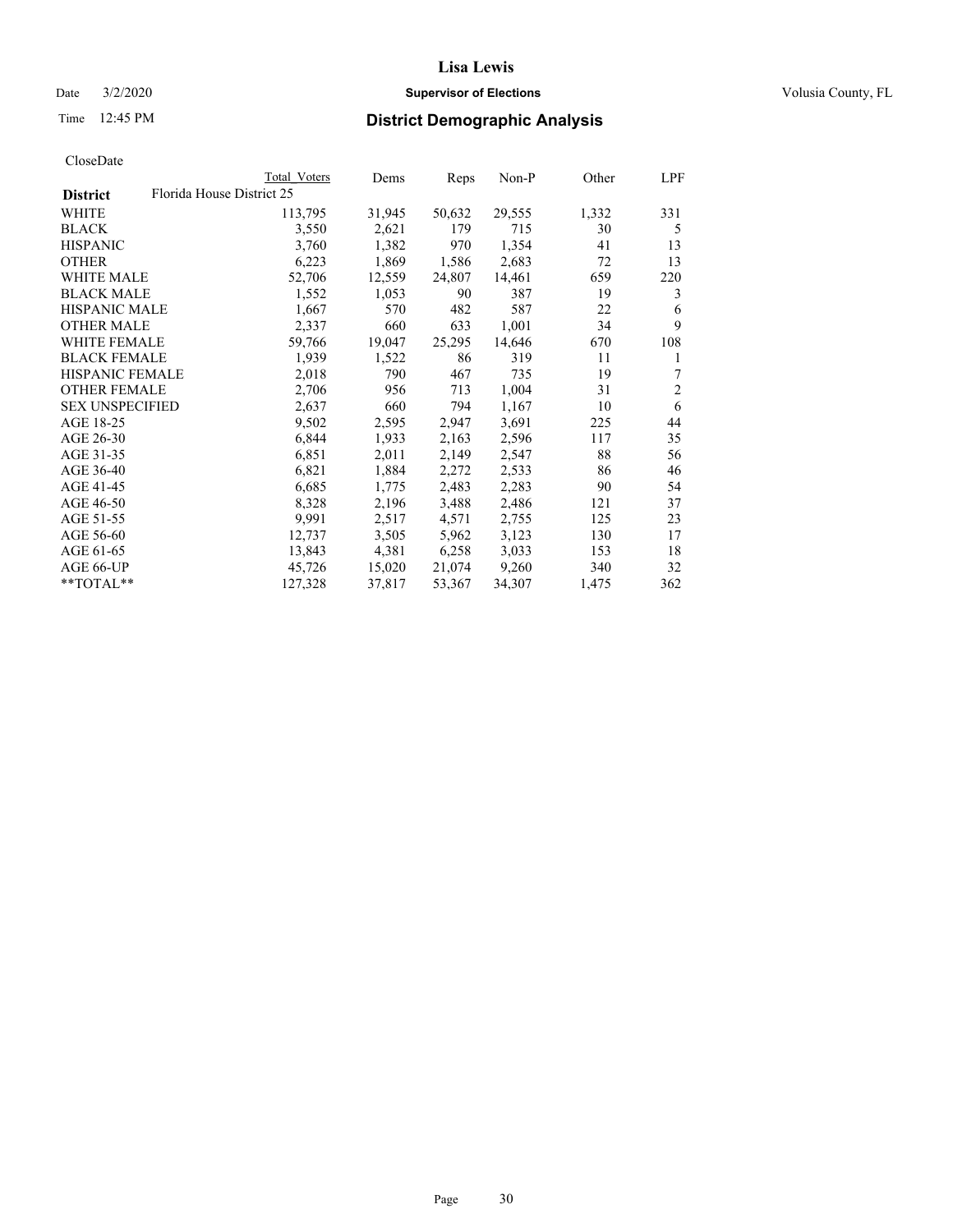## Date  $3/2/2020$  **Supervisor of Elections Supervisor of Elections** Volusia County, FL

| CloseDate |
|-----------|
|-----------|

|                        |                           | <b>Total Voters</b> | Dems   | Reps   | $Non-P$ | Other | LPF |
|------------------------|---------------------------|---------------------|--------|--------|---------|-------|-----|
| <b>District</b>        | Florida House District 26 |                     |        |        |         |       |     |
| WHITE                  |                           | 74,718              | 21,775 | 31,211 | 20,578  | 879   | 275 |
| BLACK                  |                           | 19,628              | 15,617 | 555    | 3,359   | 89    | 8   |
| HISPANIC               |                           | 6,880               | 3,039  | 1,202  | 2,565   | 57    | 17  |
| OTHER                  |                           | 6,474               | 2,258  | 1,227  | 2,925   | 53    | 11  |
| WHITE MALE             |                           | 34,468              | 8,325  | 15,451 | 10,085  | 424   | 183 |
| BLACK MALE             |                           | 7,581               | 5,648  | 284    | 1,595   | 50    | 4   |
| HISPANIC MALE          |                           | 3,030               | 1,201  | 600    | 1,188   | 30    | 11  |
| OTHER MALE             |                           | 2,225               | 759    | 500    | 940     | 23    | 3   |
| WHITE FEMALE           |                           | 39,327              | 13,240 | 15,403 | 10,140  | 455   | 89  |
| BLACK FEMALE           |                           | 11,640              | 9,662  | 256    | 1,679   | 39    | 4   |
| HISPANIC FEMALE        |                           | 3,706               | 1,774  | 587    | 1,313   | 26    | 6   |
| OTHER FEMALE           |                           | 2,680               | 1,102  | 506    | 1,043   | 23    | 6   |
| <b>SEX UNSPECIFIED</b> |                           | 3,041               | 978    | 606    | 1,444   | 8     | 5   |
| AGE 18-25              |                           | 12,264              | 4,965  | 2,435  | 4,622   | 186   | 56  |
| AGE 26-30              |                           | 8,267               | 3,265  | 1,820  | 3,044   | 109   | 29  |
| AGE 31-35              |                           | 7,763               | 3,035  | 1,776  | 2,821   | 81    | 50  |
| AGE 36-40              |                           | 7,034               | 2,816  | 1,723  | 2,403   | 62    | 30  |
| AGE 41-45              |                           | 6,591               | 2,500  | 1,763  | 2,232   | 70    | 26  |
| AGE 46-50              |                           | 7,330               | 2,666  | 2,433  | 2,129   | 80    | 22  |
| AGE 51-55              |                           | 8,346               | 3,142  | 2,991  | 2,122   | 63    | 28  |
| AGE 56-60              |                           | 10,093              | 3,759  | 3,809  | 2,418   | 90    | 17  |
| AGE 61-65              |                           | 10,311              | 4,231  | 3,801  | 2,164   | 93    | 22  |
| AGE 66-UP              |                           | 29,700              | 12,310 | 11,644 | 5,471   | 244   | 31  |
| $*$ $*$ TOTAL $*$ $*$  |                           | 107,700             | 42,689 | 34,195 | 29,427  | 1,078 | 311 |
|                        |                           |                     |        |        |         |       |     |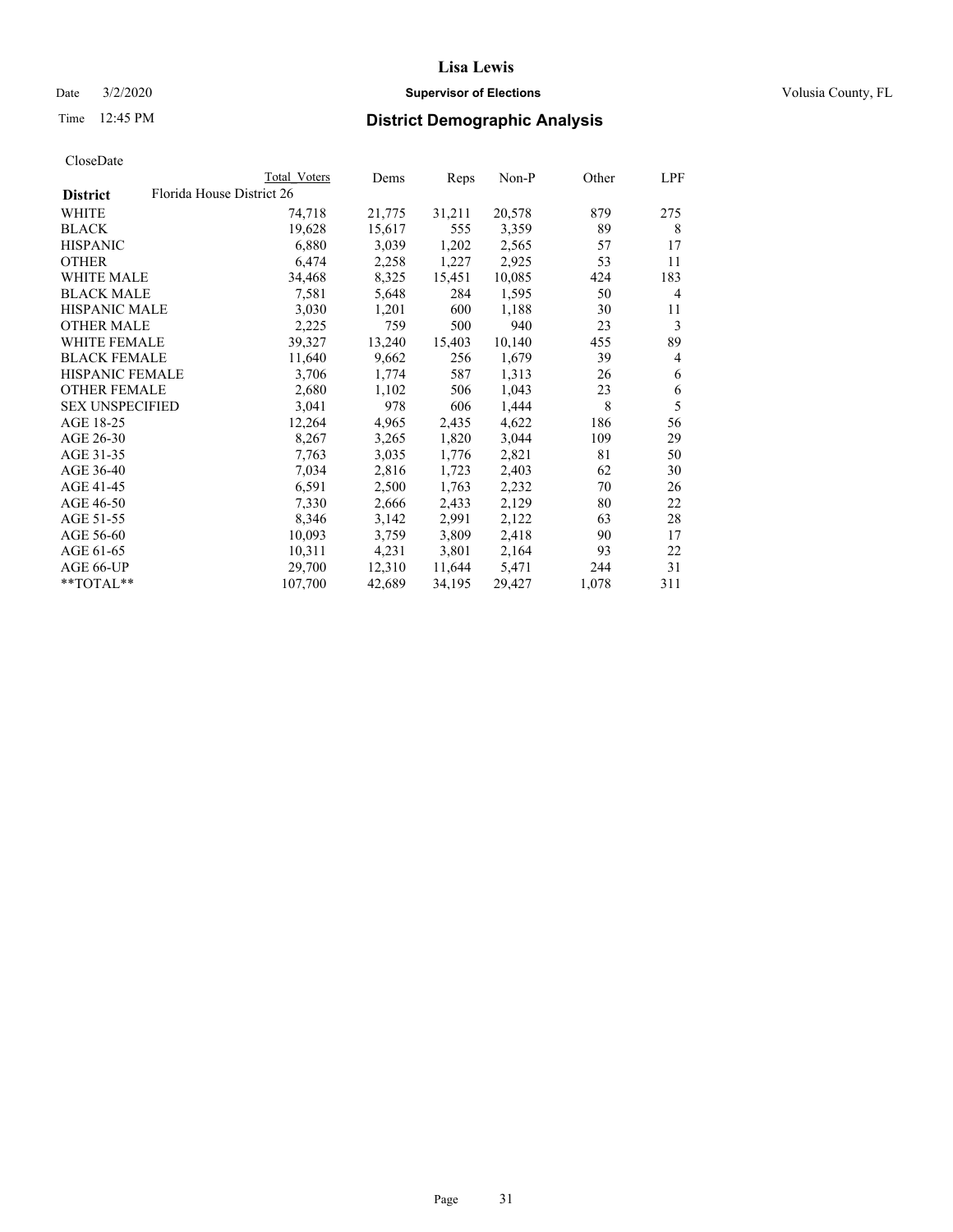## Date  $3/2/2020$  **Supervisor of Elections Supervisor of Elections** Volusia County, FL

|                                              | Total Voters | Dems   | Reps   | Non-P  | Other | LPF            |
|----------------------------------------------|--------------|--------|--------|--------|-------|----------------|
| Florida House District 27<br><b>District</b> |              |        |        |        |       |                |
| WHITE                                        | 78,322       | 20,508 | 34,499 | 22,356 | 698   | 261            |
| <b>BLACK</b>                                 | 8,005        | 5,910  | 340    | 1,711  | 41    | 3              |
| <b>HISPANIC</b>                              | 23,032       | 10,747 | 3,470  | 8,685  | 99    | 31             |
| <b>OTHER</b>                                 | 6,391        | 2,023  | 1,384  | 2,925  | 47    | 12             |
| WHITE MALE                                   | 36,276       | 8,075  | 16,961 | 10,754 | 312   | 174            |
| <b>BLACK MALE</b>                            | 3,537        | 2,408  | 197    | 905    | 26    | 1              |
| <b>HISPANIC MALE</b>                         | 10,601       | 4,601  | 1,836  | 4,092  | 53    | 19             |
| <b>OTHER MALE</b>                            | 2,259        | 679    | 544    | 1,010  | 16    | 10             |
| <b>WHITE FEMALE</b>                          | 41,010       | 12,208 | 17,106 | 11,231 | 380   | 85             |
| <b>BLACK FEMALE</b>                          | 4,353        | 3,422  | 136    | 778    | 15    | $\overline{2}$ |
| <b>HISPANIC FEMALE</b>                       | 12,065       | 5,977  | 1,598  | 4,433  | 46    | 11             |
| <b>OTHER FEMALE</b>                          | 2,792        | 1,064  | 593    | 1,114  | 19    | $\overline{c}$ |
| <b>SEX UNSPECIFIED</b>                       | 2,855        | 753    | 722    | 1,359  | 18    | 3              |
| AGE 18-25                                    | 10,788       | 3,272  | 2,459  | 4,861  | 150   | 46             |
| AGE 26-30                                    | 8,376        | 2,670  | 2,106  | 3,484  | 78    | 38             |
| AGE 31-35                                    | 8,502        | 2,689  | 2,233  | 3,466  | 65    | 49             |
| AGE 36-40                                    | 8,230        | 2,627  | 2,214  | 3,283  | 64    | 42             |
| AGE 41-45                                    | 8,147        | 2,728  | 2,359  | 2,971  | 57    | 32             |
| AGE 46-50                                    | 9,028        | 2,747  | 3,163  | 3,002  | 80    | 36             |
| AGE 51-55                                    | 9,655        | 3,119  | 3,743  | 2,704  | 70    | 19             |
| AGE 56-60                                    | 11,201       | 3,718  | 4,494  | 2,890  | 85    | 14             |
| AGE 61-65                                    | 11,080       | 3,887  | 4,444  | 2,656  | 77    | 16             |
| AGE 66-UP                                    | 30,742       | 11,730 | 12,478 | 6,360  | 159   | 15             |
| $*$ $TOTAL**$                                | 115,750      | 39,188 | 39,693 | 35,677 | 885   | 307            |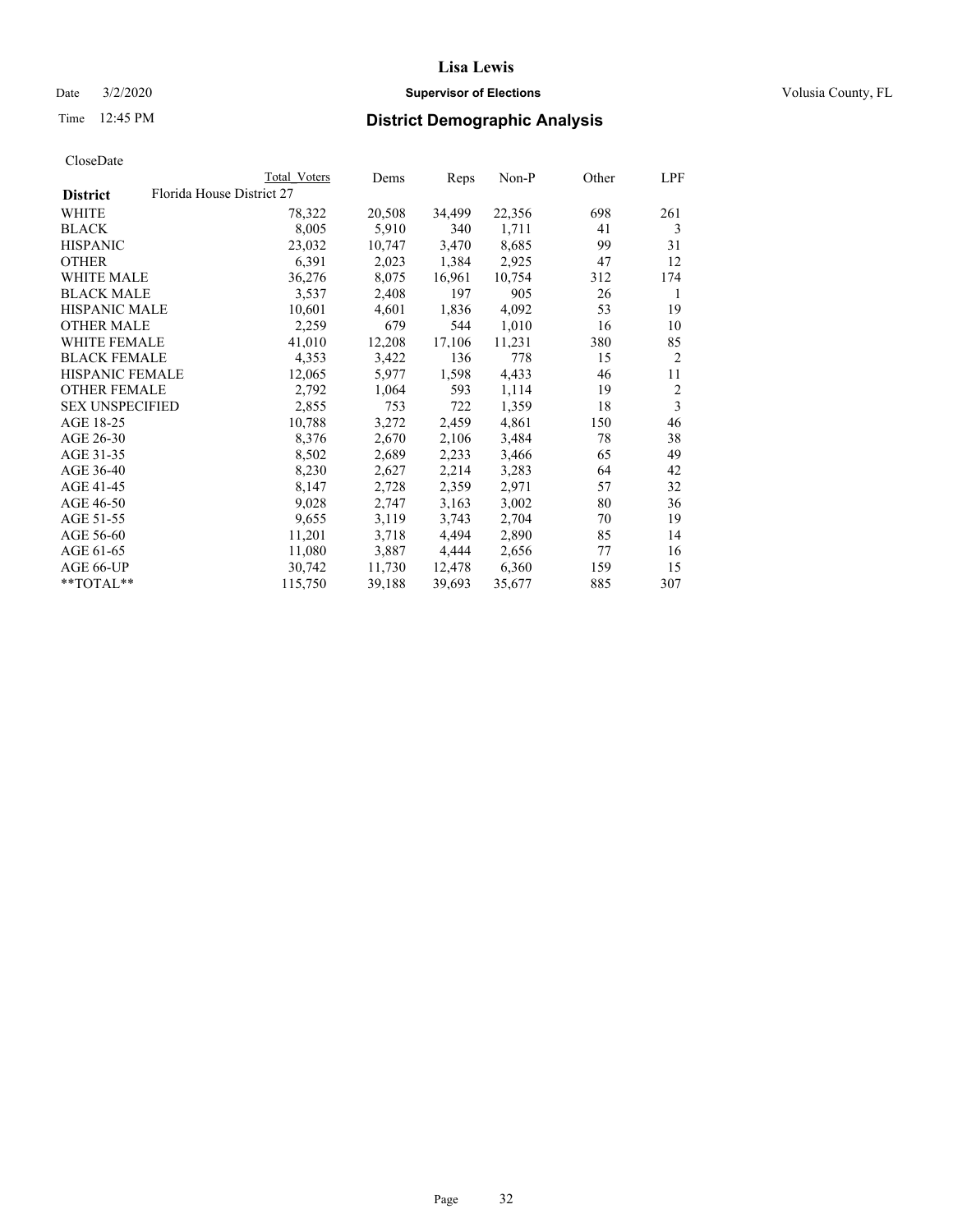### Date  $3/2/2020$  **Supervisor of Elections Supervisor of Elections** Volusia County, FL

## Time 12:45 PM **District Demographic Analysis**

|                        | Total Voters            | Dems   | Reps   | Non-P  | Other | LPF            |
|------------------------|-------------------------|--------|--------|--------|-------|----------------|
| <b>District</b>        | School Board District 1 |        |        |        |       |                |
| WHITE                  | 60,506                  | 16,151 | 28,097 | 15,476 | 555   | 227            |
| <b>BLACK</b>           | 5,684                   | 4,431  | 204    | 1,021  | 25    | 3              |
| <b>HISPANIC</b>        | 7,781                   | 3,337  | 1,450  | 2,924  | 52    | 18             |
| <b>OTHER</b>           | 4,219                   | 1,338  | 983    | 1,859  | 31    | 8              |
| WHITE MALE             | 27,689                  | 6,171  | 13,638 | 7,468  | 259   | 153            |
| <b>BLACK MALE</b>      | 2,297                   | 1,684  | 96     | 502    | 13    | 2              |
| <b>HISPANIC MALE</b>   | 3,394                   | 1,346  | 714    | 1,298  | 25    | 11             |
| <b>OTHER MALE</b>      | 1,489                   | 457    | 388    | 630    | 9     | 5              |
| <b>WHITE FEMALE</b>    | 32,095                  | 9,824  | 14,148 | 7,760  | 292   | 71             |
| <b>BLACK FEMALE</b>    | 3,277                   | 2,670  | 98     | 496    | 12    | 1              |
| <b>HISPANIC FEMALE</b> | 4,250                   | 1,928  | 719    | 1,570  | 26    | 7              |
| <b>OTHER FEMALE</b>    | 1,797                   | 664    | 404    | 711    | 16    | $\mathfrak{2}$ |
| <b>SEX UNSPECIFIED</b> | 1,901                   | 513    | 528    | 845    | 11    | 4              |
| AGE 18-25              | 7,389                   | 2,276  | 2,001  | 2,967  | 97    | 48             |
| AGE 26-30              | 5,244                   | 1,621  | 1,547  | 1,995  | 55    | 26             |
| AGE 31-35              | 5,269                   | 1,588  | 1,599  | 2,004  | 45    | 33             |
| AGE 36-40              | 5,159                   | 1,612  | 1,610  | 1,857  | 45    | 35             |
| AGE 41-45              | 4,999                   | 1,521  | 1,730  | 1,674  | 49    | 25             |
| AGE 46-50              | 5,613                   | 1,615  | 2,217  | 1,706  | 57    | 18             |
| AGE 51-55              | 6,203                   | 1,808  | 2,777  | 1,551  | 47    | 20             |
| AGE 56-60              | 7,219                   | 2,229  | 3,266  | 1,656  | 56    | 12             |
| AGE 61-65              | 7,473                   | 2,518  | 3,319  | 1,568  | 55    | 13             |
| AGE 66-UP              | 23,621                  | 8,468  | 10,668 | 4,302  | 157   | 26             |
| $*$ TOTAL $*$          | 78,190                  | 25,257 | 30,734 | 21,280 | 663   | 256            |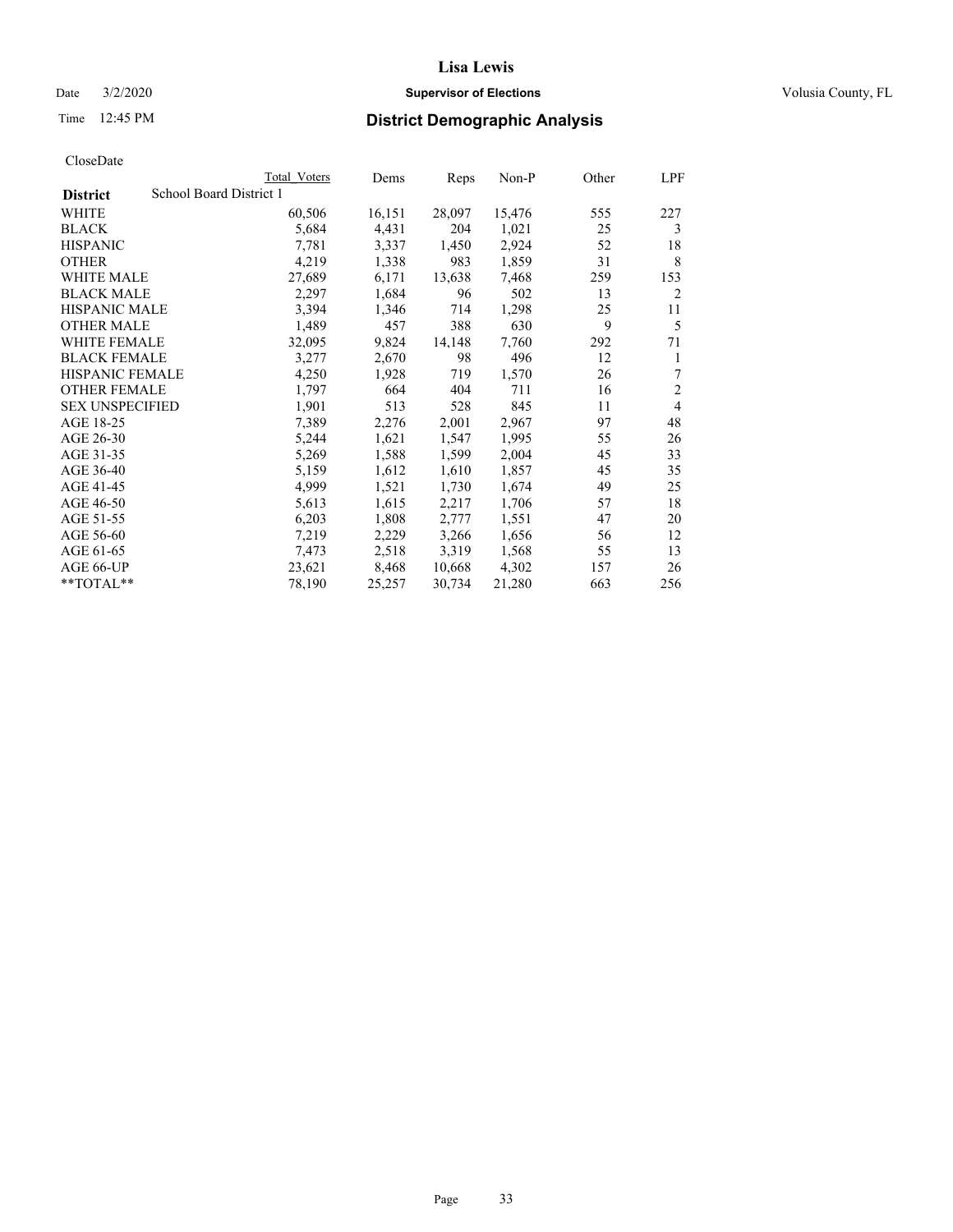## Date  $3/2/2020$  **Supervisor of Elections Supervisor of Elections** Volusia County, FL

## Time 12:45 PM **District Demographic Analysis**

|                                            | Total Voters | Dems   | Reps   | Non-P  | Other | LPF            |
|--------------------------------------------|--------------|--------|--------|--------|-------|----------------|
| School Board District 2<br><b>District</b> |              |        |        |        |       |                |
| WHITE                                      | 49,655       | 14,606 | 20,339 | 13,880 | 668   | 162            |
| <b>BLACK</b>                               | 11,665       | 9,267  | 322    | 2,018  | 54    | 4              |
| <b>HISPANIC</b>                            | 2,763        | 1,215  | 523    | 995    | 26    | 4              |
| <b>OTHER</b>                               | 4,104        | 1,415  | 793    | 1,836  | 51    | 9              |
| WHITE MALE                                 | 23,257       | 5,781  | 10,205 | 6,832  | 334   | 105            |
| <b>BLACK MALE</b>                          | 4,464        | 3,321  | 167    | 944    | 32    | $\mathbf{0}$   |
| <b>HISPANIC MALE</b>                       | 1,254        | 498    | 272    | 465    | 17    | 2              |
| <b>OTHER MALE</b>                          | 1,436        | 473    | 328    | 613    | 18    | $\overline{4}$ |
| WHITE FEMALE                               | 25,751       | 8,655  | 9,892  | 6,815  | 333   | 56             |
| <b>BLACK FEMALE</b>                        | 6,951        | 5,752  | 152    | 1,022  | 22    | 3              |
| <b>HISPANIC FEMALE</b>                     | 1,447        | 689    | 244    | 503    | 9     | 2              |
| <b>OTHER FEMALE</b>                        | 1,725        | 698    | 335    | 662    | 26    | $\overline{4}$ |
| <b>SEX UNSPECIFIED</b>                     | 1,902        | 636    | 382    | 873    | 8     | 3              |
| AGE 18-25                                  | 7,427        | 3,140  | 1,322  | 2,784  | 156   | 25             |
| AGE 26-30                                  | 4,794        | 1,943  | 1,009  | 1,745  | 82    | 15             |
| AGE 31-35                                  | 4,308        | 1,749  | 909    | 1,566  | 50    | 34             |
| AGE 36-40                                  | 3,808        | 1,543  | 899    | 1,302  | 45    | 19             |
| AGE 41-45                                  | 3,462        | 1,359  | 890    | 1,155  | 37    | 21             |
| AGE 46-50                                  | 4,090        | 1,517  | 1,282  | 1,219  | 53    | 19             |
| AGE 51-55                                  | 5,121        | 1,858  | 1,776  | 1,423  | 53    | 11             |
| AGE 56-60                                  | 6,670        | 2,442  | 2,529  | 1,626  | 65    | 8              |
| AGE 61-65                                  | 6,979        | 2,703  | 2,678  | 1,511  | 79    | 8              |
| AGE 66-UP                                  | 21,527       | 8,249  | 8,683  | 4.397  | 179   | 19             |
| $*$ $TOTAL**$                              | 68,187       | 26,503 | 21,977 | 18,729 | 799   | 179            |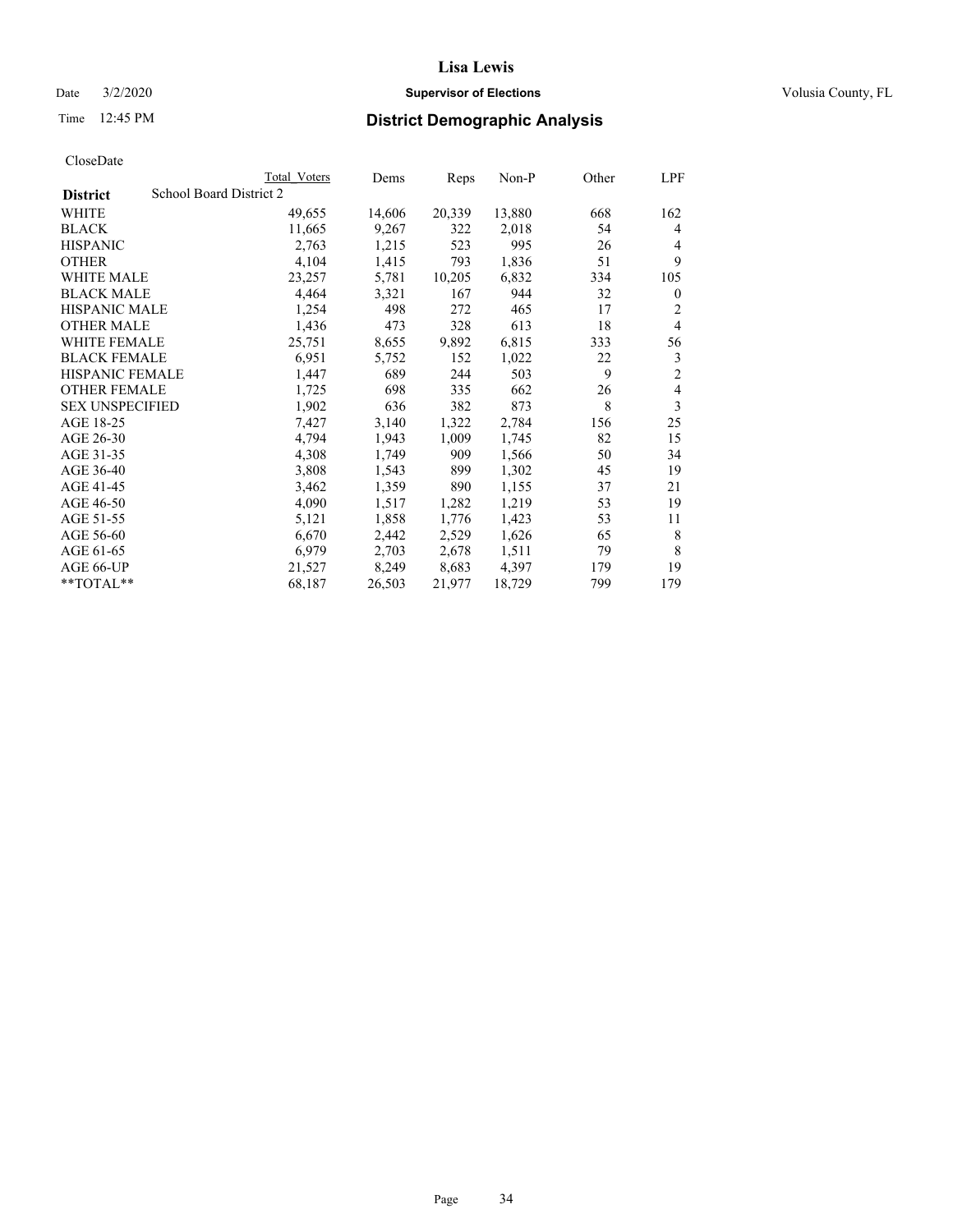## Date  $3/2/2020$  **Supervisor of Elections Supervisor of Elections** Volusia County, FL

## Time 12:45 PM **District Demographic Analysis**

|                        |                         | Total Voters | Dems   | Reps   | Non-P  | Other          | LPF            |
|------------------------|-------------------------|--------------|--------|--------|--------|----------------|----------------|
| <b>District</b>        | School Board District 3 |              |        |        |        |                |                |
| WHITE                  |                         | 74,116       | 20,281 | 33,016 | 19,714 | 895            | 210            |
| <b>BLACK</b>           |                         | 2,173        | 1,662  | 92     | 404    | 13             | 2              |
| <b>HISPANIC</b>        |                         | 2,011        | 691    | 556    | 733    | 25             | 6              |
| <b>OTHER</b>           |                         | 3,301        | 948    | 891    | 1,422  | 34             | 6              |
| WHITE MALE             |                         | 34,438       | 7,965  | 16,263 | 9,639  | 431            | 140            |
| <b>BLACK MALE</b>      |                         | 965          | 679    | 49     | 226    | 9              | 2              |
| <b>HISPANIC MALE</b>   |                         | 903          | 284    | 278    | 326    | 12             | 3              |
| <b>OTHER MALE</b>      |                         | 1,202        | 327    | 360    | 490    | 21             | 4              |
| WHITE FEMALE           |                         | 38,842       | 12,116 | 16,407 | 9,789  | 463            | 67             |
| <b>BLACK FEMALE</b>    |                         | 1,167        | 948    | 42     | 173    | 4              | $\mathbf{0}$   |
| <b>HISPANIC FEMALE</b> |                         | 1,062        | 392    | 265    | 389    | 13             | 3              |
| <b>OTHER FEMALE</b>    |                         | 1,405        | 493    | 403    | 495    | 12             | $\overline{c}$ |
| <b>SEX UNSPECIFIED</b> |                         | 1,616        | 378    | 488    | 745    | $\overline{2}$ | 3              |
| AGE 18-25              |                         | 5,934        | 1,598  | 1,827  | 2,335  | 145            | 29             |
| AGE 26-30              |                         | 4,261        | 1,157  | 1,354  | 1,650  | 73             | 27             |
| AGE 31-35              |                         | 4,361        | 1,210  | 1,399  | 1,656  | 61             | 35             |
| AGE 36-40              |                         | 4,454        | 1,208  | 1,522  | 1,656  | 46             | 22             |
| AGE 41-45              |                         | 4,481        | 1,127  | 1,700  | 1,563  | 66             | 25             |
| AGE 46-50              |                         | 5,477        | 1,392  | 2,328  | 1,665  | 71             | 21             |
| AGE 51-55              |                         | 6,206        | 1,499  | 2,914  | 1,694  | 82             | 17             |
| AGE 56-60              |                         | 8,178        | 2,199  | 3,883  | 1,984  | 95             | 17             |
| AGE 61-65              |                         | 8,973        | 2,766  | 4,027  | 2,073  | 93             | 14             |
| AGE 66-UP              |                         | 29,276       | 9,426  | 13,601 | 5,997  | 235            | 17             |
| $*$ $TOTAL**$          |                         | 81,601       | 23,582 | 34,555 | 22,273 | 967            | 224            |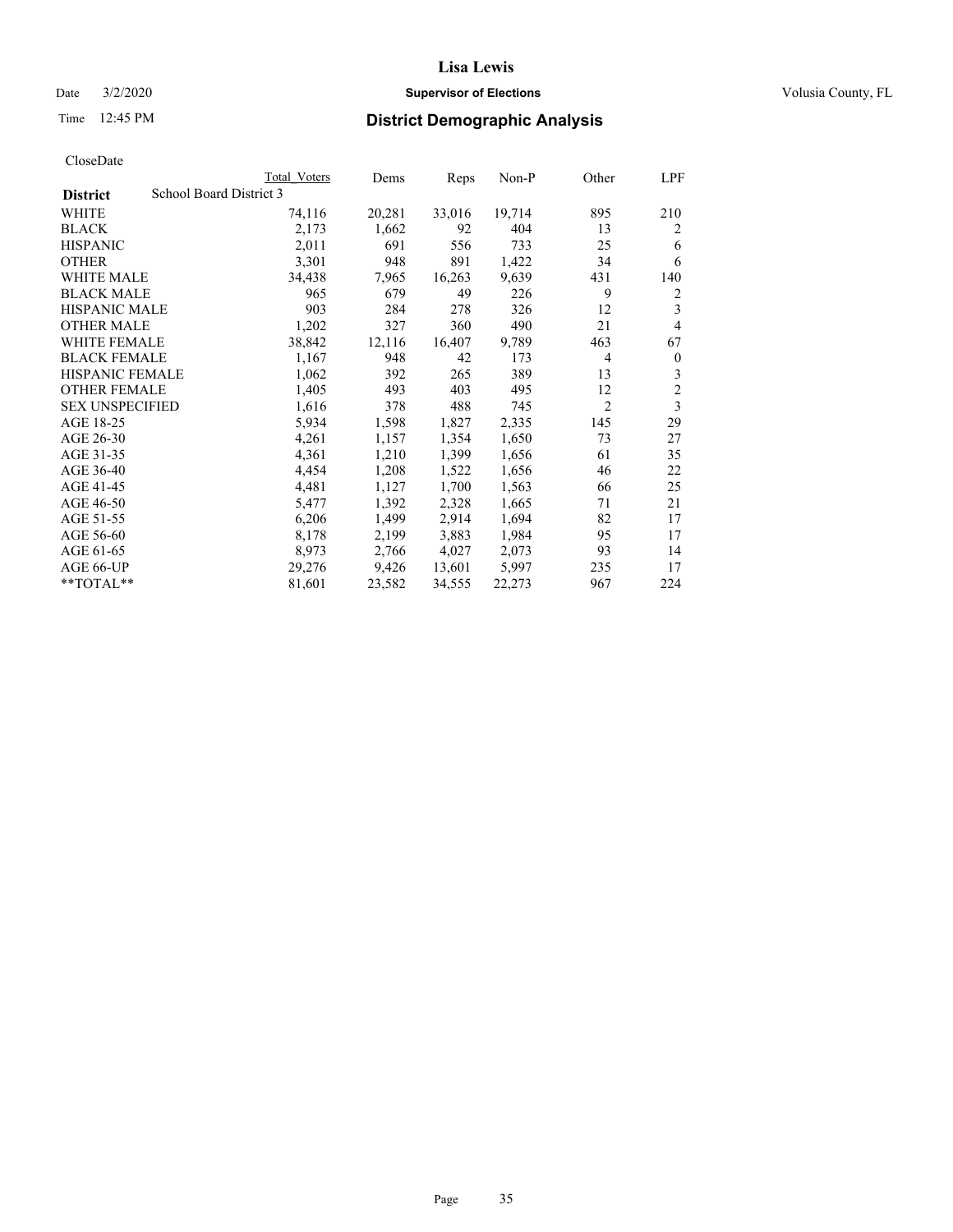## Date  $3/2/2020$  **Supervisor of Elections Supervisor of Elections** Volusia County, FL

## Time 12:45 PM **District Demographic Analysis**

|                        |                         | Total Voters | Dems   | Reps   | $Non-P$ | Other | LPF            |
|------------------------|-------------------------|--------------|--------|--------|---------|-------|----------------|
| <b>District</b>        | School Board District 4 |              |        |        |         |       |                |
| WHITE                  |                         | 62,415       | 17,856 | 27,403 | 16,337  | 640   | 179            |
| <b>BLACK</b>           |                         | 5,751        | 4,454  | 203    | 1,049   | 40    | 5              |
| <b>HISPANIC</b>        |                         | 2,810        | 1,137  | 587    | 1,047   | 30    | 9              |
| <b>OTHER</b>           |                         | 4,020        | 1,241  | 953    | 1,781   | 38    | 7              |
| WHITE MALE             |                         | 28,699       | 6,909  | 13,404 | 7,960   | 305   | 121            |
| <b>BLACK MALE</b>      |                         | 2,335        | 1,656  | 107    | 544     | 24    | 4              |
| <b>HISPANIC MALE</b>   |                         | 1,236        | 442    | 291    | 480     | 17    | 6              |
| <b>OTHER MALE</b>      |                         | 1,462        | 418    | 369    | 653     | 18    | $\overline{4}$ |
| WHITE FEMALE           |                         | 33,022       | 10,800 | 13,723 | 8,107   | 334   | 58             |
| <b>BLACK FEMALE</b>    |                         | 3,322        | 2,726  | 91     | 488     | 16    | 1              |
| <b>HISPANIC FEMALE</b> |                         | 1,513        | 676    | 285    | 536     | 13    | 3              |
| <b>OTHER FEMALE</b>    |                         | 1,710        | 628    | 422    | 645     | 14    | 1              |
| <b>SEX UNSPECIFIED</b> |                         | 1,696        | 433    | 453    | 801     | 7     | $\overline{2}$ |
| AGE 18-25              |                         | 6,106        | 1,877  | 1,765  | 2,338   | 99    | 27             |
| AGE 26-30              |                         | 4,462        | 1,462  | 1,267  | 1,660   | 61    | 12             |
| AGE 31-35              |                         | 4,356        | 1,470  | 1,240  | 1,574   | 44    | 28             |
| AGE 36-40              |                         | 3,972        | 1,282  | 1,171  | 1,457   | 37    | 25             |
| AGE 41-45              |                         | 4,024        | 1,241  | 1,318  | 1,395   | 40    | 30             |
| AGE 46-50              |                         | 4,849        | 1,346  | 1,975  | 1,447   | 60    | 21             |
| AGE 51-55              |                         | 5,963        | 1,779  | 2,519  | 1,591   | 61    | 13             |
| AGE 56-60              |                         | 7,476        | 2,263  | 3,262  | 1,859   | 85    | 7              |
| AGE 61-65              |                         | 8,161        | 2,819  | 3,458  | 1,774   | 92    | 18             |
| AGE 66-UP              |                         | 25,627       | 9,149  | 11,171 | 5,119   | 169   | 19             |
| $*$ TOTAL $*$          |                         | 74,996       | 24,688 | 29,146 | 20,214  | 748   | 200            |
|                        |                         |              |        |        |         |       |                |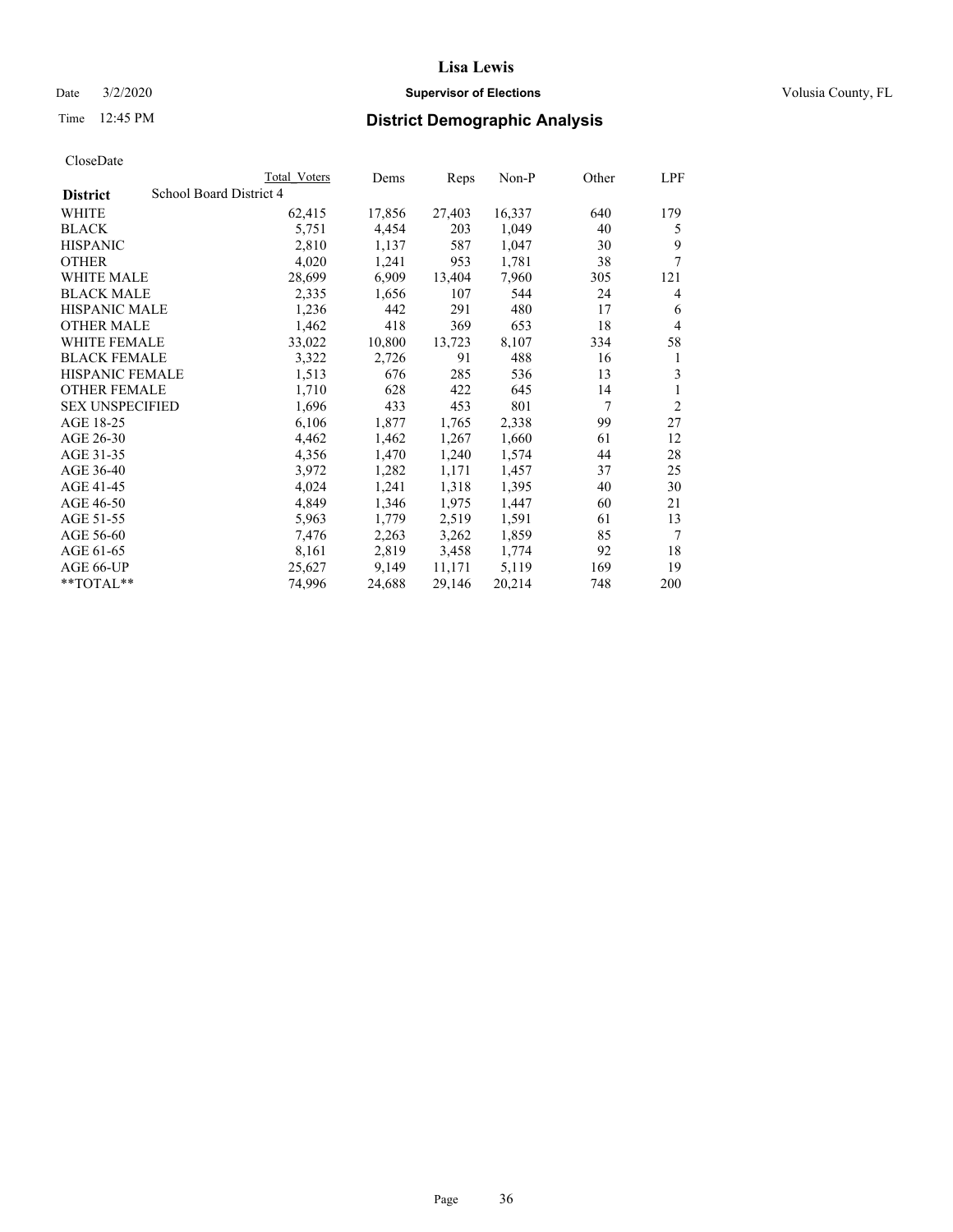Date  $3/2/2020$  **Supervisor of Elections Supervisor of Elections** Volusia County, FL

# Time 12:45 PM **District Demographic Analysis**

|                        |                         | Total Voters | Dems   | Reps   | Non-P  | Other | LPF            |
|------------------------|-------------------------|--------------|--------|--------|--------|-------|----------------|
| <b>District</b>        | School Board District 5 |              |        |        |        |       |                |
| WHITE                  |                         | 39,874       | 10,439 | 17,072 | 11,888 | 328   | 147            |
| <b>BLACK</b>           |                         | 6,423        | 4,731  | 269    | 1,387  | 33    | 3              |
| <b>HISPANIC</b>        |                         | 19,794       | 9,381  | 2,802  | 7,515  | 72    | 24             |
| <b>OTHER</b>           |                         | 4,408        | 1,459  | 873    | 2,038  | 30    | 8              |
| WHITE MALE             |                         | 18,564       | 4,139  | 8,402  | 5,769  | 156   | 98             |
| <b>BLACK MALE</b>      |                         | 2,831        | 1,927  | 162    | 721    | 20    | 1              |
| <b>HISPANIC MALE</b>   |                         | 9,181        | 4,056  | 1,493  | 3,580  | 38    | 14             |
| <b>OTHER MALE</b>      |                         | 1,553        | 495    | 341    | 700    | 10    | 7              |
| WHITE FEMALE           |                         | 20,728       | 6,173  | 8,425  | 5,912  | 170   | 48             |
| <b>BLACK FEMALE</b>    |                         | 3,498        | 2,742  | 100    | 641    | 13    | $\overline{2}$ |
| HISPANIC FEMALE        |                         | 10,301       | 5,182  | 1,281  | 3,795  | 34    | 9              |
| <b>OTHER FEMALE</b>    |                         | 1,935        | 761    | 377    | 785    | 11    | 1              |
| <b>SEX UNSPECIFIED</b> |                         | 1,907        | 534    | 435    | 925    | 11    | $\overline{2}$ |
| AGE 18-25              |                         | 7,435        | 2,375  | 1,517  | 3,432  | 88    | 23             |
| AGE 26-30              |                         | 5,854        | 1,996  | 1,287  | 2,496  | 47    | 28             |
| AGE 31-35              |                         | 5,877        | 1,991  | 1,370  | 2,442  | 43    | 31             |
| AGE 36-40              |                         | 5,677        | 1,946  | 1,369  | 2,292  | 48    | 22             |
| AGE 41-45              |                         | 5,497        | 2,000  | 1,382  | 2,064  | 32    | 19             |
| AGE 46-50              |                         | 5,883        | 1,994  | 1,873  | 1,946  | 51    | 19             |
| AGE 51-55              |                         | 6,138        | 2,192  | 2,144  | 1,758  | 30    | 14             |
| AGE 56-60              |                         | 6,845        | 2,459  | 2,522  | 1,823  | 34    | 7              |
| AGE 61-65              |                         | 6,301        | 2,466  | 2,288  | 1,507  | 30    | 10             |
| AGE 66-UP              |                         | 14,992       | 6,591  | 5,264  | 3,068  | 60    | 9              |
| $*$ $TOTAL**$          |                         | 70,499       | 26,010 | 21,016 | 22,828 | 463   | 182            |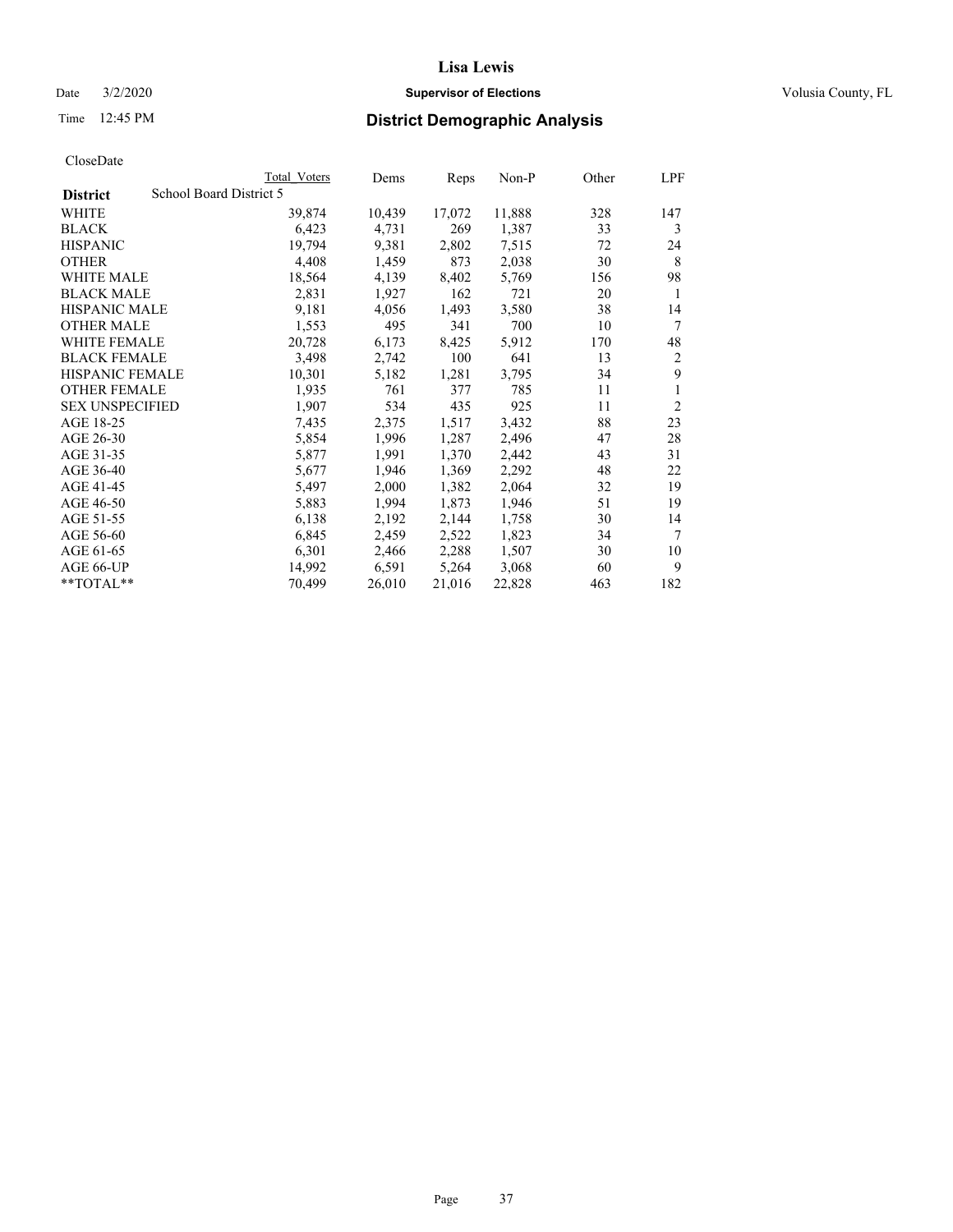Date  $3/2/2020$  **Supervisor of Elections Supervisor of Elections** Volusia County, FL

| CloseDate |
|-----------|
|-----------|

|                                              | Total Voters | Dems   | Reps   | Non-P  | Other | LPF            |
|----------------------------------------------|--------------|--------|--------|--------|-------|----------------|
| Florida Senate District 7<br><b>District</b> |              |        |        |        |       |                |
| <b>WHITE</b>                                 | 103,797      | 29,765 | 45,138 | 27,391 | 1,179 | 324            |
| <b>BLACK</b>                                 | 16,949       | 13,396 | 484    | 2,973  | 89    | 7              |
| <b>HISPANIC</b>                              | 5,745        | 2,435  | 1,096  | 2,149  | 53    | 12             |
| <b>OTHER</b>                                 | 7,609        | 2,461  | 1,666  | 3,388  | 80    | 14             |
| <b>WHITE MALE</b>                            | 48,244       | 11,655 | 22,330 | 13,463 | 573   | 223            |
| <b>BLACK MALE</b>                            | 6,622        | 4,867  | 252    | 1,446  | 53    | 4              |
| <b>HISPANIC MALE</b>                         | 2,569        | 984    | 544    | 1,003  | 31    | 7              |
| <b>OTHER MALE</b>                            | 2,672        | 817    | 651    | 1,164  | 34    | 6              |
| WHITE FEMALE                                 | 54,348       | 17,846 | 22,331 | 13,467 | 604   | 100            |
| <b>BLACK FEMALE</b>                          | 9,990        | 8,267  | 223    | 1,461  | 36    | 3              |
| HISPANIC FEMALE                              | 3,047        | 1,400  | 533    | 1,087  | 22    | 5              |
| <b>OTHER FEMALE</b>                          | 3,202        | 1,223  | 728    | 1,212  | 34    | 5              |
| <b>SEX UNSPECIFIED</b>                       | 3,405        | 998    | 791    | 1,598  | 14    | $\overline{4}$ |
| AGE 18-25                                    | 12,959       | 4,807  | 3,006  | 4,877  | 219   | 50             |
| AGE 26-30                                    | 8,560        | 3,185  | 2,097  | 3,124  | 127   | 27             |
| AGE 31-35                                    | 8,071        | 2,991  | 2,044  | 2,894  | 84    | 58             |
| AGE 36-40                                    | 7,280        | 2,663  | 1,952  | 2,555  | 72    | 38             |
| AGE 41-45                                    | 7,077        | 2,469  | 2,120  | 2,366  | 73    | 49             |
| AGE 46-50                                    | 8,384        | 2,654  | 3,089  | 2,502  | 106   | 33             |
| AGE 51-55                                    | 10,474       | 3,418  | 4,153  | 2,775  | 104   | 24             |
| AGE 56-60                                    | 13,141       | 4,354  | 5,468  | 3,168  | 137   | 14             |
| AGE 61-65                                    | 14,177       | 5,172  | 5,787  | 3,039  | 155   | 24             |
| AGE 66-UP                                    | 43,976       | 16,344 | 18,668 | 8,600  | 324   | 40             |
| **TOTAL**                                    | 134,100      | 48,057 | 48,384 | 35,901 | 1,401 | 357            |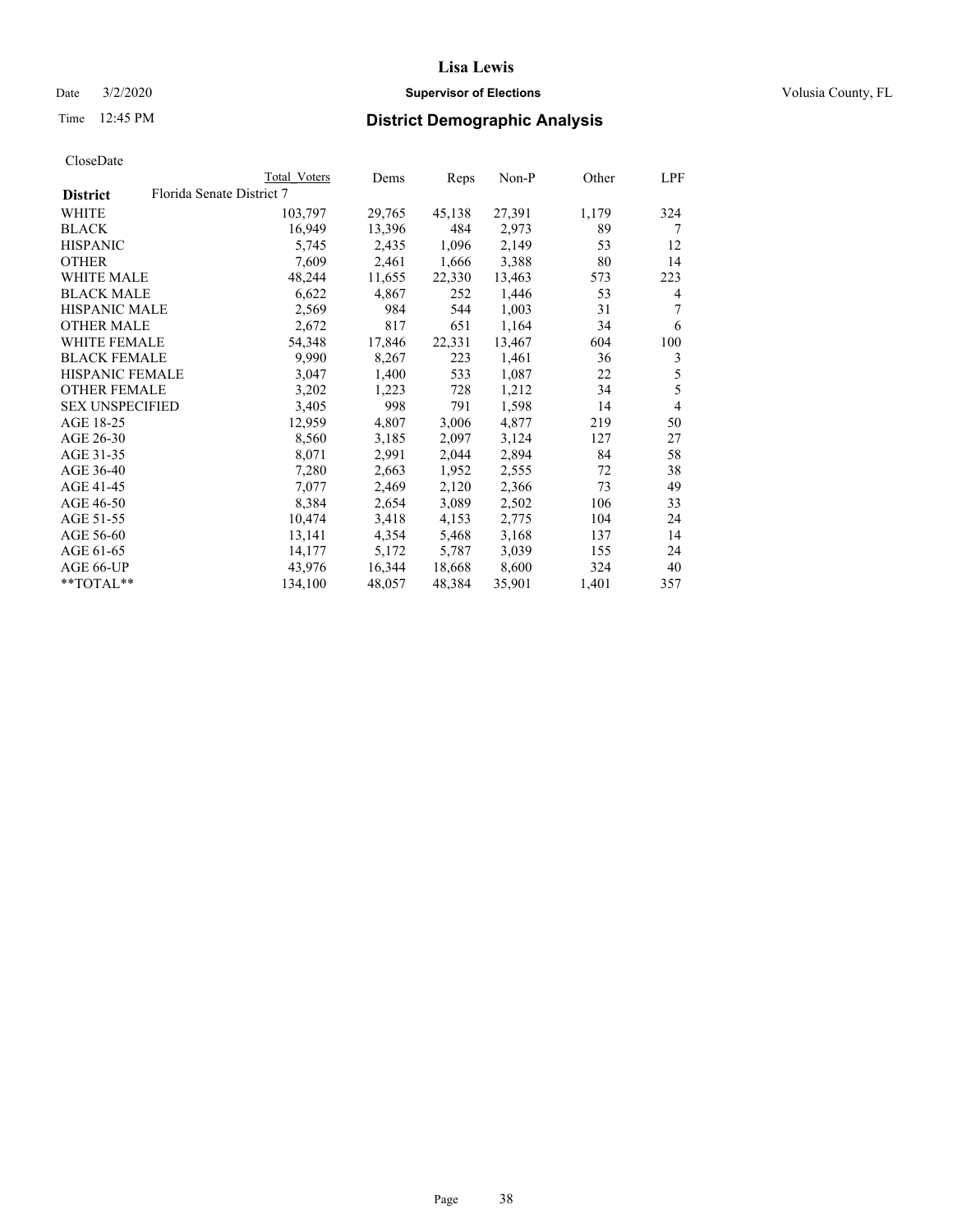## Date  $3/2/2020$  **Supervisor of Elections Supervisor of Elections** Volusia County, FL

# Time 12:45 PM **District Demographic Analysis**

|                        |                           | Total Voters | Dems   | Reps   | $Non-P$ | Other          | LPF          |
|------------------------|---------------------------|--------------|--------|--------|---------|----------------|--------------|
| <b>District</b>        | Florida Senate District 9 |              |        |        |         |                |              |
| WHITE                  |                           | 27,077       | 6,562  | 12,877 | 7,316   | 225            | 97           |
| <b>BLACK</b>           |                           | 1,630        | 1,200  | 71     | 350     | 9              | $\theta$     |
| <b>HISPANIC</b>        |                           | 4,164        | 1,807  | 795    | 1,534   | 21             |              |
| <b>OTHER</b>           |                           | 1,895        | 546    | 480    | 849     | 15             | 5            |
| WHITE MALE             |                           | 12,486       | 2,526  | 6,283  | 3,498   | 110            | 69           |
| <b>BLACK MALE</b>      |                           | 707          | 474    | 36     | 192     | 5              | $\mathbf{0}$ |
| <b>HISPANIC MALE</b>   |                           | 1,853        | 747    | 417    | 672     | 12             | 5            |
| <b>OTHER MALE</b>      |                           | 664          | 187    | 183    | 285     | $\overline{4}$ | 5            |
| WHITE FEMALE           |                           | 14,224       | 3,966  | 6,434  | 3,686   | 111            | 27           |
| <b>BLACK FEMALE</b>    |                           | 900          | 710    | 34     | 152     | 4              | $\mathbf{0}$ |
| HISPANIC FEMALE        |                           | 2,240        | 1,029  | 368    | 832     | 9              | 2            |
| <b>OTHER FEMALE</b>    |                           | 818          | 296    | 200    | 313     | 9              | $\mathbf{0}$ |
| <b>SEX UNSPECIFIED</b> |                           | 873          | 180    | 267    | 419     | 6              | 1            |
| AGE 18-25              |                           | 3,071        | 811    | 877    | 1,321   | 40             | 22           |
| AGE 26-30              |                           | 2,283        | 606    | 734    | 908     | 26             | 9            |
| AGE 31-35              |                           | 2,410        | 681    | 781    | 923     | 14             | 11           |
| AGE 36-40              |                           | 2,321        | 612    | 775    | 898     | 14             | 22           |
| AGE 41-45              |                           | 2,262        | 639    | 829    | 761     | 21             | 12           |
| AGE 46-50              |                           | 2,693        | 700    | 1,096  | 862     | 25             | 10           |
| AGE 51-55              |                           | 2,905        | 785    | 1,329  | 759     | 25             | 7            |
| AGE 56-60              |                           | 3,347        | 919    | 1,547  | 850     | 27             | 4            |
| AGE 61-65              |                           | 3,363        | 1,024  | 1,555  | 753     | 26             | 5            |
| AGE 66-UP              |                           | 10,110       | 3,337  | 4,700  | 2,014   | 52             | 7            |
| **TOTAL**              |                           | 34,766       | 10,115 | 14,223 | 10,049  | 270            | 109          |
|                        |                           |              |        |        |         |                |              |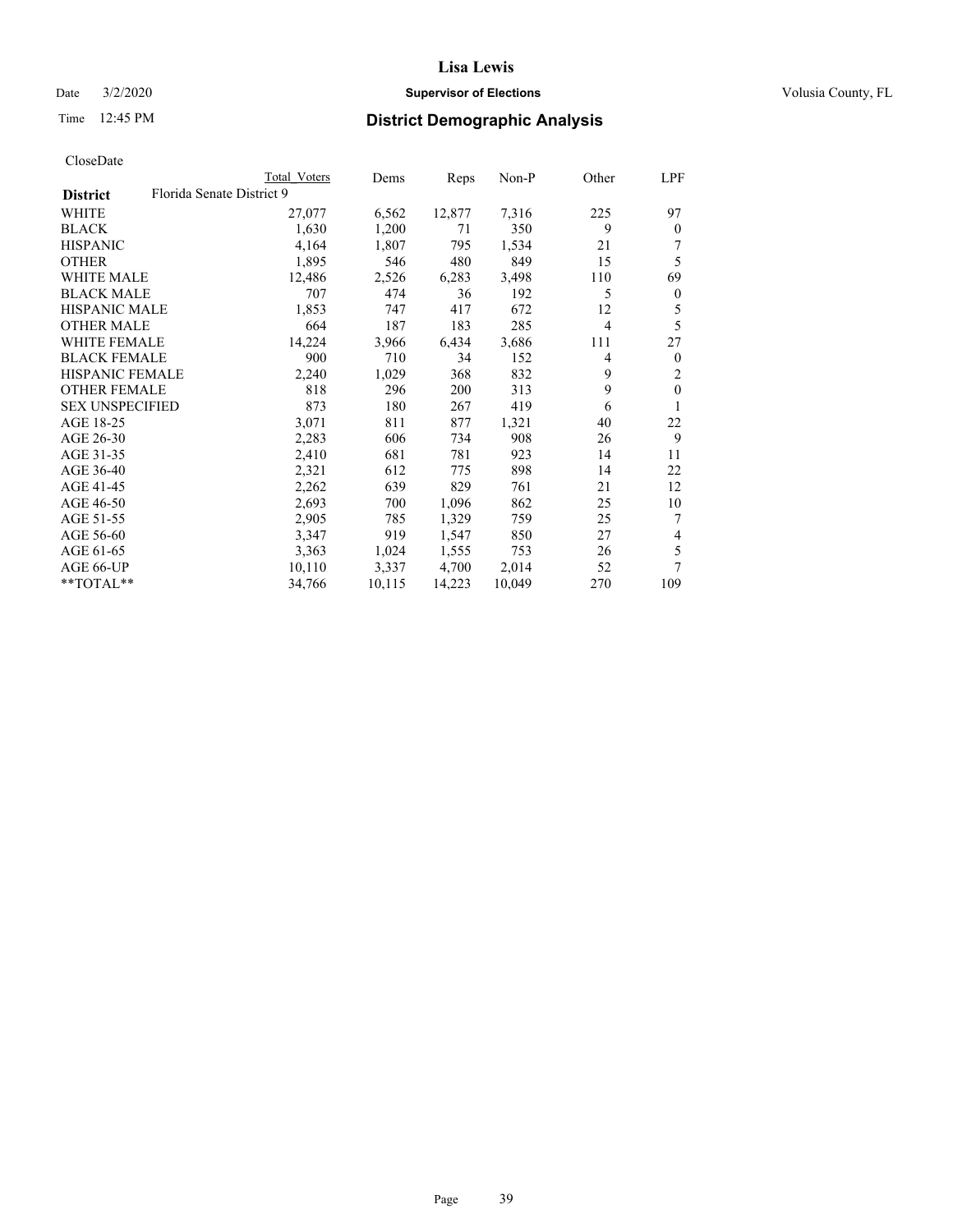## Date  $3/2/2020$  **Supervisor of Elections Supervisor of Elections** Volusia County, FL

| CloseDate |
|-----------|
|-----------|

|                        | Total Voters               | Dems   | Reps   | Non-P  | Other | LPF |
|------------------------|----------------------------|--------|--------|--------|-------|-----|
| <b>District</b>        | Florida Senate District 14 |        |        |        |       |     |
| WHITE                  | 155,692                    | 43,006 | 67,912 | 42,588 | 1,682 | 504 |
| BLACK                  | 13,117                     | 9,949  | 535    | 2,556  | 67    | 10  |
| HISPANIC               | 25,250                     | 11,519 | 4,027  | 9,531  | 131   | 42  |
| OTHER                  | 10,548                     | 3,394  | 2,347  | 4,699  | 89    | 19  |
| WHITE MALE             | 71,917                     | 16,784 | 33,299 | 20,707 | 802   | 325 |
| BLACK MALE             | 5,563                      | 3,926  | 293    | 1,299  | 40    | 5   |
| HISPANIC MALE          | 11,546                     | 4,895  | 2,087  | 4,474  | 66    | 24  |
| OTHER MALE             | 3,806                      | 1,166  | 952    | 1,637  | 38    | 13  |
| WHITE FEMALE           | 81,866                     | 25,756 | 33,830 | 21,230 | 877   | 173 |
| <b>BLACK FEMALE</b>    | 7,325                      | 5,861  | 226    | 1,207  | 27    | 4   |
| HISPANIC FEMALE        | 13,286                     | 6,438  | 1,893  | 4,874  | 64    | 17  |
| OTHER FEMALE           | 4,552                      | 1,725  | 1,013  | 1,773  | 36    | 5   |
| <b>SEX UNSPECIFIED</b> | 4,744                      | 1,316  | 1,228  | 2,172  | 19    | 9   |
| AGE 18-25              | 18,261                     | 5,648  | 4,549  | 7,658  | 326   | 80  |
| AGE 26-30              | 13,772                     | 4,388  | 3,633  | 5,514  | 165   | 72  |
| AGE 31-35              | 13,690                     | 4,336  | 3,692  | 5,425  | 145   | 92  |
| AGE 36-40              | 13,469                     | 4,316  | 3,844  | 5,111  | 135   | 63  |
| AGE 41-45              | 13,124                     | 4,140  | 4,071  | 4,724  | 130   | 59  |
| AGE 46-50              | 14,835                     | 4,510  | 5,490  | 4,619  | 161   | 55  |
| AGE 51-55              | 16,252                     | 4,933  | 6,648  | 4,483  | 144   | 44  |
| AGE 56-60              | 19,900                     | 6,319  | 8,447  | 4,930  | 171   | 33  |
| AGE 61-65              | 20,347                     | 7,076  | 8,428  | 4,641  | 168   | 34  |
| AGE 66-UP              | 60,957                     | 22,202 | 26,019 | 12,269 | 424   | 43  |
| $*$ $TOTAL**$          | 204,607                    | 67,868 | 74,821 | 59,374 | 1,969 | 575 |
|                        |                            |        |        |        |       |     |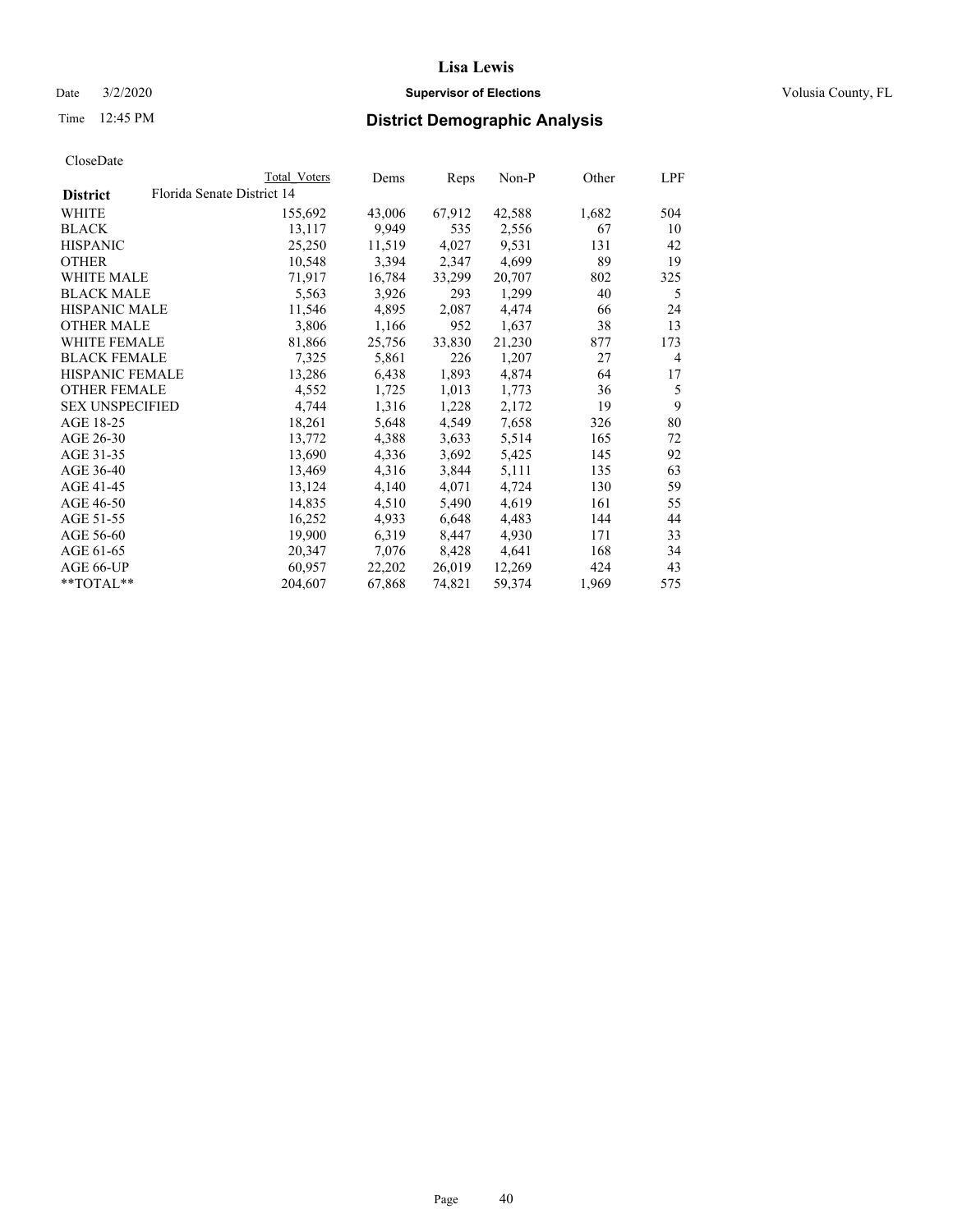## Date  $3/2/2020$  **Supervisor of Elections Supervisor of Elections** Volusia County, FL

# Time 12:45 PM **District Demographic Analysis**

|                                         | Total Voters | Dems  | Reps  | $Non-P$ | Other    | LPF            |
|-----------------------------------------|--------------|-------|-------|---------|----------|----------------|
| Daytona Beach Zone 1<br><b>District</b> |              |       |       |         |          |                |
| WHITE                                   | 4,940        | 1,507 | 1,884 | 1,457   | 81       | 11             |
| <b>BLACK</b>                            | 1,091        | 849   | 32    | 203     | 6        | 1              |
| <b>HISPANIC</b>                         | 310          | 142   | 48    | 115     | 5        | 0              |
| <b>OTHER</b>                            | 472          | 155   | 99    | 204     | 12       | 2              |
| <b>WHITE MALE</b>                       | 2,411        | 613   | 997   | 747     | 45       | 9              |
| <b>BLACK MALE</b>                       | 431          | 312   | 17    | 99      | 3        | $\mathbf{0}$   |
| <b>HISPANIC MALE</b>                    | 147          | 51    | 29    | 62      | 5        | $\theta$       |
| <b>OTHER MALE</b>                       | 161          | 51    | 36    | 71      | 3        | $\theta$       |
| <b>WHITE FEMALE</b>                     | 2,457        | 874   | 863   | 682     | 36       | $\overline{2}$ |
| <b>BLACK FEMALE</b>                     | 646          | 527   | 15    | 100     | 3        | 1              |
| <b>HISPANIC FEMALE</b>                  | 156          | 89    | 18    | 49      | $\theta$ | $\theta$       |
| <b>OTHER FEMALE</b>                     | 211          | 82    | 43    | 78      | 7        | 1              |
| <b>SEX UNSPECIFIED</b>                  | 193          | 54    | 45    | 91      | 2        |                |
| AGE 18-25                               | 808          | 306   | 149   | 328     | 23       | 2              |
| AGE 26-30                               | 519          | 224   | 96    | 189     | 10       | $\theta$       |
| AGE 31-35                               | 423          | 172   | 82    | 162     | 4        | 3              |
| AGE 36-40                               | 352          | 158   | 80    | 110     | 4        | $\theta$       |
| AGE 41-45                               | 366          | 153   | 85    | 122     | 4        | $\overline{2}$ |
| AGE 46-50                               | 435          | 153   | 130   | 142     | 9        | 1              |
| AGE 51-55                               | 577          | 201   | 199   | 167     | 9        | 1              |
| AGE 56-60                               | 629          | 228   | 236   | 153     | 11       | 1              |
| AGE 61-65                               | 699          | 272   | 254   | 164     | 8        |                |
| AGE 66-UP                               | 2,005        | 786   | 752   | 442     | 22       | 3              |
| $*$ TOTAL $*$                           | 6,813        | 2,653 | 2,063 | 1,979   | 104      | 14             |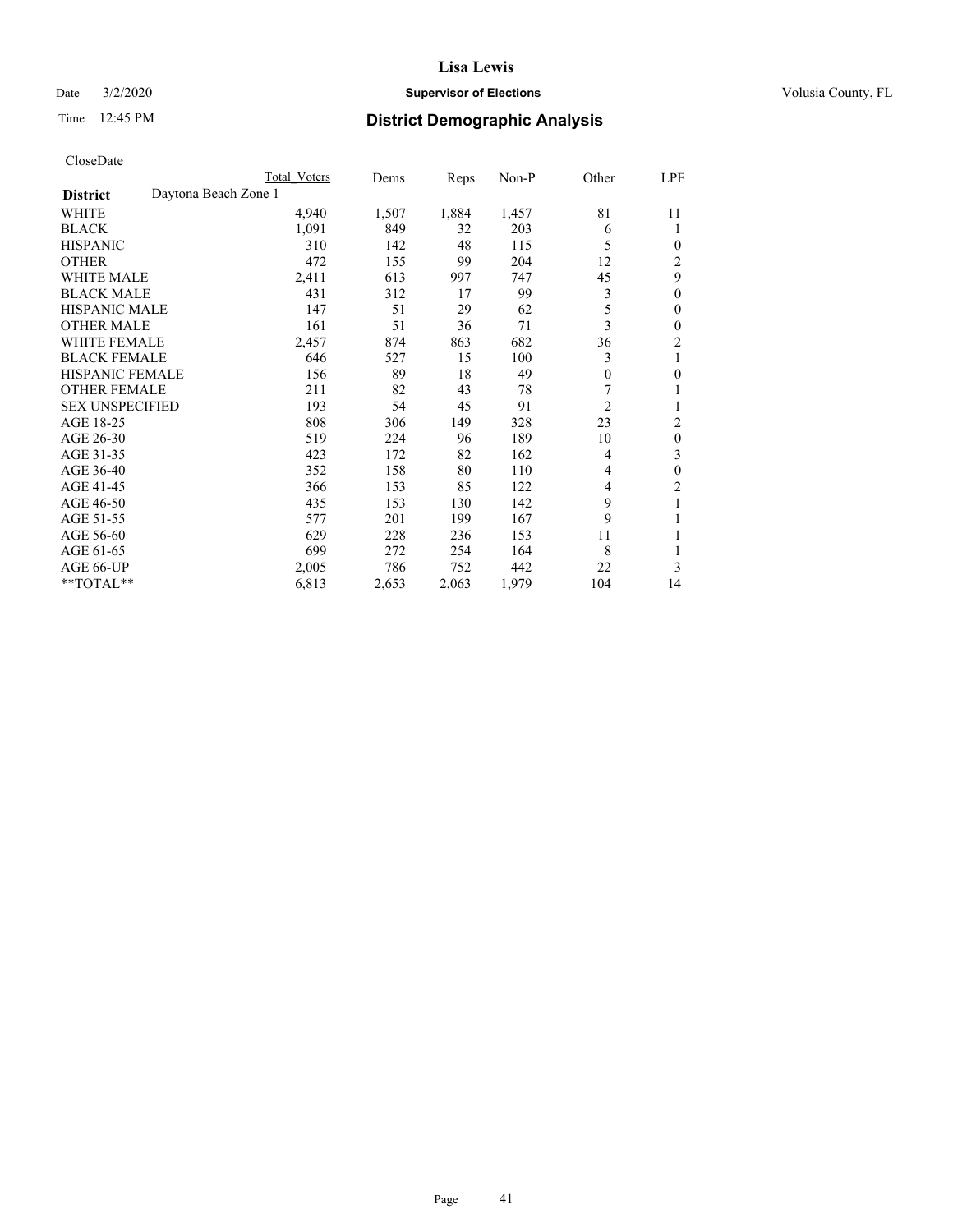## Date  $3/2/2020$  **Supervisor of Elections Supervisor of Elections** Volusia County, FL

# Time 12:45 PM **District Demographic Analysis**

|                        |                      | Total Voters | Dems  | Reps  | Non-P | Other        | LPF            |
|------------------------|----------------------|--------------|-------|-------|-------|--------------|----------------|
| <b>District</b>        | Daytona Beach Zone 2 |              |       |       |       |              |                |
| WHITE                  |                      | 4,329        | 1,375 | 1,713 | 1,160 | 61           | 20             |
| <b>BLACK</b>           |                      | 1,352        | 1,078 | 39    | 233   | 2            | $\mathbf{0}$   |
| <b>HISPANIC</b>        |                      | 258          | 114   | 39    | 104   | 1            | 0              |
| <b>OTHER</b>           |                      | 374          | 132   | 71    | 165   | 4            | $\overline{2}$ |
| <b>WHITE MALE</b>      |                      | 2,105        | 597   | 883   | 582   | 29           | 14             |
| <b>BLACK MALE</b>      |                      | 544          | 399   | 22    | 122   |              | $\mathbf{0}$   |
| <b>HISPANIC MALE</b>   |                      | 113          | 52    | 19    | 42    | 0            | $\theta$       |
| <b>OTHER MALE</b>      |                      | 127          | 39    | 34    | 50    | 2            | 2              |
| WHITE FEMALE           |                      | 2,176        | 761   | 814   | 563   | 32           | 6              |
| <b>BLACK FEMALE</b>    |                      | 794          | 668   | 17    | 108   |              | $\theta$       |
| <b>HISPANIC FEMALE</b> |                      | 139          | 59    | 19    | 60    |              | $\theta$       |
| <b>OTHER FEMALE</b>    |                      | 163          | 74    | 29    | 58    | 2            | $\theta$       |
| <b>SEX UNSPECIFIED</b> |                      | 152          | 50    | 25    | 77    | $\mathbf{0}$ | $\theta$       |
| AGE 18-25              |                      | 540          | 211   | 96    | 221   | 11           | 1              |
| AGE 26-30              |                      | 392          | 186   | 67    | 132   | 5            | $\overline{c}$ |
| AGE 31-35              |                      | 385          | 170   | 71    | 133   | 6            | 5              |
| AGE 36-40              |                      | 345          | 168   | 69    | 100   | 6            | $\mathfrak{2}$ |
| AGE 41-45              |                      | 340          | 148   | 81    | 105   | 2            | 4              |
| AGE 46-50              |                      | 429          | 175   | 111   | 132   | 9            | 2              |
| AGE 51-55              |                      | 560          | 195   | 185   | 173   |              | $\theta$       |
| AGE 56-60              |                      | 691          | 265   | 260   | 162   | 3            | 1              |
| AGE 61-65              |                      | 710          | 323   | 232   | 150   | 3            | $\overline{2}$ |
| AGE 66-UP              |                      | 1,921        | 858   | 690   | 354   | 16           | 3              |
| **TOTAL**              |                      | 6,313        | 2,699 | 1,862 | 1,662 | 68           | 22             |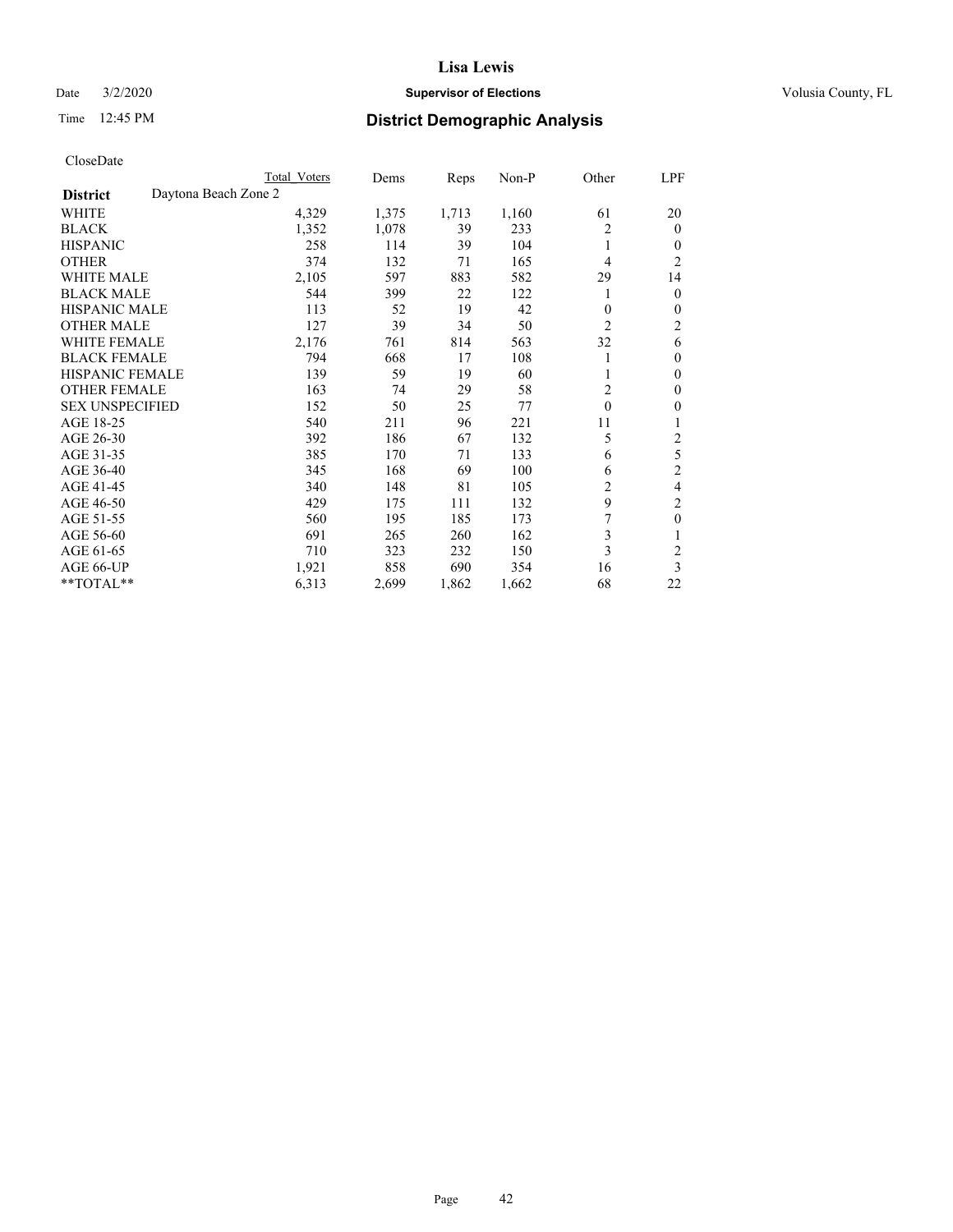## Date  $3/2/2020$  **Supervisor of Elections Supervisor of Elections** Volusia County, FL

# Time 12:45 PM **District Demographic Analysis**

| Total Voters | Dems                 | Reps  | $Non-P$ | Other          | LPF            |
|--------------|----------------------|-------|---------|----------------|----------------|
|              |                      |       |         |                |                |
| 3,567        | 1,146                | 1,284 | 1,064   | 54             | 19             |
| 1,579        | 1,228                | 33    | 306     | 12             | $\theta$       |
| 295          | 150                  | 55    | 85      | 4              | 1              |
| 534          | 190                  | 56    | 282     | 6              | $\theta$       |
| 1,802        | 492                  | 701   | 577     | 20             | 12             |
| 602          | 448                  | 14    | 135     | 5              | $\mathbf{0}$   |
| 138          | 66                   | 28    | 42      | 2              | $\mathbf{0}$   |
| 164          | 66                   | 26    | 70      | $\overline{2}$ | $\theta$       |
| 1,724        | 646                  | 566   | 471     | 34             | 7              |
| 895          | 717                  | 19    | 152     | 7              | $\theta$       |
| 148          | 79                   | 26    | 40      | 2              | 1              |
| 187          | 77                   | 18    | 88      | 4              | $\theta$       |
| 315          | 123                  | 30    | 162     | $\mathbf{0}$   | $\mathbf{0}$   |
| 1,356        | 821                  | 80    | 442     | 12             | 1              |
| 375          | 167                  | 57    | 143     | 6              | 2              |
| 348          | 136                  | 63    | 137     | 7              | 5              |
| 273          | 96                   | 66    | 103     | 6              | $\overline{2}$ |
| 278          | 119                  | 56    | 96      | 5              | $\mathfrak{2}$ |
| 293          | 102                  | 88    | 95      | 6              | $\overline{c}$ |
| 387          | 151                  | 117   | 110     | 8              | 1              |
| 509          | 178                  | 167   | 159     | 4              | 1              |
| 568          | 238                  | 191   | 127     | 11             |                |
| 1,588        | 706                  | 543   | 325     | 11             | 3              |
| 5,975        | 2,714                | 1,428 | 1,737   | 76             | 20             |
|              | Daytona Beach Zone 3 |       |         |                |                |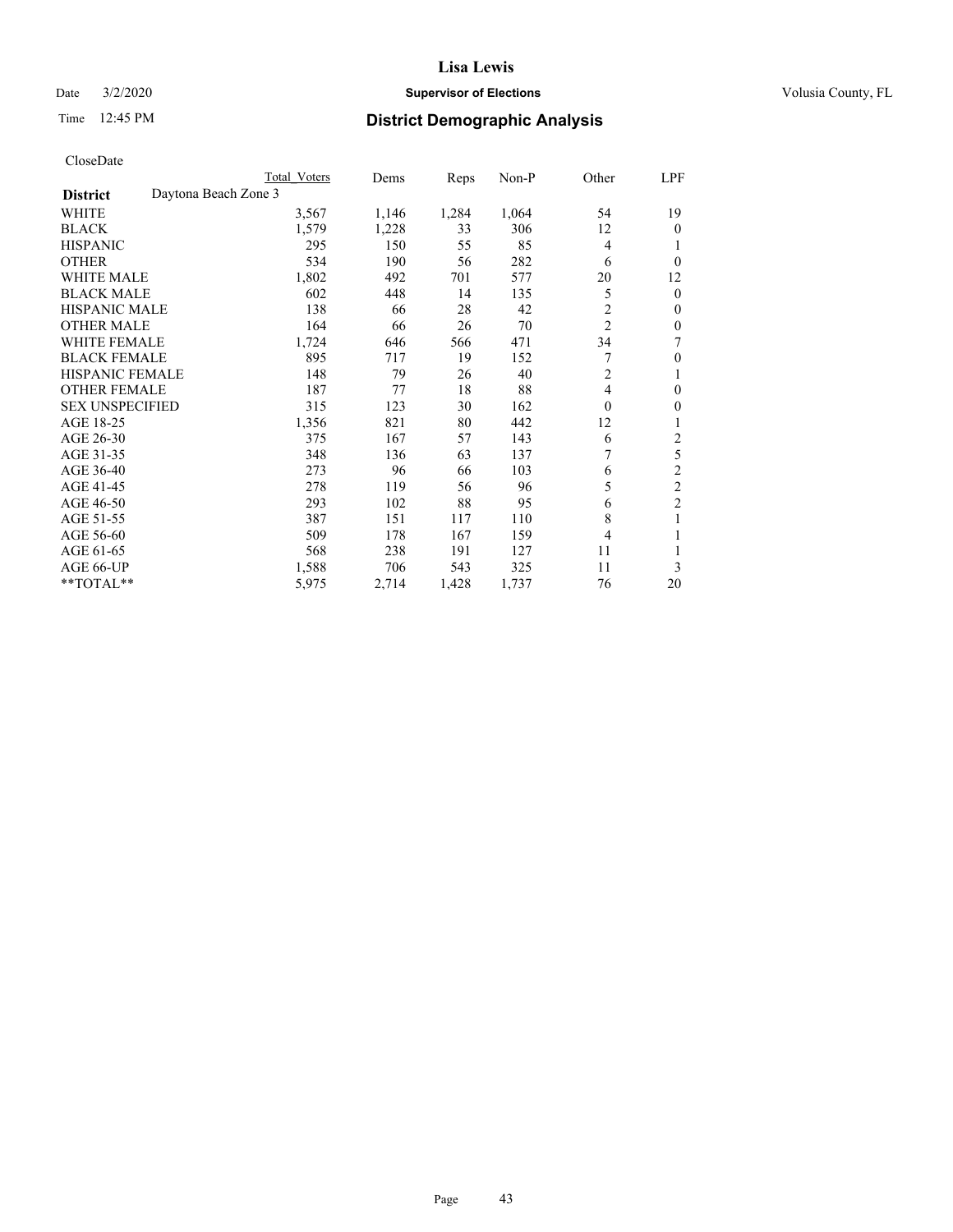## Date  $3/2/2020$  **Supervisor of Elections Supervisor of Elections** Volusia County, FL

# Time 12:45 PM **District Demographic Analysis**

|                        |                      | Total Voters | Dems  | Reps  | Non-P | Other | LPF            |
|------------------------|----------------------|--------------|-------|-------|-------|-------|----------------|
| <b>District</b>        | Daytona Beach Zone 4 |              |       |       |       |       |                |
| WHITE                  |                      | 7,717        | 1,976 | 3,608 | 1,994 | 118   | 21             |
| <b>BLACK</b>           |                      | 1,128        | 827   | 40    | 244   | 16    | 1              |
| <b>HISPANIC</b>        |                      | 412          | 162   | 91    | 149   | 10    | $\theta$       |
| <b>OTHER</b>           |                      | 641          | 179   | 146   | 309   | 7     | $\theta$       |
| <b>WHITE MALE</b>      |                      | 3,598        | 741   | 1,754 | 1,026 | 61    | 16             |
| <b>BLACK MALE</b>      |                      | 459          | 294   | 27    | 126   | 11    | 1              |
| <b>HISPANIC MALE</b>   |                      | 179          | 64    | 46    | 65    | 4     | $\mathbf{0}$   |
| <b>OTHER MALE</b>      |                      | 236          | 60    | 56    | 119   | 1     | $\mathbf{0}$   |
| WHITE FEMALE           |                      | 4,049        | 1,213 | 1,830 | 944   | 57    | 5              |
| <b>BLACK FEMALE</b>    |                      | 649          | 515   | 12    | 117   | 5     | $\mathbf{0}$   |
| <b>HISPANIC FEMALE</b> |                      | 226          | 95    | 45    | 80    | 6     | $\mathbf{0}$   |
| <b>OTHER FEMALE</b>    |                      | 296          | 94    | 66    | 131   | 5     | $\mathbf{0}$   |
| <b>SEX UNSPECIFIED</b> |                      | 205          | 68    | 48    | 88    | 1     | $\mathbf{0}$   |
| AGE 18-25              |                      | 890          | 324   | 223   | 318   | 20    | 5              |
| AGE 26-30              |                      | 761          | 246   | 206   | 287   | 19    | 3              |
| AGE 31-35              |                      | 624          | 230   | 154   | 227   | 12    | 1              |
| AGE 36-40              |                      | 526          | 189   | 136   | 195   | 5     | 1              |
| AGE 41-45              |                      | 483          | 181   | 146   | 151   | 3     | $\overline{2}$ |
| AGE 46-50              |                      | 558          | 153   | 220   | 170   | 11    | 4              |
| AGE 51-55              |                      | 623          | 179   | 256   | 176   | 11    | 1              |
| AGE 56-60              |                      | 920          | 246   | 440   | 215   | 19    | $\theta$       |
| AGE 61-65              |                      | 1,121        | 362   | 497   | 245   | 13    | 4              |
| AGE 66-UP              |                      | 3,392        | 1,034 | 1,607 | 712   | 38    | 1              |
| **TOTAL**              |                      | 9,898        | 3,144 | 3,885 | 2,696 | 151   | 22             |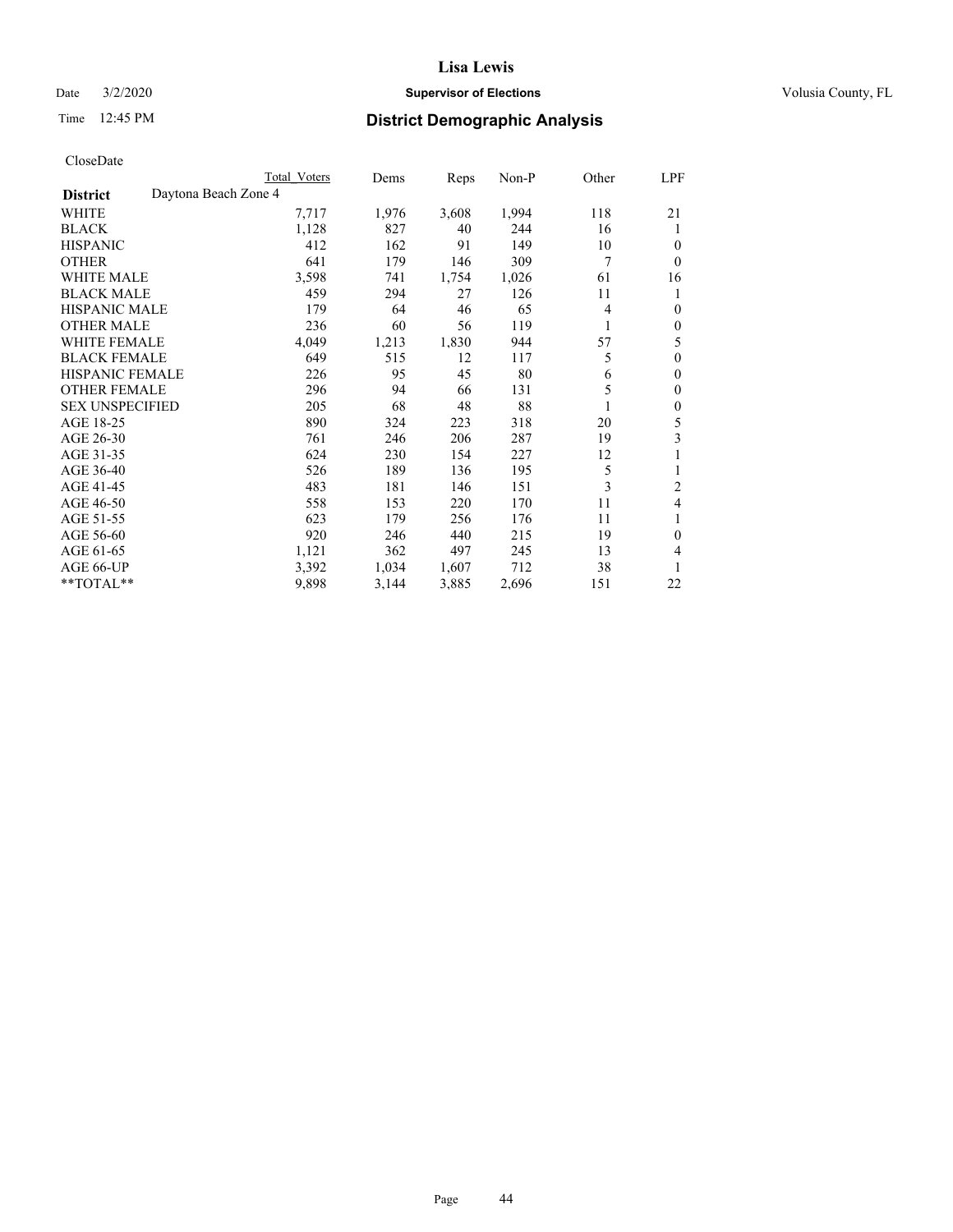## Date  $3/2/2020$  **Supervisor of Elections Supervisor of Elections** Volusia County, FL

# Time 12:45 PM **District Demographic Analysis**

|                        |                      | Total Voters | Dems  | Reps  | Non-P | Other          | LPF |
|------------------------|----------------------|--------------|-------|-------|-------|----------------|-----|
| <b>District</b>        | Daytona Beach Zone 5 |              |       |       |       |                |     |
| WHITE                  |                      | 2,486        | 794   | 906   | 733   | 43             | 10  |
| <b>BLACK</b>           |                      | 4,210        | 3,489 | 95    | 611   | 14             |     |
| <b>HISPANIC</b>        |                      | 377          | 167   | 59    | 148   | 2              |     |
| <b>OTHER</b>           |                      | 496          | 214   | 63    | 215   | 3              |     |
| WHITE MALE             |                      | 1,142        | 307   | 464   | 348   | 19             | 4   |
| <b>BLACK MALE</b>      |                      | 1,584        | 1,230 | 54    | 289   | 11             | 0   |
| <b>HISPANIC MALE</b>   |                      | 171          | 65    | 30    | 73    | 2              | 1   |
| <b>OTHER MALE</b>      |                      | 179          | 76    | 23    | 78    | 2              | 0   |
| WHITE FEMALE           |                      | 1,314        | 479   | 434   | 371   | 24             | 6   |
| <b>BLACK FEMALE</b>    |                      | 2,559        | 2,208 | 39    | 308   | 3              |     |
| <b>HISPANIC FEMALE</b> |                      | 201          | 100   | 28    | 73    | 0              | 0   |
| <b>OTHER FEMALE</b>    |                      | 201          | 98    | 25    | 76    | 1              |     |
| <b>SEX UNSPECIFIED</b> |                      | 218          | 101   | 26    | 91    | $\theta$       | 0   |
| AGE 18-25              |                      | 1,116        | 597   | 148   | 355   | 11             | 5   |
| AGE 26-30              |                      | 809          | 436   | 119   | 240   | 13             | 1   |
| AGE 31-35              |                      | 663          | 382   | 70    | 205   | 3              | 3   |
| AGE 36-40              |                      | 598          | 369   | 69    | 156   | 3              |     |
| AGE 41-45              |                      | 510          | 300   | 60    | 146   | 3              |     |
| AGE 46-50              |                      | 545          | 340   | 87    | 108   | 9              | 1   |
| AGE 51-55              |                      | 567          | 388   | 77    | 99    | 3              | 0   |
| AGE 56-60              |                      | 633          | 420   | 98    | 113   | $\overline{c}$ | 0   |
| AGE 61-65              |                      | 605          | 409   | 104   | 88    | 3              |     |
| AGE 66-UP              |                      | 1,523        | 1,023 | 291   | 197   | 12             | 0   |
| $*$ TOTAL $**$         |                      | 7,569        | 4,664 | 1,123 | 1,707 | 62             | 13  |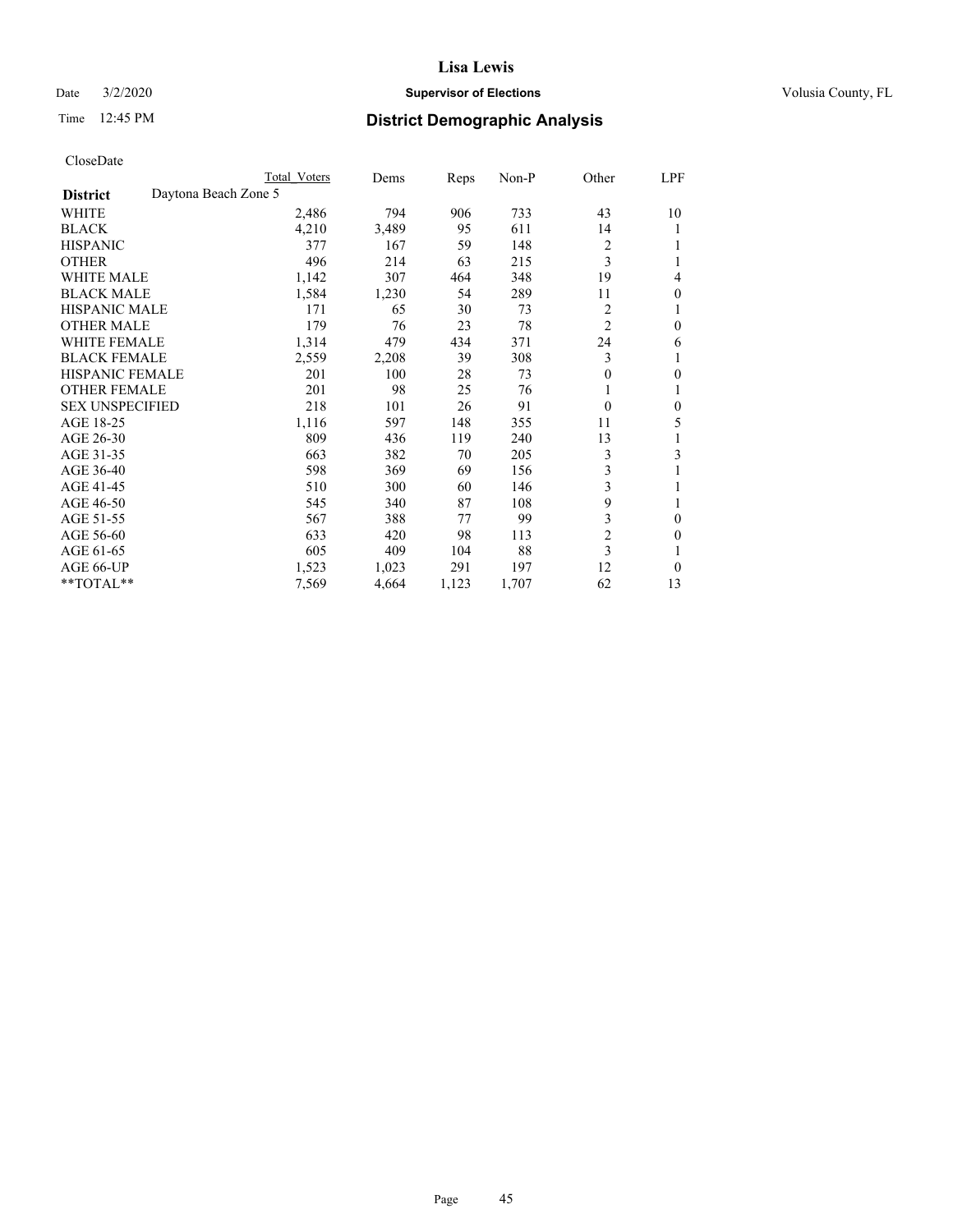## Date  $3/2/2020$  **Supervisor of Elections Supervisor of Elections** Volusia County, FL

| CloseDate |
|-----------|
|-----------|

|                                         | Total Voters | Dems  | Reps | Non-P | Other          | LPF            |
|-----------------------------------------|--------------|-------|------|-------|----------------|----------------|
| Daytona Beach Zone 6<br><b>District</b> |              |       |      |       |                |                |
| WHITE                                   | 1,323        | 433   | 417  | 452   | 15             | 6              |
| <b>BLACK</b>                            | 3,482        | 2,860 | 84   | 533   | 5              | $\theta$       |
| <b>HISPANIC</b>                         | 302          | 164   | 22   | 115   | 1              | $\bf{0}$       |
| <b>OTHER</b>                            | 424          | 191   | 41   | 187   | 5              | $\theta$       |
| <b>WHITE MALE</b>                       | 607          | 167   | 218  | 210   | 8              | 4              |
| <b>BLACK MALE</b>                       | 1,333        | 1,038 | 38   | 254   | 3              | $\theta$       |
| <b>HISPANIC MALE</b>                    | 143          | 72    | 12   | 58    |                | $\theta$       |
| <b>OTHER MALE</b>                       | 132          | 58    | 21   | 49    | 4              | $\mathbf{0}$   |
| <b>WHITE FEMALE</b>                     | 668          | 259   | 180  | 220   | 7              | 2              |
| <b>BLACK FEMALE</b>                     | 2,074        | 1,760 | 45   | 267   | 2              | $\mathbf{0}$   |
| <b>HISPANIC FEMALE</b>                  | 147          | 87    | 9    | 51    | $\theta$       | $\theta$       |
| <b>OTHER FEMALE</b>                     | 147          | 89    | 9    | 49    | $\mathbf{0}$   | $\theta$       |
| <b>SEX UNSPECIFIED</b>                  | 280          | 118   | 32   | 129   |                | $\theta$       |
| AGE 18-25                               | 1,011        | 538   | 100  | 363   | 10             | $\mathbf{0}$   |
| AGE 26-30                               | 543          | 362   | 30   | 149   | 2              | $\mathbf{0}$   |
| AGE 31-35                               | 488          | 304   | 46   | 134   | $\overline{c}$ | $\overline{2}$ |
| AGE 36-40                               | 421          | 268   | 37   | 114   |                | 1              |
| AGE 41-45                               | 367          | 229   | 29   | 107   | $\overline{2}$ | $\theta$       |
| AGE 46-50                               | 368          | 234   | 47   | 86    | 1              | $\theta$       |
| AGE 51-55                               | 436          | 296   | 48   | 88    | $\overline{c}$ | 2              |
| AGE 56-60                               | 451          | 311   | 58   | 80    |                | 1              |
| AGE 61-65                               | 445          | 317   | 61   | 65    | $\overline{c}$ | $\theta$       |
| AGE 66-UP                               | 1,000        | 789   | 108  | 100   | 3              | $\theta$       |
| **TOTAL**                               | 5,531        | 3,648 | 564  | 1,287 | 26             | 6              |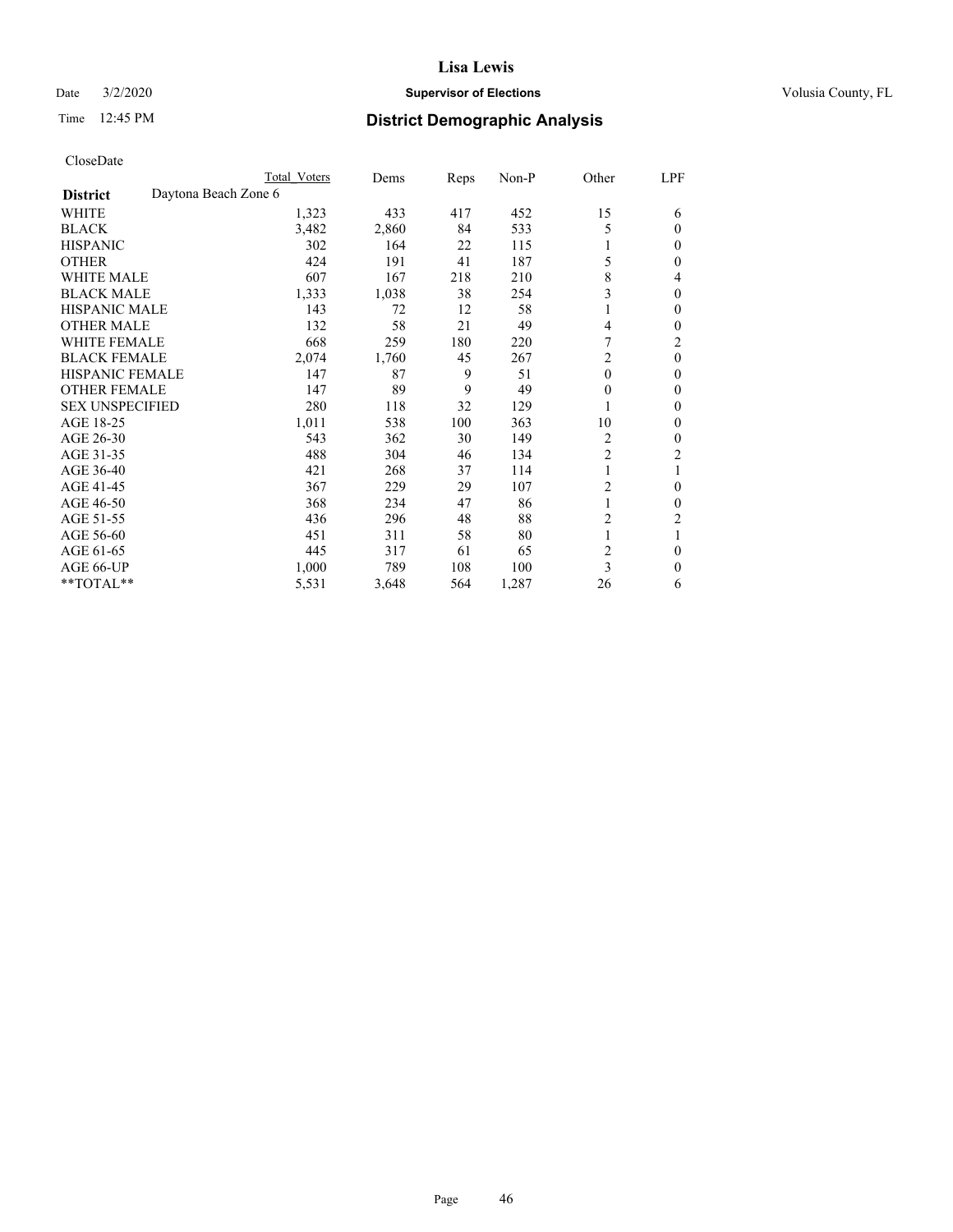## Date  $3/2/2020$  **Supervisor of Elections Supervisor of Elections** Volusia County, FL

# Time 12:45 PM **District Demographic Analysis**

|                        |                      | Total Voters | Dems  | Reps             | Non-P | Other    | LPF |
|------------------------|----------------------|--------------|-------|------------------|-------|----------|-----|
| <b>District</b>        | Daytona Beach Shores |              |       |                  |       |          |     |
| WHITE                  |                      | 4,002        | 972   | 2,018            | 954   | 49       | 9   |
| <b>BLACK</b>           |                      | 61           | 42    | 2                | 16    |          | 0   |
| <b>HISPANIC</b>        |                      | 117          | 40    | 40               | 36    |          | 0   |
| <b>OTHER</b>           |                      | 256          | 76    | 80               | 98    |          |     |
| WHITE MALE             |                      | 1,890        | 401   | 970              | 483   | 30       | 6   |
| <b>BLACK MALE</b>      |                      | 26           | 16    | $\boldsymbol{0}$ | 9     |          | 0   |
| <b>HISPANIC MALE</b>   |                      | 52           | 12    | 20               | 19    |          | 0   |
| <b>OTHER MALE</b>      |                      | 99           | 30    | 31               | 38    | $\Omega$ | 0   |
| WHITE FEMALE           |                      | 2,068        | 560   | 1,026            | 461   | 18       | 3   |
| <b>BLACK FEMALE</b>    |                      | 34           | 26    | 2                | 6     | $\Omega$ | 0   |
| <b>HISPANIC FEMALE</b> |                      | 64           | 28    | 19               | 17    | 0        | 0   |
| <b>OTHER FEMALE</b>    |                      | 122          | 38    | 36               | 46    |          |     |
| <b>SEX UNSPECIFIED</b> |                      | 81           | 19    | 36               | 25    |          | 0   |
| AGE 18-25              |                      | 140          | 43    | 43               | 49    | 5        | 0   |
| AGE 26-30              |                      | 85           | 23    | 28               | 32    |          |     |
| AGE 31-35              |                      | 99           | 24    | 35               | 34    |          | 5   |
| AGE 36-40              |                      | 105          | 27    | 36               | 42    | 0        | 0   |
| AGE 41-45              |                      | 103          | 33    | 39               | 28    | 2        |     |
| AGE 46-50              |                      | 151          | 33    | 62               | 55    | 1        | 0   |
| AGE 51-55              |                      | 265          | 61    | 118              | 83    | 2        |     |
| AGE 56-60              |                      | 418          | 96    | 220              | 96    | 6        | 0   |
| AGE 61-65              |                      | 561          | 130   | 285              | 134   | 11       |     |
| AGE 66-UP              |                      | 2,509        | 660   | 1,274            | 551   | 23       |     |
| $*$ TOTAL $**$         |                      | 4,436        | 1,130 | 2,140            | 1,104 | 52       | 10  |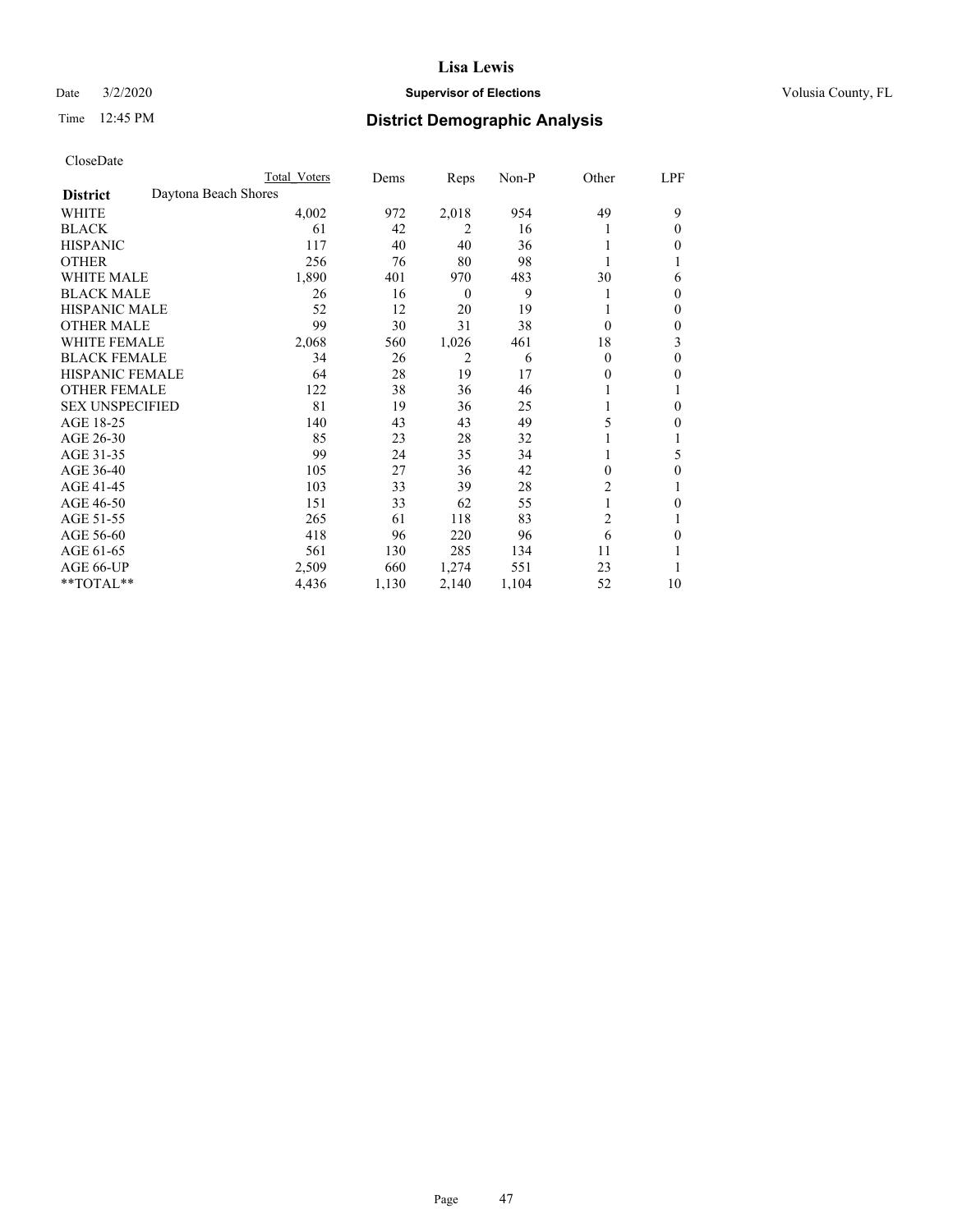## Date  $3/2/2020$  **Supervisor of Elections Supervisor of Elections** Volusia County, FL

# Time 12:45 PM **District Demographic Analysis**

|                        |        | Total Voters | Dems  | Reps  | Non-P | Other          | LPF            |
|------------------------|--------|--------------|-------|-------|-------|----------------|----------------|
| <b>District</b>        | DeBary |              |       |       |       |                |                |
| WHITE                  |        | 12,754       | 2,951 | 6,331 | 3,321 | 104            | 47             |
| <b>BLACK</b>           |        | 713          | 515   | 35    | 160   | 3              | $\theta$       |
| <b>HISPANIC</b>        |        | 1,555        | 646   | 361   | 531   | 13             | 4              |
| <b>OTHER</b>           |        | 920          | 247   | 236   | 430   | 6              | 1              |
| <b>WHITE MALE</b>      |        | 5,935        | 1,156 | 3,103 | 1,597 | 47             | 32             |
| <b>BLACK MALE</b>      |        | 333          | 216   | 17    | 97    | 3              | $\mathbf{0}$   |
| <b>HISPANIC MALE</b>   |        | 704          | 269   | 184   | 243   | 6              | $\overline{c}$ |
| <b>OTHER MALE</b>      |        | 315          | 76    | 90    | 145   | 3              | 1              |
| <b>WHITE FEMALE</b>    |        | 6,646        | 1,764 | 3,157 | 1,657 | 54             | 14             |
| <b>BLACK FEMALE</b>    |        | 369          | 290   | 18    | 61    | $\overline{0}$ | $\mathbf{0}$   |
| <b>HISPANIC FEMALE</b> |        | 827          | 369   | 172   | 277   |                | 2              |
| <b>OTHER FEMALE</b>    |        | 421          | 138   | 105   | 176   | $\overline{2}$ | $\theta$       |
| <b>SEX UNSPECIFIED</b> |        | 392          | 81    | 117   | 189   | 4              | 1              |
| AGE 18-25              |        | 1,283        | 320   | 370   | 559   | 21             | 13             |
| AGE 26-30              |        | 934          | 236   | 337   | 349   | 10             | 2              |
| AGE 31-35              |        | 1,055        | 286   | 385   | 373   | 7              | $\overline{4}$ |
| AGE 36-40              |        | 1,048        | 255   | 379   | 393   | 6              | 15             |
| AGE 41-45              |        | 1,042        | 290   | 393   | 345   | 9              | 5              |
| AGE 46-50              |        | 1,202        | 283   | 515   | 388   | 9              | 7              |
| AGE 51-55              |        | 1,342        | 345   | 649   | 335   | 11             | 2              |
| AGE 56-60              |        | 1,559        | 399   | 771   | 374   | 12             | 3              |
| AGE 61-65              |        | 1,638        | 459   | 793   | 370   | 16             | $\mathbf{0}$   |
| AGE 66-UP              |        | 4,838        | 1,485 | 2,371 | 956   | 25             | 1              |
| **TOTAL**              |        | 15,942       | 4,359 | 6,963 | 4,442 | 126            | 52             |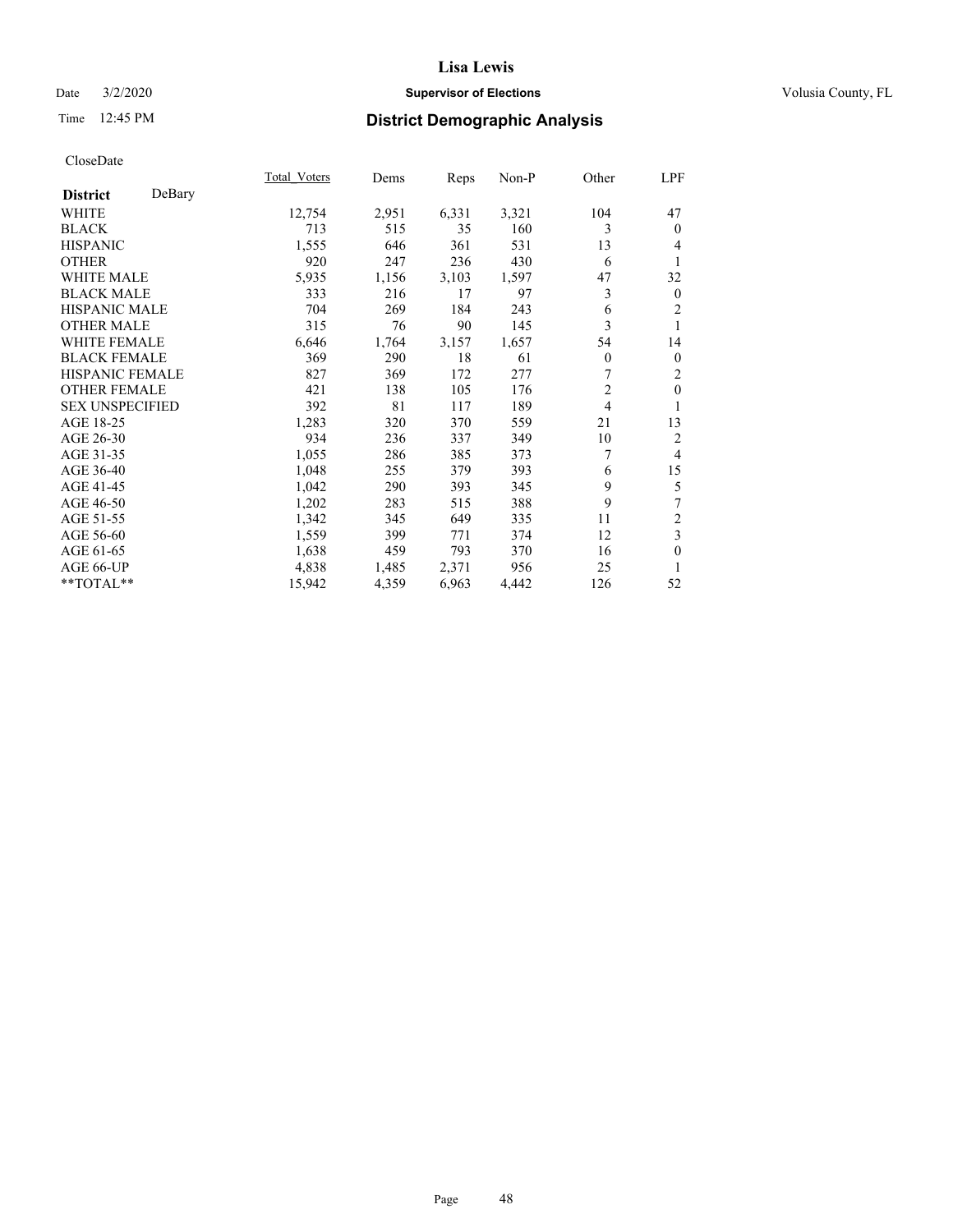## Date  $3/2/2020$  **Supervisor of Elections Supervisor of Elections** Volusia County, FL

# Time 12:45 PM **District Demographic Analysis**

|                        |        | Total Voters | Dems  | Reps  | Non-P | Other | LPF            |
|------------------------|--------|--------------|-------|-------|-------|-------|----------------|
| <b>District</b>        | DeLand |              |       |       |       |       |                |
| WHITE                  |        | 15,620       | 4,760 | 6,789 | 3,839 | 172   | 60             |
| <b>BLACK</b>           |        | 2,894        | 2,283 | 101   | 496   | 11    | 3              |
| <b>HISPANIC</b>        |        | 2,321        | 1,030 | 424   | 842   | 18    | 7              |
| <b>OTHER</b>           |        | 1,363        | 516   | 245   | 591   | 8     | 3              |
| <b>WHITE MALE</b>      |        | 6,871        | 1,757 | 3,162 | 1,829 | 81    | 42             |
| <b>BLACK MALE</b>      |        | 1,113        | 827   | 49    | 230   | 5     | 2              |
| <b>HISPANIC MALE</b>   |        | 964          | 388   | 200   | 364   | 8     | 4              |
| <b>OTHER MALE</b>      |        | 503          | 183   | 108   | 208   | 4     | $\theta$       |
| <b>WHITE FEMALE</b>    |        | 8,595        | 2,952 | 3,575 | 1,960 | 91    | 17             |
| <b>BLACK FEMALE</b>    |        | 1,719        | 1,410 | 46    | 256   | 6     | 1              |
| <b>HISPANIC FEMALE</b> |        | 1,326        | 625   | 222   | 467   | 9     | 3              |
| <b>OTHER FEMALE</b>    |        | 584          | 244   | 97    | 237   | 4     | $\overline{c}$ |
| <b>SEX UNSPECIFIED</b> |        | 523          | 203   | 100   | 217   |       | $\overline{2}$ |
| AGE 18-25              |        | 2,253        | 915   | 476   | 819   | 28    | 15             |
| AGE 26-30              |        | 1,559        | 598   | 379   | 561   | 11    | 10             |
| AGE 31-35              |        | 1,560        | 558   | 399   | 576   | 18    | 9              |
| AGE 36-40              |        | 1,551        | 612   | 416   | 498   | 18    | 7              |
| AGE 41-45              |        | 1,496        | 541   | 448   | 484   | 18    | 5              |
| AGE 46-50              |        | 1,515        | 570   | 495   | 428   | 18    | 4              |
| AGE 51-55              |        | 1,583        | 560   | 628   | 375   | 12    | $\,$ 8 $\,$    |
| AGE 56-60              |        | 1,775        | 687   | 702   | 372   | 12    | $\overline{c}$ |
| AGE 61-65              |        | 1,888        | 765   | 723   | 381   | 15    | 4              |
| AGE 66-UP              |        | 7,018        | 2,783 | 2,893 | 1,274 | 59    | 9              |
| **TOTAL**              |        | 22,198       | 8,589 | 7,559 | 5,768 | 209   | 73             |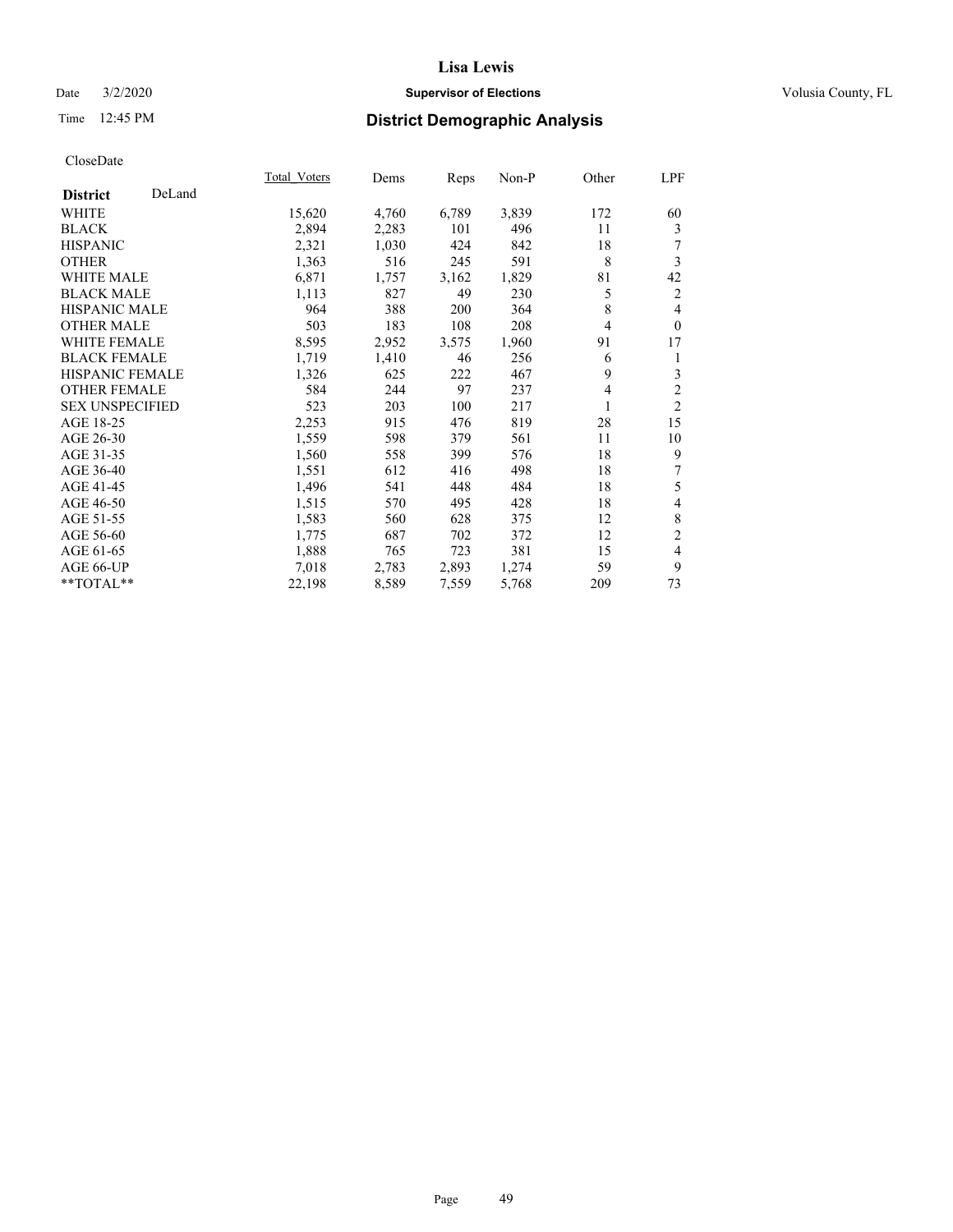## Date  $3/2/2020$  **Supervisor of Elections Supervisor of Elections** Volusia County, FL

# Time 12:45 PM **District Demographic Analysis**

| Total Voters | Dems  | Reps  | Non-P |                | LPF                          |
|--------------|-------|-------|-------|----------------|------------------------------|
|              |       |       |       |                |                              |
| 4,895        | 1,294 | 1,939 | 1,607 | 39             | 16                           |
| 1,146        | 847   | 43    | 250   | 5              | 1                            |
| 2,996        | 1,470 | 376   | 1,138 | 11             |                              |
| 645          | 213   | 108   | 319   | 4              | 1                            |
| 2,277        | 508   | 962   | 783   | 15             | 9                            |
| 482          | 322   | 25    | 132   | 3              | $\mathbf{0}$                 |
| 1,365        | 639   | 192   | 529   | 4              | 1                            |
| 209          | 70    | 36    | 102   | $\theta$       | 1                            |
| 2,555        | 774   | 955   | 795   | 24             | 7                            |
| 644          | 512   | 16    | 113   | $\overline{2}$ | 1                            |
| 1,583        | 810   | 181   | 585   | 7              | $\theta$                     |
| 288          | 107   | 52    | 127   | 2              | $\mathbf{0}$                 |
| 279          | 82    | 47    | 148   |                | $\theta$                     |
| 1,149        | 378   | 187   | 572   |                | 3                            |
| 927          | 335   | 169   | 408   | 10             | 5                            |
| 919          | 327   | 197   | 384   | 8              | 3                            |
| 858          | 306   | 193   | 353   | 5              | 1                            |
| 805          | 338   | 173   | 287   | 4              | 3                            |
| 822          | 323   | 226   | 264   | 9              | $\boldsymbol{0}$             |
| 871          | 308   | 297   | 261   | 4              | 1                            |
| 868          | 355   | 272   | 236   | 3              | 2                            |
| 812          | 343   | 265   | 201   | $\overline{c}$ | 1                            |
| 1,651        | 811   | 487   | 348   | 5              | $\theta$                     |
| 9,682        | 3,824 | 2,466 | 3,314 | 59             | 19                           |
|              |       |       |       |                | Other<br>$\overline{2}$<br>9 |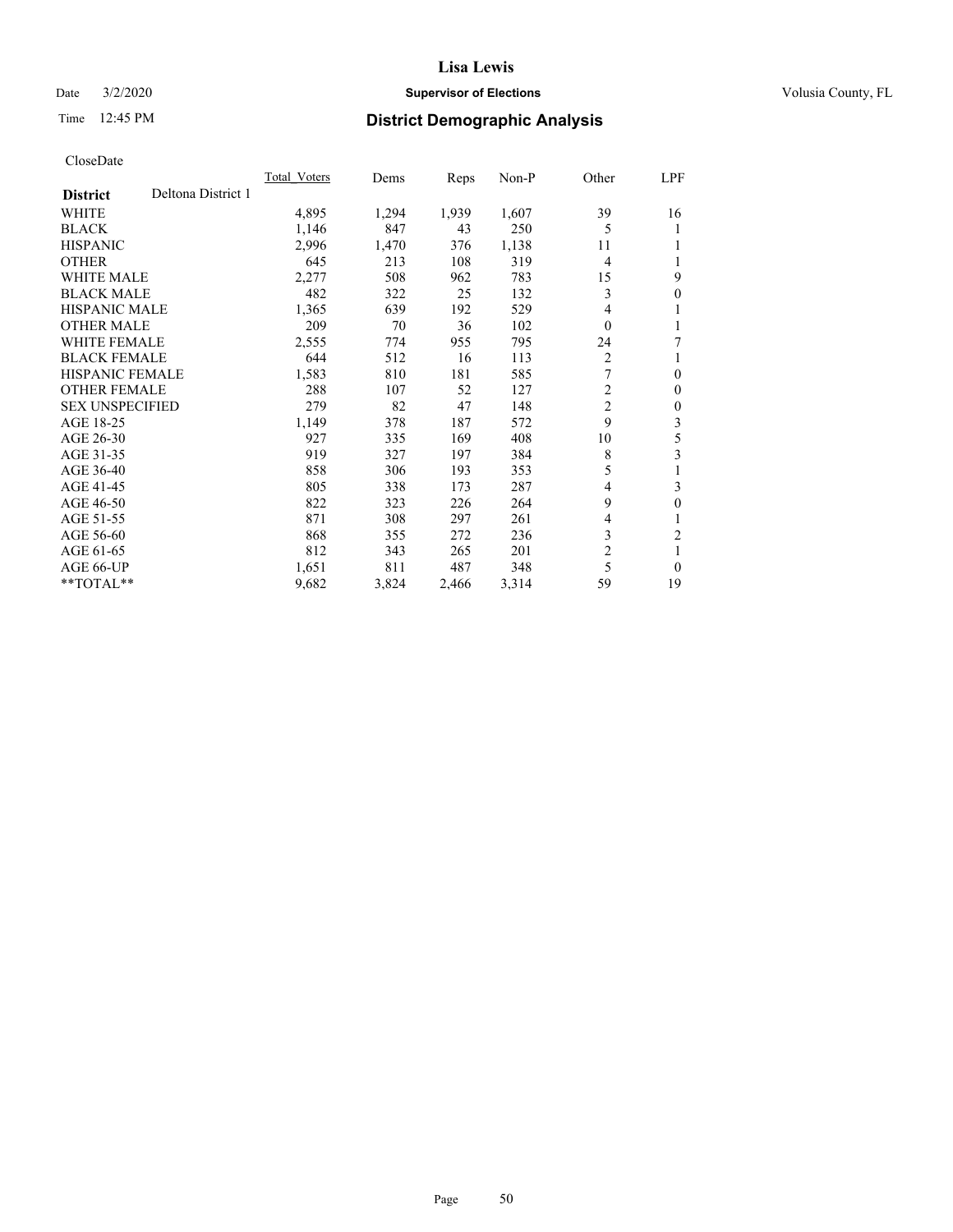## Date  $3/2/2020$  **Supervisor of Elections Supervisor of Elections** Volusia County, FL

# Time 12:45 PM **District Demographic Analysis**

| Deltona District 2<br><b>District</b><br><b>WHITE</b><br>5,881<br>1,586<br>968<br><b>BLACK</b><br>711<br>3,198<br><b>HISPANIC</b><br>1,496 | 1,722<br>52<br>2,504<br>17<br>8<br>49<br>200<br>$\theta$<br>9<br>1,164<br>7<br>522 |
|--------------------------------------------------------------------------------------------------------------------------------------------|------------------------------------------------------------------------------------|
|                                                                                                                                            |                                                                                    |
|                                                                                                                                            |                                                                                    |
|                                                                                                                                            |                                                                                    |
|                                                                                                                                            |                                                                                    |
| <b>OTHER</b><br>682<br>255                                                                                                                 | 3<br>113<br>310<br>1                                                               |
| <b>WHITE MALE</b><br>2,702<br>638                                                                                                          | 23<br>1,184<br>846<br>11                                                           |
| 442<br><b>BLACK MALE</b><br>293                                                                                                            | 31<br>114<br>4<br>$\theta$                                                         |
| <b>HISPANIC MALE</b><br>1,490<br>642                                                                                                       | 278<br>562<br>4<br>4                                                               |
| 89<br><b>OTHER MALE</b><br>260                                                                                                             | 49<br>120<br>1<br>1                                                                |
| 3,108<br><b>WHITE FEMALE</b><br>937                                                                                                        | 28<br>1,287<br>850<br>6                                                            |
| <b>BLACK FEMALE</b><br>516<br>410                                                                                                          | 18<br>84<br>$\theta$<br>4                                                          |
| <b>HISPANIC FEMALE</b><br>1,660<br>833                                                                                                     | 5<br>$\overline{2}$<br>239<br>581                                                  |
| <b>OTHER FEMALE</b><br>297<br>135                                                                                                          | 46<br>1<br>$\theta$<br>115                                                         |
| <b>SEX UNSPECIFIED</b><br>254<br>71                                                                                                        | 2<br>56<br>124<br>1                                                                |
| AGE 18-25<br>1,076<br>355                                                                                                                  | 5<br>16<br>219<br>481                                                              |
| AGE 26-30<br>800<br>265                                                                                                                    | 2<br>7<br>182<br>344                                                               |
| 298<br>AGE 31-35<br>854                                                                                                                    | 7<br>198<br>345<br>6                                                               |
| 872<br>AGE 36-40<br>315                                                                                                                    | 199<br>12<br>340<br>6                                                              |
| 888<br>AGE 41-45<br>339                                                                                                                    | 224<br>321<br>4<br>$\theta$                                                        |
| AGE 46-50<br>870<br>302                                                                                                                    | 2<br>3<br>259<br>304                                                               |
| AGE 51-55<br>883<br>338                                                                                                                    | 3<br>279<br>$\theta$<br>263                                                        |
| AGE 56-60<br>973<br>360                                                                                                                    | $\overline{2}$<br>335<br>275<br>1                                                  |
| 1,012<br>404<br>AGE 61-65                                                                                                                  | 367<br>235<br>6<br>0                                                               |
| 2,501<br>AGE 66-UP<br>1,072                                                                                                                | 13<br>2<br>926<br>488                                                              |
| $*$ TOTAL $*$<br>10,729<br>4,048                                                                                                           | 72<br>25<br>3,188<br>3,396                                                         |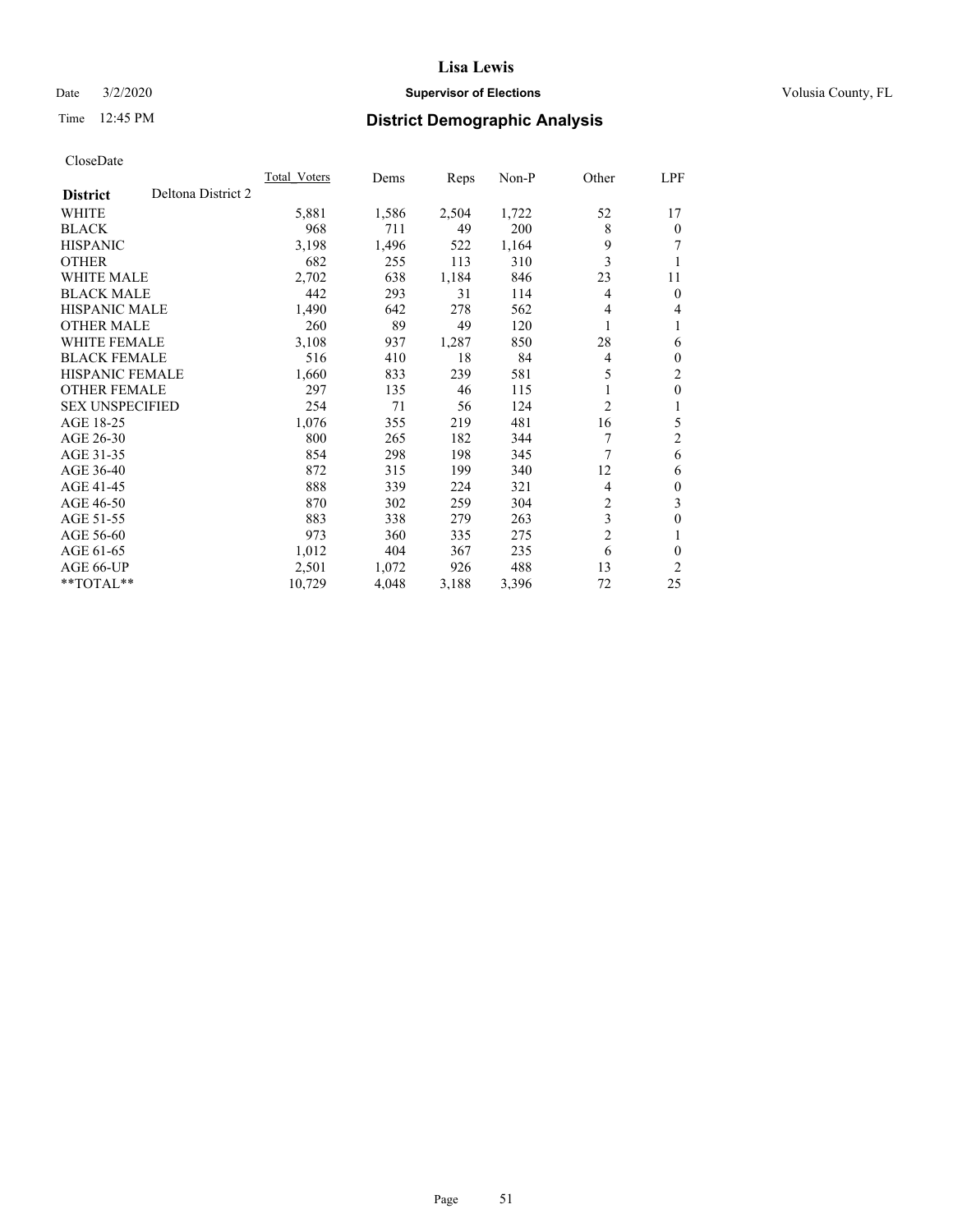## Date  $3/2/2020$  **Supervisor of Elections Supervisor of Elections** Volusia County, FL

# Time 12:45 PM **District Demographic Analysis**

|                        |                    | Total Voters | Dems  | Reps  | Non-P | Other          | LPF            |
|------------------------|--------------------|--------------|-------|-------|-------|----------------|----------------|
| <b>District</b>        | Deltona District 3 |              |       |       |       |                |                |
| WHITE                  |                    | 5,285        | 1,473 | 2,091 | 1,656 | 46             | 19             |
| <b>BLACK</b>           |                    | 924          | 692   | 31    | 197   | $\overline{4}$ | 0              |
| <b>HISPANIC</b>        |                    | 3,338        | 1,577 | 448   | 1,298 | 10             | 5              |
| <b>OTHER</b>           |                    | 675          | 228   | 106   | 335   | 6              | $\Omega$       |
| WHITE MALE             |                    | 2,422        | 573   | 1,034 | 777   | 23             | 15             |
| <b>BLACK MALE</b>      |                    | 405          | 285   | 23    | 95    | 2              | 0              |
| HISPANIC MALE          |                    | 1,536        | 675   | 235   | 616   | 7              | 3              |
| <b>OTHER MALE</b>      |                    | 247          | 81    | 42    | 122   | $\overline{2}$ | 0              |
| <b>WHITE FEMALE</b>    |                    | 2,766        | 867   | 1,024 | 848   | 23             | 4              |
| <b>BLACK FEMALE</b>    |                    | 503          | 397   | 8     | 96    | $\overline{2}$ | 0              |
| <b>HISPANIC FEMALE</b> |                    | 1,751        | 878   | 209   | 659   | 3              | 2              |
| <b>OTHER FEMALE</b>    |                    | 306          | 120   | 48    | 136   | $\overline{2}$ | $\theta$       |
| <b>SEX UNSPECIFIED</b> |                    | 286          | 94    | 53    | 137   | $\overline{c}$ | 0              |
| AGE 18-25              |                    | 1,007        | 341   | 171   | 479   | 14             | $\overline{c}$ |
| AGE 26-30              |                    | 924          | 362   | 150   | 404   | 5              | 3              |
| AGE 31-35              |                    | 897          | 313   | 199   | 369   | 9              | 7              |
| AGE 36-40              |                    | 838          | 280   | 182   | 365   | 9              | 2              |
| AGE 41-45              |                    | 804          | 313   | 174   | 312   | 4              | 1              |
| AGE 46-50              |                    | 848          | 306   | 246   | 288   | 5              | 3              |
| AGE 51-55              |                    | 881          | 321   | 269   | 285   | 3              | 3              |
| AGE 56-60              |                    | 933          | 363   | 293   | 273   | 4              | 0              |
| AGE 61-65              |                    | 851          | 332   | 274   | 240   | 5              | 0              |
| AGE 66-UP              |                    | 2,239        | 1,039 | 718   | 471   | 8              | 3              |
| **TOTAL**              |                    | 10,222       | 3,970 | 2,676 | 3,486 | 66             | 24             |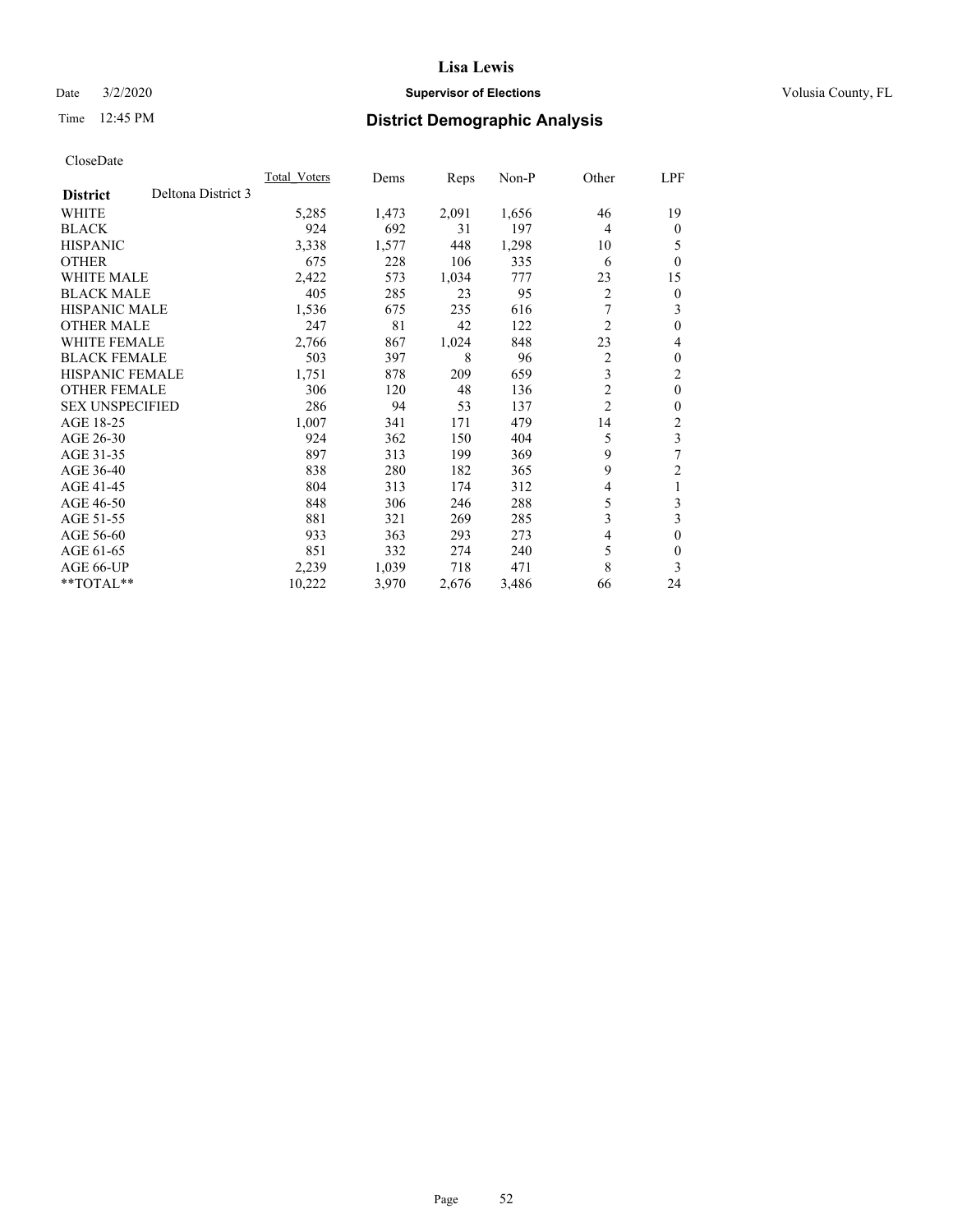## Date  $3/2/2020$  **Supervisor of Elections Supervisor of Elections** Volusia County, FL

# Time 12:45 PM **District Demographic Analysis**

|                                       | Total Voters | Dems  | Reps  | $Non-P$ | Other          | LPF            |
|---------------------------------------|--------------|-------|-------|---------|----------------|----------------|
| Deltona District 4<br><b>District</b> |              |       |       |         |                |                |
| WHITE                                 | 5,281        | 1,554 | 2,126 | 1,540   | 40             | 21             |
| <b>BLACK</b>                          | 1,010        | 718   | 50    | 237     | 3              | 2              |
| <b>HISPANIC</b>                       | 3,752        | 1,869 | 495   | 1,373   | 12             | 3              |
| <b>OTHER</b>                          | 730          | 258   | 144   | 324     | $\overline{4}$ | $\theta$       |
| <b>WHITE MALE</b>                     | 2,423        | 626   | 1,010 | 750     | 21             | 16             |
| <b>BLACK MALE</b>                     | 450          | 297   | 26    | 123     | 3              | 1              |
| <b>HISPANIC MALE</b>                  | 1,766        | 822   | 263   | 675     | 6              | $\theta$       |
| <b>OTHER MALE</b>                     | 249          | 76    | 56    | 117     | $\theta$       | $\mathbf{0}$   |
| WHITE FEMALE                          | 2,788        | 908   | 1,088 | 770     | 18             | 4              |
| <b>BLACK FEMALE</b>                   | 545          | 414   | 20    | 110     | 0              | 1              |
| <b>HISPANIC FEMALE</b>                | 1,927        | 1,019 | 225   | 674     | 6              | 3              |
| <b>OTHER FEMALE</b>                   | 332          | 146   | 62    | 121     | 3              | $\theta$       |
| <b>SEX UNSPECIFIED</b>                | 293          | 91    | 65    | 134     | 2              | 1              |
| AGE 18-25                             | 1,138        | 390   | 225   | 513     | 8              | $\overline{c}$ |
| AGE 26-30                             | 896          | 362   | 168   | 356     | 4              | 6              |
| AGE 31-35                             | 919          | 329   | 164   | 417     | 5              | 4              |
| AGE 36-40                             | 852          | 341   | 164   | 338     | 7              | $\overline{2}$ |
| AGE 41-45                             | 825          | 339   | 171   | 310     | 4              | 1              |
| AGE 46-50                             | 866          | 303   | 265   | 287     | 6              | 5              |
| AGE 51-55                             | 920          | 383   | 270   | 259     | 6              | $\overline{2}$ |
| AGE 56-60                             | 1,003        | 424   | 312   | 259     | 7              | 1              |
| AGE 61-65                             | 915          | 405   | 277   | 227     | 4              | $\overline{2}$ |
| AGE 66-UP                             | 2,439        | 1,123 | 799   | 508     | 8              | 1              |
| **TOTAL**                             | 10,773       | 4,399 | 2,815 | 3,474   | 59             | 26             |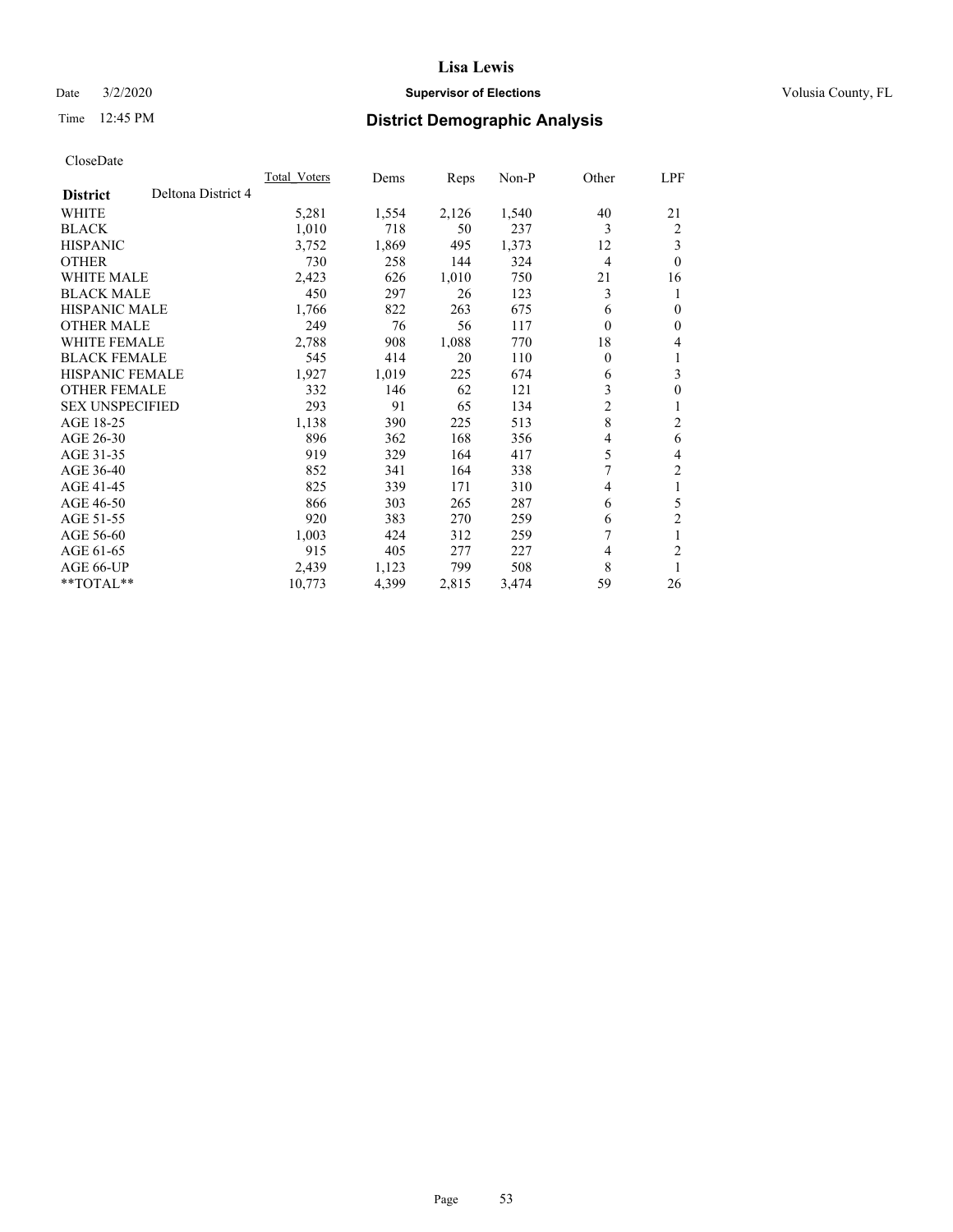## Date  $3/2/2020$  **Supervisor of Elections Supervisor of Elections** Volusia County, FL

# Time 12:45 PM **District Demographic Analysis**

|                        | Total Voters       | Dems  | Reps  | $Non-P$ | Other          | LPF            |
|------------------------|--------------------|-------|-------|---------|----------------|----------------|
| <b>District</b>        | Deltona District 5 |       |       |         |                |                |
| WHITE                  | 5,165              | 1,407 | 2,143 | 1,554   | 43             | 18             |
| <b>BLACK</b>           | 1,055              | 805   | 45    | 199     | 6              | $\mathbf{0}$   |
| <b>HISPANIC</b>        | 3,158              | 1,425 | 476   | 1,246   | 8              | 3              |
| <b>OTHER</b>           | 600                | 186   | 130   | 276     | 5              | 3              |
| <b>WHITE MALE</b>      | 2,415              | 548   | 1,060 | 772     | 23             | 12             |
| <b>BLACK MALE</b>      | 454                | 324   | 24    | 103     | 3              | $\mathbf{0}$   |
| <b>HISPANIC MALE</b>   | 1,481              | 613   | 264   | 598     | 4              | 2              |
| <b>OTHER MALE</b>      | 207                | 70    | 53    | 78      | 4              | $\overline{2}$ |
| WHITE FEMALE           | 2,674              | 843   | 1,053 | 752     | 20             | 6              |
| <b>BLACK FEMALE</b>    | 581                | 467   | 20    | 91      | 3              | $\theta$       |
| <b>HISPANIC FEMALE</b> | 1,632              | 784   | 211   | 632     | 4              | 1              |
| <b>OTHER FEMALE</b>    | 244                | 83    | 52    | 108     | 0              | 1              |
| <b>SEX UNSPECIFIED</b> | 289                | 90    | 57    | 141     |                | $\theta$       |
| AGE 18-25              | 1,141              | 380   | 215   | 528     | 13             | 5              |
| AGE 26-30              | 808                | 261   | 165   | 371     | 8              | 3              |
| AGE 31-35              | 779                | 256   | 180   | 333     | 7              | 3              |
| AGE 36-40              | 789                | 287   | 174   | 322     | 5              |                |
| AGE 41-45              | 789                | 295   | 175   | 311     | $\overline{2}$ | 6              |
| AGE 46-50              | 839                | 295   | 254   | 276     | 12             | 2              |
| AGE 51-55              | 861                | 346   | 281   | 230     | 2              | $\overline{c}$ |
| AGE 56-60              | 986                | 352   | 377   | 254     | 3              | $\theta$       |
| AGE 61-65              | 877                | 360   | 303   | 209     | 3              | $\overline{c}$ |
| AGE 66-UP              | 2,109              | 991   | 670   | 441     | 7              | $\theta$       |
| **TOTAL**              | 9,978              | 3,823 | 2,794 | 3,275   | 62             | 24             |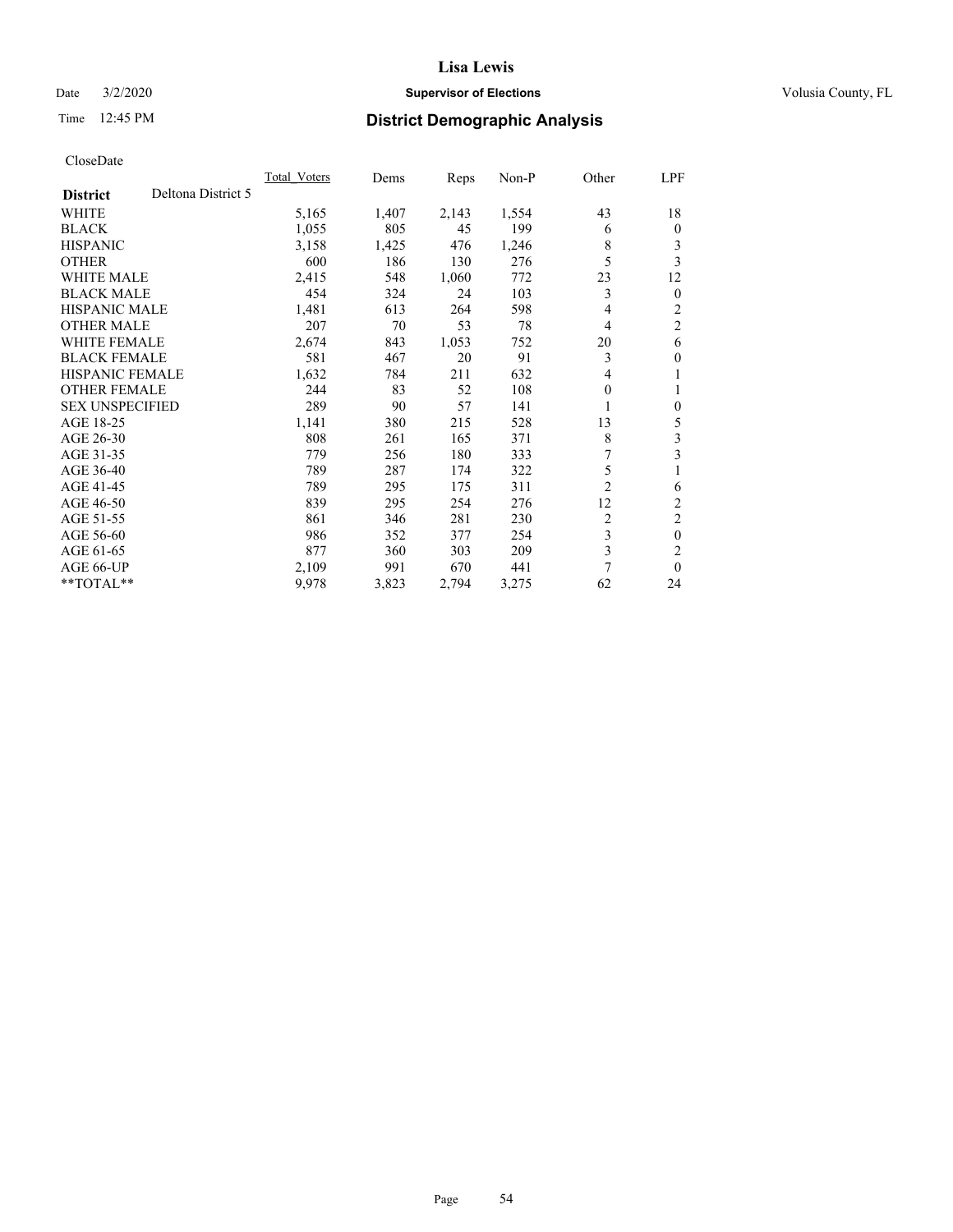## Date  $3/2/2020$  **Supervisor of Elections Supervisor of Elections** Volusia County, FL

# Time 12:45 PM **District Demographic Analysis**

|                                       | <b>Total Voters</b> | Dems  | Reps  | $Non-P$ | Other          | LPF            |
|---------------------------------------|---------------------|-------|-------|---------|----------------|----------------|
| Deltona District 6<br><b>District</b> |                     |       |       |         |                |                |
| <b>WHITE</b>                          | 5,855               | 1,497 | 2,501 | 1,779   | 52             | 26             |
| <b>BLACK</b>                          | 979                 | 708   | 42    | 224     | 5              | $\mathbf{0}$   |
| <b>HISPANIC</b>                       | 2,672               | 1,237 | 348   | 1,064   | 18             | 5              |
| <b>OTHER</b>                          | 623                 | 197   | 145   | 273     | 7              | 1              |
| <b>WHITE MALE</b>                     | 2,719               | 584   | 1,233 | 860     | 26             | 16             |
| <b>BLACK MALE</b>                     | 450                 | 308   | 26    | 112     | 4              | $\overline{0}$ |
| <b>HISPANIC MALE</b>                  | 1,229               | 536   | 185   | 492     | 12             | 4              |
| <b>OTHER MALE</b>                     | 230                 | 69    | 57    | 101     | $\overline{2}$ | 1              |
| <b>WHITE FEMALE</b>                   | 3,045               | 896   | 1,227 | 886     | 26             | 10             |
| <b>BLACK FEMALE</b>                   | 520                 | 394   | 16    | 109     | 1              | $\theta$       |
| <b>HISPANIC FEMALE</b>                | 1,395               | 686   | 157   | 545     | 6              | 1              |
| <b>OTHER FEMALE</b>                   | 270                 | 98    | 65    | 104     | 3              | $\mathbf{0}$   |
| <b>SEX UNSPECIFIED</b>                | 271                 | 68    | 70    | 131     | $\overline{c}$ | $\theta$       |
| AGE 18-25                             | 1,076               | 345   | 203   | 509     | 16             | 3              |
| AGE 26-30                             | 826                 | 274   | 193   | 350     | 5              | 4              |
| AGE 31-35                             | 850                 | 288   | 203   | 352     | 5              | $\mathfrak{2}$ |
| AGE 36-40                             | 843                 | 279   | 213   | 338     | 8              | 5              |
| AGE 41-45                             | 777                 | 242   | 213   | 306     | 11             | 5              |
| AGE 46-50                             | 870                 | 298   | 261   | 297     | 11             | 3              |
| AGE 51-55                             | 901                 | 312   | 305   | 272     | 8              | 4              |
| AGE 56-60                             | 1,042               | 356   | 406   | 271     | 7              | 2              |
| AGE 61-65                             | 939                 | 356   | 361   | 213     | 5              | 4              |
| AGE 66-UP                             | 2,005               | 889   | 678   | 432     | 6              | $\theta$       |
| $*$ TOTAL $*$                         | 10,129              | 3,639 | 3,036 | 3,340   | 82             | 32             |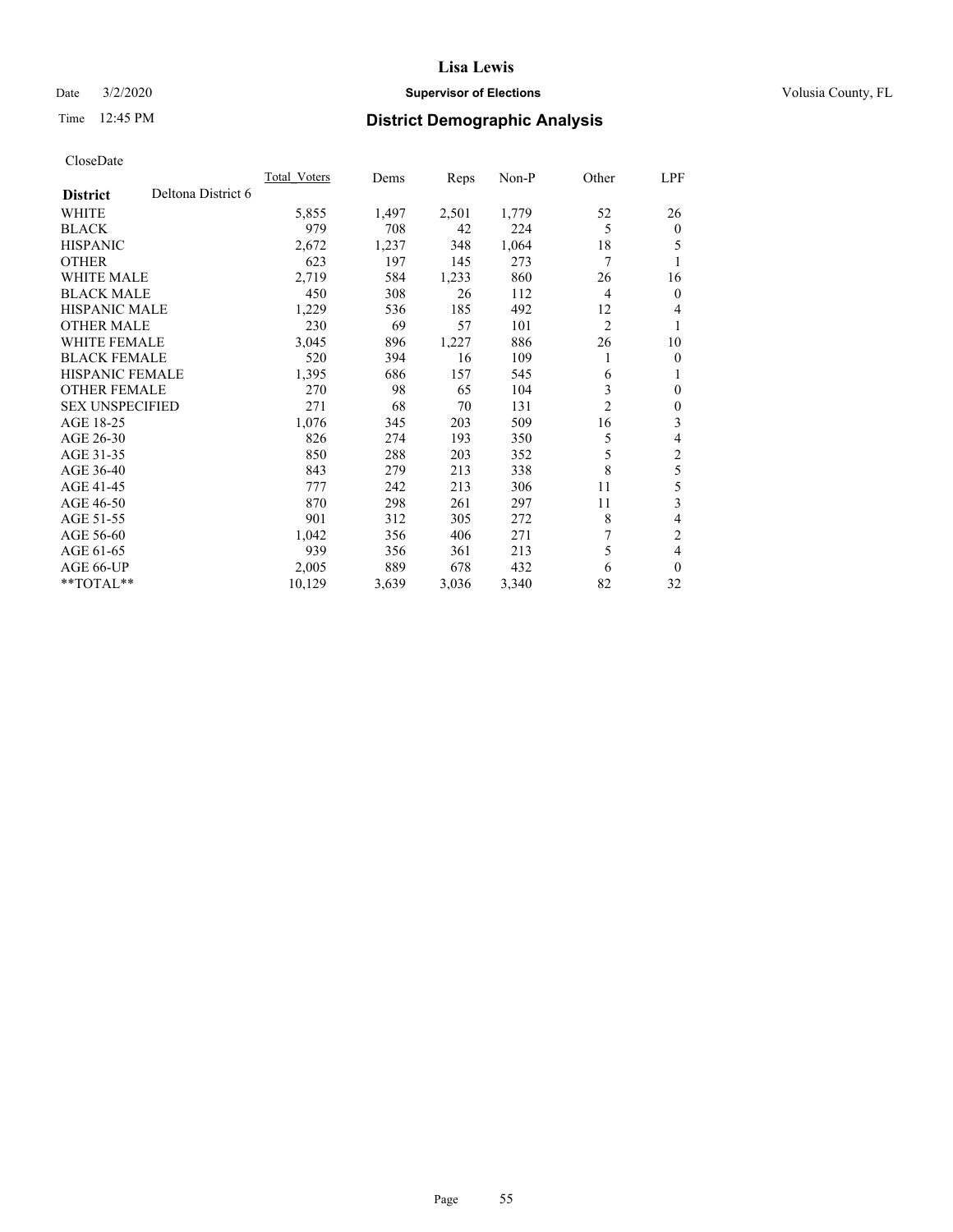## Date  $3/2/2020$  **Supervisor of Elections Supervisor of Elections** Volusia County, FL

# Time 12:45 PM **District Demographic Analysis**

|                        |                      | Total Voters | Dems  | Reps     | Non-P | Other          | LPF    |
|------------------------|----------------------|--------------|-------|----------|-------|----------------|--------|
| <b>District</b>        | Edgewater District 1 |              |       |          |       |                |        |
| WHITE                  |                      | 3,345        | 1,024 | 1,320    | 951   | 36             | 14     |
| <b>BLACK</b>           |                      | 88           | 63    | 3        | 20    | 2              | 0      |
| <b>HISPANIC</b>        |                      | 74           | 26    | 16       | 31    | 1              | $_{0}$ |
| <b>OTHER</b>           |                      | 135          | 46    | 23       | 64    | $\overline{2}$ | 0      |
| WHITE MALE             |                      | 1,526        | 379   | 680      | 443   | 15             | 9      |
| <b>BLACK MALE</b>      |                      | 42           | 25    | 3        | 12    | 2              | 0      |
| <b>HISPANIC MALE</b>   |                      | 32           | 8     | 9        | 15    | 0              | 0      |
| <b>OTHER MALE</b>      |                      | 55           | 20    | 11       | 23    |                | 0      |
| WHITE FEMALE           |                      | 1,768        | 631   | 621      | 490   | 21             | 5      |
| <b>BLACK FEMALE</b>    |                      | 44           | 36    | $\theta$ | 8     | $\Omega$       | 0      |
| <b>HISPANIC FEMALE</b> |                      | 40           | 16    | 7        | 16    |                | 0      |
| <b>OTHER FEMALE</b>    |                      | 50           | 18    | 10       | 21    |                | 0      |
| <b>SEX UNSPECIFIED</b> |                      | 85           | 26    | 21       | 38    | 0              | 0      |
| AGE 18-25              |                      | 255          | 69    | 76       | 102   | 5              | 3      |
| AGE 26-30              |                      | 211          | 62    | 59       | 81    | 6              | 3      |
| AGE 31-35              |                      | 232          | 64    | 75       | 88    | 2              | 3      |
| AGE 36-40              |                      | 212          | 66    | 64       | 81    |                | 0      |
| AGE 41-45              |                      | 226          | 70    | 78       | 74    | 3              |        |
| AGE 46-50              |                      | 256          | 55    | 106      | 90    | 3              | 2      |
| AGE 51-55              |                      | 279          | 77    | 117      | 81    | 4              | 0      |
| AGE 56-60              |                      | 418          | 132   | 173      | 109   | 3              |        |
| AGE 61-65              |                      | 435          | 139   | 161      | 131   | 4              | 0      |
| AGE 66-UP              |                      | 1,118        | 425   | 453      | 229   | 10             |        |
| **TOTAL**              |                      | 3,642        | 1,159 | 1,362    | 1,066 | 41             | 14     |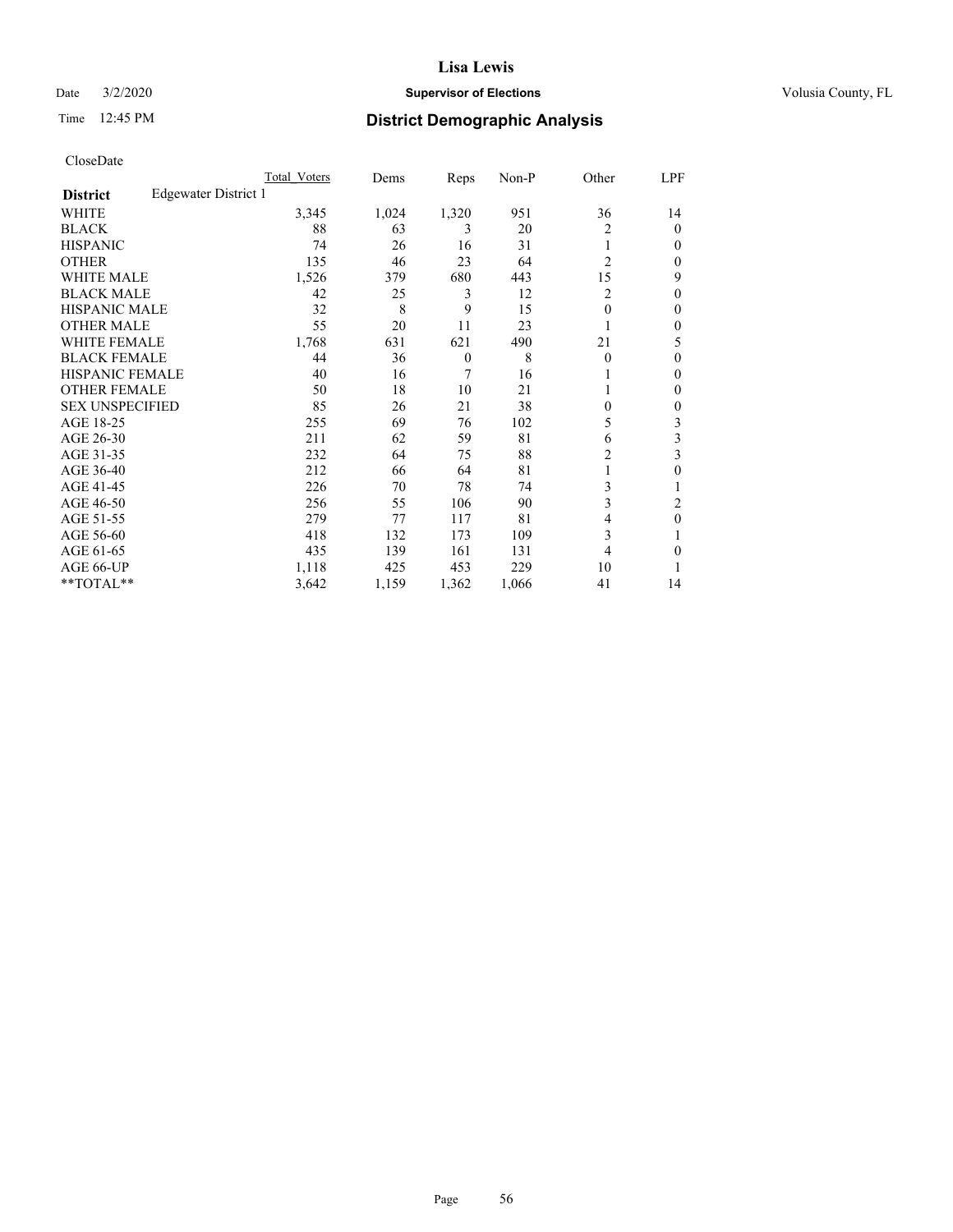#### Date  $3/2/2020$  **Supervisor of Elections Supervisor of Elections** Volusia County, FL

# Time 12:45 PM **District Demographic Analysis**

|                        |                      | Total Voters | Dems  | Reps  | Non-P          | Other          | LPF    |
|------------------------|----------------------|--------------|-------|-------|----------------|----------------|--------|
| <b>District</b>        | Edgewater District 2 |              |       |       |                |                |        |
| WHITE                  |                      | 3,704        | 1,070 | 1,515 | 1,071          | 42             | 6      |
| <b>BLACK</b>           |                      | 68           | 51    | 4     | 11             | 2              | 0      |
| <b>HISPANIC</b>        |                      | 78           | 31    | 19    | 23             | 5              | $_{0}$ |
| <b>OTHER</b>           |                      | 123          | 36    | 35    | 52             | $\Omega$       | 0      |
| WHITE MALE             |                      | 1,701        | 431   | 747   | 502            | 16             | 5      |
| <b>BLACK MALE</b>      |                      | 31           | 22    | 1     | 7              | 1              | 0      |
| <b>HISPANIC MALE</b>   |                      | 45           | 13    | 12    | 16             | 4              | 0      |
| <b>OTHER MALE</b>      |                      | 43           | 12    | 12    | 19             | 0              | 0      |
| WHITE FEMALE           |                      | 1,971        | 627   | 761   | 556            | 26             |        |
| <b>BLACK FEMALE</b>    |                      | 36           | 28    | 3     | $\overline{4}$ |                | 0      |
| <b>HISPANIC FEMALE</b> |                      | 31           | 18    | 6     | 6              |                | 0      |
| <b>OTHER FEMALE</b>    |                      | 46           | 17    | 15    | 14             | 0              | 0      |
| <b>SEX UNSPECIFIED</b> |                      | 69           | 20    | 16    | 33             | 0              | 0      |
| AGE 18-25              |                      | 300          | 87    | 92    | 113            | 8              | 0      |
| AGE 26-30              |                      | 270          | 72    | 81    | 110            | 7              | 0      |
| AGE 31-35              |                      | 263          | 79    | 70    | 107            | $\overline{c}$ | 5      |
| AGE 36-40              |                      | 247          | 67    | 82    | 94             | 4              | 0      |
| AGE 41-45              |                      | 256          | 67    | 95    | 91             | 3              | 0      |
| AGE 46-50              |                      | 291          | 73    | 108   | 103            | 6              |        |
| AGE 51-55              |                      | 299          | 67    | 131   | 99             | 2              | 0      |
| AGE 56-60              |                      | 389          | 112   | 183   | 87             | 7              | 0      |
| AGE 61-65              |                      | 412          | 131   | 183   | 95             | 3              | 0      |
| AGE 66-UP              |                      | 1,246        | 433   | 548   | 258            | 7              | 0      |
| **TOTAL**              |                      | 3,973        | 1,188 | 1,573 | 1,157          | 49             | 6      |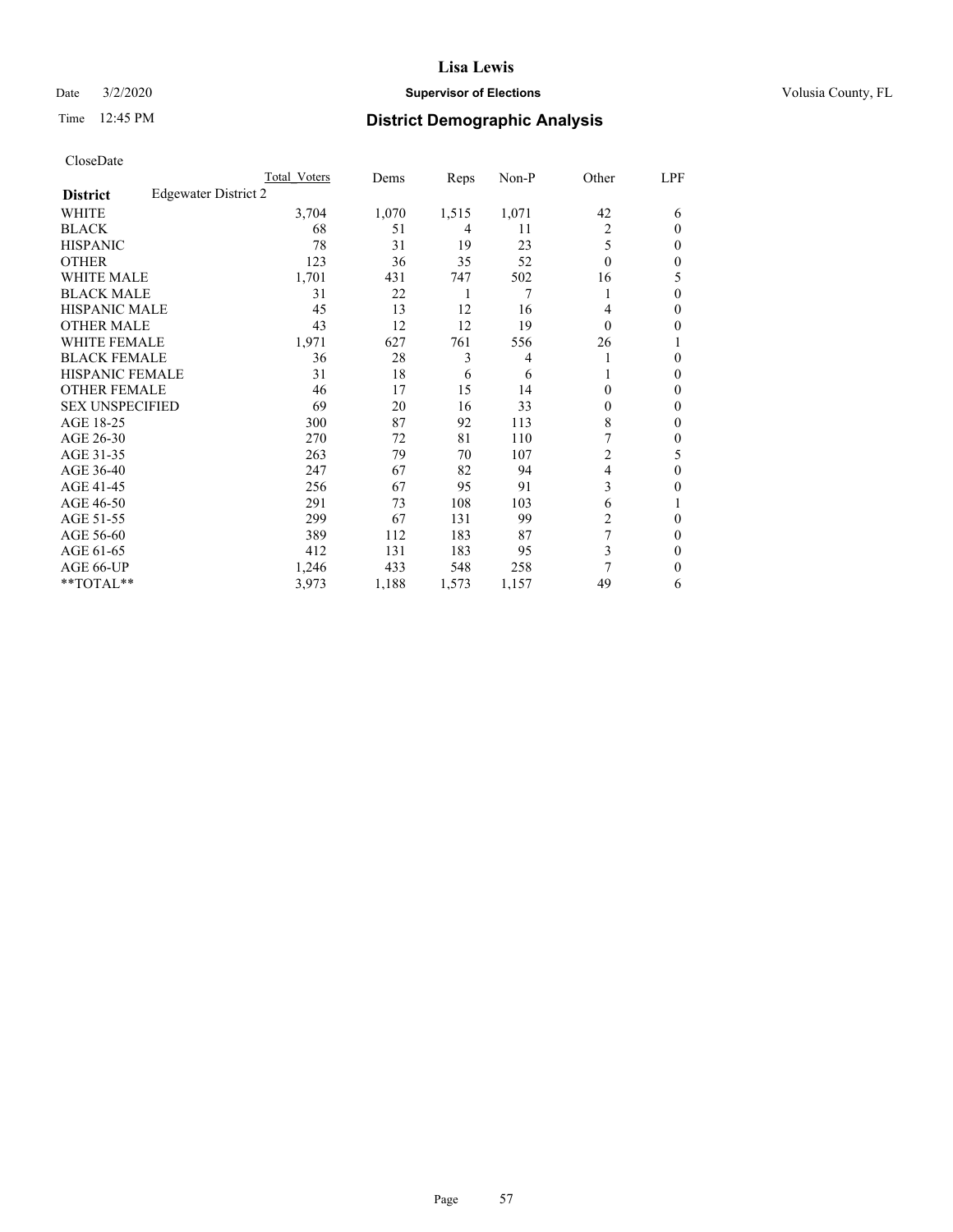## Date  $3/2/2020$  **Supervisor of Elections Supervisor of Elections** Volusia County, FL

# Time 12:45 PM **District Demographic Analysis**

|                        |                      | Total Voters | Dems  | Reps           | Non-P | Other          | LPF            |
|------------------------|----------------------|--------------|-------|----------------|-------|----------------|----------------|
| <b>District</b>        | Edgewater District 3 |              |       |                |       |                |                |
| WHITE                  |                      | 3,474        | 1,001 | 1,389          | 1,034 | 40             | 10             |
| <b>BLACK</b>           |                      | 104          | 79    | 5              | 20    | 0              | $\theta$       |
| <b>HISPANIC</b>        |                      | 79           | 30    | 12             | 36    | 1              | $\Omega$       |
| <b>OTHER</b>           |                      | 155          | 41    | 45             | 67    | $\overline{2}$ | 0              |
| WHITE MALE             |                      | 1,576        | 377   | 680            | 496   | 17             | 6              |
| <b>BLACK MALE</b>      |                      | 49           | 37    | $\overline{2}$ | 10    | 0              | $\mathbf{0}$   |
| <b>HISPANIC MALE</b>   |                      | 34           | 11    | 6              | 17    | 0              | $\theta$       |
| <b>OTHER MALE</b>      |                      | 52           | 11    | 17             | 23    | 1              | 0              |
| WHITE FEMALE           |                      | 1,855        | 620   | 685            | 523   | 23             | 4              |
| <b>BLACK FEMALE</b>    |                      | 53           | 41    | 3              | 9     | 0              | $\mathbf{0}$   |
| <b>HISPANIC FEMALE</b> |                      | 42           | 16    | 6              | 19    |                | 0              |
| <b>OTHER FEMALE</b>    |                      | 59           | 20    | 20             | 18    |                | 0              |
| <b>SEX UNSPECIFIED</b> |                      | 92           | 18    | 32             | 42    | 0              | 0              |
| AGE 18-25              |                      | 316          | 75    | 80             | 149   | 11             |                |
| AGE 26-30              |                      | 261          | 76    | 87             | 95    | 2              | 1              |
| AGE 31-35              |                      | 237          | 61    | 81             | 92    | $\overline{2}$ | 1              |
| AGE 36-40              |                      | 205          | 52    | 60             | 92    |                | 0              |
| AGE 41-45              |                      | 230          | 48    | 92             | 88    |                |                |
| AGE 46-50              |                      | 279          | 73    | 113            | 90    | 1              | 2              |
| AGE 51-55              |                      | 313          | 96    | 126            | 83    | 6              | $\overline{c}$ |
| AGE 56-60              |                      | 354          | 117   | 125            | 104   |                |                |
| AGE 61-65              |                      | 406          | 127   | 167            | 109   | 3              | 0              |
| AGE 66-UP              |                      | 1,211        | 426   | 520            | 255   | 9              |                |
| $*$ $TOTAL**$          |                      | 3,812        | 1,151 | 1,451          | 1,157 | 43             | 10             |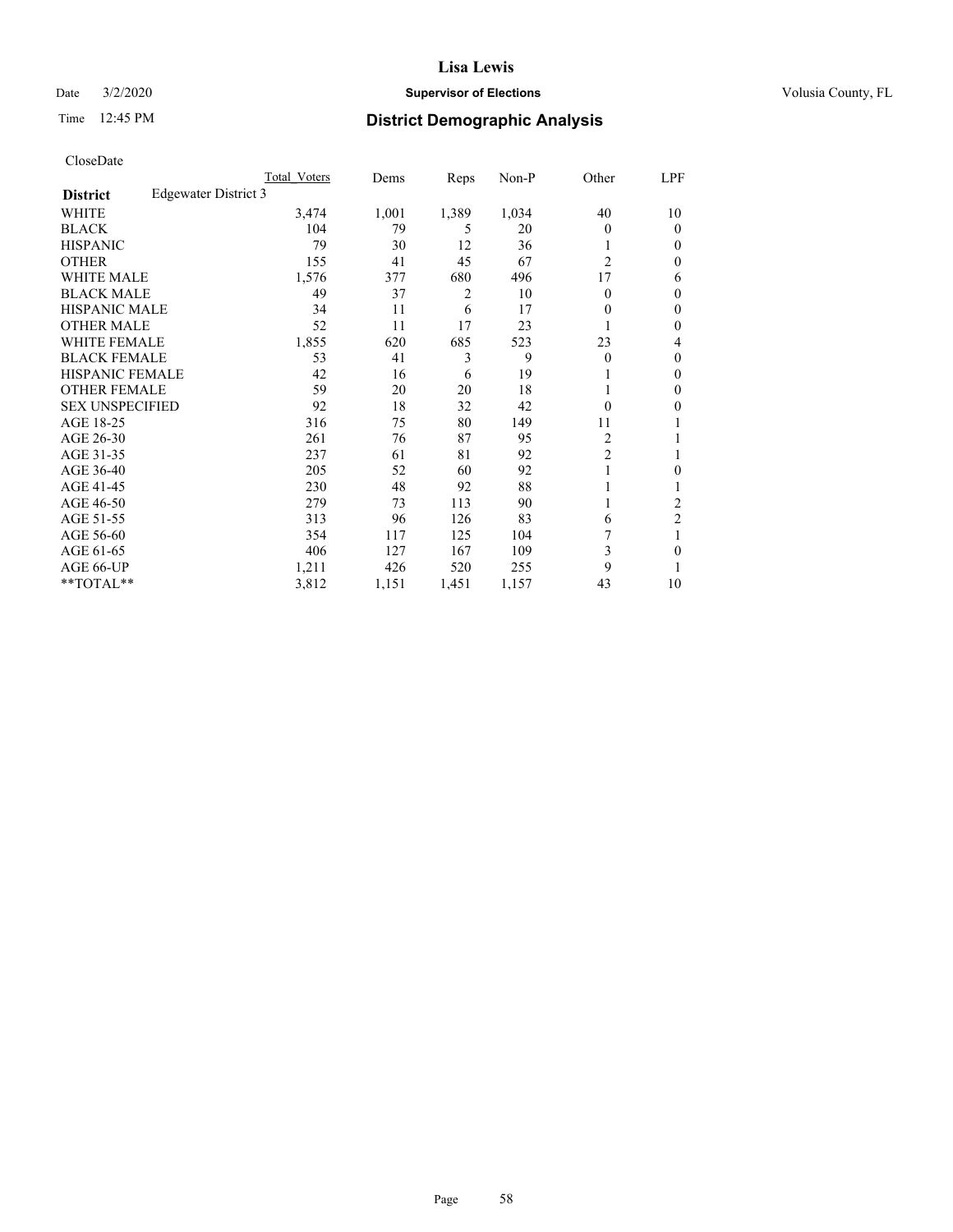## Date  $3/2/2020$  **Supervisor of Elections Supervisor of Elections** Volusia County, FL

# Time 12:45 PM **District Demographic Analysis**

|                        |                      | Total Voters | Dems  | Reps  | Non-P | Other          | LPF          |
|------------------------|----------------------|--------------|-------|-------|-------|----------------|--------------|
| <b>District</b>        | Edgewater District 4 |              |       |       |       |                |              |
| WHITE                  |                      | 4,564        | 1,226 | 1,928 | 1,349 | 46             | 15           |
| <b>BLACK</b>           |                      | 104          | 78    | 5     | 19    | 2              | $\mathbf{0}$ |
| <b>HISPANIC</b>        |                      | 96           | 39    | 20    | 37    | $\theta$       | $\Omega$     |
| <b>OTHER</b>           |                      | 140          | 39    | 32    | 67    | $\overline{2}$ | $\Omega$     |
| WHITE MALE             |                      | 2,080        | 462   | 936   | 652   | 21             | 9            |
| <b>BLACK MALE</b>      |                      | 51           | 32    | 4     | 13    | 2              | $\theta$     |
| <b>HISPANIC MALE</b>   |                      | 37           | 12    | 7     | 18    | $\theta$       | $\theta$     |
| <b>OTHER MALE</b>      |                      | 50           | 16    | 15    | 18    |                | $\mathbf{0}$ |
| WHITE FEMALE           |                      | 2,442        | 757   | 970   | 684   | 25             | 6            |
| <b>BLACK FEMALE</b>    |                      | 51           | 44    | 1     | 6     | $\theta$       | $\Omega$     |
| <b>HISPANIC FEMALE</b> |                      | 59           | 27    | 13    | 19    | 0              | $\Omega$     |
| <b>OTHER FEMALE</b>    |                      | 58           | 19    | 13    | 26    | 0              | $\Omega$     |
| <b>SEX UNSPECIFIED</b> |                      | 76           | 13    | 26    | 36    | 1              | $\theta$     |
| AGE 18-25              |                      | 311          | 82    | 81    | 140   | 4              | 4            |
| AGE 26-30              |                      | 228          | 44    | 72    | 109   | 2              | 1            |
| AGE 31-35              |                      | 243          | 65    | 73    | 100   | $\overline{c}$ | 3            |
| AGE 36-40              |                      | 238          | 61    | 83    | 90    | 1              | 3            |
| AGE 41-45              |                      | 247          | 70    | 82    | 89    | 5              |              |
| AGE 46-50              |                      | 270          | 66    | 110   | 91    | $\overline{c}$ |              |
| AGE 51-55              |                      | 293          | 80    | 137   | 74    | $\overline{c}$ | 0            |
| AGE 56-60              |                      | 460          | 119   | 214   | 122   | 5              | 0            |
| AGE 61-65              |                      | 505          | 129   | 234   | 133   | 8              |              |
| AGE 66-UP              |                      | 2,109        | 666   | 899   | 524   | 19             |              |
| $*$ TOTAL $**$         |                      | 4,904        | 1,382 | 1,985 | 1,472 | 50             | 15           |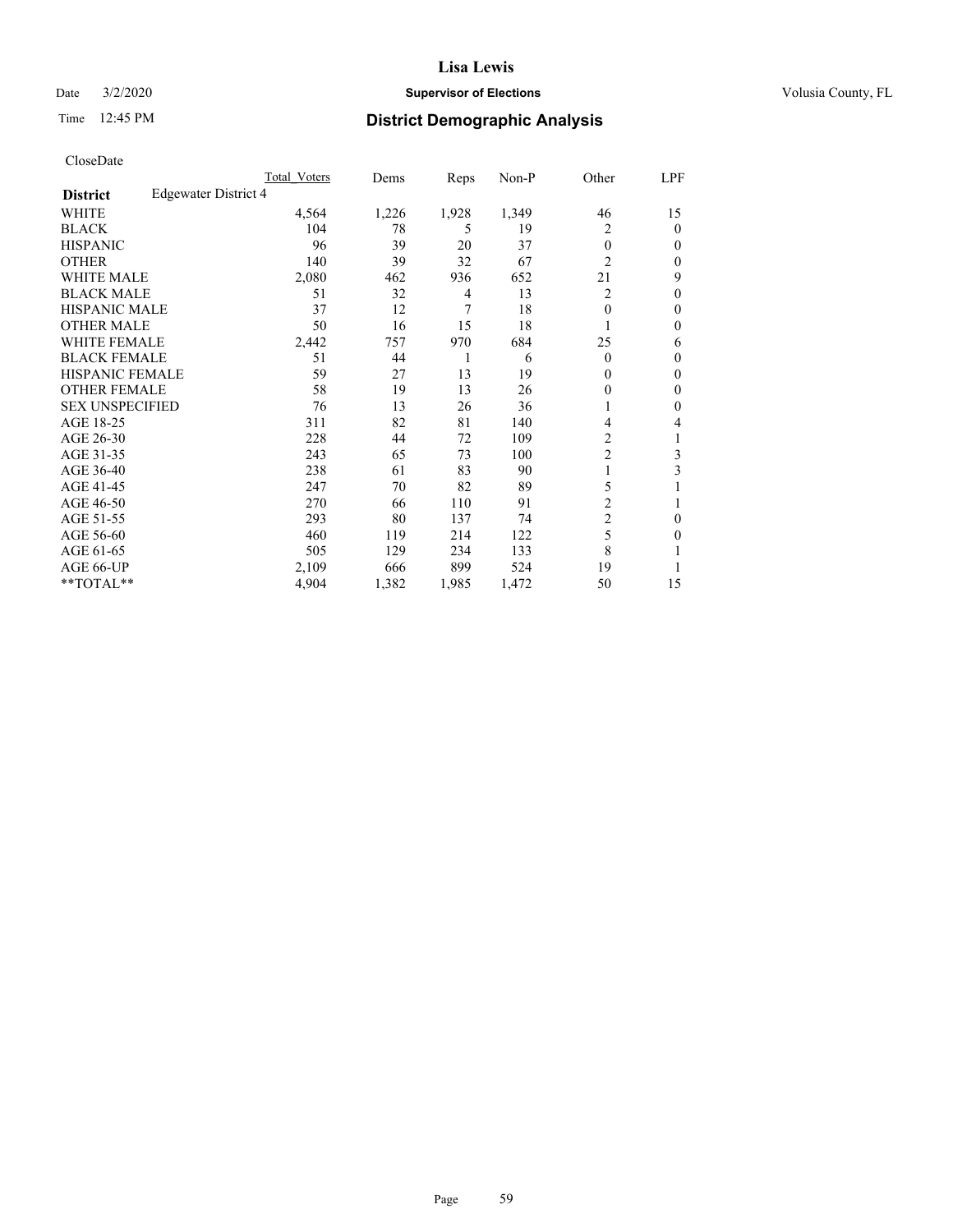#### Date  $3/2/2020$  **Supervisor of Elections Supervisor of Elections** Volusia County, FL

# Time 12:45 PM **District Demographic Analysis**

|                                          | Total Voters | Dems | Reps | Non-P | Other          | LPF            |
|------------------------------------------|--------------|------|------|-------|----------------|----------------|
| Holly Hill District 1<br><b>District</b> |              |      |      |       |                |                |
| WHITE                                    | 1,579        | 479  | 594  | 479   | 19             | 8              |
| <b>BLACK</b>                             | 196          | 137  | 8    | 48    | 1              | 2              |
| <b>HISPANIC</b>                          | 104          | 48   | 16   | 39    | 1              | $\theta$       |
| <b>OTHER</b>                             | 120          | 40   | 30   | 49    | 1              | 0              |
| <b>WHITE MALE</b>                        | 771          | 196  | 308  | 258   | 4              | 5              |
| <b>BLACK MALE</b>                        | 74           | 49   | 3    | 20    | 1              |                |
| <b>HISPANIC MALE</b>                     | 54           | 22   | 11   | 20    | 1              | 0              |
| <b>OTHER MALE</b>                        | 47           | 14   | 14   | 19    | $\theta$       | 0              |
| <b>WHITE FEMALE</b>                      | 792          | 280  | 278  | 216   | 15             | 3              |
| <b>BLACK FEMALE</b>                      | 120          | 86   | 5    | 28    | $\theta$       |                |
| <b>HISPANIC FEMALE</b>                   | 49           | 26   | 5    | 18    | $\theta$       | 0              |
| <b>OTHER FEMALE</b>                      | 50           | 24   | 13   | 13    | $\theta$       | $\Omega$       |
| <b>SEX UNSPECIFIED</b>                   | 42           | 7    | 11   | 23    | 1              | 0              |
| AGE 18-25                                | 154          | 38   | 33   | 78    | 3              | 2              |
| AGE 26-30                                | 127          | 56   | 27   | 42    | $\overline{c}$ | $\theta$       |
| AGE 31-35                                | 131          | 46   | 38   | 44    | 1              | $\overline{c}$ |
| AGE 36-40                                | 111          | 38   | 22   | 48    | 1              | 2              |
| AGE 41-45                                | 125          | 36   | 35   | 51    | 3              | $\theta$       |
| AGE 46-50                                | 130          | 46   | 36   | 46    | $\overline{2}$ | 0              |
| AGE 51-55                                | 184          | 74   | 57   | 50    | 1              | 2              |
| AGE 56-60                                | 223          | 81   | 84   | 56    | $\overline{c}$ | $\theta$       |
| AGE 61-65                                | 238          | 74   | 86   | 74    | $\overline{2}$ | 2              |
| AGE 66-UP                                | 576          | 215  | 230  | 126   | 5              | $\theta$       |
| **TOTAL**                                | 1,999        | 704  | 648  | 615   | 22             | 10             |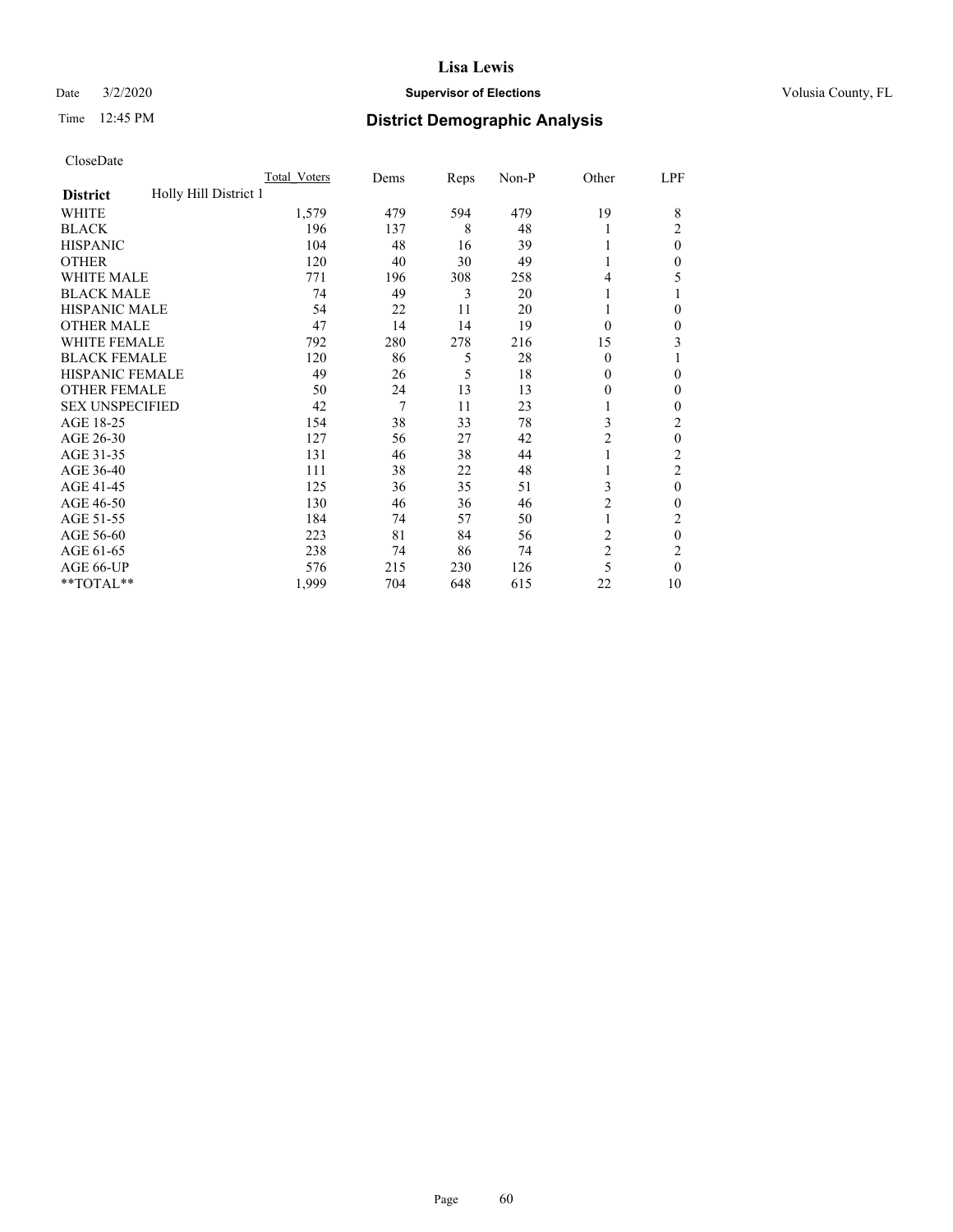## Date  $3/2/2020$  **Supervisor of Elections Supervisor of Elections** Volusia County, FL

# Time 12:45 PM **District Demographic Analysis**

|                                          | Total Voters | Dems | Reps | Non-P | Other          | LPF            |
|------------------------------------------|--------------|------|------|-------|----------------|----------------|
| Holly Hill District 2<br><b>District</b> |              |      |      |       |                |                |
| WHITE                                    | 1,514        | 507  | 492  | 488   | 13             | 14             |
| <b>BLACK</b>                             | 276          | 201  | 9    | 66    | $\Omega$       | $\mathbf{0}$   |
| <b>HISPANIC</b>                          | 73           | 34   | 16   | 23    | $\Omega$       | $\Omega$       |
| <b>OTHER</b>                             | 111          | 37   | 16   | 58    | $\theta$       | 0              |
| WHITE MALE                               | 718          | 198  | 255  | 249   | 6              | 10             |
| <b>BLACK MALE</b>                        | 116          | 74   | 4    | 38    | $\Omega$       | $\theta$       |
| <b>HISPANIC MALE</b>                     | 37           | 13   | 11   | 13    | $\mathbf{0}$   | $\mathbf{0}$   |
| <b>OTHER MALE</b>                        | 37           | 7    | 9    | 21    | 0              | $\mathbf{0}$   |
| WHITE FEMALE                             | 776          | 307  | 232  | 226   |                | 4              |
| <b>BLACK FEMALE</b>                      | 157          | 126  | 5    | 26    | $\Omega$       | $\mathbf{0}$   |
| <b>HISPANIC FEMALE</b>                   | 36           | 21   | 5    | 10    | $\Omega$       | $\Omega$       |
| <b>OTHER FEMALE</b>                      | 44           | 24   | 5    | 15    | $\Omega$       | $\theta$       |
| <b>SEX UNSPECIFIED</b>                   | 53           | 9    | 7    | 37    | 0              | $\theta$       |
| AGE 18-25                                | 187          | 69   | 31   | 83    | $\Omega$       | 4              |
| AGE 26-30                                | 156          | 55   | 35   | 63    | 3              | $\theta$       |
| AGE 31-35                                | 173          | 68   | 31   | 70    | $\overline{c}$ | $\overline{c}$ |
| AGE 36-40                                | 145          | 54   | 30   | 59    | $\mathbf{0}$   | 2              |
| AGE 41-45                                | 103          | 38   | 21   | 42    |                |                |
| AGE 46-50                                | 168          | 59   | 50   | 56    | 1              | 2              |
| AGE 51-55                                | 185          | 72   | 62   | 50    | 0              |                |
| AGE 56-60                                | 236          | 92   | 70   | 71    | $\overline{c}$ |                |
| AGE 61-65                                | 186          | 86   | 55   | 42    | $\overline{c}$ |                |
| AGE 66-UP                                | 435          | 186  | 148  | 99    | $\overline{c}$ | $\Omega$       |
| **TOTAL**                                | 1,974        | 779  | 533  | 635   | 13             | 14             |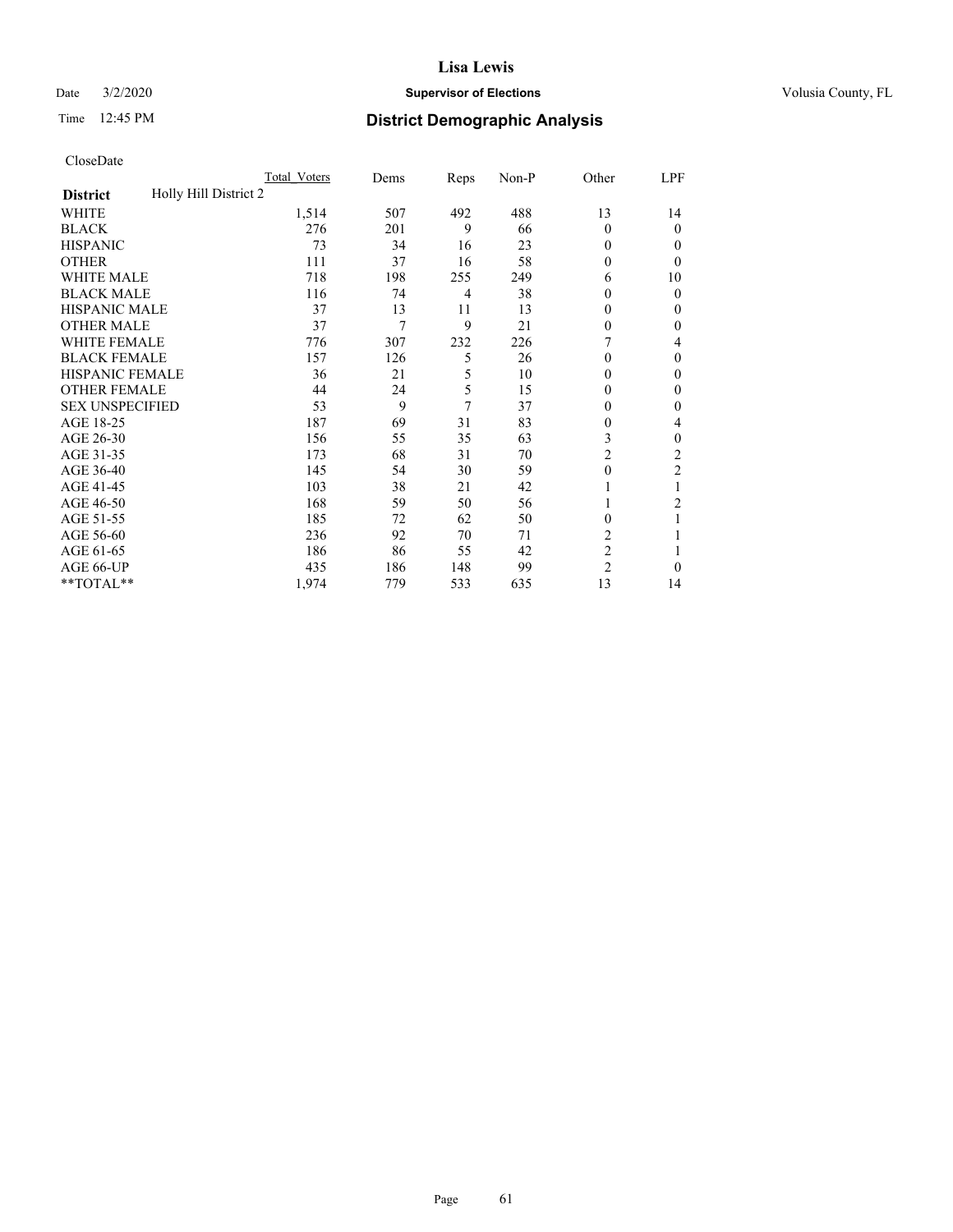## Date  $3/2/2020$  **Supervisor of Elections Supervisor of Elections** Volusia County, FL

# Time 12:45 PM **District Demographic Analysis**

|                                          | Total Voters | Dems | Reps | Non-P | Other    | LPF            |
|------------------------------------------|--------------|------|------|-------|----------|----------------|
| Holly Hill District 3<br><b>District</b> |              |      |      |       |          |                |
| WHITE                                    | 1,529        | 503  | 583  | 420   | 18       | 5              |
| <b>BLACK</b>                             | 200          | 154  | 9    | 36    |          | $\Omega$       |
| <b>HISPANIC</b>                          | 57           | 28   | 5    | 23    |          | 0              |
| <b>OTHER</b>                             | 100          | 34   | 22   | 43    |          | 0              |
| WHITE MALE                               | 653          | 183  | 271  | 185   | 9        | 5              |
| <b>BLACK MALE</b>                        | 86           | 55   | 7    | 23    |          | $\Omega$       |
| <b>HISPANIC MALE</b>                     | 30           | 16   | 2    | 11    |          | 0              |
| <b>OTHER MALE</b>                        | 29           | 13   | 5    | 11    | $\Omega$ | 0              |
| WHITE FEMALE                             | 862          | 315  | 308  | 230   | 9        | 0              |
| <b>BLACK FEMALE</b>                      | 113          | 98   | 2    | 13    | $\Omega$ | 0              |
| <b>HISPANIC FEMALE</b>                   | 25           | 12   | 3    | 10    | $\Omega$ | 0              |
| <b>OTHER FEMALE</b>                      | 41           | 13   | 10   | 18    | $\Omega$ | 0              |
| <b>SEX UNSPECIFIED</b>                   | 47           | 14   | 11   | 21    |          | 0              |
| AGE 18-25                                | 109          | 36   | 21   | 51    |          | 0              |
| AGE 26-30                                | 90           | 34   | 24   | 30    | 2        | $\mathbf{0}$   |
| AGE 31-35                                | 81           | 31   | 15   | 34    |          | 0              |
| AGE 36-40                                | 81           | 26   | 19   | 35    | 1        | 0              |
| AGE 41-45                                | 104          | 44   | 23   | 37    | $\theta$ | 0              |
| AGE 46-50                                | 102          | 32   | 30   | 38    |          |                |
| AGE 51-55                                | 141          | 44   | 44   | 50    |          | $\overline{2}$ |
| AGE 56-60                                | 175          | 64   | 53   | 56    |          |                |
| AGE 61-65                                | 207          | 88   | 66   | 46    | 6        |                |
| AGE 66-UP                                | 796          | 320  | 324  | 145   | 7        | 0              |
| **TOTAL**                                | 1,886        | 719  | 619  | 522   | 21       | 5              |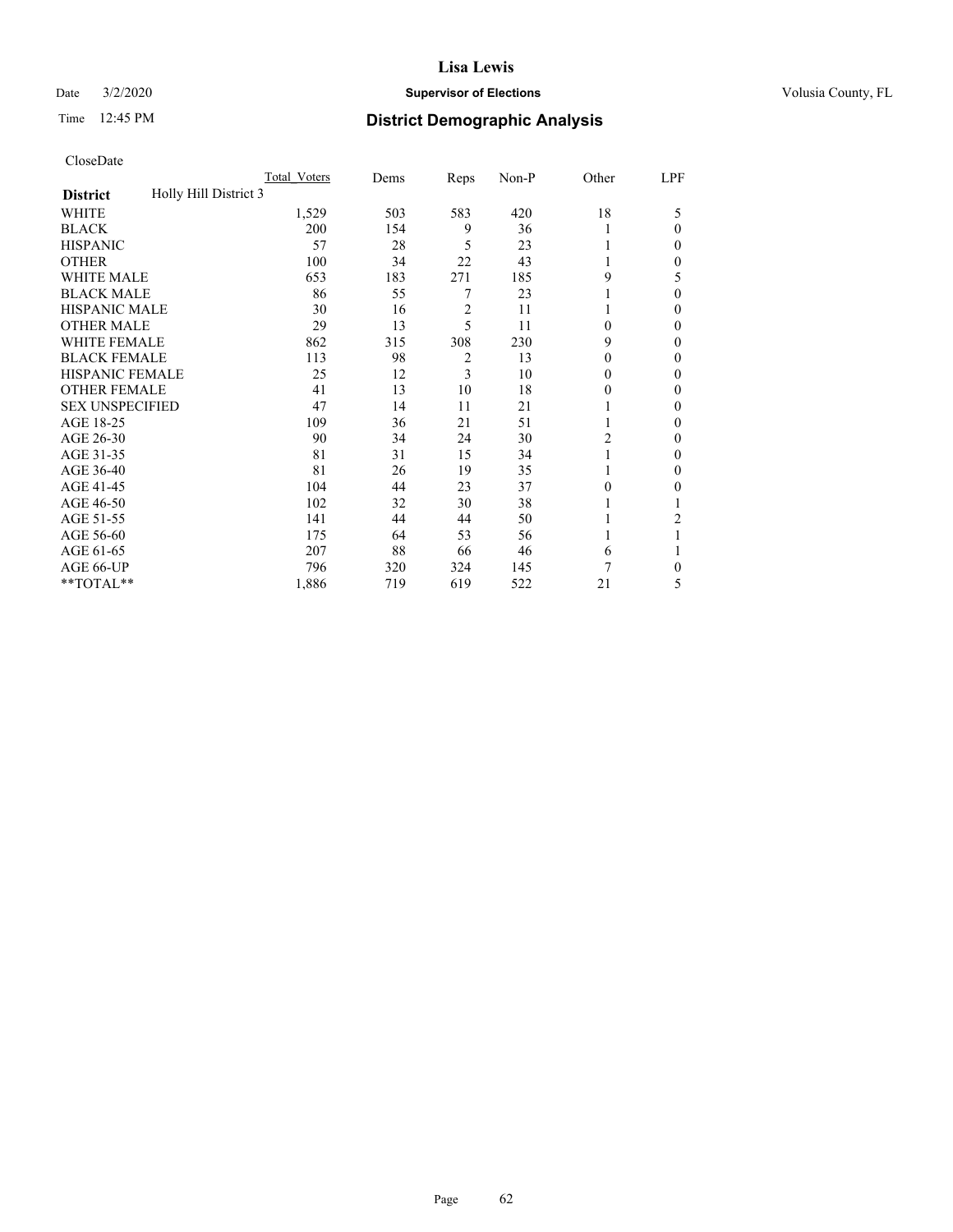## Date  $3/2/2020$  **Supervisor of Elections Supervisor of Elections** Volusia County, FL

# Time 12:45 PM **District Demographic Analysis**

|                                          | Total Voters | Dems | Reps | Non-P | Other          | LPF      |
|------------------------------------------|--------------|------|------|-------|----------------|----------|
| Holly Hill District 4<br><b>District</b> |              |      |      |       |                |          |
| WHITE                                    | 1,412        | 443  | 529  | 420   | 15             | 5        |
| <b>BLACK</b>                             | 397          | 293  | 8    | 93    | 3              | 0        |
| <b>HISPANIC</b>                          | 83           | 38   | 11   | 33    | $\theta$       |          |
| <b>OTHER</b>                             | 104          | 39   | 16   | 49    | $\Omega$       | 0        |
| WHITE MALE                               | 636          | 170  | 254  | 199   | 10             | 3        |
| <b>BLACK MALE</b>                        | 114          | 77   | 2    | 34    |                | 0        |
| <b>HISPANIC MALE</b>                     | 39           | 16   | 3    | 19    | 0              |          |
| <b>OTHER MALE</b>                        | 31           | 13   | 8    | 10    | 0              | 0        |
| <b>WHITE FEMALE</b>                      | 761          | 270  | 270  | 214   | 5              | 2        |
| <b>BLACK FEMALE</b>                      | 275          | 210  | 6    | 57    | 2              | $\theta$ |
| <b>HISPANIC FEMALE</b>                   | 41           | 20   | 7    | 14    | $\theta$       | 0        |
| <b>OTHER FEMALE</b>                      | 46           | 22   | 7    | 17    | $\theta$       | 0        |
| <b>SEX UNSPECIFIED</b>                   | 53           | 15   | 7    | 31    | 0              | 0        |
| AGE 18-25                                | 229          | 87   | 41   | 98    | $\overline{c}$ |          |
| AGE 26-30                                | 201          | 93   | 30   | 76    | 1              |          |
| AGE 31-35                                | 193          | 78   | 39   | 73    | 0              | 3        |
| AGE 36-40                                | 126          | 59   | 28   | 37    | 2              | 0        |
| AGE 41-45                                | 133          | 53   | 33   | 43    | 4              | 0        |
| AGE 46-50                                | 130          | 41   | 36   | 51    | 2              | 0        |
| AGE 51-55                                | 151          | 58   | 45   | 46    | $\overline{2}$ | 0        |
| AGE 56-60                                | 201          | 72   | 79   | 48    |                |          |
| AGE 61-65                                | 180          | 80   | 61   | 38    |                | 0        |
| AGE 66-UP                                | 452          | 192  | 172  | 85    | 3              | 0        |
| **TOTAL**                                | 1,996        | 813  | 564  | 595   | 18             | 6        |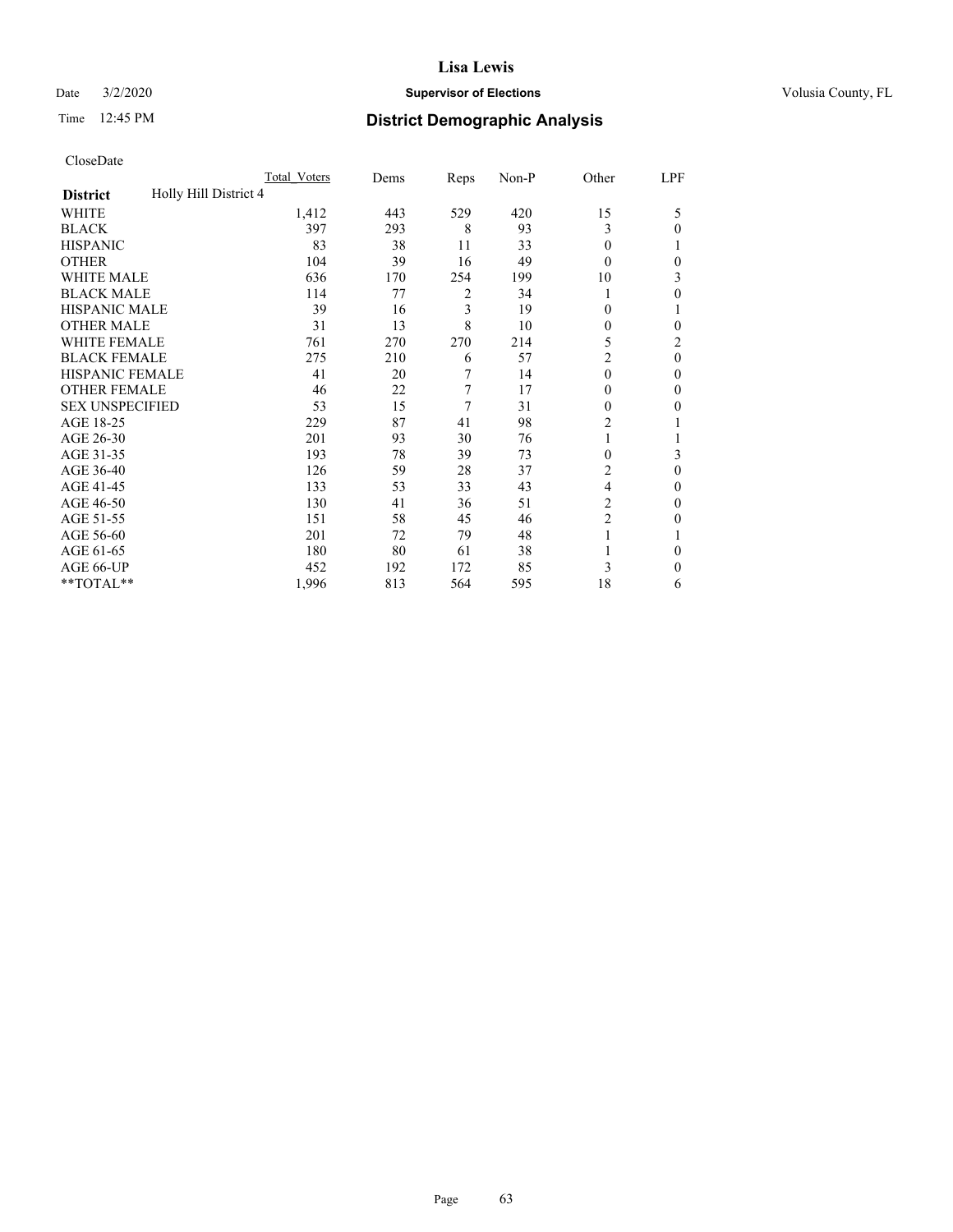## Date  $3/2/2020$  **Supervisor of Elections Supervisor of Elections** Volusia County, FL

# Time 12:45 PM **District Demographic Analysis**

|                        |            | Total Voters | Dems | Reps | Non-P | Other          | LPF          |
|------------------------|------------|--------------|------|------|-------|----------------|--------------|
| <b>District</b>        | Lake Helen |              |      |      |       |                |              |
| WHITE                  |            | 1,818        | 510  | 791  | 498   | 16             | 3            |
| <b>BLACK</b>           |            | 163          | 137  | 6    | 19    |                | 0            |
| <b>HISPANIC</b>        |            | 80           | 30   | 21   | 27    |                |              |
| <b>OTHER</b>           |            | 70           | 28   | 17   | 24    | 0              |              |
| <b>WHITE MALE</b>      |            | 834          | 206  | 384  | 237   | 4              | 3            |
| <b>BLACK MALE</b>      |            | 71           | 62   | 4    | 5     | $\mathbf{0}$   | $\theta$     |
| <b>HISPANIC MALE</b>   |            | 33           | 15   | 8    | 9     | 0              | 1            |
| <b>OTHER MALE</b>      |            | 21           | 11   | 4    | 5     | 0              |              |
| <b>WHITE FEMALE</b>    |            | 965          | 302  | 397  | 254   | 12             | $\theta$     |
| <b>BLACK FEMALE</b>    |            | 88           | 74   | 1    | 12    |                | $\theta$     |
| <b>HISPANIC FEMALE</b> |            | 46           | 14   | 13   | 18    |                | 0            |
| <b>OTHER FEMALE</b>    |            | 31           | 15   | 5    | 11    | 0              | $\Omega$     |
| <b>SEX UNSPECIFIED</b> |            | 42           | 6    | 19   | 17    | $\mathbf{0}$   | $\theta$     |
| AGE 18-25              |            | 170          | 41   | 58   | 69    | 2              | 0            |
| AGE 26-30              |            | 143          | 28   | 56   | 56    | $\overline{2}$ |              |
| AGE 31-35              |            | 131          | 40   | 39   | 48    | $\overline{4}$ | $\Omega$     |
| AGE 36-40              |            | 137          | 41   | 41   | 54    | 1              | 0            |
| AGE 41-45              |            | 138          | 35   | 43   | 59    | 0              | 1            |
| AGE 46-50              |            | 146          | 40   | 52   | 48    | 3              | 3            |
| AGE 51-55              |            | 172          | 48   | 84   | 38    | 2              | $\theta$     |
| AGE 56-60              |            | 229          | 77   | 99   | 50    | 3              | 0            |
| AGE 61-65              |            | 242          | 91   | 106  | 45    | $\theta$       | $\theta$     |
| AGE 66-UP              |            | 623          | 264  | 257  | 101   |                | $\mathbf{0}$ |
| **TOTAL**              |            | 2,131        | 705  | 835  | 568   | 18             | 5            |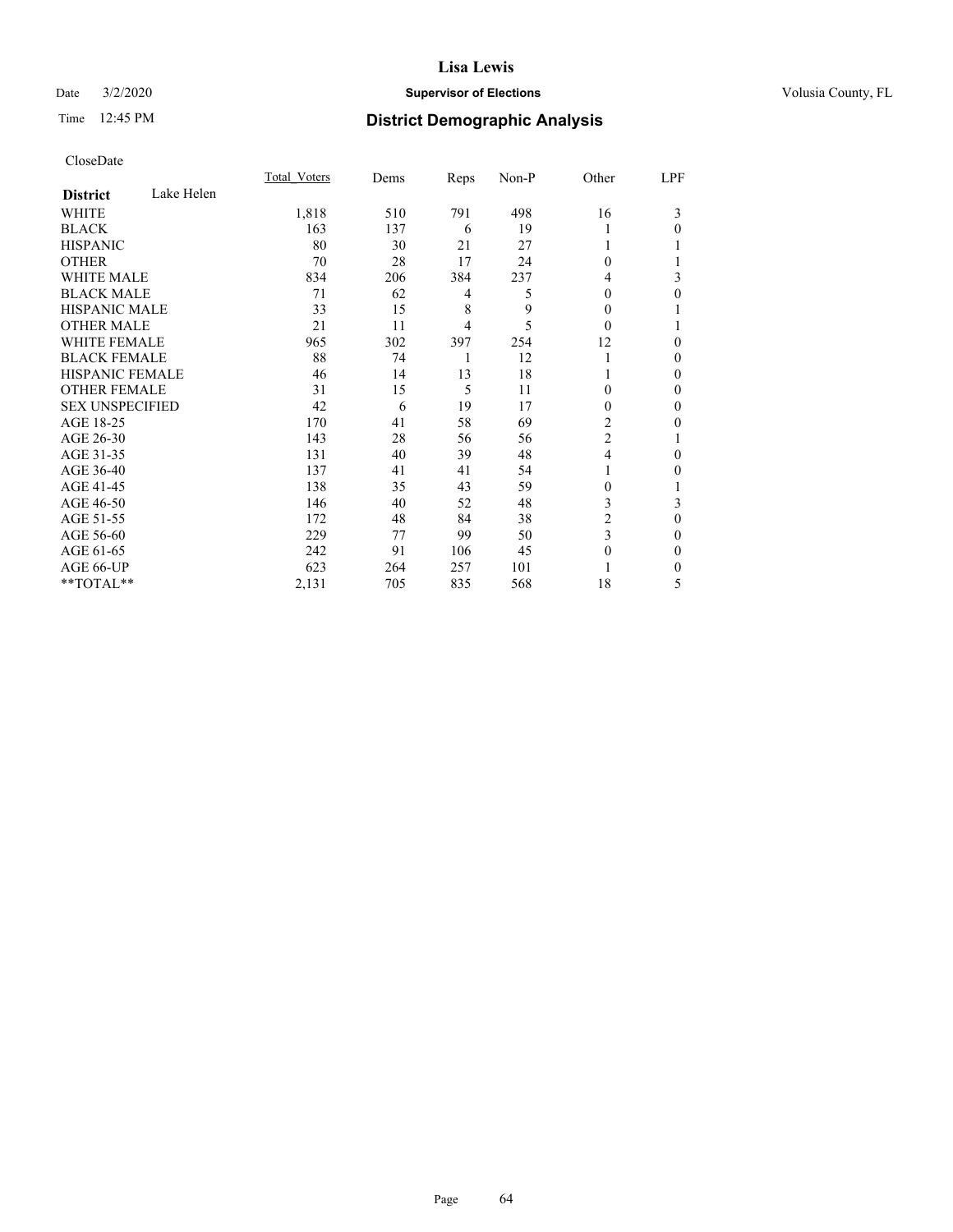## Date  $3/2/2020$  **Supervisor of Elections Supervisor of Elections** Volusia County, FL

| CloseDate |
|-----------|
|-----------|

|                                          | Total Voters | Dems  | Reps  | $Non-P$  | Other    | LPF            |
|------------------------------------------|--------------|-------|-------|----------|----------|----------------|
| New Smyrna Bch Zone 1<br><b>District</b> |              |       |       |          |          |                |
| WHITE                                    | 4,978        | 1,441 | 2,349 | 1,113    | 60       | 15             |
| <b>BLACK</b>                             | 16           | 11    |       | 3        |          | $\theta$       |
| <b>HISPANIC</b>                          | 62           | 21    | 21    | 19       |          | 0              |
| <b>OTHER</b>                             | 152          | 38    | 53    | 61       | 0        | 0              |
| <b>WHITE MALE</b>                        | 2,313        | 549   | 1,150 | 575      | 30       | 9              |
| <b>BLACK MALE</b>                        | 11           | 8     | 0     | 3        | 0        | 0              |
| <b>HISPANIC MALE</b>                     | 25           | 9     | 6     | 9        |          | 0              |
| <b>OTHER MALE</b>                        | 55           | 12    | 26    | 17       | $\Omega$ | 0              |
| <b>WHITE FEMALE</b>                      | 2,618        | 877   | 1,181 | 524      | 30       | 6              |
| <b>BLACK FEMALE</b>                      | 4            | 2     |       | $\theta$ |          | $_{0}$         |
| <b>HISPANIC FEMALE</b>                   | 37           | 12    | 15    | 10       | 0        | 0              |
| <b>OTHER FEMALE</b>                      | 61           | 25    | 24    | 12       | 0        | 0              |
| <b>SEX UNSPECIFIED</b>                   | 84           | 17    | 21    | 46       | 0        | 0              |
| AGE 18-25                                | 258          | 53    | 103   | 95       | 6        |                |
| AGE 26-30                                | 185          | 38    | 63    | 82       |          |                |
| AGE 31-35                                | 210          | 61    | 55    | 89       | 3        | 2              |
| AGE 36-40                                | 205          | 62    | 62    | 76       |          | 4              |
| AGE 41-45                                | 190          | 46    | 73    | 64       |          | 0              |
| AGE 46-50                                | 268          | 66    | 120   | 76       | 5        |                |
| AGE 51-55                                | 390          | 97    | 200   | 85       | 7        |                |
| AGE 56-60                                | 586          | 148   | 308   | 118      | 10       | 2              |
| AGE 61-65                                | 669          | 214   | 315   | 134      | 4        | $\overline{2}$ |
| AGE 66-UP                                | 2,247        | 726   | 1,125 | 377      | 18       |                |
| **TOTAL**                                | 5,208        | 1,511 | 2,424 | 1,196    | 62       | 15             |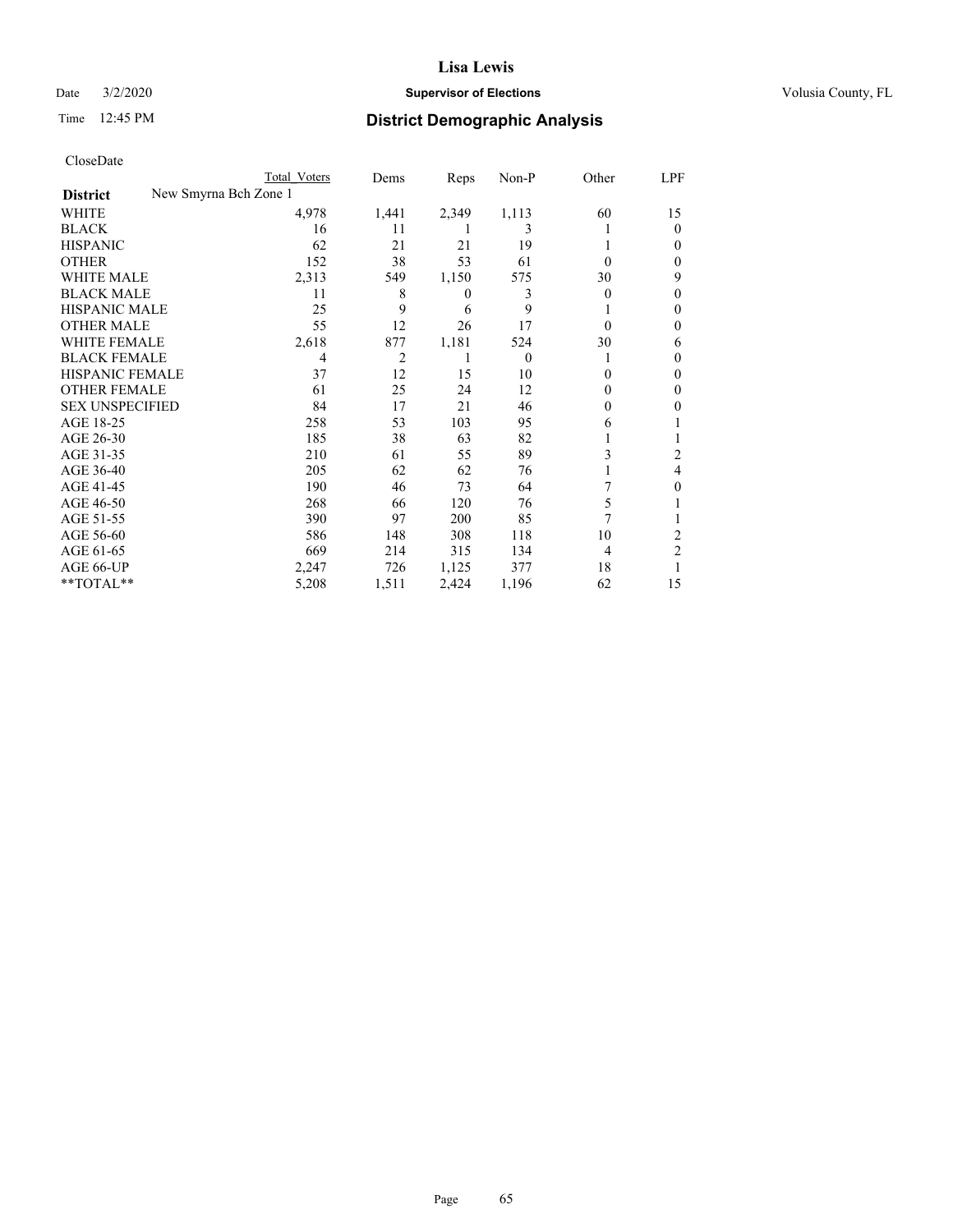## Date  $3/2/2020$  **Supervisor of Elections Supervisor of Elections** Volusia County, FL

| CloseDate |
|-----------|
|-----------|

| Total Voters | Dems                  | Reps  | $Non-P$ | Other    | LPF            |
|--------------|-----------------------|-------|---------|----------|----------------|
|              |                       |       |         |          |                |
| 4,116        | 1,297                 | 1,708 | 1,034   | 63       | 14             |
| 83           | 70                    | 2     | 11      | $\Omega$ | $\theta$       |
| 90           | 33                    | 33    | 23      |          | $\Omega$       |
| 156          | 49                    | 47    | 58      |          |                |
| 1,873        | 498                   | 826   | 509     | 31       | 9              |
| 28           | 23                    | 1     | 4       | $\Omega$ | $\theta$       |
| 50           | 11                    | 22    | 17      | 0        | $\Omega$       |
| 50           | 16                    | 17    | 16      | $\Omega$ |                |
| 2,204        | 786                   | 867   | 514     | 32       | 5              |
| 54           | 46                    | 1     | 7       | $\theta$ | $\theta$       |
| 40           | 22                    | 11    | 6       |          | $\mathbf{0}$   |
| 69           | 25                    | 20    | 23      |          | $\Omega$       |
| 77           | 22                    | 25    | 30      | 0        | $\mathbf{0}$   |
| 262          | 95                    | 75    | 87      | 3        | 2              |
| 190          | 61                    | 56    | 69      | 4        | $\theta$       |
| 208          | 56                    | 74    | 71      | 6        |                |
| 212          | 70                    | 58    | 77      | 5        | 2              |
| 230          | 69                    | 62    | 91      | 4        | 4              |
| 295          | 74                    | 122   | 90      | 8        |                |
| 364          | 83                    | 169   | 104     | 8        | $\theta$       |
| 464          | 121                   | 229   | 103     | 10       |                |
| 539          | 190                   | 227   | 113     | 7        | $\overline{c}$ |
| 1,681        | 630                   | 718   | 321     | 10       | 2              |
| 4,445        | 1,449                 | 1,790 | 1,126   | 65       | 15             |
|              | New Smyrna Bch Zone 2 |       |         |          |                |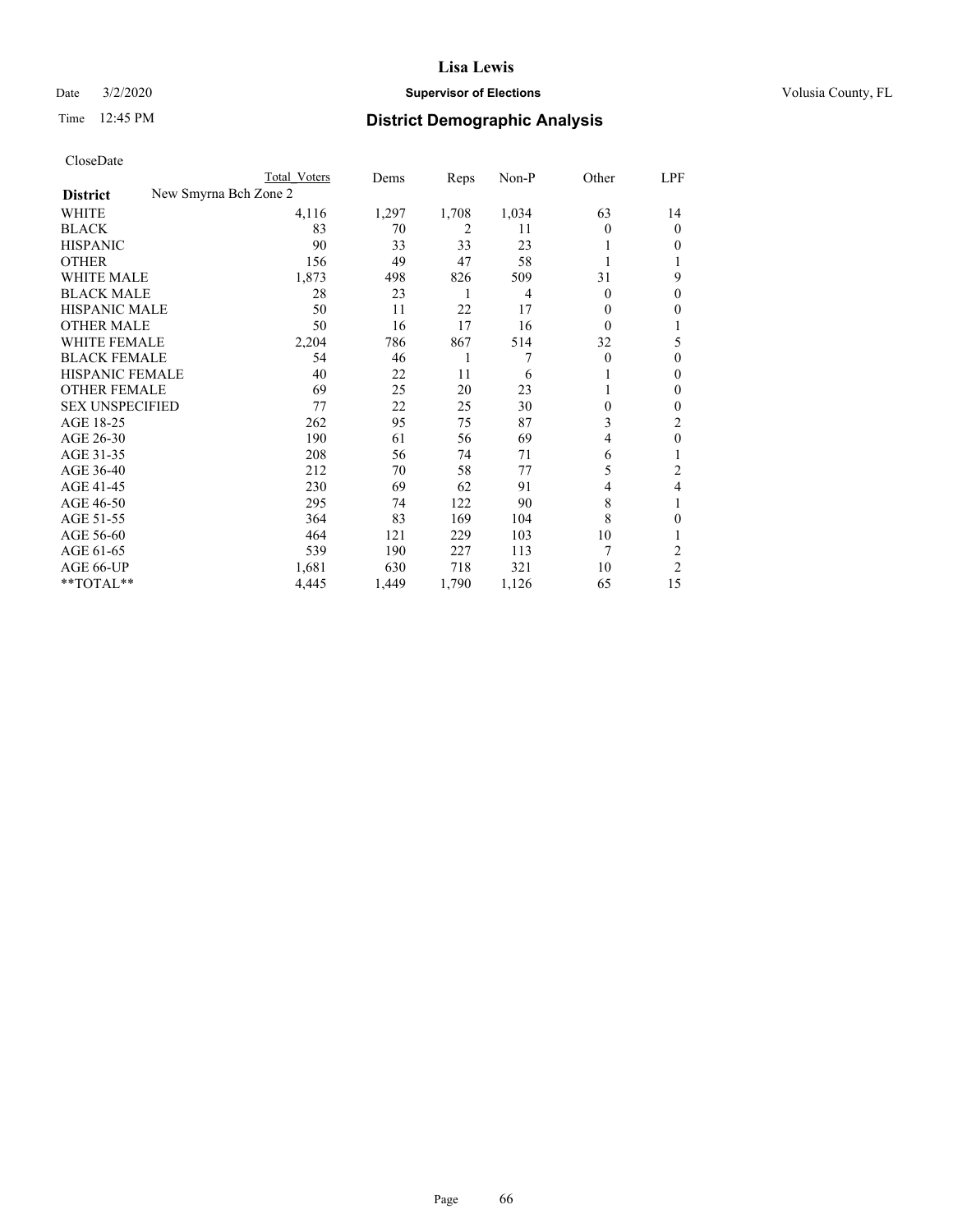## Date  $3/2/2020$  **Supervisor of Elections Supervisor of Elections** Volusia County, FL

| CloseDate |
|-----------|
|-----------|

|                        | Total Voters          | Dems  | Reps  | Non-P | Other    | LPF      |
|------------------------|-----------------------|-------|-------|-------|----------|----------|
| <b>District</b>        | New Smyrna Bch Zone 3 |       |       |       |          |          |
| WHITE                  | 5,690                 | 1,441 | 2,673 | 1,467 | 90       | 19       |
| BLACK                  | 51                    | 34    | 2     | 14    | $\Omega$ |          |
| <b>HISPANIC</b>        | 134                   | 43    | 44    | 46    |          | 0        |
| <b>OTHER</b>           | 168                   | 37    | 55    | 74    |          |          |
| <b>WHITE MALE</b>      | 2,606                 | 552   | 1,281 | 715   | 47       | 11       |
| <b>BLACK MALE</b>      | 25                    | 14    |       | 9     | $\Omega$ |          |
| <b>HISPANIC MALE</b>   | 71                    | 25    | 21    | 24    |          | 0        |
| <b>OTHER MALE</b>      | 59                    | 14    | 16    | 28    |          | 0        |
| <b>WHITE FEMALE</b>    | 3,041                 | 882   | 1,368 | 741   | 43       | 7        |
| <b>BLACK FEMALE</b>    | 26                    | 20    |       | 5     | $\Omega$ | 0        |
| <b>HISPANIC FEMALE</b> | 60                    | 17    | 22    | 21    | $\Omega$ | 0        |
| <b>OTHER FEMALE</b>    | 71                    | 16    | 27    | 27    | $\Omega$ |          |
| <b>SEX UNSPECIFIED</b> | 84                    | 15    | 37    | 31    | $\theta$ |          |
| AGE 18-25              | 326                   | 66    | 115   | 133   | 11       |          |
| AGE 26-30              | 262                   | 58    | 86    | 107   | 7        | 4        |
| AGE 31-35              | 320                   | 78    | 107   | 128   | 5        | 2        |
| AGE 36-40              | 332                   | 83    | 123   | 116   |          | 3        |
| AGE 41-45              | 320                   | 82    | 129   | 100   | 5        | 4        |
| AGE 46-50              | 337                   | 77    | 157   | 98    | 5        | 0        |
| AGE 51-55              | 413                   | 77    | 218   | 108   |          | 3        |
| AGE 56-60              | 584                   | 138   | 282   | 157   | 6        |          |
| AGE 61-65              | 683                   | 181   | 325   | 165   | 9        | 3        |
| AGE 66-UP              | 2,466                 | 715   | 1,232 | 489   | 30       | $\theta$ |
| **TOTAL**              | 6,043                 | 1,555 | 2,774 | 1,601 | 92       | 21       |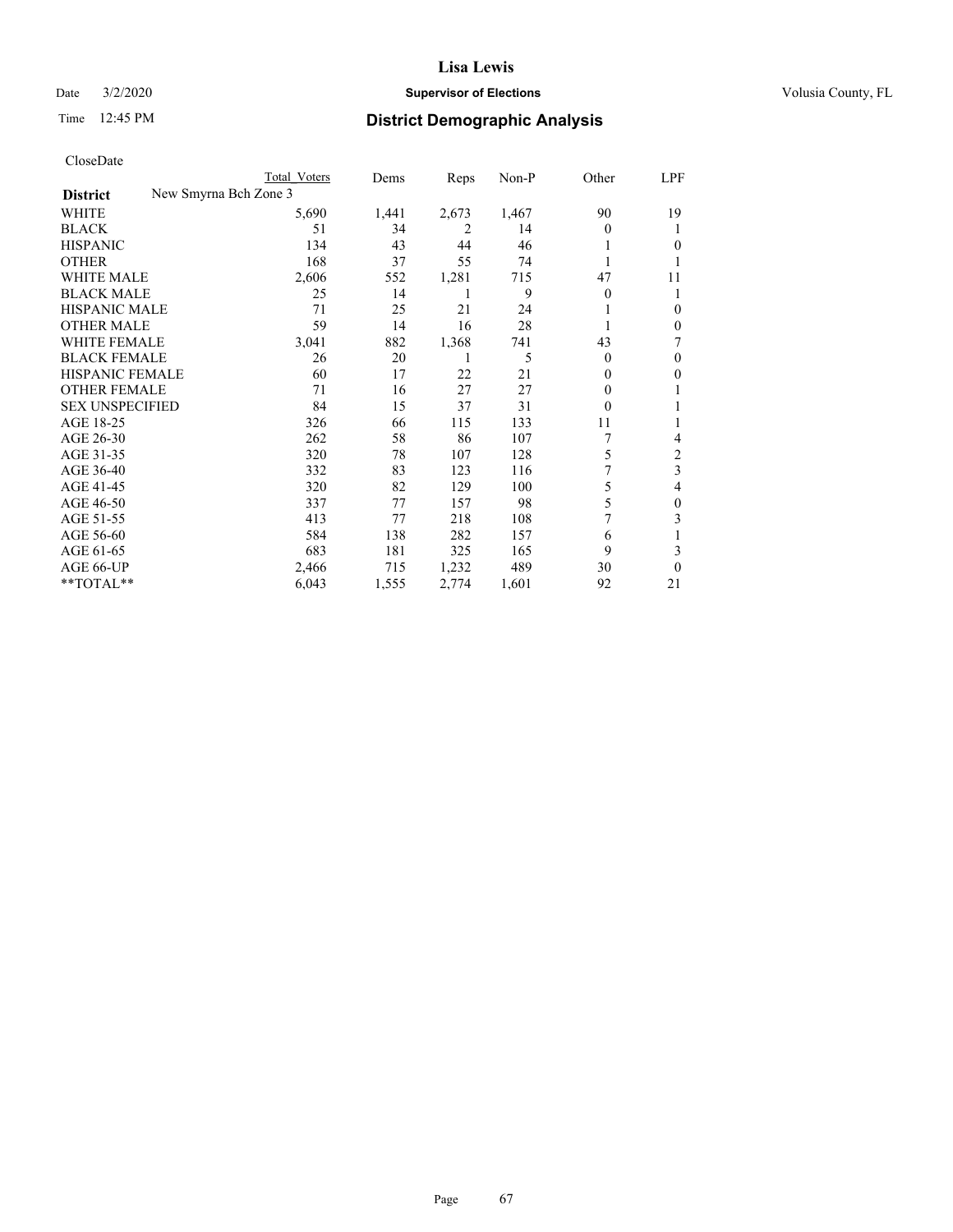## Date  $3/2/2020$  **Supervisor of Elections Supervisor of Elections** Volusia County, FL

|                                          | Total Voters | Dems  | Reps  | Non-P | Other        | LPF              |
|------------------------------------------|--------------|-------|-------|-------|--------------|------------------|
| New Smyrna Bch Zone 4<br><b>District</b> |              |       |       |       |              |                  |
| WHITE                                    | 5,741        | 1,529 | 2,664 | 1,438 | 99           | 11               |
| <b>BLACK</b>                             | 589          | 484   | 18    | 85    |              | 1                |
| <b>HISPANIC</b>                          | 144          | 56    | 45    | 41    | 2            | $\theta$         |
| <b>OTHER</b>                             | 268          | 80    | 57    | 128   | 3            | $\mathbf{0}$     |
| <b>WHITE MALE</b>                        | 2,629        | 593   | 1,301 | 677   | 50           | 8                |
| <b>BLACK MALE</b>                        | 236          | 181   | 8     | 45    |              | 1                |
| <b>HISPANIC MALE</b>                     | 58           | 23    | 20    | 14    |              | $\theta$         |
| <b>OTHER MALE</b>                        | 105          | 25    | 27    | 50    | 3            | $\mathbf{0}$     |
| <b>WHITE FEMALE</b>                      | 3,061        | 921   | 1,342 | 746   | 49           | 3                |
| <b>BLACK FEMALE</b>                      | 339          | 291   | 9     | 39    | 0            | $\mathbf{0}$     |
| <b>HISPANIC FEMALE</b>                   | 79           | 33    | 22    | 23    |              | $\mathbf{0}$     |
| <b>OTHER FEMALE</b>                      | 112          | 42    | 25    | 45    | $\mathbf{0}$ | $\mathbf{0}$     |
| <b>SEX UNSPECIFIED</b>                   | 123          | 40    | 30    | 53    | $\theta$     | $\boldsymbol{0}$ |
| AGE 18-25                                | 450          | 148   | 122   | 162   | 16           | $\overline{c}$   |
| AGE 26-30                                | 330          | 108   | 91    | 120   | 8            | 3                |
| AGE 31-35                                | 319          | 103   | 105   | 104   | 5            | $\overline{c}$   |
| AGE 36-40                                | 320          | 100   | 115   | 102   | 3            | $\mathbf{0}$     |
| AGE 41-45                                | 297          | 71    | 119   | 104   | 3            | $\mathbf{0}$     |
| AGE 46-50                                | 421          | 137   | 160   | 111   | 11           | 2                |
| AGE 51-55                                | 474          | 143   | 201   | 119   | 11           | $\mathbf{0}$     |
| AGE 56-60                                | 704          | 198   | 337   | 161   | 8            | $\mathbf{0}$     |
| AGE 61-65                                | 806          | 252   | 359   | 184   | 11           | $\mathbf{0}$     |
| AGE 66-UP                                | 2,621        | 889   | 1,175 | 525   | 29           | 3                |
| **TOTAL**                                | 6,742        | 2,149 | 2,784 | 1,692 | 105          | 12               |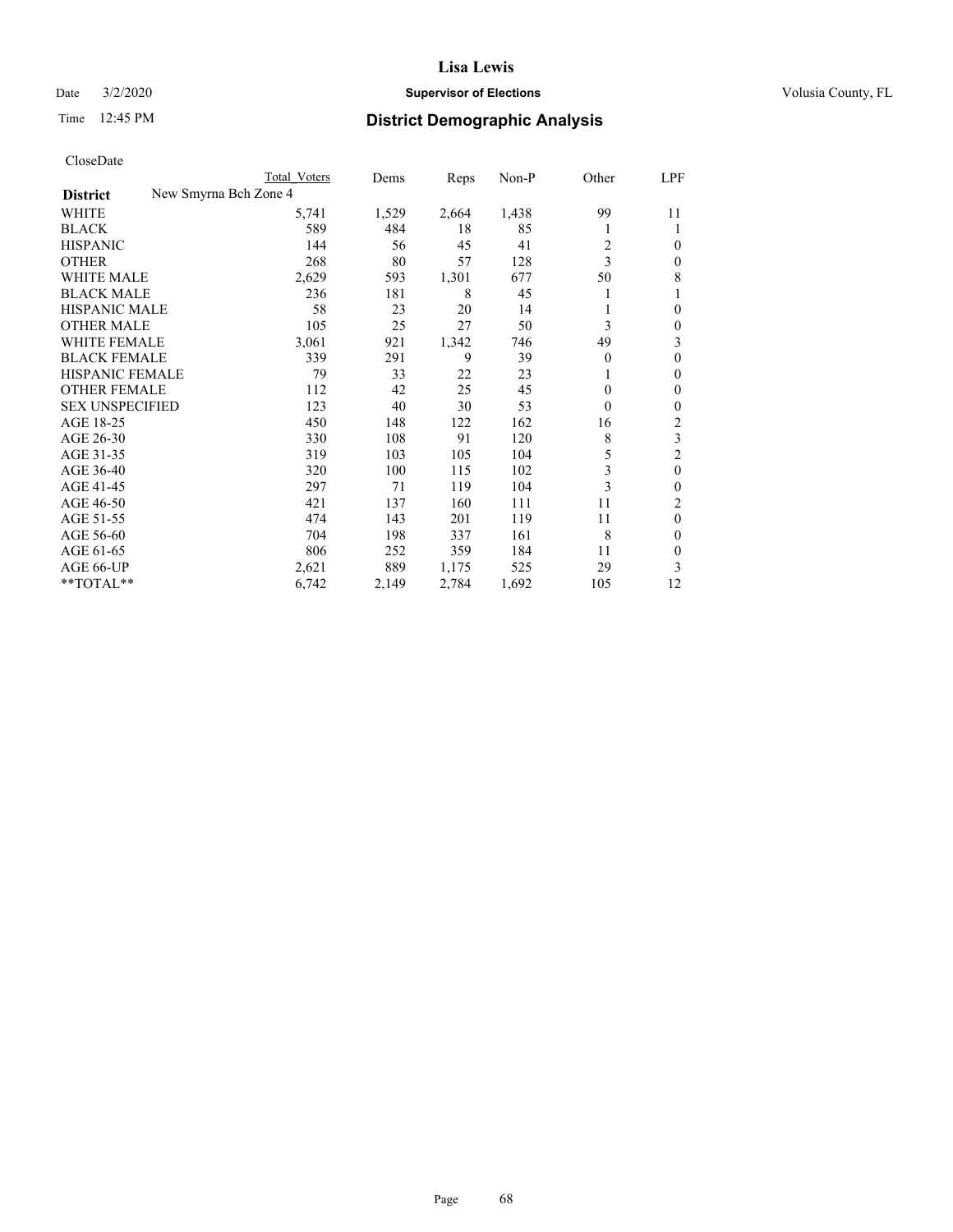## Date  $3/2/2020$  **Supervisor of Elections Supervisor of Elections** Volusia County, FL

# Time 12:45 PM **District Demographic Analysis**

|                        |          | Total Voters | Dems | Reps         | Non-P          | Other    | LPF          |
|------------------------|----------|--------------|------|--------------|----------------|----------|--------------|
| <b>District</b>        | Oak Hill |              |      |              |                |          |              |
| WHITE                  |          | 1,347        | 326  | 640          | 357            | 21       | 3            |
| <b>BLACK</b>           |          | 146          | 122  | 5            | 19             | $\theta$ | $\theta$     |
| <b>HISPANIC</b>        |          | 12           | 6    |              | 5              | $\Omega$ | 0            |
| <b>OTHER</b>           |          | 43           | 13   | 16           | 14             | 0        | 0            |
| WHITE MALE             |          | 671          | 147  | 327          | 189            | 6        | 2            |
| <b>BLACK MALE</b>      |          | 65           | 49   | 3            | 13             | 0        | $\theta$     |
| <b>HISPANIC MALE</b>   |          | 5            | 1    | 1            | 3              | 0        | 0            |
| <b>OTHER MALE</b>      |          | 17           | 4    | 7            | 6              | $\theta$ | 0            |
| WHITE FEMALE           |          | 658          | 176  | 303          | 163            | 15       |              |
| <b>BLACK FEMALE</b>    |          | 81           | 73   | 2            | 6              | $\Omega$ | 0            |
| <b>HISPANIC FEMALE</b> |          | 7            | 5    | $\mathbf{0}$ | 2              | 0        | 0            |
| <b>OTHER FEMALE</b>    |          | 16           | 8    | 6            | $\overline{c}$ | 0        | 0            |
| <b>SEX UNSPECIFIED</b> |          | 28           | 4    | 13           | 11             | $\theta$ | 0            |
| AGE 18-25              |          | 101          | 34   | 26           | 37             | 4        | 0            |
| AGE 26-30              |          | 68           | 23   | 22           | 20             | 3        | 0            |
| AGE 31-35              |          | 62           | 20   | 22           | 19             |          | 0            |
| AGE 36-40              |          | 78           | 28   | 26           | 23             | $\Omega$ |              |
| AGE 41-45              |          | 73           | 25   | 21           | 27             | 0        | 0            |
| AGE 46-50              |          | 89           | 23   | 37           | 28             |          | 0            |
| AGE 51-55              |          | 116          | 33   | 52           | 31             | $\Omega$ | $\mathbf{0}$ |
| AGE 56-60              |          | 173          | 51   | 78           | 39             | 5        | 0            |
| AGE 61-65              |          | 192          | 57   | 93           | 40             | $\Omega$ | 2            |
| AGE 66-UP              |          | 596          | 173  | 285          | 131            |          | $\theta$     |
| **TOTAL**              |          | 1,548        | 467  | 662          | 395            | 21       | 3            |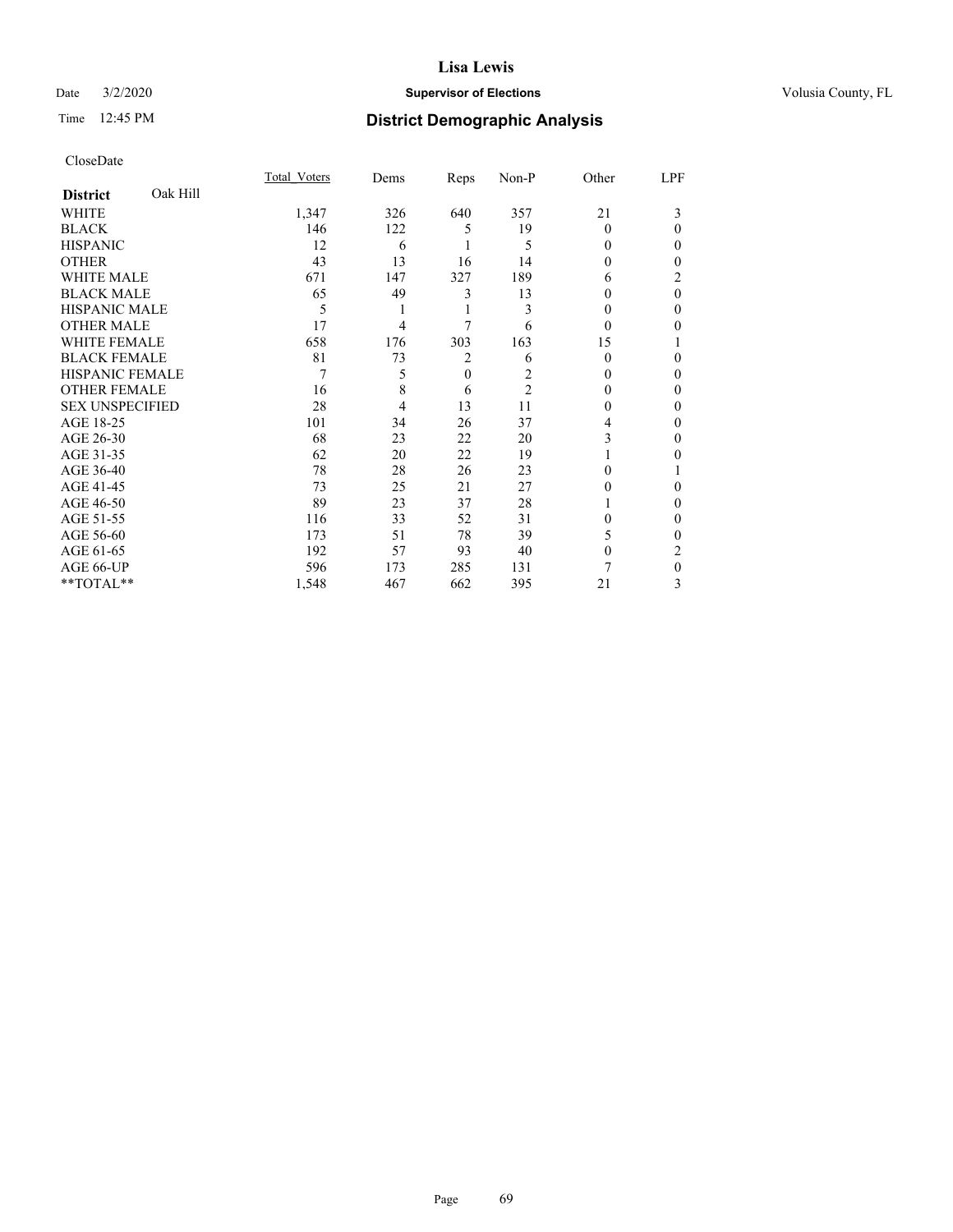## Date  $3/2/2020$  **Supervisor of Elections Supervisor of Elections** Volusia County, FL

# Time 12:45 PM **District Demographic Analysis**

|                        |                    | Total Voters | Dems | Reps | Non-P | Other          | LPF      |
|------------------------|--------------------|--------------|------|------|-------|----------------|----------|
| <b>District</b>        | Orange City Seat 1 |              |      |      |       |                |          |
| WHITE                  |                    | 749          | 227  | 304  | 204   | 11             | 3        |
| <b>BLACK</b>           |                    | 146          | 110  | 7    | 29    | $\Omega$       | 0        |
| <b>HISPANIC</b>        |                    | 474          | 225  | 68   | 180   | 1              | 0        |
| <b>OTHER</b>           |                    | 78           | 39   | 13   | 25    |                | 0        |
| WHITE MALE             |                    | 276          | 71   | 116  | 81    | 6              | 2        |
| <b>BLACK MALE</b>      |                    | 49           | 34   | 4    | 11    | $\Omega$       | $\theta$ |
| HISPANIC MALE          |                    | 196          | 82   | 33   | 80    |                | 0        |
| <b>OTHER MALE</b>      |                    | 27           | 10   | 9    | 8     | $\Omega$       | 0        |
| WHITE FEMALE           |                    | 472          | 155  | 188  | 123   | 5              |          |
| <b>BLACK FEMALE</b>    |                    | 95           | 74   | 3    | 18    | $\Omega$       | 0        |
| <b>HISPANIC FEMALE</b> |                    | 272          | 139  | 33   | 100   | 0              | 0        |
| <b>OTHER FEMALE</b>    |                    | 37           | 23   | 2    | 11    | 1              | 0        |
| <b>SEX UNSPECIFIED</b> |                    | 23           | 13   | 4    | 6     | $\Omega$       | 0        |
| AGE 18-25              |                    | 141          | 61   | 23   | 55    |                |          |
| AGE 26-30              |                    | 110          | 47   | 17   | 43    | 3              | $\Omega$ |
| AGE 31-35              |                    | 89           | 30   | 19   | 39    |                | 0        |
| AGE 36-40              |                    | 102          | 39   | 23   | 39    | $\theta$       |          |
| AGE 41-45              |                    | 82           | 34   | 17   | 28    | 2              |          |
| AGE 46-50              |                    | 94           | 32   | 33   | 27    | $\overline{2}$ | 0        |
| AGE 51-55              |                    | 91           | 32   | 29   | 29    | 1              | 0        |
| AGE 56-60              |                    | 92           | 41   | 19   | 30    | $\overline{c}$ | 0        |
| AGE 61-65              |                    | 105          | 50   | 28   | 27    | $\theta$       | 0        |
| AGE 66-UP              |                    | 541          | 235  | 184  | 121   |                | 0        |
| **TOTAL**              |                    | 1,447        | 601  | 392  | 438   | 13             | 3        |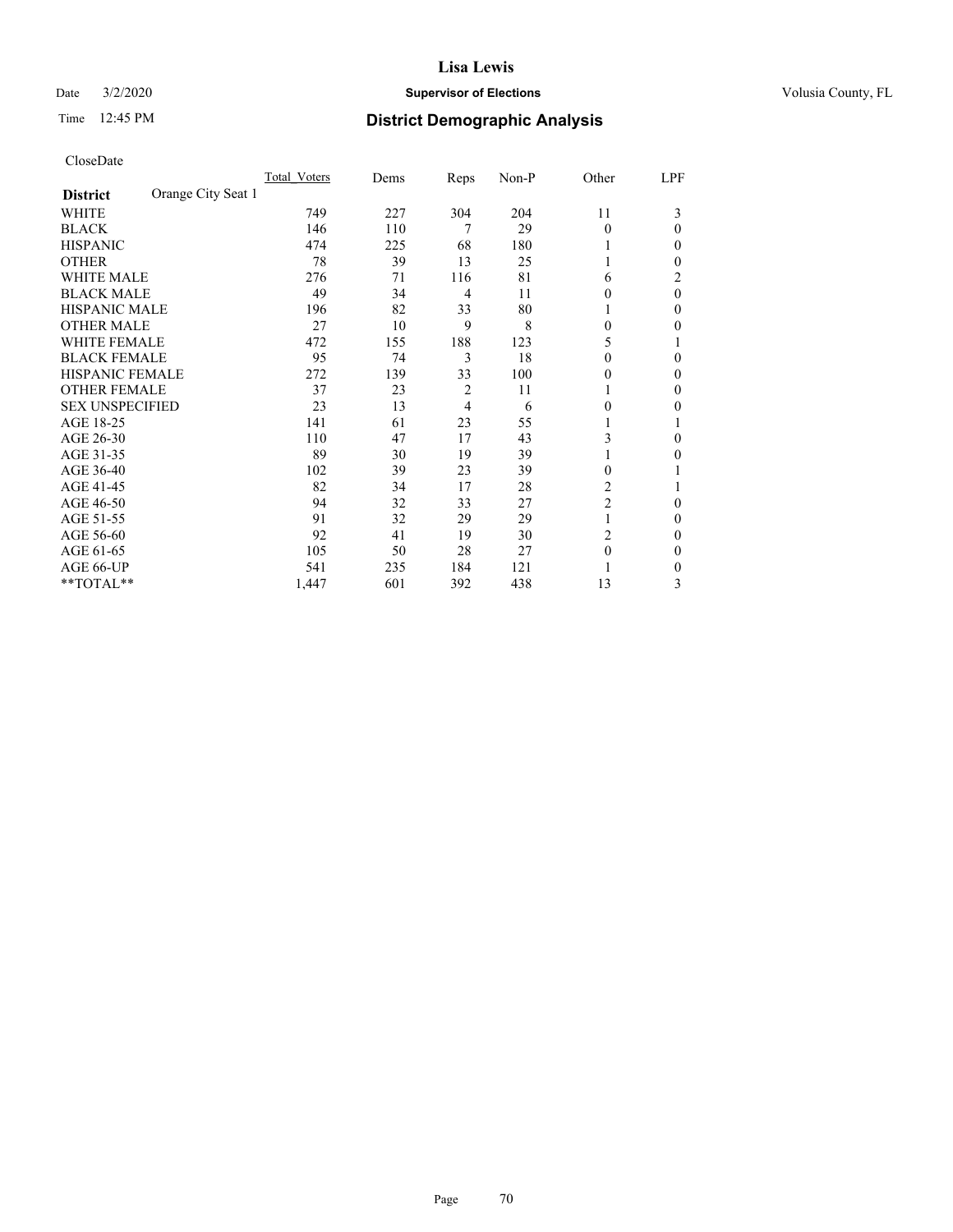## Date  $3/2/2020$  **Supervisor of Elections Supervisor of Elections** Volusia County, FL

# Time 12:45 PM **District Demographic Analysis**

|                                       | Total Voters | Dems           | Reps | Non-P | Other    | LPF |
|---------------------------------------|--------------|----------------|------|-------|----------|-----|
| Orange City Seat 2<br><b>District</b> |              |                |      |       |          |     |
| WHITE                                 | 1,074        | 286            | 483  | 297   | 5        | 3   |
| <b>BLACK</b>                          | 66           | 53             | 3    | 10    | $\Omega$ | 0   |
| <b>HISPANIC</b>                       | 258          | 115            | 37   | 106   | $_{0}$   | 0   |
| <b>OTHER</b>                          | 62           | 10             | 19   | 32    |          | 0   |
| WHITE MALE                            | 495          | 106            | 238  | 145   | 4        | 2   |
| <b>BLACK MALE</b>                     | 32           | 23             | 2    | 7     | $\Omega$ | 0   |
| <b>HISPANIC MALE</b>                  | 108          | 47             | 18   | 43    | $_{0}$   | 0   |
| <b>OTHER MALE</b>                     | 25           | $\overline{2}$ | 9    | 13    |          | 0   |
| WHITE FEMALE                          | 570          | 179            | 238  | 151   |          |     |
| <b>BLACK FEMALE</b>                   | 34           | 30             | 1    | 3     | 0        | 0   |
| <b>HISPANIC FEMALE</b>                | 146          | 67             | 19   | 60    | 0        | 0   |
| <b>OTHER FEMALE</b>                   | 22           | 7              | 8    | 7     | $_{0}$   | 0   |
| <b>SEX UNSPECIFIED</b>                | 28           | 3              | 9    | 16    | 0        | 0   |
| AGE 18-25                             | 158          | 44             | 40   | 72    | 2        | 0   |
| AGE 26-30                             | 108          | 39             | 26   | 41    | $\Omega$ | 2   |
| AGE 31-35                             | 112          | 40             | 37   | 34    |          | 0   |
| AGE 36-40                             | 101          | 24             | 34   | 43    | 0        | 0   |
| AGE 41-45                             | 109          | 32             | 38   | 38    | $_{0}$   |     |
| AGE 46-50                             | 125          | 29             | 55   | 41    | 0        | 0   |
| AGE 51-55                             | 145          | 52             | 50   | 43    | $_{0}$   | 0   |
| AGE 56-60                             | 139          | 43             | 56   | 40    | $_{0}$   | 0   |
| AGE 61-65                             | 137          | 38             | 71   | 27    |          | 0   |
| AGE 66-UP                             | 326          | 123            | 135  | 66    | 2        | 0   |
| **TOTAL**                             | 1,460        | 464            | 542  | 445   | 6        | 3   |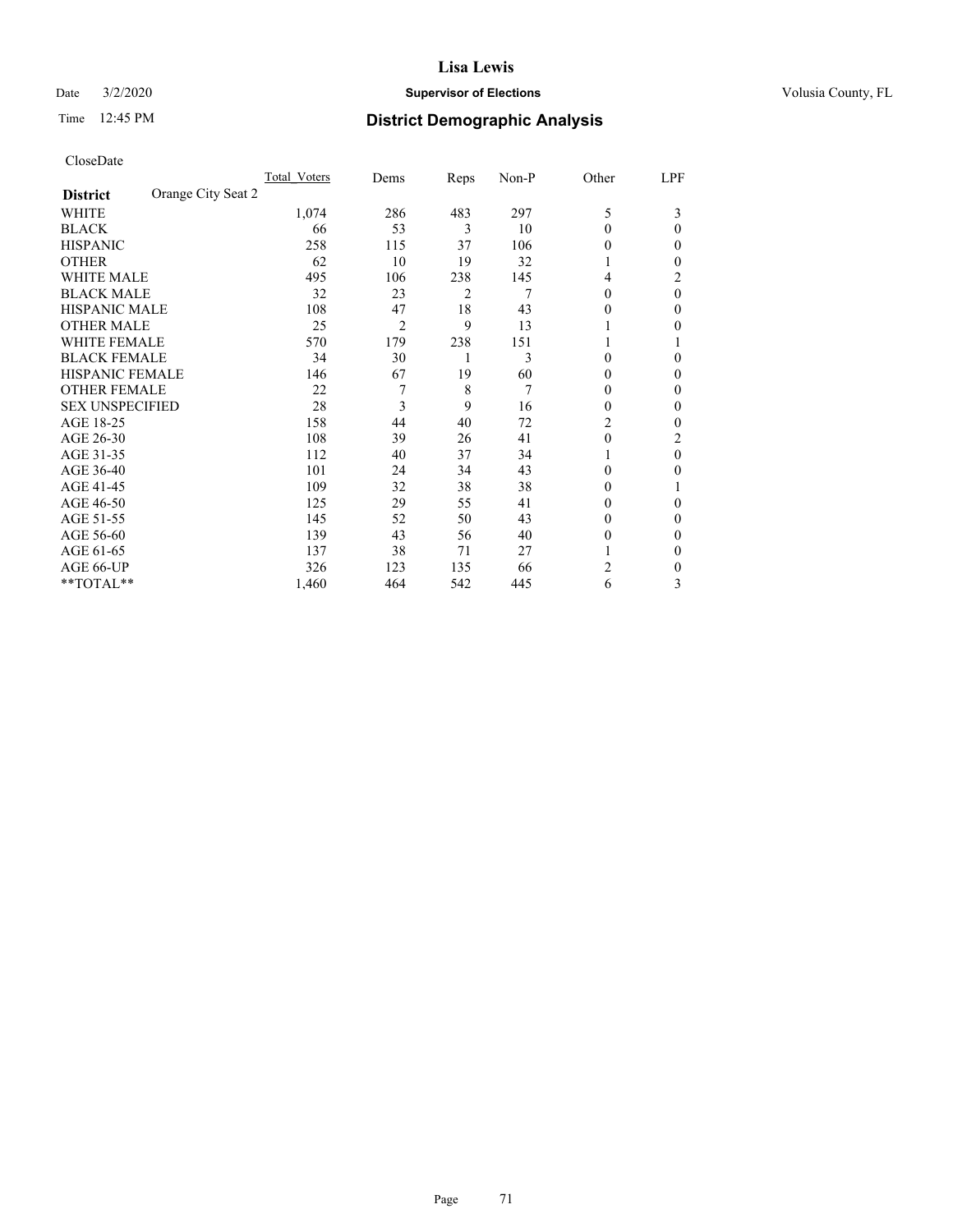#### Date  $3/2/2020$  **Supervisor of Elections Supervisor of Elections** Volusia County, FL

# Time 12:45 PM **District Demographic Analysis**

|                        |                    | Total Voters | Dems | Reps | Non-P | Other          | LPF |
|------------------------|--------------------|--------------|------|------|-------|----------------|-----|
| <b>District</b>        | Orange City Seat 3 |              |      |      |       |                |     |
| WHITE                  |                    | 1,147        | 303  | 490  | 340   | 10             | 4   |
| <b>BLACK</b>           |                    | 113          | 83   | 5    | 25    | $\Omega$       | 0   |
| <b>HISPANIC</b>        |                    | 329          | 148  | 53   | 124   | 4              | 0   |
| <b>OTHER</b>           |                    | 104          | 29   | 23   | 48    | 3              |     |
| WHITE MALE             |                    | 508          | 120  | 220  | 161   | 3              | 4   |
| <b>BLACK MALE</b>      |                    | 45           | 31   | 2    | 12    | $\theta$       | 0   |
| HISPANIC MALE          |                    | 126          | 53   | 31   | 39    | 3              | 0   |
| <b>OTHER MALE</b>      |                    | 38           | 10   | 8    | 19    | $\Omega$       | 1   |
| WHITE FEMALE           |                    | 623          | 179  | 267  | 171   | 6              | 0   |
| <b>BLACK FEMALE</b>    |                    | 66           | 50   | 3    | 13    | 0              | 0   |
| <b>HISPANIC FEMALE</b> |                    | 195          | 92   | 22   | 80    |                | 0   |
| <b>OTHER FEMALE</b>    |                    | 48           | 16   | 11   | 19    | 2              | 0   |
| <b>SEX UNSPECIFIED</b> |                    | 44           | 12   | 7    | 23    | $\overline{c}$ | 0   |
| AGE 18-25              |                    | 127          | 44   | 24   | 55    | 3              |     |
| AGE 26-30              |                    | 92           | 35   | 24   | 30    | $\overline{2}$ |     |
| AGE 31-35              |                    | 100          | 36   | 20   | 43    | $\theta$       |     |
| AGE 36-40              |                    | 112          | 40   | 26   | 45    | 0              |     |
| AGE 41-45              |                    | 110          | 45   | 31   | 34    | 0              | 0   |
| AGE 46-50              |                    | 130          | 35   | 46   | 47    | 2              | 0   |
| AGE 51-55              |                    | 102          | 32   | 40   | 27    | 3              | 0   |
| AGE 56-60              |                    | 140          | 48   | 54   | 35    | 3              | 0   |
| AGE 61-65              |                    | 174          | 56   | 64   | 53    |                | 0   |
| AGE 66-UP              |                    | 606          | 192  | 242  | 168   | 3              |     |
| **TOTAL**              |                    | 1,693        | 563  | 571  | 537   | 17             | 5   |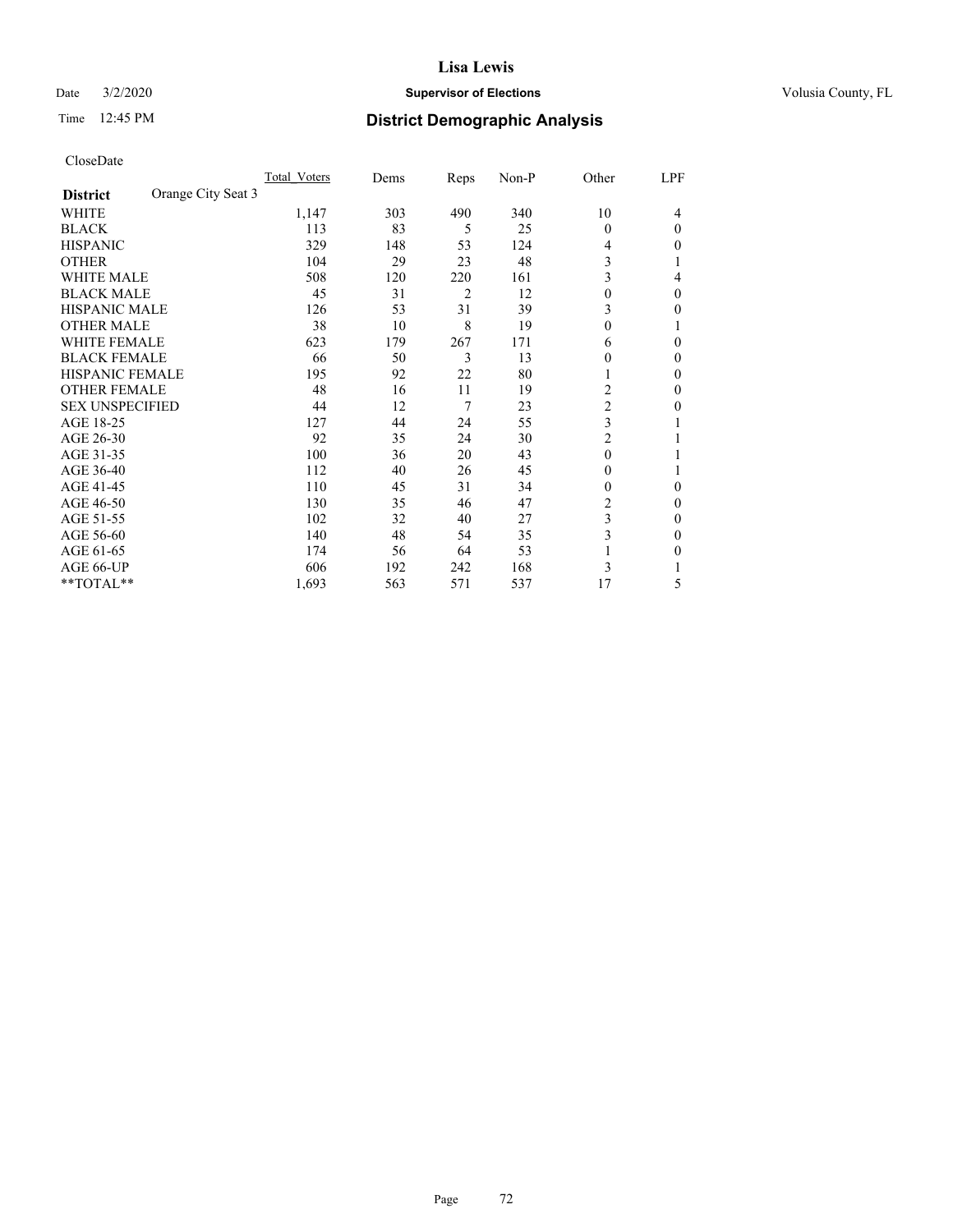### Date  $3/2/2020$  **Supervisor of Elections Supervisor of Elections** Volusia County, FL

# Time 12:45 PM **District Demographic Analysis**

|                        |                    | Total Voters | Dems           | Reps           | Non-P          | Other    | LPF      |
|------------------------|--------------------|--------------|----------------|----------------|----------------|----------|----------|
| <b>District</b>        | Orange City Seat 4 |              |                |                |                |          |          |
| WHITE                  |                    | 1,264        | 376            | 526            | 342            | 12       | 8        |
| <b>BLACK</b>           |                    | 20           | 15             | $\overline{2}$ | 3              | $\Omega$ | 0        |
| <b>HISPANIC</b>        |                    | 108          | 49             | 19             | 40             | 0        | 0        |
| <b>OTHER</b>           |                    | 79           | 17             | 13             | 48             |          | 0        |
| WHITE MALE             |                    | 591          | 137            | 265            | 180            | 5        | 4        |
| <b>BLACK MALE</b>      |                    | 9            | 6              | 2              | 1              | 0        | 0        |
| <b>HISPANIC MALE</b>   |                    | 54           | 24             | 12             | 18             | 0        | 0        |
| <b>OTHER MALE</b>      |                    | 27           | 5              | 6              | 16             | $\Omega$ | 0        |
| WHITE FEMALE           |                    | 662          | 238            | 254            | 159            |          | 4        |
| <b>BLACK FEMALE</b>    |                    | 11           | 9              | $\mathbf{0}$   | $\overline{c}$ | $\Omega$ | 0        |
| <b>HISPANIC FEMALE</b> |                    | 53           | 25             | 7              | 21             | 0        | 0        |
| <b>OTHER FEMALE</b>    |                    | 30           | 11             | 5              | 13             |          | 0        |
| <b>SEX UNSPECIFIED</b> |                    | 33           | $\overline{2}$ | 8              | 23             | 0        | 0        |
| AGE 18-25              |                    | 145          | 30             | 49             | 63             |          | 2        |
| AGE 26-30              |                    | 105          | 23             | 26             | 52             | 4        | $\theta$ |
| AGE 31-35              |                    | 88           | 25             | 22             | 41             | 0        | 0        |
| AGE 36-40              |                    | 97           | 34             | 35             | 25             |          | 2        |
| AGE 41-45              |                    | 112          | 32             | 37             | 40             | 3        | 0        |
| AGE 46-50              |                    | 110          | 31             | 45             | 34             | $\Omega$ | 0        |
| AGE 51-55              |                    | 128          | 36             | 50             | 41             | 0        |          |
| AGE 56-60              |                    | 154          | 38             | 67             | 48             | 0        |          |
| AGE 61-65              |                    | 149          | 46             | 67             | 33             |          | 2        |
| AGE 66-UP              |                    | 383          | 162            | 162            | 56             | 3        | $\Omega$ |
| **TOTAL**              |                    | 1,471        | 457            | 560            | 433            | 13       | 8        |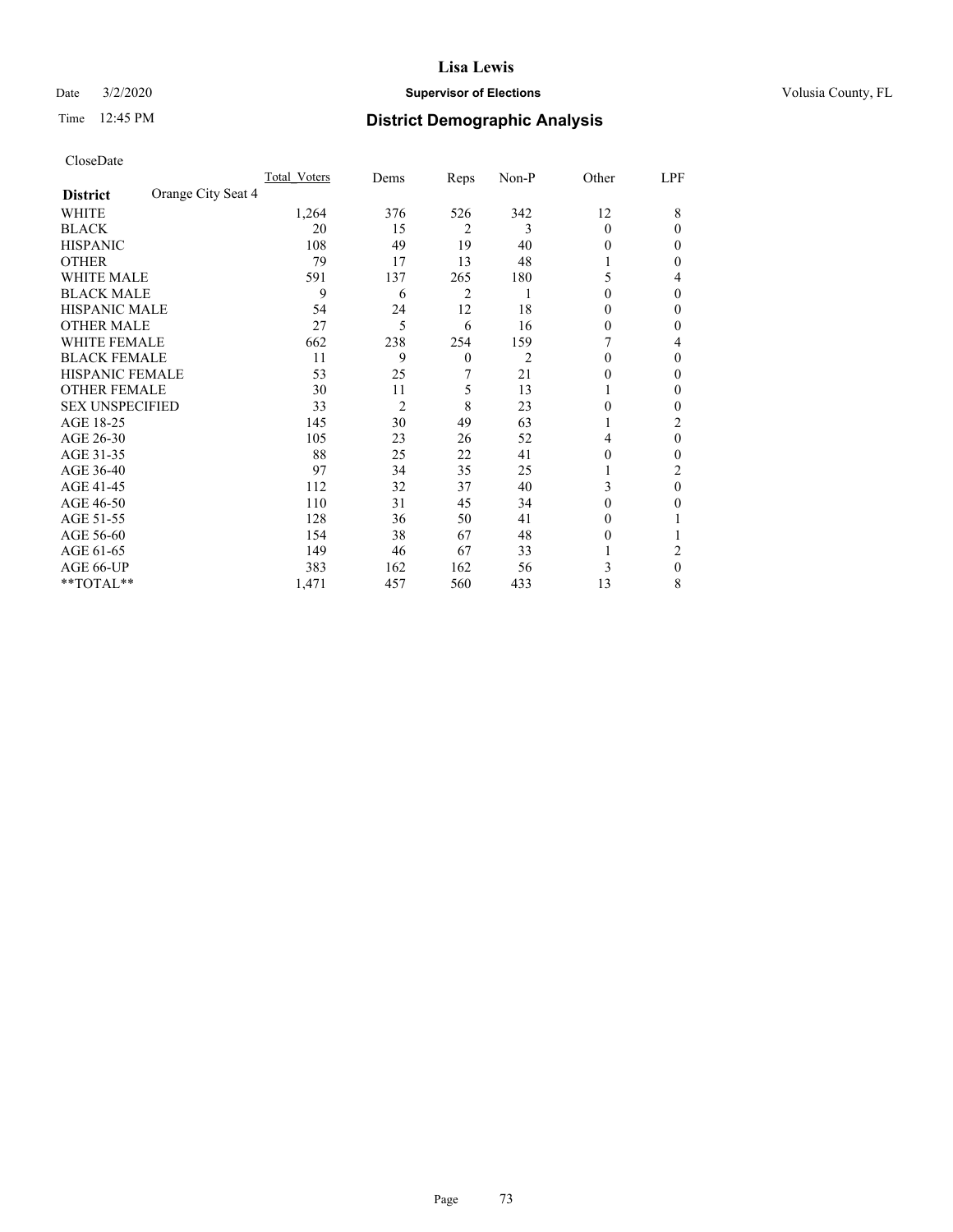## Date  $3/2/2020$  **Supervisor of Elections Supervisor of Elections** Volusia County, FL

# Time 12:45 PM **District Demographic Analysis**

|                        |                    | Total Voters | Dems           | Reps           | Non-P | Other          | LPF      |
|------------------------|--------------------|--------------|----------------|----------------|-------|----------------|----------|
| <b>District</b>        | Orange City Seat 5 |              |                |                |       |                |          |
| WHITE                  |                    | 1,514        | 403            | 749            | 345   | 15             | 2        |
| <b>BLACK</b>           |                    | 122          | 98             | 4              | 19    |                | $\theta$ |
| <b>HISPANIC</b>        |                    | 186          | 78             | 29             | 78    |                | 0        |
| <b>OTHER</b>           |                    | 76           | 26             | 20             | 29    |                | 0        |
| WHITE MALE             |                    | 607          | 133            | 318            | 145   | 9              | 2        |
| <b>BLACK MALE</b>      |                    | 46           | 35             | 2              | 9     | $\Omega$       | $\theta$ |
| <b>HISPANIC MALE</b>   |                    | 83           | 38             | 15             | 29    |                | 0        |
| <b>OTHER MALE</b>      |                    | 19           | 8              | 4              | 7     | $\Omega$       | 0        |
| WHITE FEMALE           |                    | 896          | 270            | 427            | 193   | 6              | 0        |
| <b>BLACK FEMALE</b>    |                    | 74           | 63             | $\overline{2}$ | 8     |                | 0        |
| <b>HISPANIC FEMALE</b> |                    | 99           | 39             | 14             | 46    | $\Omega$       | 0        |
| <b>OTHER FEMALE</b>    |                    | 44           | 15             | 15             | 13    |                | 0        |
| <b>SEX UNSPECIFIED</b> |                    | 30           | $\overline{4}$ | 5              | 21    | 0              | 0        |
| AGE 18-25              |                    | 90           | 26             | 22             | 41    |                | 0        |
| AGE 26-30              |                    | 76           | 15             | 19             | 40    |                |          |
| AGE 31-35              |                    | 79           | 33             | 25             | 20    |                | 0        |
| AGE 36-40              |                    | 65           | 24             | 14             | 26    |                | 0        |
| AGE 41-45              |                    | 64           | 25             | 16             | 21    | 2              | 0        |
| AGE 46-50              |                    | 88           | 29             | 31             | 28    | $\theta$       | 0        |
| AGE 51-55              |                    | 84           | 28             | 28             | 27    |                | 0        |
| AGE 56-60              |                    | 128          | 47             | 44             | 34    | 3              | 0        |
| AGE 61-65              |                    | 147          | 60             | 50             | 35    | $\overline{2}$ | 0        |
| AGE 66-UP              |                    | 1,077        | 318            | 553            | 199   | 6              |          |
| **TOTAL**              |                    | 1,898        | 605            | 802            | 471   | 18             | 2        |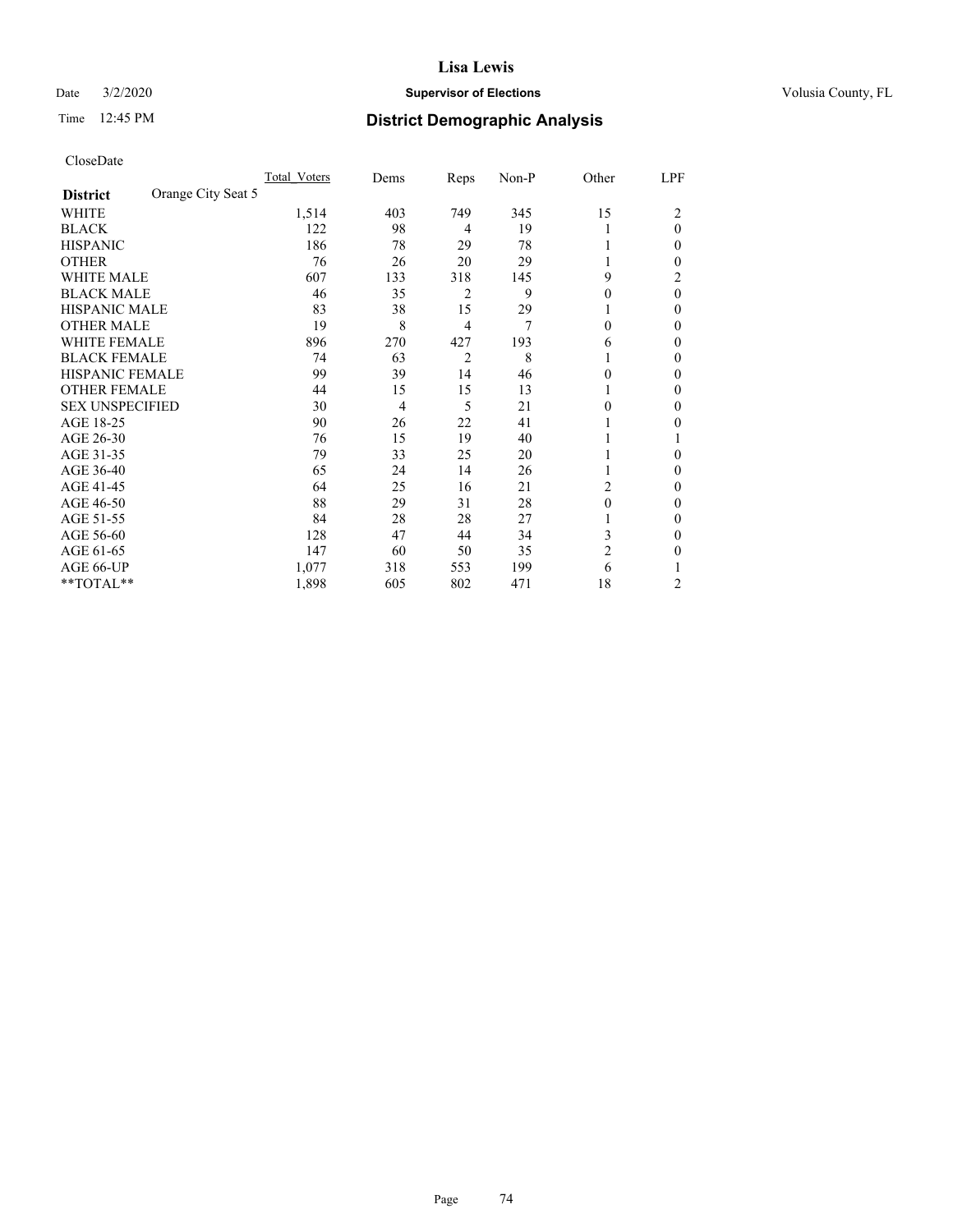## Date  $3/2/2020$  **Supervisor of Elections Supervisor of Elections** Volusia County, FL

# Time 12:45 PM **District Demographic Analysis**

|                                        | Total Voters | Dems  | Reps  | Non-P | Other            | LPF            |
|----------------------------------------|--------------|-------|-------|-------|------------------|----------------|
| Ormond Beach Zone 1<br><b>District</b> |              |       |       |       |                  |                |
| WHITE                                  | 8,044        | 2,246 | 3,794 | 1,928 | 60               | 16             |
| <b>BLACK</b>                           | 125          | 92    | 6     | 27    | 0                | $\theta$       |
| <b>HISPANIC</b>                        | 200          | 73    | 58    | 62    | 5                | 2              |
| <b>OTHER</b>                           | 442          | 132   | 113   | 193   | 3                | 1              |
| WHITE MALE                             | 3,713        | 860   | 1,859 | 954   | 27               | 13             |
| <b>BLACK MALE</b>                      | 67           | 46    | 2     | 19    | $\overline{0}$   | $\theta$       |
| HISPANIC MALE                          | 81           | 25    | 26    | 26    | 3                | 1              |
| <b>OTHER MALE</b>                      | 179          | 50    | 45    | 82    | $\overline{2}$   | $\theta$       |
| <b>WHITE FEMALE</b>                    | 4,264        | 1,368 | 1,913 | 947   | 33               | 3              |
| <b>BLACK FEMALE</b>                    | 56           | 45    | 4     | 7     | $\theta$         | $\theta$       |
| <b>HISPANIC FEMALE</b>                 | 116          | 46    | 31    | 36    | 2                | 1              |
| OTHER FEMALE                           | 196          | 62    | 52    | 81    | 1                | 0              |
| <b>SEX UNSPECIFIED</b>                 | 139          | 41    | 39    | 58    | $\boldsymbol{0}$ | 1              |
| AGE 18-25                              | 667          | 175   | 239   | 242   | 8                | 3              |
| AGE 26-30                              | 402          | 112   | 135   | 151   | 4                | $\theta$       |
| AGE 31-35                              | 451          | 107   | 186   | 148   | 6                | 4              |
| AGE 36-40                              | 488          | 117   | 183   | 181   | 5                | $\overline{2}$ |
| AGE 41-45                              | 507          | 147   | 196   | 154   | 5                | 5              |
| AGE 46-50                              | 608          | 150   | 284   | 167   | 6                |                |
| AGE 51-55                              | 731          | 191   | 351   | 184   | 5                | $\theta$       |
| AGE 56-60                              | 827          | 232   | 400   | 189   | 6                | $\Omega$       |
| AGE 61-65                              | 941          | 297   | 463   | 171   | 9                |                |
| AGE 66-UP                              | 3,189        | 1,015 | 1,534 | 623   | 14               | 3              |
| **TOTAL**                              | 8,811        | 2,543 | 3,971 | 2,210 | 68               | 19             |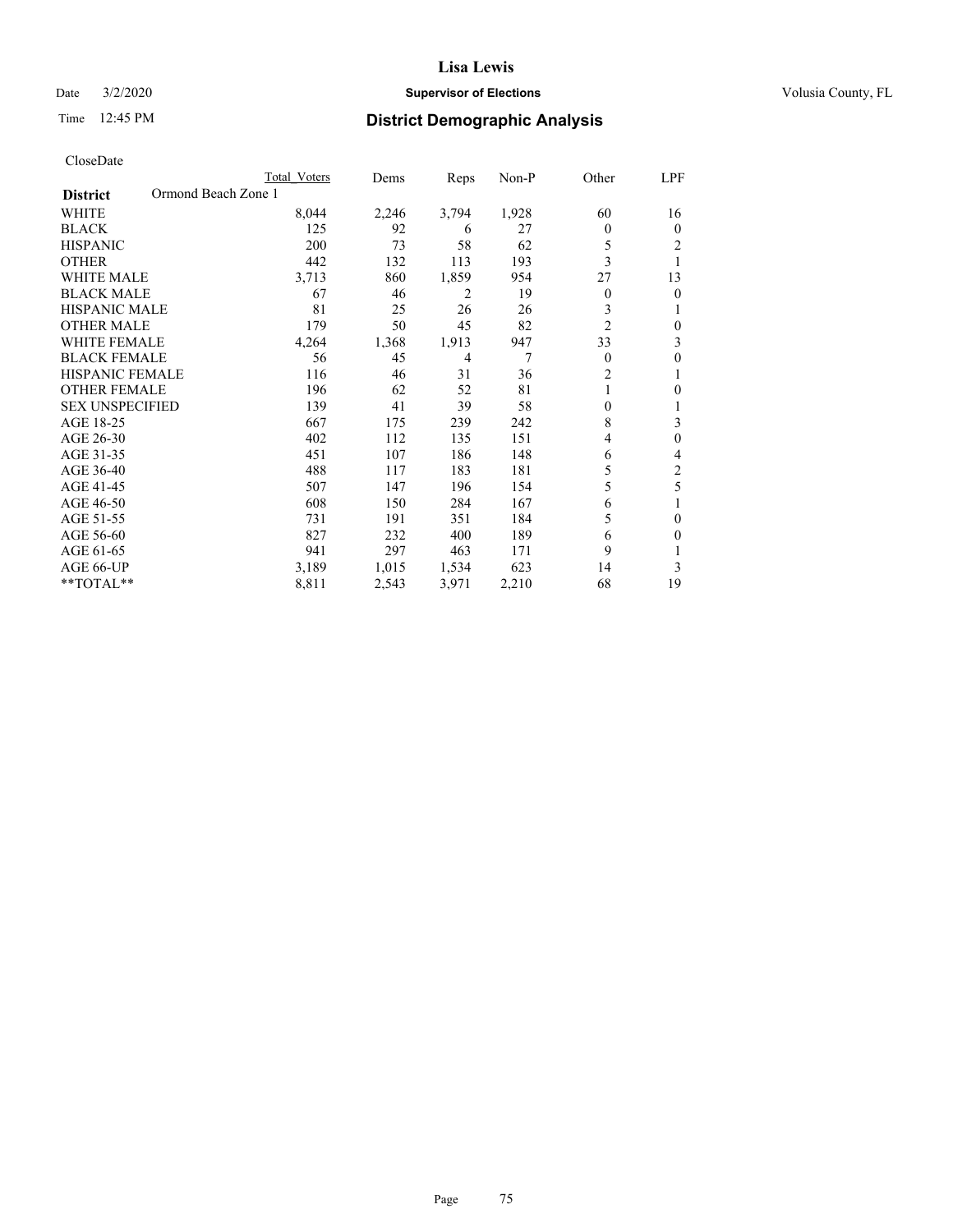## Date  $3/2/2020$  **Supervisor of Elections Supervisor of Elections** Volusia County, FL

# Time 12:45 PM **District Demographic Analysis**

|                                        | Total Voters | Dems  | Reps  | Non-P | Other          | LPF            |
|----------------------------------------|--------------|-------|-------|-------|----------------|----------------|
| Ormond Beach Zone 2<br><b>District</b> |              |       |       |       |                |                |
| WHITE                                  | 5,892        | 1,895 | 2,310 | 1,600 | 70             | 17             |
| <b>BLACK</b>                           | 401          | 308   | 21    | 71    |                | $\mathbf{0}$   |
| <b>HISPANIC</b>                        | 240          | 107   | 46    | 86    | 0              | 1              |
| <b>OTHER</b>                           | 407          | 148   | 89    | 166   | $\overline{2}$ | $\overline{2}$ |
| <b>WHITE MALE</b>                      | 2,632        | 707   | 1,138 | 743   | 31             | 13             |
| <b>BLACK MALE</b>                      | 160          | 112   | 10    | 37    |                | $\mathbf{0}$   |
| <b>HISPANIC MALE</b>                   | 82           | 35    | 25    | 22    | 0              | $\mathbf{0}$   |
| <b>OTHER MALE</b>                      | 143          | 48    | 28    | 63    | 2              | $\overline{c}$ |
| <b>WHITE FEMALE</b>                    | 3,184        | 1,164 | 1,153 | 825   | 38             | 4              |
| <b>BLACK FEMALE</b>                    | 233          | 189   | 11    | 33    | 0              | $\theta$       |
| <b>HISPANIC FEMALE</b>                 | 152          | 71    | 20    | 60    | 0              | 1              |
| <b>OTHER FEMALE</b>                    | 171          | 72    | 49    | 50    | 0              | $\theta$       |
| <b>SEX UNSPECIFIED</b>                 | 183          | 60    | 32    | 90    |                | $\theta$       |
| AGE 18-25                              | 554          | 157   | 159   | 223   | 11             | 4              |
| AGE 26-30                              | 443          | 141   | 132   | 161   | 8              | 1              |
| AGE 31-35                              | 405          | 143   | 106   | 154   |                | 1              |
| AGE 36-40                              | 376          | 120   | 101   | 149   | 4              | 2              |
| AGE 41-45                              | 433          | 142   | 120   | 157   | 7              | 7              |
| AGE 46-50                              | 500          | 149   | 189   | 154   | 6              | 2              |
| AGE 51-55                              | 627          | 193   | 265   | 156   | 11             | $\overline{c}$ |
| AGE 56-60                              | 682          | 222   | 268   | 186   | 6              | $\theta$       |
| AGE 61-65                              | 716          | 267   | 271   | 169   | 8              | 1              |
| AGE 66-UP                              | 2,204        | 924   | 855   | 414   | 11             | $\theta$       |
| **TOTAL**                              | 6,940        | 2,458 | 2,466 | 1,923 | 73             | 20             |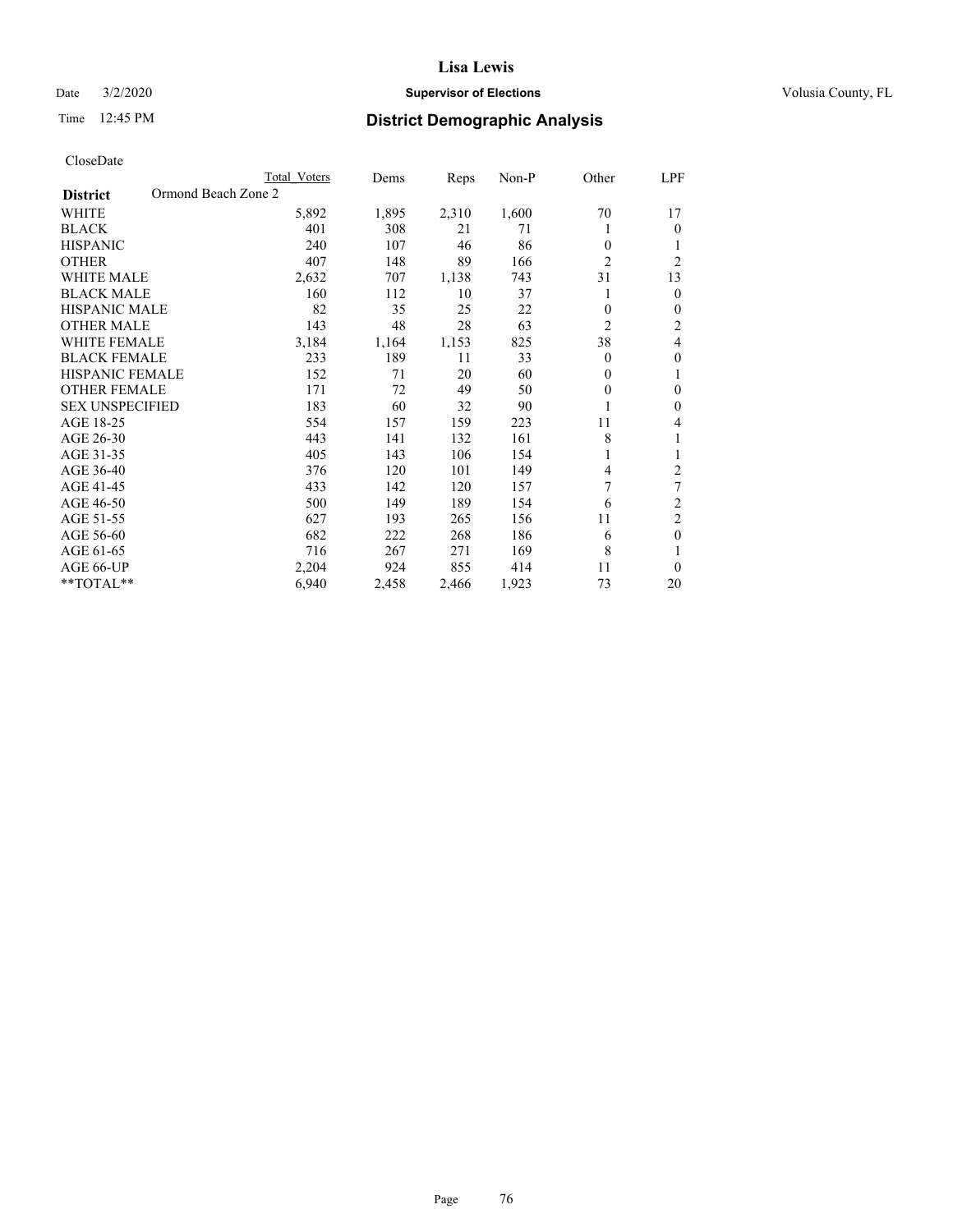## Date  $3/2/2020$  **Supervisor of Elections Supervisor of Elections** Volusia County, FL

# Time 12:45 PM **District Demographic Analysis**

|                                        | Total Voters | Dems  | Reps  | $Non-P$ | Other          | LPF            |
|----------------------------------------|--------------|-------|-------|---------|----------------|----------------|
| Ormond Beach Zone 3<br><b>District</b> |              |       |       |         |                |                |
| WHITE                                  | 7,415        | 1,956 | 3,660 | 1,726   | 56             | 17             |
| <b>BLACK</b>                           | 309          | 233   | 11    | 60      | 5              | $\theta$       |
| <b>HISPANIC</b>                        | 292          | 96    | 75    | 115     | 5              |                |
| <b>OTHER</b>                           | 564          | 182   | 134   | 238     | 9              |                |
| <b>WHITE MALE</b>                      | 3,443        | 781   | 1,806 | 818     | 24             | 14             |
| <b>BLACK MALE</b>                      | 126          | 91    | 2     | 31      | 2              | $\theta$       |
| <b>HISPANIC MALE</b>                   | 131          | 37    | 35    | 57      | 1              | 1              |
| <b>OTHER MALE</b>                      | 200          | 62    | 49    | 84      | 5              | $\theta$       |
| WHITE FEMALE                           | 3,887        | 1,153 | 1,823 | 876     | 32             | 3              |
| <b>BLACK FEMALE</b>                    | 179          | 139   | 9     | 28      | 3              | $\theta$       |
| <b>HISPANIC FEMALE</b>                 | 154          | 59    | 38    | 53      | 4              | $\theta$       |
| <b>OTHER FEMALE</b>                    | 272          | 97    | 71    | 102     | 2              | 0              |
| <b>SEX UNSPECIFIED</b>                 | 188          | 48    | 47    | 90      | $\overline{2}$ | 1              |
| AGE 18-25                              | 861          | 237   | 304   | 298     | 19             | 3              |
| AGE 26-30                              | 483          | 146   | 169   | 165     | 2              | 1              |
| AGE 31-35                              | 513          | 157   | 179   | 173     | 4              | $\theta$       |
| AGE 36-40                              | 560          | 136   | 219   | 193     | 6              | 6              |
| AGE 41-45                              | 478          | 108   | 214   | 150     | 4              | $\overline{c}$ |
| AGE 46-50                              | 624          | 150   | 304   | 159     | 8              | 3              |
| AGE 51-55                              | 725          | 176   | 374   | 168     | 6              | 1              |
| AGE 56-60                              | 765          | 208   | 373   | 178     | 5              | 1              |
| AGE 61-65                              | 855          | 265   | 421   | 160     | 9              | 0              |
| AGE 66-UP                              | 2,716        | 884   | 1,323 | 495     | 12             | 2              |
| **TOTAL**                              | 8,580        | 2,467 | 3,880 | 2,139   | 75             | 19             |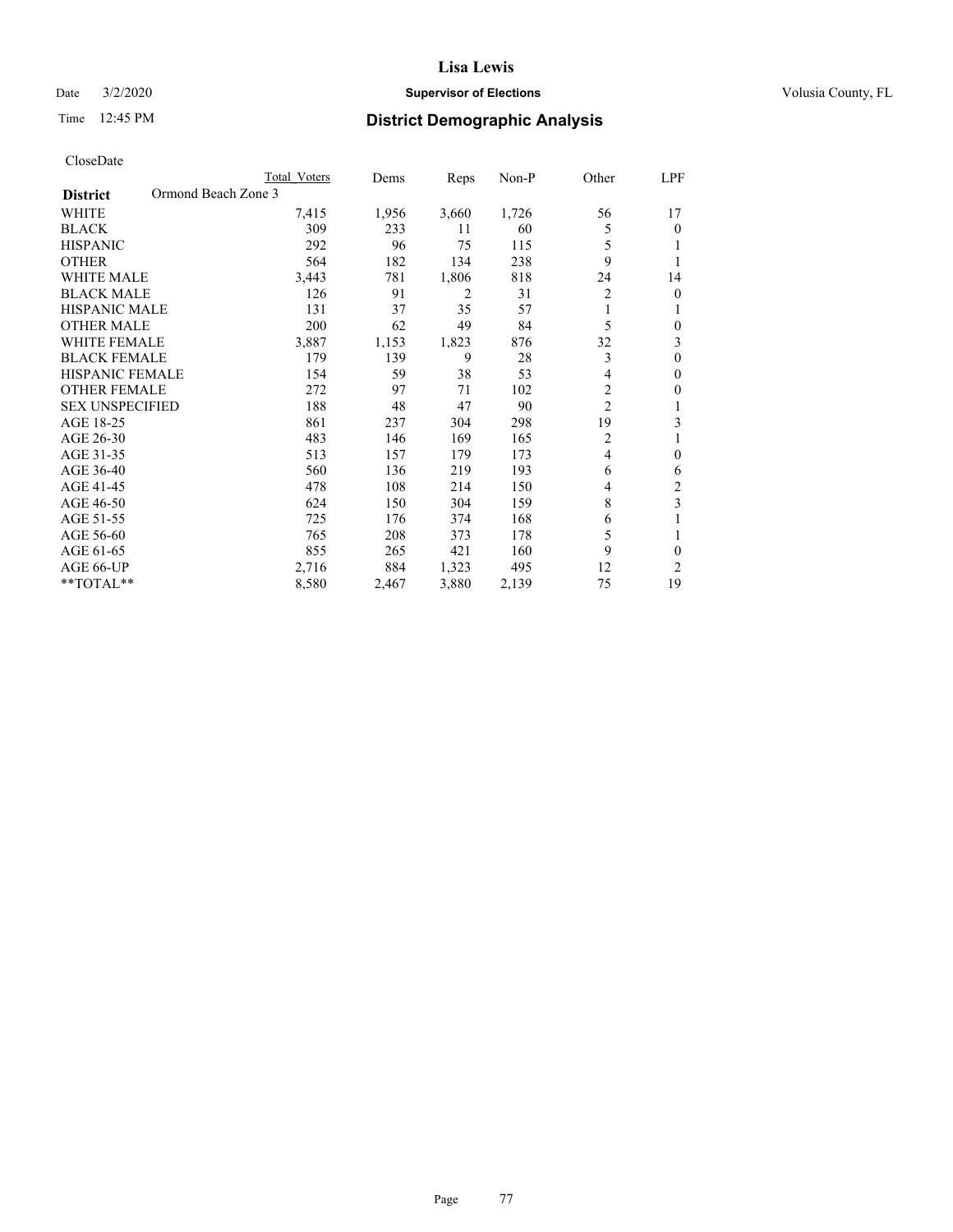## Date  $3/2/2020$  **Supervisor of Elections Supervisor of Elections** Volusia County, FL

# Time 12:45 PM **District Demographic Analysis**

|                        |                     | Total Voters | Dems  | Reps  | $Non-P$ | Other          | LPF            |
|------------------------|---------------------|--------------|-------|-------|---------|----------------|----------------|
| <b>District</b>        | Ormond Beach Zone 4 |              |       |       |         |                |                |
| <b>WHITE</b>           |                     | 7,004        | 2,110 | 2,955 | 1,856   | 67             | 16             |
| <b>BLACK</b>           |                     | 254          | 184   | 16    | 50      | 3              | 1              |
| <b>HISPANIC</b>        |                     | 202          | 91    | 47    | 64      | $\theta$       | $\theta$       |
| <b>OTHER</b>           |                     | 418          | 112   | 108   | 193     | 5              | $\theta$       |
| <b>WHITE MALE</b>      |                     | 3,069        | 788   | 1,344 | 897     | 30             | 10             |
| <b>BLACK MALE</b>      |                     | 116          | 80    | 7     | 26      | 2              | 1              |
| HISPANIC MALE          |                     | 88           | 40    | 22    | 26      | $\theta$       | $\theta$       |
| <b>OTHER MALE</b>      |                     | 161          | 40    | 36    | 82      | 3              | $\theta$       |
| <b>WHITE FEMALE</b>    |                     | 3,848        | 1,304 | 1,573 | 928     | 37             | 6              |
| <b>BLACK FEMALE</b>    |                     | 135          | 102   | 8     | 24      |                | $\theta$       |
| <b>HISPANIC FEMALE</b> |                     | 112          | 51    | 25    | 36      | $\Omega$       | $\theta$       |
| <b>OTHER FEMALE</b>    |                     | 170          | 54    | 46    | 68      | $\overline{c}$ | $\mathbf{0}$   |
| <b>SEX UNSPECIFIED</b> |                     | 179          | 38    | 65    | 76      | $\mathbf{0}$   | $\theta$       |
| AGE 18-25              |                     | 513          | 145   | 152   | 206     | 8              | 2              |
| AGE 26-30              |                     | 438          | 116   | 149   | 164     | 8              | 1              |
| AGE 31-35              |                     | 443          | 147   | 116   | 174     | 3              | 3              |
| AGE 36-40              |                     | 350          | 97    | 107   | 142     | $\overline{c}$ | $\overline{2}$ |
| AGE 41-45              |                     | 335          | 79    | 136   | 114     | 3              | 3              |
| AGE 46-50              |                     | 432          | 113   | 162   | 150     | 3              | 4              |
| AGE 51-55              |                     | 535          | 145   | 229   | 156     | $\overline{4}$ | 1              |
| AGE 56-60              |                     | 741          | 225   | 324   | 182     | 10             | $\theta$       |
| AGE 61-65              |                     | 817          | 273   | 347   | 186     | 11             | $\theta$       |
| AGE 66-UP              |                     | 3,274        | 1,157 | 1,404 | 689     | 23             | 1              |
| $*$ TOTAL $*$          |                     | 7,878        | 2,497 | 3,126 | 2,163   | 75             | 17             |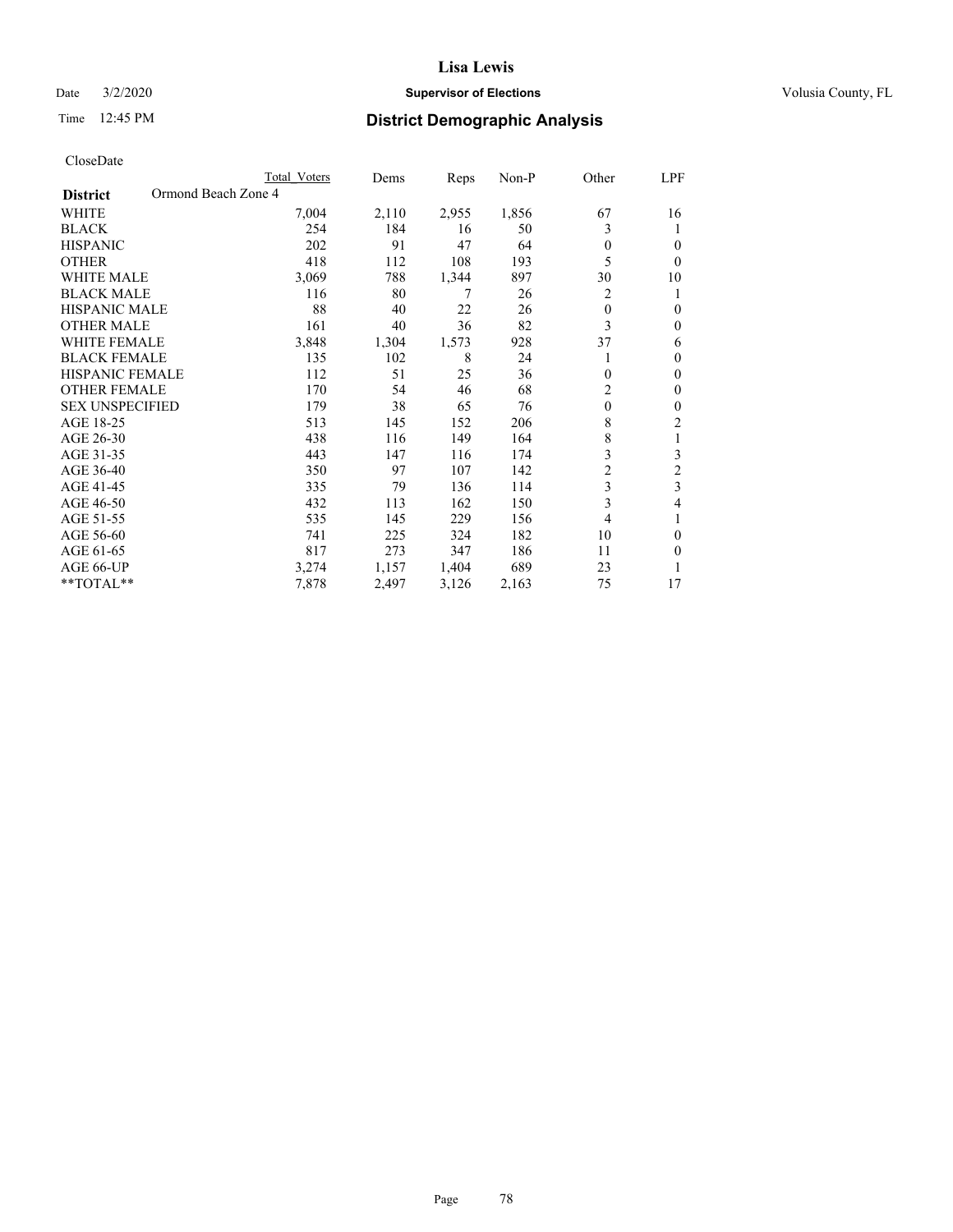## Date  $3/2/2020$  **Supervisor of Elections Supervisor of Elections** Volusia County, FL

# Time 12:45 PM **District Demographic Analysis**

| CloseDate |
|-----------|
|-----------|

|                        |         | Total Voters | Dems           | Reps             | Non-P | Other    | LPF      |
|------------------------|---------|--------------|----------------|------------------|-------|----------|----------|
| <b>District</b>        | Pierson |              |                |                  |       |          |          |
| WHITE                  |         | 561          | 149            | 289              | 111   | 6        | 6        |
| <b>BLACK</b>           |         | 36           | 29             |                  | 6     | 0        | 0        |
| <b>HISPANIC</b>        |         | 178          | 83             | 11               | 84    | 0        | 0        |
| OTHER                  |         | 33           | 7              | 6                | 20    | 0        | 0        |
| <b>WHITE MALE</b>      |         | 278          | 70             | 143              | 56    | 4        | 5        |
| <b>BLACK MALE</b>      |         | 17           | 14             | 1                | 2     | 0        | 0        |
| <b>HISPANIC MALE</b>   |         | 95           | 47             | 7                | 41    | 0        | 0        |
| OTHER MALE             |         | 15           | $\overline{2}$ | 5                | 8     | 0        | 0        |
| <b>WHITE FEMALE</b>    |         | 277          | 78             | 142              | 54    | 2        |          |
| <b>BLACK FEMALE</b>    |         | 19           | 15             | $\boldsymbol{0}$ | 4     | $\theta$ | 0        |
| <b>HISPANIC FEMALE</b> |         | 80           | 34             | 4                | 42    | 0        | 0        |
| <b>OTHER FEMALE</b>    |         | 11           | 4              | 1                | 6     | 0        | 0        |
| <b>SEX UNSPECIFIED</b> |         | 16           | 4              | 4                | 8     | 0        | 0        |
| AGE 18-25              |         | 114          | 36             | 20               | 57    | 0        |          |
| AGE 26-30              |         | 75           | 29             | 16               | 28    | 0        | 2        |
| AGE 31-35              |         | 51           | 16             | 19               | 16    | 0        | 0        |
| AGE 36-40              |         | 61           | 13             | 22               | 25    | 0        |          |
| AGE 41-45              |         | 48           | 9              | 19               | 18    | 0        | 2        |
| AGE 46-50              |         | 53           | 14             | 22               | 17    | 0        | $\theta$ |
| AGE 51-55              |         | 46           | 16             | 19               | 10    |          | 0        |
| AGE 56-60              |         | 77           | 29             | 32               | 15    |          | 0        |
| AGE 61-65              |         | 94           | 28             | 48               | 18    | 0        | 0        |
| AGE 66-UP              |         | 189          | 78             | 90               | 17    |          | 0        |
| **TOTAL**              |         | 808          | 268            | 307              | 221   | 6        | 6        |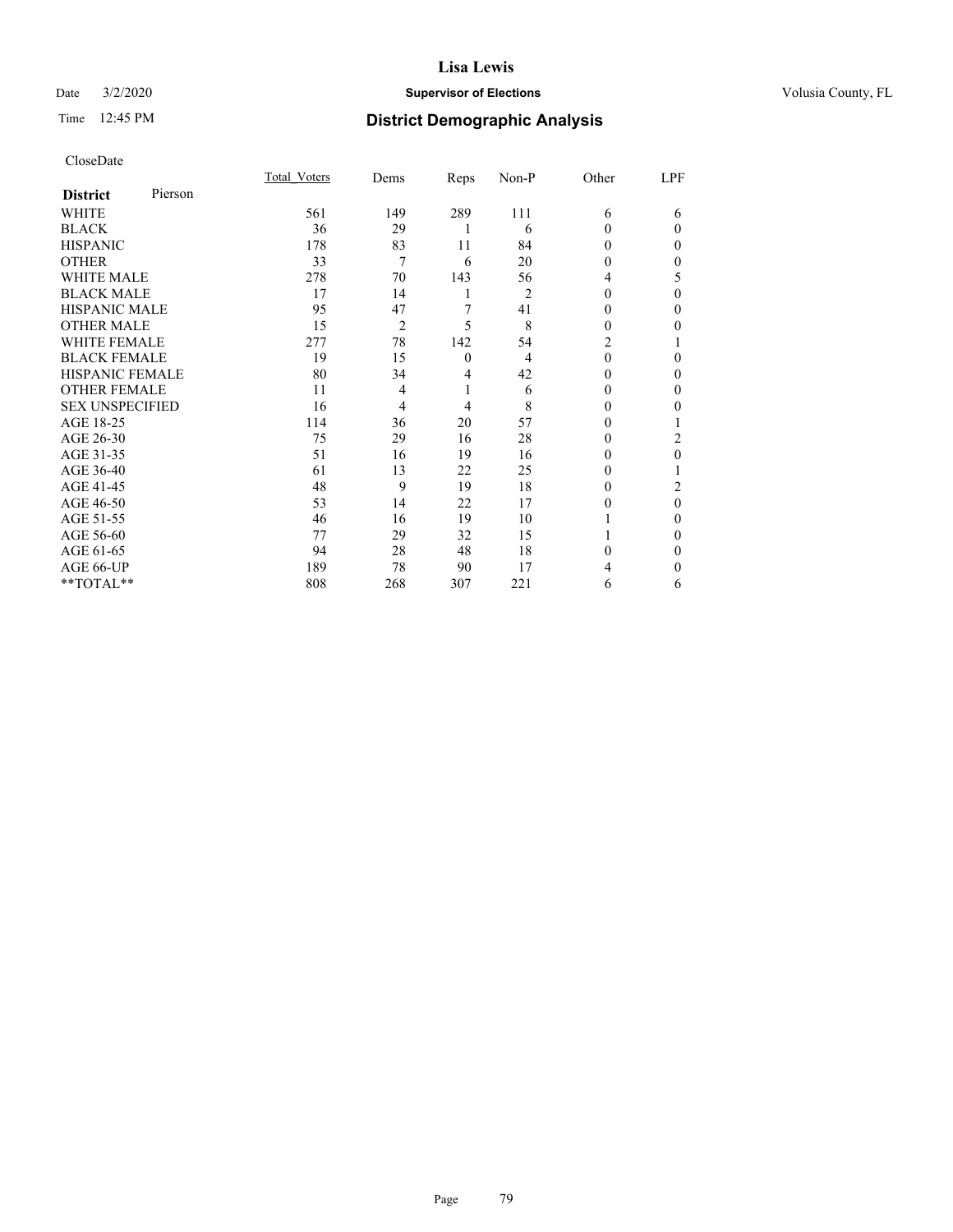## Date  $3/2/2020$  **Supervisor of Elections Supervisor of Elections** Volusia County, FL

# Time 12:45 PM **District Demographic Analysis**

|                        |             | Total Voters | Dems | Reps           | Non-P | Other          | LPF            |
|------------------------|-------------|--------------|------|----------------|-------|----------------|----------------|
| <b>District</b>        | Ponce Inlet |              |      |                |       |                |                |
| WHITE                  |             | 2,950        | 687  | 1,547          | 671   | 39             | 6              |
| <b>BLACK</b>           |             | 13           | 3    | 4              | 6     | 0              | $\theta$       |
| <b>HISPANIC</b>        |             | 58           | 12   | 24             | 21    | 0              |                |
| <b>OTHER</b>           |             | 111          | 31   | 43             | 37    | 0              | $\theta$       |
| WHITE MALE             |             | 1,411        | 275  | 764            | 349   | 19             | 4              |
| <b>BLACK MALE</b>      |             |              |      | $\overline{2}$ | 4     | 0              | $\mathbf{0}$   |
| <b>HISPANIC MALE</b>   |             | 21           | 3    | 10             | 8     | 0              | $\theta$       |
| <b>OTHER MALE</b>      |             | 41           | 12   | 16             | 13    | $\theta$       | $\mathbf{0}$   |
| <b>WHITE FEMALE</b>    |             | 1,513        | 405  | 774            | 312   | 20             | 2              |
| <b>BLACK FEMALE</b>    |             | 6            | 2    | 2              | 2     | $\theta$       | $\theta$       |
| <b>HISPANIC FEMALE</b> |             | 37           | 9    | 14             | 13    | $_{0}$         | 1              |
| <b>OTHER FEMALE</b>    |             | 45           | 12   | 18             | 15    | 0              | $\theta$       |
| <b>SEX UNSPECIFIED</b> |             | 51           | 14   | 18             | 19    | 0              | $\theta$       |
| AGE 18-25              |             | 150          | 31   | 56             | 55    | 6              | $\overline{c}$ |
| AGE 26-30              |             | 97           | 23   | 35             | 36    | 2              | 1              |
| AGE 31-35              |             | 67           | 18   | 21             | 27    | 0              | 1              |
| AGE 36-40              |             | 74           | 20   | 30             | 24    | 0              | $\Omega$       |
| AGE 41-45              |             | 92           | 13   | 44             | 34    |                | $\Omega$       |
| AGE 46-50              |             | 146          | 34   | 73             | 36    | 2              |                |
| AGE 51-55              |             | 209          | 32   | 115            | 61    | $\theta$       | 1              |
| AGE 56-60              |             | 360          | 87   | 196            | 75    | $\overline{2}$ | 0              |
| AGE 61-65              |             | 430          | 92   | 240            | 87    | 11             | $\theta$       |
| AGE 66-UP              |             | 1,507        | 383  | 808            | 300   | 15             | 1              |
| **TOTAL**              |             | 3,132        | 733  | 1,618          | 735   | 39             | 7              |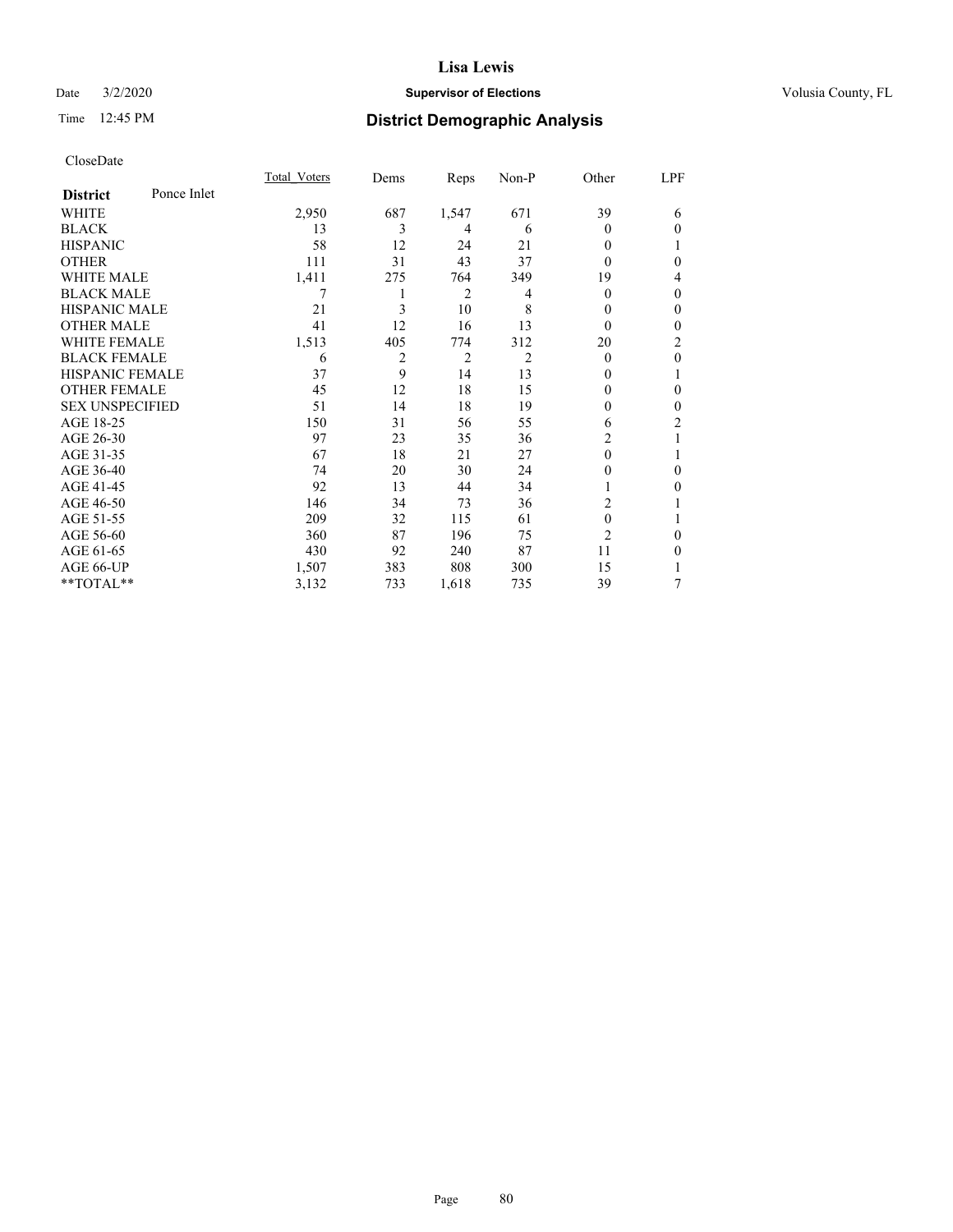## Date  $3/2/2020$  **Supervisor of Elections Supervisor of Elections** Volusia County, FL

# Time 12:45 PM **District Demographic Analysis**

|                                           | Total Voters | Dems  | Reps  | $Non-P$ | Other          | <u>LPF</u>     |
|-------------------------------------------|--------------|-------|-------|---------|----------------|----------------|
| Port Orange District 1<br><b>District</b> |              |       |       |         |                |                |
| WHITE                                     | 8,415        | 2,559 | 3,134 | 2,609   | 91             | 22             |
| <b>BLACK</b>                              | 215          | 144   | 17    | 51      | 3              | $\theta$       |
| <b>HISPANIC</b>                           | 360          | 136   | 73    | 148     | $\overline{2}$ | 1              |
| <b>OTHER</b>                              | 434          | 127   | 103   | 192     | 10             | $\overline{2}$ |
| <b>WHITE MALE</b>                         | 3,854        | 977   | 1,579 | 1,244   | 44             | 10             |
| <b>BLACK MALE</b>                         | 96           | 58    | 11    | 25      | 2              | $\mathbf{0}$   |
| <b>HISPANIC MALE</b>                      | 156          | 61    | 31    | 63      | 1              | $\mathbf{0}$   |
| <b>OTHER MALE</b>                         | 148          | 37    | 39    | 67      | 3              | 2              |
| <b>WHITE FEMALE</b>                       | 4,443        | 1,556 | 1,511 | 1,318   | 47             | 11             |
| <b>BLACK FEMALE</b>                       | 115          | 84    | 6     | 24      |                | $\theta$       |
| <b>HISPANIC FEMALE</b>                    | 193          | 71    | 40    | 80      | 1              | 1              |
| <b>OTHER FEMALE</b>                       | 194          | 64    | 54    | 71      | 5              | $\theta$       |
| <b>SEX UNSPECIFIED</b>                    | 225          | 58    | 56    | 108     | $\overline{2}$ | 1              |
| AGE 18-25                                 | 766          | 233   | 166   | 343     | 21             | 3              |
| AGE 26-30                                 | 642          | 181   | 164   | 279     | 15             | 3              |
| AGE 31-35                                 | 554          | 174   | 137   | 235     | 5              | 3              |
| AGE 36-40                                 | 553          | 165   | 146   | 226     | 10             | 6              |
| AGE 41-45                                 | 519          | 140   | 166   | 203     | 7              | 3              |
| AGE 46-50                                 | 620          | 191   | 200   | 221     | 4              | 4              |
| AGE 51-55                                 | 723          | 195   | 288   | 233     | 6              | 1              |
| AGE 56-60                                 | 975          | 300   | 377   | 287     | 11             | $\theta$       |
| AGE 61-65                                 | 1,085        | 378   | 439   | 260     | 7              | 1              |
| AGE 66-UP                                 | 2,987        | 1,009 | 1,244 | 713     | 20             | 1              |
| **TOTAL**                                 | 9,424        | 2,966 | 3,327 | 3,000   | 106            | 25             |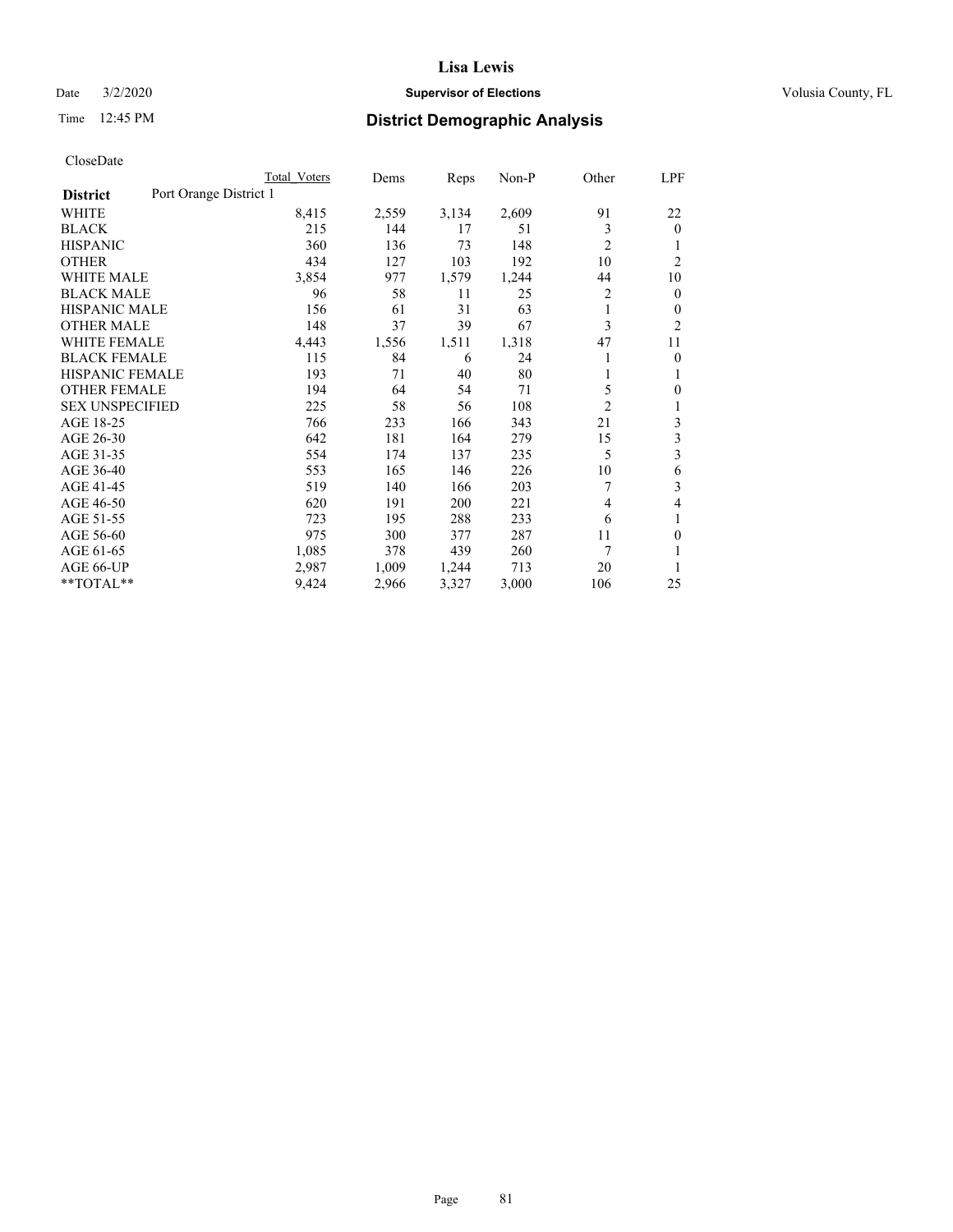## Date  $3/2/2020$  **Supervisor of Elections Supervisor of Elections** Volusia County, FL

# Time 12:45 PM **District Demographic Analysis**

|                                           | Total Voters | Dems  | Reps  | $Non-P$ | Other          | LPF            |
|-------------------------------------------|--------------|-------|-------|---------|----------------|----------------|
| Port Orange District 2<br><b>District</b> |              |       |       |         |                |                |
| WHITE                                     | 8,761        | 2,614 | 3,559 | 2,459   | 103            | 26             |
| <b>BLACK</b>                              | 442          | 331   | 22    | 84      | 3              | $\overline{2}$ |
| <b>HISPANIC</b>                           | 406          | 154   | 82    | 165     | 5              | $\theta$       |
| <b>OTHER</b>                              | 548          | 180   | 113   | 247     | 7              | 1              |
| <b>WHITE MALE</b>                         | 3,905        | 972   | 1,711 | 1,147   | 59             | 16             |
| <b>BLACK MALE</b>                         | 159          | 112   | 9     | 36      | 2              | $\overline{0}$ |
| <b>HISPANIC MALE</b>                      | 194          | 69    | 48    | 73      | 4              | 0              |
| <b>OTHER MALE</b>                         | 212          | 59    | 52    | 99      | 1              | 1              |
| <b>WHITE FEMALE</b>                       | 4,728        | 1,602 | 1,798 | 1,274   | 44             | 10             |
| <b>BLACK FEMALE</b>                       | 276          | 213   | 13    | 48      |                | 1              |
| <b>HISPANIC FEMALE</b>                    | 208          | 84    | 33    | 90      | 1              | $\Omega$       |
| <b>OTHER FEMALE</b>                       | 238          | 97    | 41    | 95      | 5              | 0              |
| <b>SEX UNSPECIFIED</b>                    | 237          | 71    | 71    | 93      |                | 1              |
| AGE 18-25                                 | 895          | 270   | 236   | 359     | 26             | 4              |
| AGE 26-30                                 | 716          | 219   | 206   | 279     | 10             | 2              |
| AGE 31-35                                 | 672          | 212   | 185   | 260     | 9              | 6              |
| AGE 36-40                                 | 590          | 164   | 201   | 220     | 3              | $\overline{2}$ |
| AGE 41-45                                 | 520          | 141   | 185   | 188     | $\overline{c}$ | 4              |
| AGE 46-50                                 | 601          | 173   | 238   | 178     | 7              | 5              |
| AGE 51-55                                 | 763          | 214   | 309   | 228     | 10             | $\overline{c}$ |
| AGE 56-60                                 | 1,006        | 335   | 407   | 249     | 13             | $\overline{c}$ |
| AGE 61-65                                 | 994          | 334   | 416   | 232     | 11             | 1              |
| AGE 66-UP                                 | 3,400        | 1,217 | 1,393 | 762     | 27             | 1              |
| **TOTAL**                                 | 10,157       | 3,279 | 3,776 | 2,955   | 118            | 29             |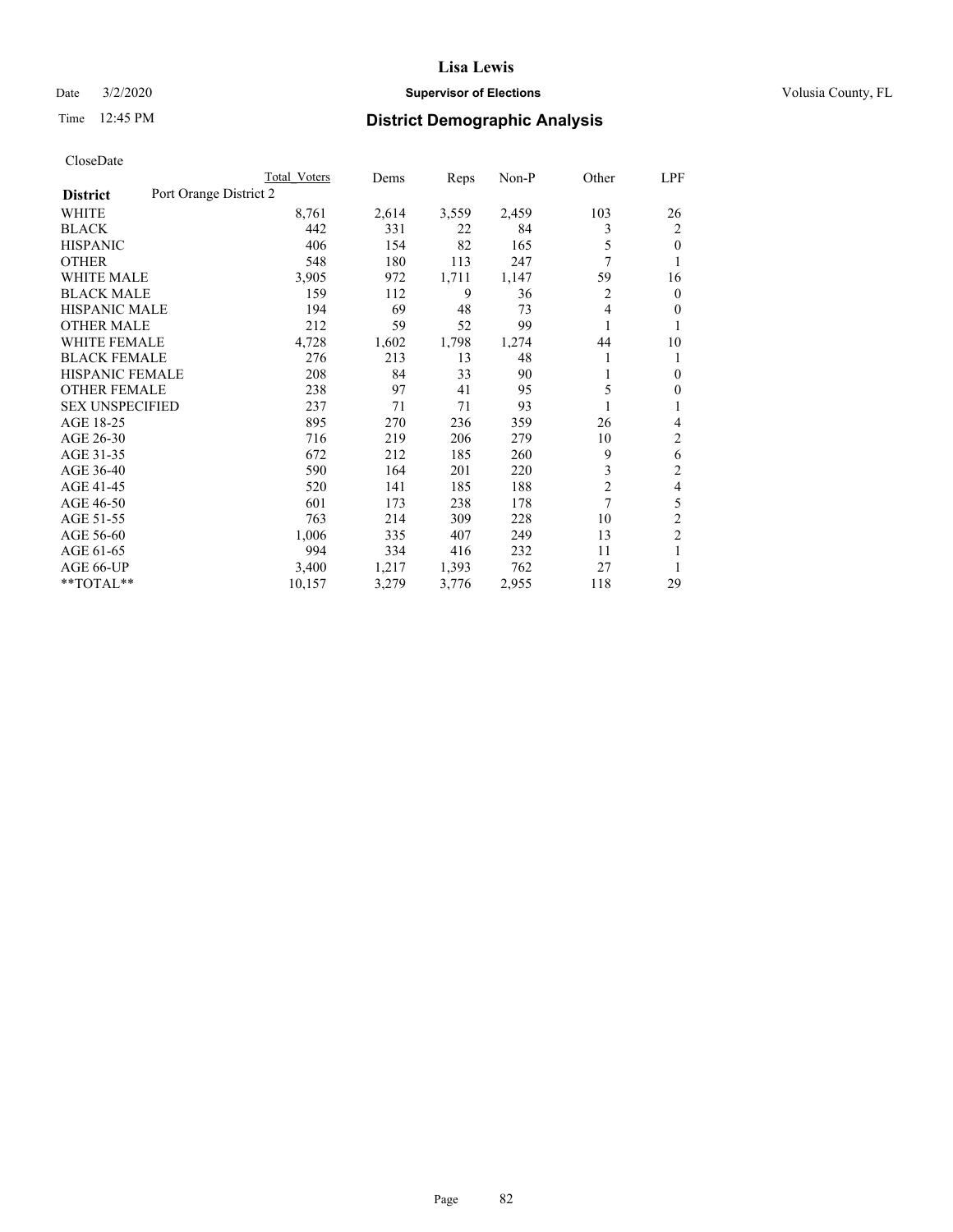## Date  $3/2/2020$  **Supervisor of Elections Supervisor of Elections** Volusia County, FL

# Time 12:45 PM **District Demographic Analysis**

|                                           | Total Voters | Dems  | Reps  | $Non-P$ | Other | <u>LPF</u>     |
|-------------------------------------------|--------------|-------|-------|---------|-------|----------------|
| Port Orange District 3<br><b>District</b> |              |       |       |         |       |                |
| WHITE                                     | 10,876       | 2,952 | 4,767 | 2,988   | 137   | 32             |
| <b>BLACK</b>                              | 447          | 323   | 17    | 104     | 3     | $\theta$       |
| <b>HISPANIC</b>                           | 510          | 169   | 115   | 220     | 2     | 4              |
| <b>OTHER</b>                              | 697          | 204   | 186   | 299     | 8     | $\theta$       |
| <b>WHITE MALE</b>                         | 4,943        | 1,146 | 2,279 | 1,427   | 67    | 24             |
| <b>BLACK MALE</b>                         | 202          | 136   | 11    | 53      | 2     | $\overline{0}$ |
| <b>HISPANIC MALE</b>                      | 228          | 73    | 68    | 83      | 1     | 3              |
| <b>OTHER MALE</b>                         | 269          | 83    | 71    | 111     | 4     | $\mathbf{0}$   |
| <b>WHITE FEMALE</b>                       | 5,788        | 1,769 | 2,424 | 1,519   | 69    | 7              |
| <b>BLACK FEMALE</b>                       | 240          | 183   | 6     | 50      |       | $\mathbf{0}$   |
| <b>HISPANIC FEMALE</b>                    | 273          | 95    | 46    | 130     | 1     | 1              |
| <b>OTHER FEMALE</b>                       | 298          | 97    | 89    | 108     | 4     | $\Omega$       |
| <b>SEX UNSPECIFIED</b>                    | 289          | 66    | 91    | 130     |       | 1              |
| AGE 18-25                                 | 1,097        | 292   | 328   | 450     | 22    | 5              |
| AGE 26-30                                 | 869          | 247   | 277   | 327     | 14    | 4              |
| AGE 31-35                                 | 794          | 208   | 274   | 298     | 9     | 5              |
| AGE 36-40                                 | 866          | 235   | 289   | 323     | 14    | 5              |
| AGE 41-45                                 | 741          | 212   | 268   | 247     | 11    | 3              |
| AGE 46-50                                 | 827          | 247   | 332   | 237     | 8     | 3              |
| AGE 51-55                                 | 888          | 237   | 392   | 241     | 13    | 5              |
| AGE 56-60                                 | 1,060        | 289   | 471   | 287     | 12    | 1              |
| AGE 61-65                                 | 1,137        | 372   | 510   | 245     | 9     | 1              |
| AGE 66-UP                                 | 4,251        | 1,309 | 1,944 | 956     | 38    | 4              |
| **TOTAL**                                 | 12,530       | 3,648 | 5,085 | 3,611   | 150   | 36             |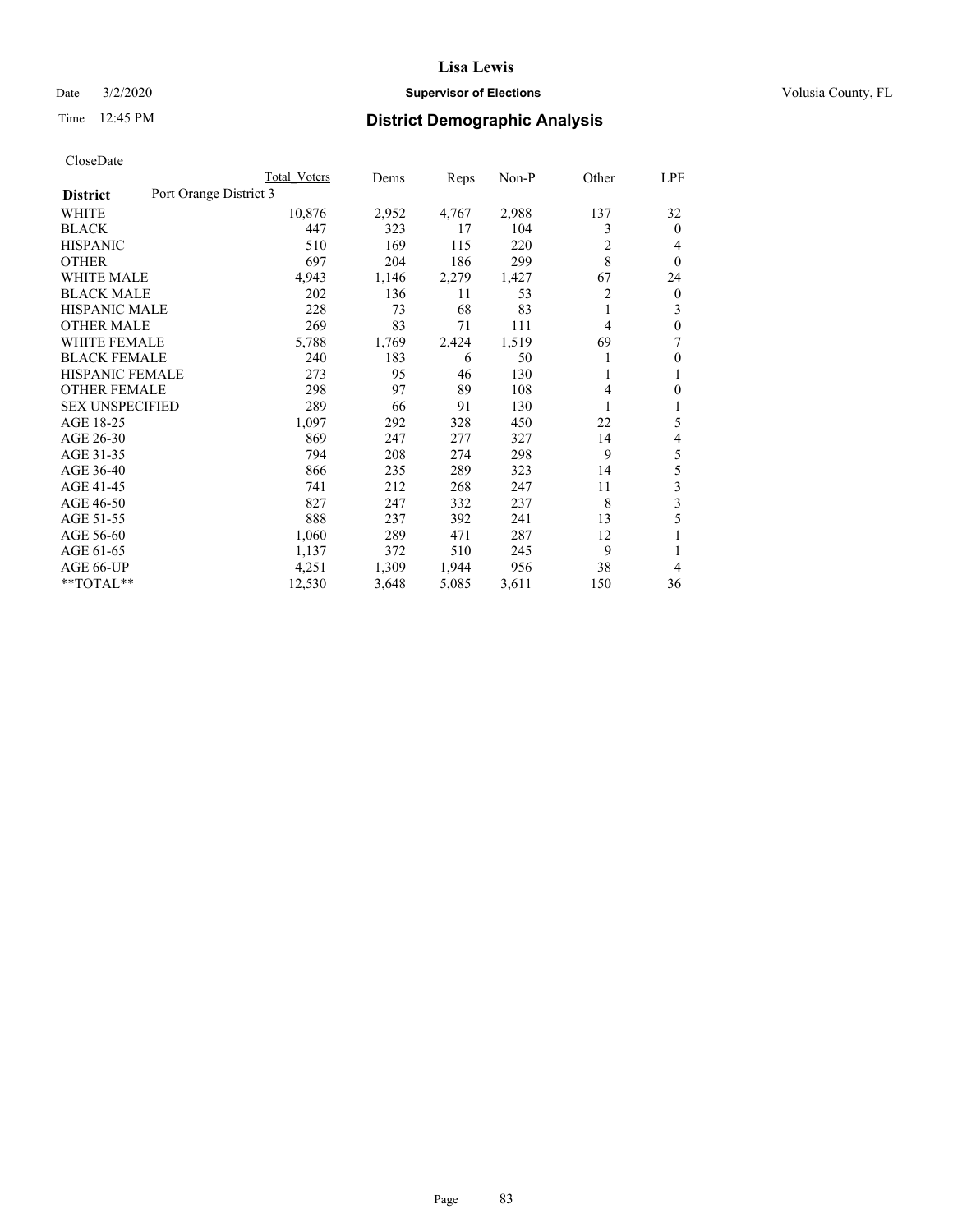## Date  $3/2/2020$  **Supervisor of Elections Supervisor of Elections** Volusia County, FL

# Time 12:45 PM **District Demographic Analysis**

|                                           | Total Voters | Dems  | Reps  | Non-P | Other    | LPF              |
|-------------------------------------------|--------------|-------|-------|-------|----------|------------------|
| Port Orange District 4<br><b>District</b> |              |       |       |       |          |                  |
| WHITE                                     | 10,079       | 2,670 | 4,640 | 2,625 | 108      | 36               |
| <b>BLACK</b>                              | 306          | 219   | 21    | 65    | 1        | $\mathbf{0}$     |
| <b>HISPANIC</b>                           | 431          | 154   | 134   | 136   | 6        | 1                |
| <b>OTHER</b>                              | 686          | 233   | 161   | 281   | 9        | $\overline{2}$   |
| <b>WHITE MALE</b>                         | 4,729        | 1,071 | 2,279 | 1,300 | 52       | 27               |
| <b>BLACK MALE</b>                         | 144          | 96    | 15    | 33    | 0        | $\overline{0}$   |
| <b>HISPANIC MALE</b>                      | 187          | 59    | 65    | 61    | 2        | 0                |
| <b>OTHER MALE</b>                         | 259          | 84    | 68    | 98    | 7        | 2                |
| <b>WHITE FEMALE</b>                       | 5,214        | 1,570 | 2,303 | 1,276 | 56       | 9                |
| <b>BLACK FEMALE</b>                       | 157          | 120   | 6     | 30    |          | $\boldsymbol{0}$ |
| <b>HISPANIC FEMALE</b>                    | 233          | 91    | 64    | 73    | 4        | 1                |
| <b>OTHER FEMALE</b>                       | 306          | 125   | 69    | 110   | 2        | $\theta$         |
| <b>SEX UNSPECIFIED</b>                    | 273          | 60    | 87    | 126   | $\theta$ | 0                |
| AGE 18-25                                 | 1,114        | 288   | 366   | 429   | 25       | 6                |
| AGE 26-30                                 | 637          | 198   | 210   | 217   | 9        | 3                |
| AGE 31-35                                 | 673          | 216   | 212   | 226   | 13       | 6                |
| AGE 36-40                                 | 774          | 226   | 263   | 275   | 6        | 4                |
| AGE 41-45                                 | 868          | 210   | 357   | 279   | 15       | 7                |
| AGE 46-50                                 | 1,031        | 247   | 474   | 296   | 12       | $\overline{c}$   |
| AGE 51-55                                 | 969          | 231   | 471   | 256   | 8        | 3                |
| AGE 56-60                                 | 1,138        | 299   | 567   | 261   | 6        | 5                |
| AGE 61-65                                 | 1,049        | 346   | 487   | 208   | 8        | $\theta$         |
| AGE 66-UP                                 | 3,249        | 1,015 | 1,549 | 660   | 22       | 3                |
| **TOTAL**                                 | 11,502       | 3,276 | 4,956 | 3,107 | 124      | 39               |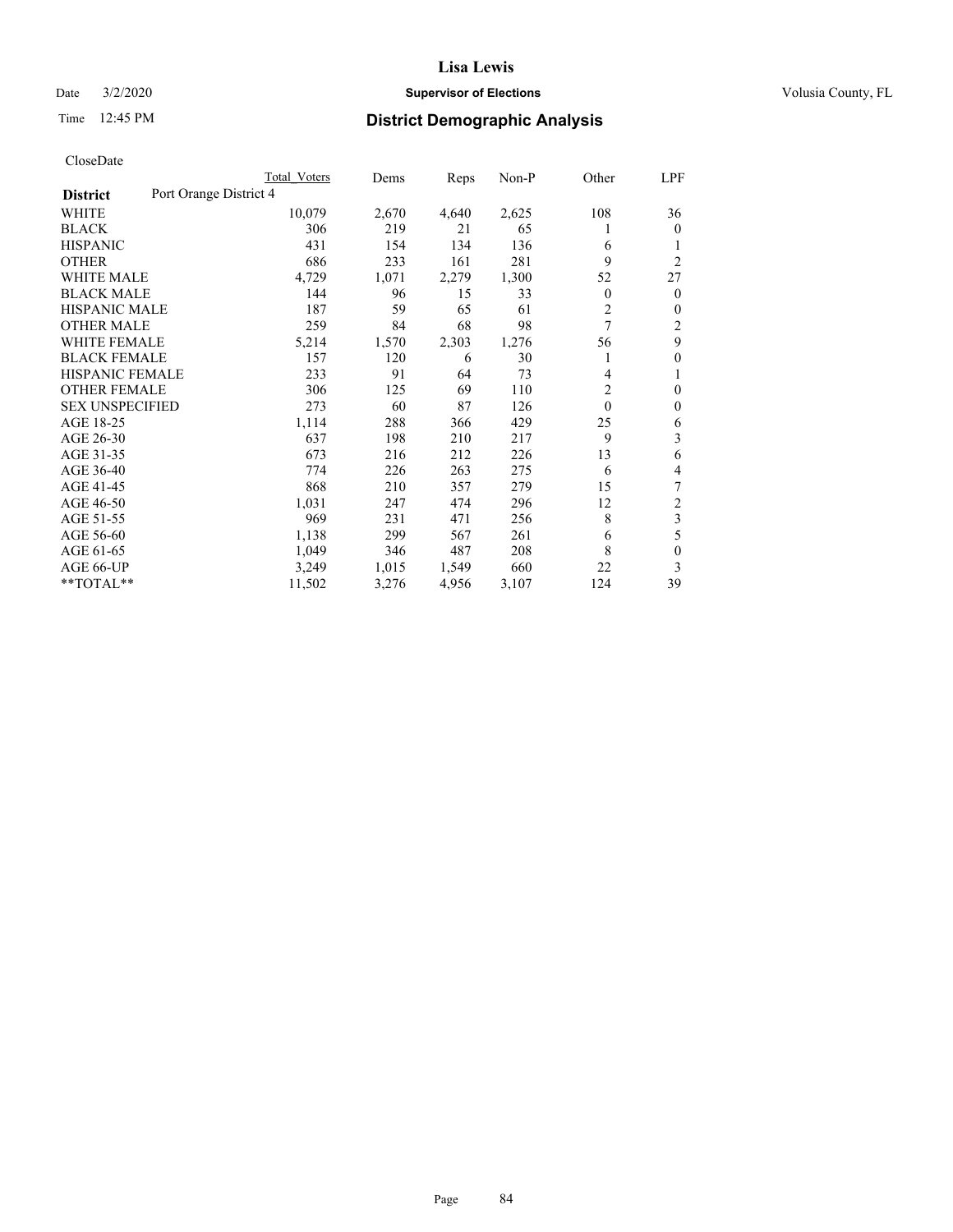## Date  $3/2/2020$  **Supervisor of Elections Supervisor of Elections** Volusia County, FL

# Time 12:45 PM **District Demographic Analysis**

|                                  | <b>Total Voters</b> | Dems  | Reps  | $Non-P$ | Other          | <u>LPF</u>     |
|----------------------------------|---------------------|-------|-------|---------|----------------|----------------|
| South Daytona<br><b>District</b> |                     |       |       |         |                |                |
| WHITE                            | 6,961               | 2,164 | 2,733 | 1,942   | 101            | 21             |
| <b>BLACK</b>                     | 672                 | 514   | 20    | 131     |                | $\theta$       |
| <b>HISPANIC</b>                  | 307                 | 132   | 68    | 102     | 4              | 1              |
| <b>OTHER</b>                     | 414                 | 142   | 94    | 174     | $\overline{2}$ | $\overline{2}$ |
| <b>WHITE MALE</b>                | 3,180               | 825   | 1,354 | 938     | 51             | 12             |
| <b>BLACK MALE</b>                | 247                 | 182   | 10    | 51      | 4              | $\mathbf{0}$   |
| <b>HISPANIC MALE</b>             | 134                 | 46    | 36    | 49      | $\overline{c}$ | 1              |
| <b>OTHER MALE</b>                | 137                 | 48    | 36    | 52      | 1              | $\mathbf{0}$   |
| WHITE FEMALE                     | 3,699               | 1,322 | 1,349 | 970     | 50             | 8              |
| <b>BLACK FEMALE</b>              | 419                 | 330   | 9     | 77      | 3              | $\mathbf{0}$   |
| <b>HISPANIC FEMALE</b>           | 164                 | 80    | 32    | 50      | $\overline{2}$ | $\mathbf{0}$   |
| <b>OTHER FEMALE</b>              | 193                 | 76    | 50    | 64      | 1              | $\overline{c}$ |
| <b>SEX UNSPECIFIED</b>           | 181                 | 43    | 39    | 98      | $\theta$       | 1              |
| AGE 18-25                        | 714                 | 223   | 180   | 286     | 20             | 5              |
| AGE 26-30                        | 600                 | 200   | 139   | 244     | 14             | 3              |
| AGE 31-35                        | 592                 | 213   | 148   | 220     | 9              | $\overline{c}$ |
| AGE 36-40                        | 532                 | 190   | 139   | 192     | 7              | 4              |
| AGE 41-45                        | 462                 | 142   | 132   | 176     | 10             | $\overline{c}$ |
| AGE 46-50                        | 548                 | 179   | 204   | 159     | 3              | 3              |
| AGE 51-55                        | 679                 | 230   | 274   | 169     | $\overline{4}$ | $\overline{2}$ |
| AGE 56-60                        | 903                 | 306   | 369   | 220     | 7              | 1              |
| AGE 61-65                        | 900                 | 326   | 353   | 207     | 14             | $\theta$       |
| AGE 66-UP                        | 2,424               | 943   | 977   | 476     | 26             | 2              |
| **TOTAL**                        | 8,354               | 2,952 | 2,915 | 2,349   | 114            | 24             |